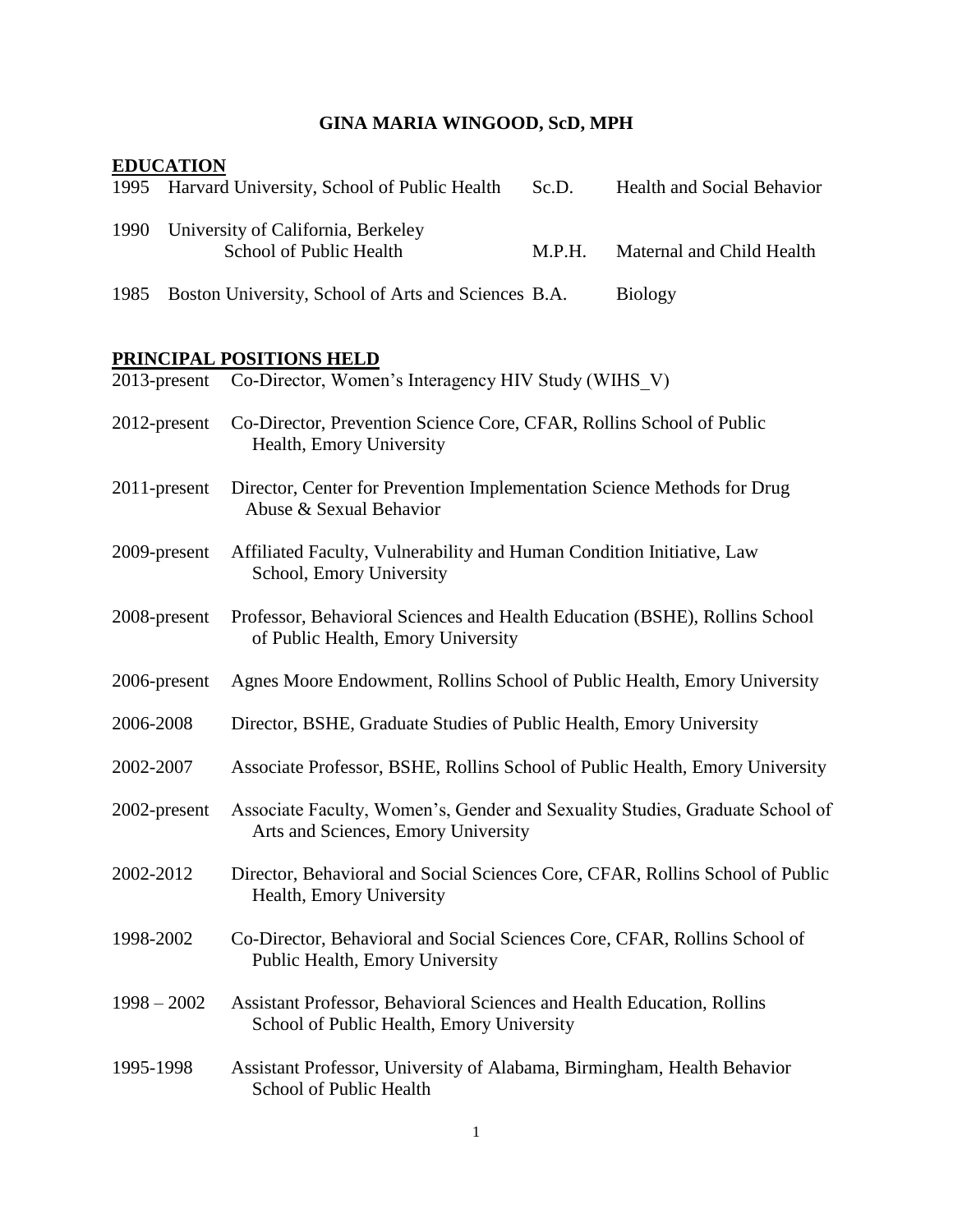## **ACADEMIC DISTINCTIONS/HONORS**

| Invited Speaker, White House National HIV/AIDS Policy Office, Gender Based Violence and             |
|-----------------------------------------------------------------------------------------------------|
| HIV Prevention for African American Women, Washington, DC 2012                                      |
| Eminent Women in Science Scholar Award, Rutgers University, Camden, New Jersey, 2012                |
| Identified by the journal Science as a highly funded African American NIH grant recipient, 2011     |
| Honorable Mention, APHA, Annual Meeting, Oct 29-Nov 2, Washington, DC. Efficacy of an               |
| HIV Prevention Intervention for Latinas (Wingood GM et al.). APHA Excellence                        |
| in Abstract Submission among All Presenters Award, 2011                                             |
| Nominee, Unsung Heroine Award, Center for Women, Emory University, 2010                             |
| Featured Scientist in Science Careers (published by the journal Science), highlighting African-     |
| American Full Professors in science, 2009                                                           |
| Invited Speaker, Inaugural White House Meeting on Women and HIV, Washington DC, 2009                |
| Nominee, Emory University Community Builders Award, from the Emory University Senate                |
| Sub-Committee on Diversity, 2009                                                                    |
| Recipient, Allen Edwards Endowed Lectureship in Psychology, University of Washington,               |
| Seattle Washington, 2009                                                                            |
| Finalist, Atlanta Health Heroes Award, May 2009                                                     |
| Mary Lynn Morgan 10 <sup>th</sup> Annual Lecture, Emory University, Center for Women at Emory, 2008 |
| Recipient, John P. McGovern Award in Health Promotion, University of Texas at Houston               |
| School of Public Health, 2008                                                                       |
| Recipient, Best Abstract in HIV/AIDS Section, APHA Annual Meeting, San Diego, CA, 2008:             |
| DiClemente RJ, Sales J, Wingood GM. Abstinence, Lies and STD: Assessing the Validity                |
| of Adolescents' Self-report of Abstinence.                                                          |
| Committee Member, Institute of Medicine (IOM), Committee on Methodological Challenges               |
| In HIV Prevention Trials, 2007-2010                                                                 |
| Board Member, Institute of Medicine (IOM), Board on Population Health and Public Health             |
| Practice, 2007-2011                                                                                 |
| Agnes Moore Endowed Faculty in HIV Research, Emory University, RSPH, 2006                           |
| Honorable Glen Bixby Memorial Lecture, Loma Linda University, School of Public Health, 2006         |
| Distinguished Scientist Lecture, Doris Dukes Medical Research Institute, University of Kwazulu      |
| Natal, Nelson Mandela School of Medicine, Durban, South Africa, 2006                                |
| Prevention Pioneer Award in HIV/AIDS from the Morehouse School of Medicine and the                  |
| Georgia Department of Community Health, Office of Minority Health, 2005                             |
| McAuley Lecture for 2003, Georgetown University, November 3, 2003                                   |
| Visiting Faculty, Kinsey Institute for Research on Sex, Gender and Reproduction, 2001               |
| Finalist, Excellence in Teaching Award, UAB School of Public Health, 1996                           |
| Patricia Roberts Harris Merit Fellowship, Harvard School of Public Health, 1991 - 1995              |
| Scholarship Award for Distinguished Doctoral Students, Harvard School of Public Health, 1994        |
| Harvard University Finalist for Grant Competition in Disease Prevention, ASPH, 1993                 |
| Public Health Traineeship, University of California, Berkeley, 1989 - 1990                          |
|                                                                                                     |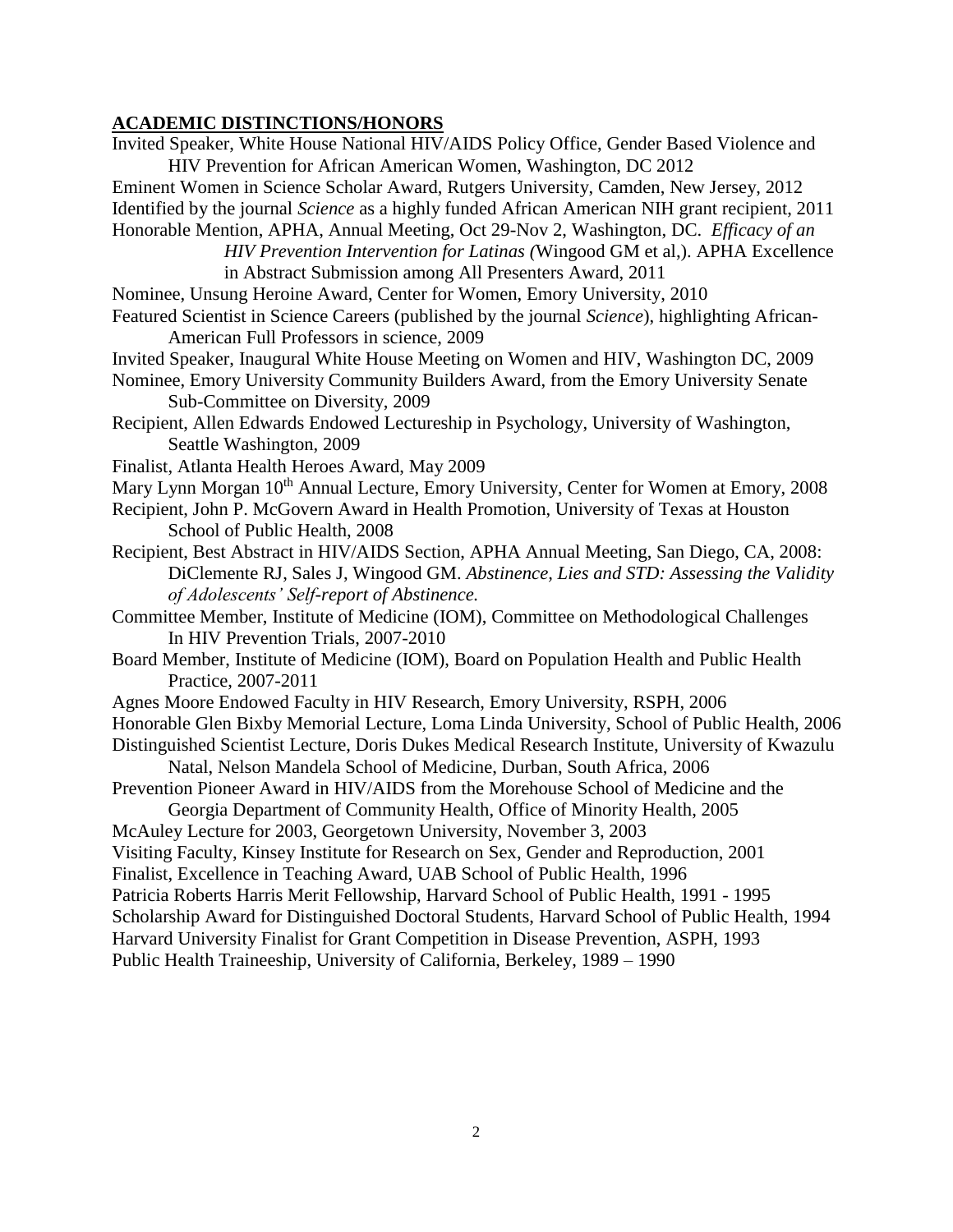## **GRANT FUNDING**

#### *Grants for which I serve as a Principal Investigator*

| <u> Grants for which i serve as a i rincipal investigator</u> |                                                                       |
|---------------------------------------------------------------|-----------------------------------------------------------------------|
| 01/01/2013-07/31/2017                                         | Principal Investigators (Igho Ofotokun and Gina Wingood)              |
| Project Title:                                                | WIHS (Women's Interagency HIV Study V)                                |
| Source:                                                       | NIH (1U01A1103408)                                                    |
| <b>Total Costs:</b>                                           | \$15,373,923 (Direct: \$11,900,000 Indirect: \$3,473,923)             |
|                                                               |                                                                       |
| 05/01/2013-4/30/2016                                          | Principal Investigator                                                |
| Project Title:                                                | Faith in Sustaining SISTA                                             |
| Source:                                                       | AHRQ (1R24HS022059)                                                   |
| <b>Total Costs:</b>                                           | \$298,284 (Direct: \$191,208, Indirect: \$107,076)                    |
| 2012 - 2017                                                   | Co-Director                                                           |
| Project Title:                                                | Prevention Science Core, Emory Center for AIDS Research               |
|                                                               | (CFAR) (Dr. Curran, Center PI)                                        |
| Source:                                                       | NIAID/NIH (P30AI050409)                                               |
| <b>Total Costs:</b>                                           | \$8,860,815* (Direct: \$5,481,210, Indirect: \$3,379,605)*Total award |
| $2011 - 2016$                                                 | Principal Investigator on Subcontract; Hendricks Brown, Center PI     |
| Project Title:                                                | Center for Prevention Intervention Methodology on Drug Abuse          |
|                                                               | and Sexual Risk Behavior                                              |
| Source:                                                       | NIDA (P30DA027828-01A1)                                               |
| <b>Total Costs:</b>                                           | \$260,049 (Direct: \$167,773, Indirect: \$92,276)                     |
|                                                               |                                                                       |
| $2009 - 2014$                                                 | Principal Investigator                                                |
| Project Title:                                                | Faith-Based HIV Prevention for Women                                  |
| Source:                                                       | NIH/NCMHD (R01MD004117)                                               |
| <b>Total Costs:</b>                                           | \$1,778,569 (Direct: \$1,147,464, Indirect: \$631,105)                |
|                                                               |                                                                       |
| $2010 - 2013$                                                 | Principal Investigator                                                |
| Project Title:                                                | Age 17 Follow-up of Home Visiting Intervention Subsequent             |
|                                                               | Children                                                              |
| Source:                                                       | NIH/NIDA (R01 DA021624)                                               |
| <b>Total Costs:</b>                                           | \$172,798 (Direct: \$111,483, Indirect: \$61,315)                     |
| 2008-2013                                                     | Principal Investigator                                                |
|                                                               |                                                                       |
| Project Title:                                                | Age 17 Follow-up of Home Visiting Intervention                        |
|                                                               | (Subcontract to the University of Rochester)                          |
| Source:                                                       | NIH/NIDA (R01 DA021624)                                               |
| <b>Total Costs:</b>                                           | \$729,132 (Direct: \$476,556, Indirect: \$252,576)                    |
| $2008 - 2012$                                                 | Principal Investigator                                                |
| Project Title:                                                | Culturally Tailored HIV Prevention in Black Churches                  |
| Source:                                                       | CDC (PS001157)                                                        |
| <b>Total Costs:</b>                                           | \$1,350,002 (Direct: \$870,969, Indirect: \$479,033)                  |
|                                                               |                                                                       |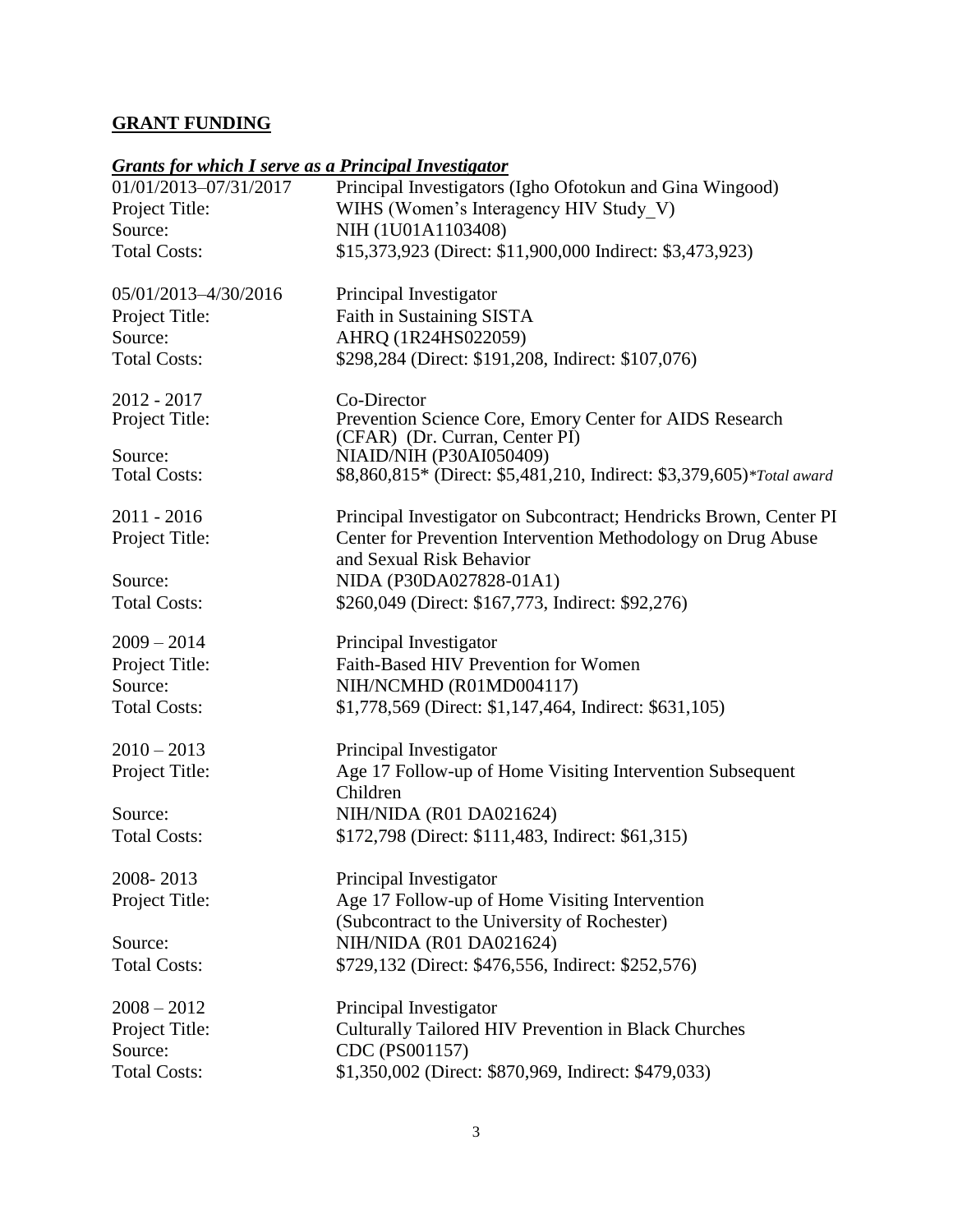| $2008 - 2011$             | Principal Investigator                                                                                                  |
|---------------------------|-------------------------------------------------------------------------------------------------------------------------|
| Project Title:            | Evaluation of Abstinence only and Abstinence-Plus Programs for                                                          |
|                           | HIV Prevention (Subcontract to the University of Texas)                                                                 |
| Source:                   | <b>CDC</b>                                                                                                              |
| <b>Total Costs:</b>       | \$32,713 (Direct: \$21,105, Indirect: \$11,608)                                                                         |
| $2007 - 2009$             | Principal Investigator                                                                                                  |
| Project Title:            | NIMH Multisite HIV/STD Prevention Trial for African-American<br>Couples                                                 |
| Source:                   | NIMH/NIH (U10 MH064393)                                                                                                 |
| <b>Total Costs:</b>       | \$2,437,747 (Direct: \$1,986,572, Indirect: \$1,052,883)                                                                |
| 2004 - 2009               | Principal Investigator                                                                                                  |
| Project Title:            | National Survey on HIV Risk for African-American and White                                                              |
|                           | Women                                                                                                                   |
| Source:                   | NICHD/NIH (R01 HD041716)                                                                                                |
| <b>Total Costs:</b>       | \$4,005,162 (Direct: \$3,239,046, Indirect: \$766,116)                                                                  |
| $2004 - 2008$             | Principal Investigator (study), (Dr. Curran, Center PI)                                                                 |
| Project Title:            | HIV Prevention for Xhosa Women in South Africa                                                                          |
| Source:                   | NIAID/NIH (P30 A1050409-06S1)                                                                                           |
| <b>Total Costs:</b>       | \$1,130,060 (Direct: \$738,601, Indirect: \$391,459)                                                                    |
| 2007                      | Principal Investigator                                                                                                  |
| Project Title:            | National Survey Assessing Correlates of HPV Acceptability<br>among Young Women and Mothers of Adolescent Females        |
| Source:                   | <b>Merck Vaccine Division</b>                                                                                           |
| <b>Total Costs:</b>       | \$60,284 (Direct: \$50,237, Indirect: \$10,047)                                                                         |
| $2005 - 2006$             | Principal Investigator                                                                                                  |
| Project Title:            | HIV Prevention Cost-Utility Analysis and Race/Ethnicity                                                                 |
| Source:                   | NIMH/NIH (R01 MH066592)                                                                                                 |
| <b>Total Costs:</b>       | \$191,250 (Direct: \$125,000, Indirect: \$66,250)                                                                       |
| $2001 - 2006$             | Principal Investigator                                                                                                  |
| Project Title:            | HIV Sexual Risk-Reduction for African-American Couples                                                                  |
| Source:                   | NIMH/NIH (U10 MH064393)                                                                                                 |
| <b>Total Costs:</b>       | \$4,711,899 (Direct: \$3,979,178, Indirect: \$2,031,093)                                                                |
| $2001 - 2006$             | Principal Investigator                                                                                                  |
| Project Title:            | <b>STARS: Sisters Talking About Real Solutions</b>                                                                      |
| Source:                   | NIMH/NIH (R01 MH062717)                                                                                                 |
| <b>Total Costs:</b>       | \$2,859,477 (Direct: \$1,898,010, Indirect: \$961,467)                                                                  |
| $2003 - 2005$             | Fellowship Sponsor                                                                                                      |
| Project Title:<br>Source: | STD/HIV Prevention Fellowship (Fellowship recipient, Dr. Mikhail)<br>Association of Teachers of Preventive Medicine/CDC |
| <b>Total Costs:</b>       | \$80,600                                                                                                                |
|                           |                                                                                                                         |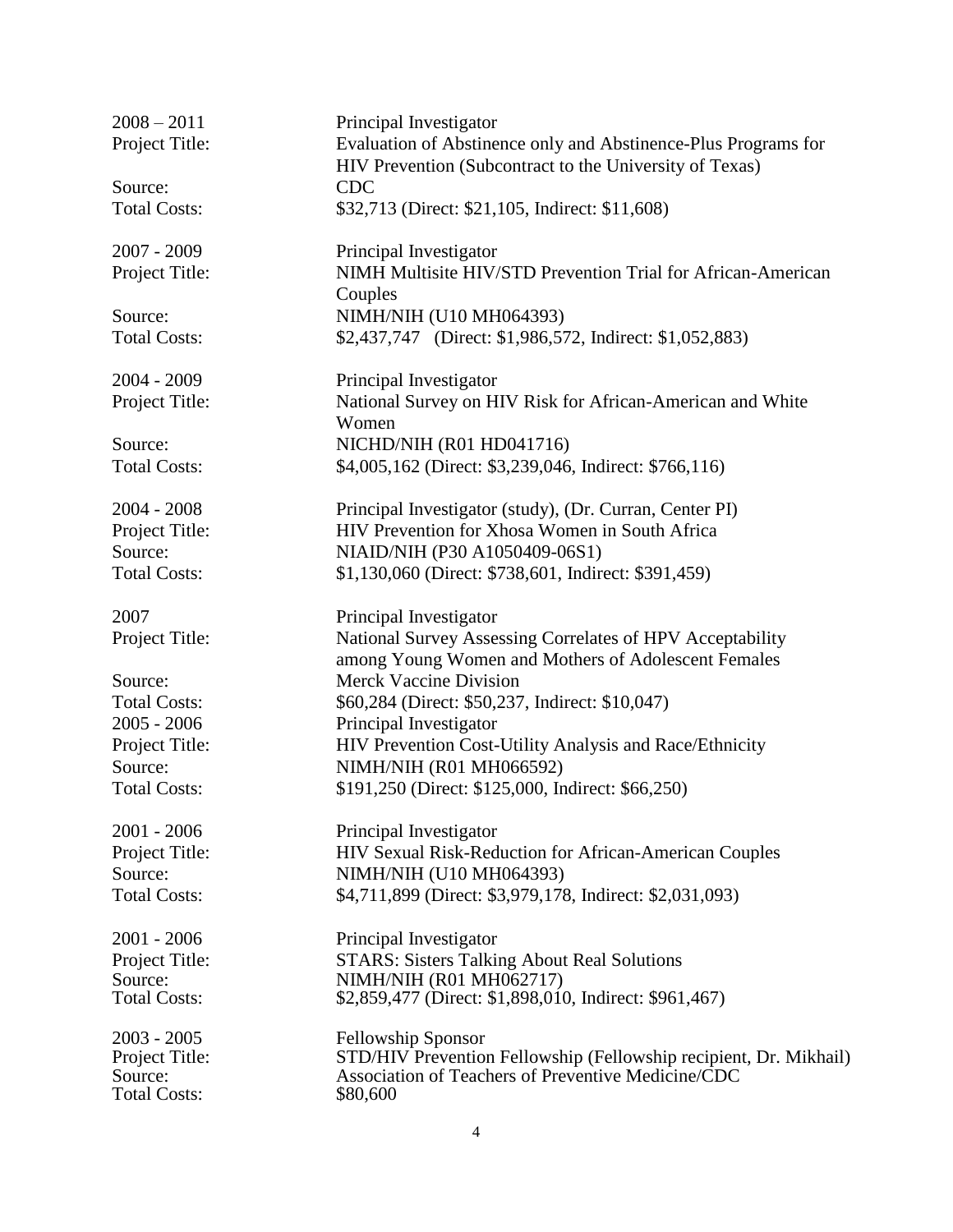| $2003 - 2005$<br>Project Title:<br>Source: | Principal Investigator<br>Using Biological Outcomes with African-American Couples<br>NIMH/NIH (Supplement to U10 MH64393) |
|--------------------------------------------|---------------------------------------------------------------------------------------------------------------------------|
| <b>Total Costs:</b>                        | \$552,707 (Direct: \$363,623, Indirect: \$189,084)                                                                        |
| $2003 - 2004$                              | Principal Investigator                                                                                                    |
| Project Title:                             | Using STIs as Outcomes for a Relapse Prevention Trial                                                                     |
| Source:                                    | NIMH/NIH (Supplement MH8428905 to R01 MH62717)                                                                            |
| <b>Total Costs:</b>                        | \$185,492 (Direct: \$122,034, Indirect: \$63,458)                                                                         |
| $2003 - 2004$                              | Principal Investigator                                                                                                    |
| Project Title:                             | Using HPV as an Outcome for an HIV Prevention Trial                                                                       |
| Source:                                    | NIDA/NIH (Supplement DA8429360 to R01 MH62717)                                                                            |
| <b>Total Costs:</b>                        | \$247,964 (Direct: \$163,134, Indirect: \$84,830)                                                                         |
| 2002 - 2012                                | Director                                                                                                                  |
| Project Title:                             | Behavioral & Social Science Core, Emory Center for AIDS<br>Research (CFAR) (Dr. Curran, Center PI).                       |
| Source:                                    | NIAID/NIH (P30AI050409)                                                                                                   |
| <b>Total Costs:</b>                        | \$10,406,124* (Direct: \$4,072,344, Indirect: \$2,261,436)                                                                |
| 1997 - 1998                                | Principal Investigator                                                                                                    |
| Project Title:                             | STD Risk Practices among Women in Domestic Violence Shelters                                                              |
| Source:                                    | UAB Center for Social Medicine & STDs                                                                                     |
| <b>Total Costs:</b>                        | \$15,000                                                                                                                  |
|                                            | <b>Grants for which I serve as a Co-Principal Investigator</b>                                                            |
| $2013 - 2018$                              | Co-Principal Investigator (Dr. DiClemente, PI)                                                                            |
| Project Title:                             | Reducing HIV and Substance Abuse in Detained Youth Using                                                                  |
| Source:                                    | <b>Implementation Science</b><br>NIH/NIDA (U01 DA0362233)                                                                 |
| <b>Total Costs:</b>                        | \$3,454,959 (Direct: \$2,471,677 Indirect: \$983,282)                                                                     |
|                                            |                                                                                                                           |
| $2010 - 2015$                              | Co-Principal Investigator (Dr. DiClemente, PI)                                                                            |
| Project Title:                             | Development and Evaluation of an Intervention to Reduce<br>Alcohol-Related HIV Risk in African-American Women             |
| Source:                                    | NIH/NIAAA (R01 AA018096)                                                                                                  |
| <b>Total Costs:</b>                        | \$3,709,902 (Direct: \$2,679,343, Indirect: \$1,030,559)                                                                  |
| $2004 - 2011$                              | Co-Principal Investigator (Dr. DiClemente, PI)                                                                            |
| Project Title:                             | Multi-level HIV-Prevention Strategy for High-Risk Youth                                                                   |
| Source:                                    | NIMH/NIH (U10 MH066807)                                                                                                   |
| <b>Total Costs:</b>                        | \$4,145,079 (Direct: \$3,703,112, Indirect: \$1,676,955)                                                                  |
| $2004 - 2012$                              | Co-Principal Investigator (Dr. DiClemente, PI)                                                                            |
| Project Title:                             | Continuation to: HIV Prevention Maintenance for African-                                                                  |
|                                            | <b>American Teens</b>                                                                                                     |
| Source:                                    | NIMH/NIH (R01 MH070537)                                                                                                   |
| <b>Total Costs:</b>                        | \$2,945,275 (Direct: \$1,691,810, Indirect: \$1,253,465)                                                                  |
|                                            |                                                                                                                           |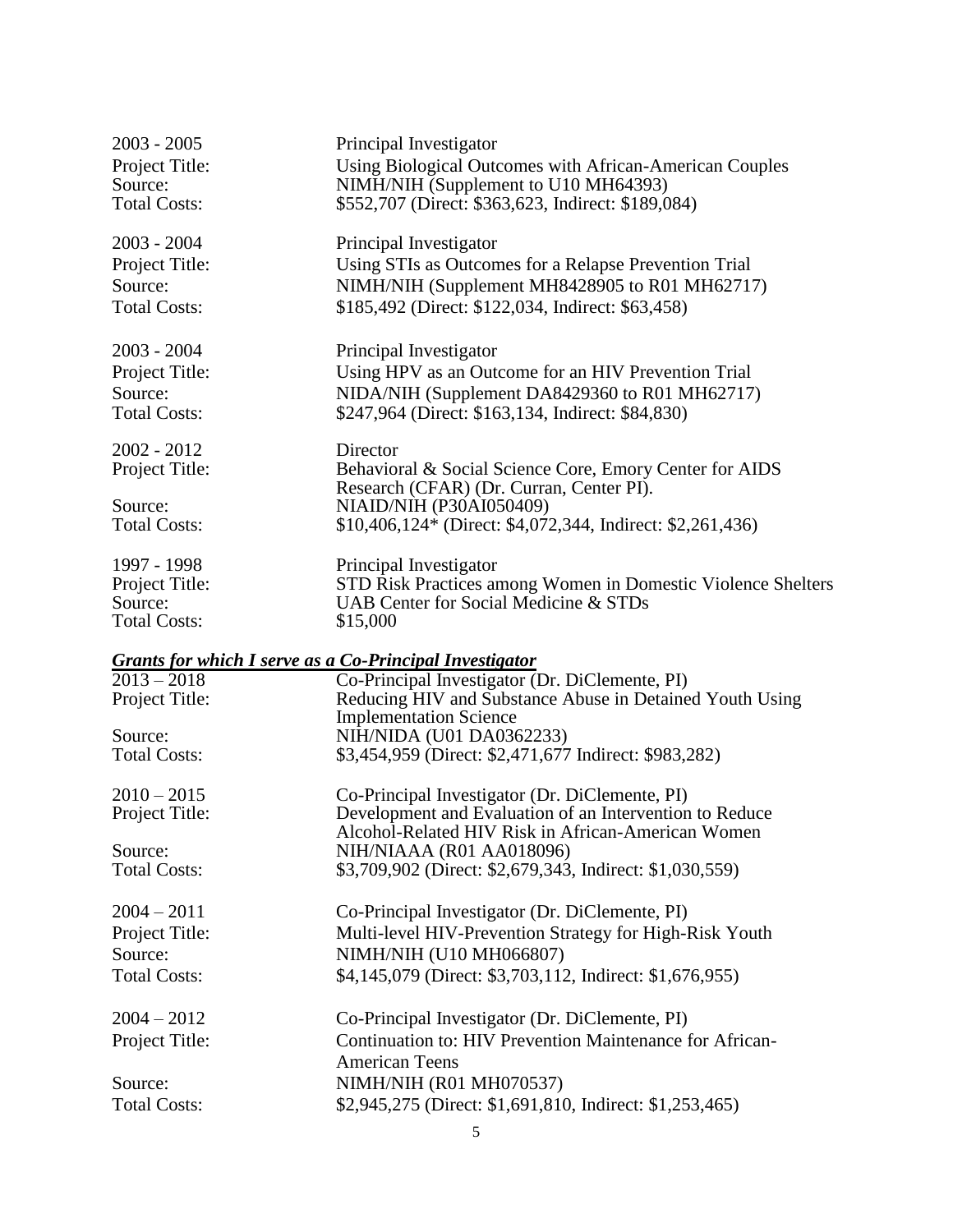| $2007 - 2011$                  | Co-Principal Investigator (Dr. DiClemente, PI)                                                   |
|--------------------------------|--------------------------------------------------------------------------------------------------|
| Project Title:                 | Adapting SIHLE for Detained African American Adolescent<br>Females                               |
| Source:                        | CDC (UR6 PS000679)                                                                               |
| <b>Total Costs:</b>            | \$1,745,264 (Direct: \$1,275,312, Indirect: \$469,952)                                           |
| $2003 - 2008$                  | Co-Principal Investigator (Dr. DiClemente, PI)                                                   |
| Project Title:                 | HIV Prevention Maintenance for African-American Teens                                            |
| Source:                        | NIMH/NIH (R01 MH070537)                                                                          |
| <b>Total Costs:</b>            | \$3,304,337 (Direct: \$2,159,698, Indirect: \$1,144,639)                                         |
| $2009 - 2012$                  | Co-Principal Investigator (Dr. DiClemente, PI)                                                   |
| Project Title:                 | Development of an Intervention to Enhance Dual Protection Use<br>by Young African American Women |
| Source:                        | CDC (DP10-0101SUPP10)                                                                            |
| <b>Total Costs:</b>            | \$766,567 (Direct: \$501,656, Indirect: \$264,911)                                               |
| 2002-2011                      | Co-Principal Investigator (Dr. DiClemente, PI)                                                   |
| Project Title:                 | HIV Prevention among Adolescents with Severe Mental Illness                                      |
| Source:                        | NIH/NIMH (R01 MH063008)                                                                          |
| <b>Total Costs:</b>            | \$2,413,403 (Direct: \$1,577,388, Indirect: \$836,015)                                           |
| $2006 - 2012$                  | Co-Principal Investigator (Dr. DiClemente, PI)                                                   |
| Project Title:                 | Preventing Substance Use and Risky Behavior among Rural<br><b>African American Youth</b>         |
| Source:                        | NIH/NIDA (R01 DA021736)                                                                          |
| <b>Total Costs:</b>            | \$478,655 (Direct: \$312,847, Indirect: \$165,808)                                               |
| 2001-2006                      | Co-Principal Investigator (Dr. DiClemente, PI)                                                   |
| Project Title:                 | Teens and Exposure to HIV Risk on the Web                                                        |
| Source:                        | NIMH/NIH (R01 MH063696)                                                                          |
| <b>Total Costs:</b>            | \$3,177,464 (Direct: \$2,695,086, Indirect: \$482,378)                                           |
| 1999 - 2004                    | Co-Principal Investigator (Dr. DiClemente, PI)                                                   |
| Project Title:                 | Reducing HIV Risk in Female Teens: A Tailored Approach                                           |
| Source:                        | NIMH/NIH (R01 MH061210)                                                                          |
| <b>Total Costs:</b>            | \$2,997,477 (Direct: \$1,973,739, Indirect: \$1,023,738)                                         |
| 1998 - 2001                    | <b>Fellowship Sponsor</b>                                                                        |
| Project Title:                 | STD/HIV Prevention Fellowship (Recipient, Dr. Hubbard McCree)                                    |
| Source:<br><b>Total Costs:</b> | Association of Teachers of Preventive Medicine/CDC<br>\$80,600                                   |
| $1997 - 2001$                  | Co-Principal Investigator (Dr. DiClemente, PI)                                                   |
| Project Title:                 | HIV Prevention in High-Risk Adolescents                                                          |
| Source:                        | <b>CMHS/SAMHSA</b>                                                                               |
| <b>Total Costs:</b>            | \$1,012,467 (Direct: \$7,269,513, Indirect: \$285,954)                                           |
| $1995 - 2001$                  | Co-Principal Investigator (Dr. DiClemente, PI)                                                   |
|                                |                                                                                                  |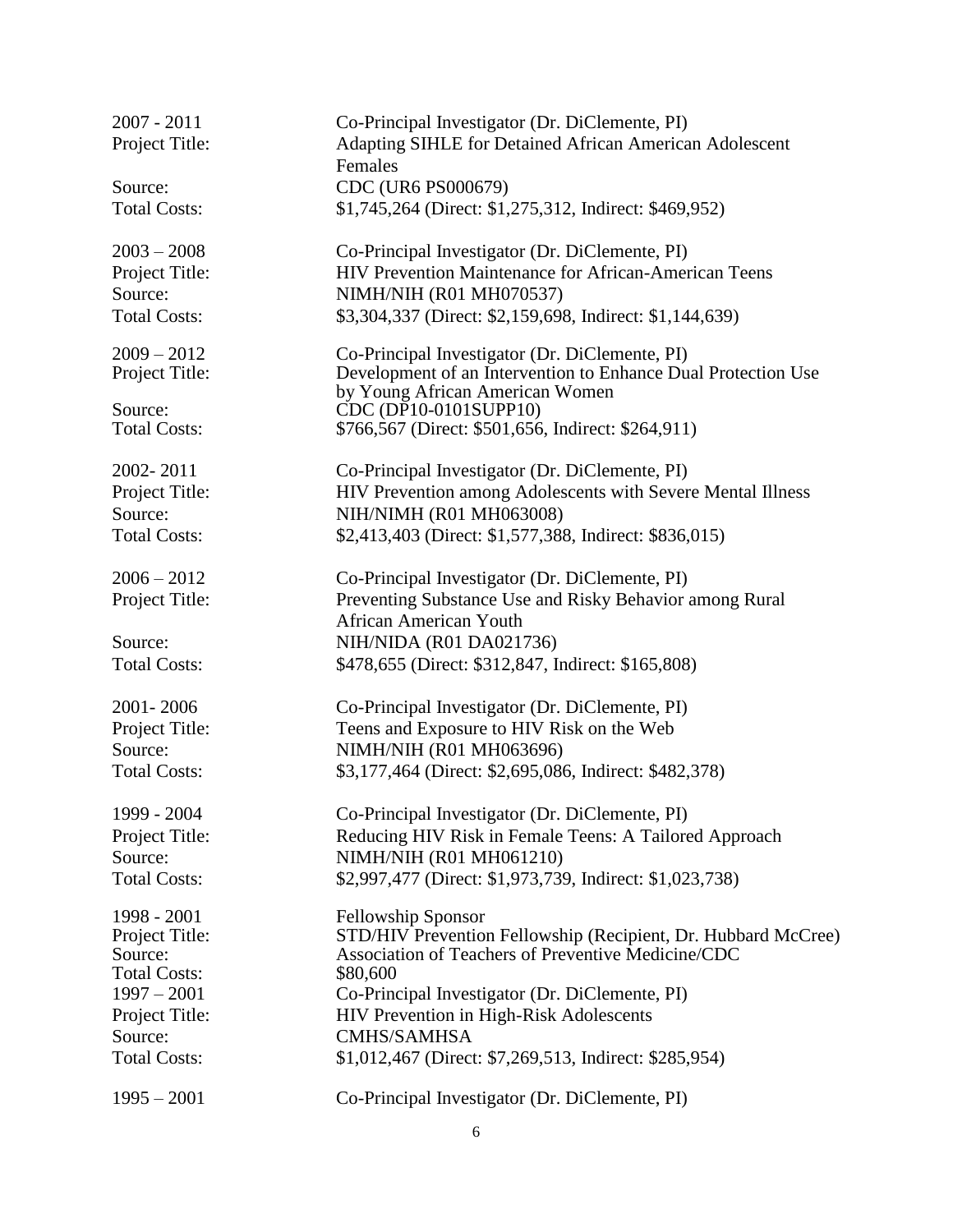| Project Title:<br>Source: | <b>HIV Prevention in African-American Adolescent Females</b><br>NIMH/NIH (R01MH 54412)        |
|---------------------------|-----------------------------------------------------------------------------------------------|
| <b>Total Costs:</b>       | \$1,841,353 (Direct: \$1,172,836, Indirect: \$668,517)                                        |
| $1995 - 2000$             | Co-Principal Investigator (Dr. DiClemente, PI)                                                |
| Project Title:            | Using Social Networks to Reduce Risky Sex in HIV+Women                                        |
| Source:                   | NIMH/NIH (R01MH 55726)                                                                        |
| <b>Total Costs:</b>       | \$1,810,552 (Direct: \$1,153,218, Indirect: \$657,334)                                        |
| $1990 - 1993$             | Co-Principal Investigator (Dr. DiClemente, PI)                                                |
| Project Title:            | An HIV Intervention for Young-Adult African-American Women                                    |
| Source:                   | UARP, University of California                                                                |
| <b>Total Costs:</b>       | \$164,000                                                                                     |
|                           | <b>Grants for which I serve as a Co-Investigator</b>                                          |
| $2015 - 2020$             | Co-investigator (Drs. Hannah Cooper, Sam Friedman, Ron                                        |
|                           | Stall, PI)                                                                                    |
| Project Title:            | Metropolitan Trajectories of HIV Epidemics and Responses in US<br><b>Key Populations</b>      |
| Source:                   | <b>NIDA</b>                                                                                   |
| <b>Total Costs:</b>       | \$4,685,919                                                                                   |
| $2012 - 2020$             | Co-Investigator (Dr. Ralph DiClemente, PI)                                                    |
| Project Title:            | The CFAR Social and Behavioral Science Research Network<br><b>National Scientific Meeting</b> |
| Source:                   | University of Pennsylvania, NIH                                                               |
| <b>Total Costs:</b>       | \$15,326                                                                                      |
| 2012 - 2013               | Co-Investigator (Dr. Anne Spaulding, PI)                                                      |
| Project Title:            | Assessing and Overcoming Barriers for HIV+ Releasees from<br><b>Urban and Rural Jails</b>     |
| Source:                   | <b>Bristol Myers Squibb</b>                                                                   |
| <b>Total Costs:</b>       | \$121,661                                                                                     |
| 2011 - 2016               | Co-Investigator (Dr. Drenna Waldrop-Valverde, PI)                                             |
| Project Title:            | Effects of Health Literacy on HIV Clinical Outcomes (Project<br>READ)                         |
| Source:                   | NIH/NIMH (5R01 MH092284)                                                                      |
| <b>Total Costs:</b>       | \$1,196,995                                                                                   |
| 2009 - 2014               | Co-Investigator (Dr. Ralph DiClemente, PI)                                                    |
| Project Title:            | A Transdisciplinary Prevention Center Focused on African<br><b>American Families</b>          |
| Source:                   | University of Georgia, NIH/NIDA                                                               |
| <b>Total Costs:</b>       | \$96,412                                                                                      |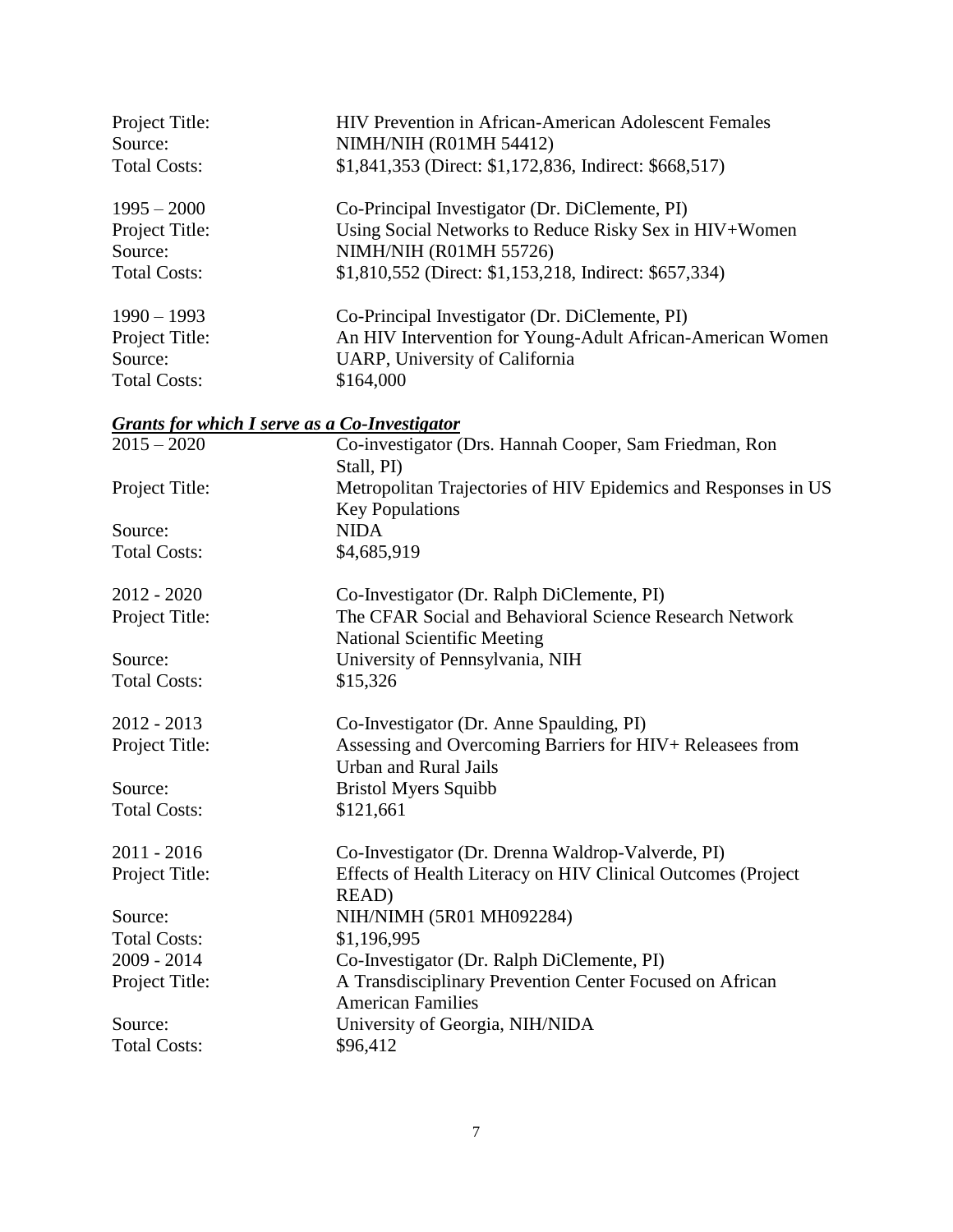| 2009 - 2012                | Co-Investigator (Dr. Hannah Cooper, PI)                                                   |
|----------------------------|-------------------------------------------------------------------------------------------|
| Project Title:             | Exploring HIV Risk in Drug Using Black Women with an                                      |
|                            | <b>Incarcerated Partner</b>                                                               |
| Source:                    | NIH (R21 DA026327)                                                                        |
| <b>Total Costs:</b>        | \$231,840                                                                                 |
| 2009 - 2012                | Co-Investigator (Dr. Patrick Sullivan, PI)                                                |
| Project Title:             | Adaptation of Couples Voluntary Counseling and Testing (CVCT)                             |
|                            | for US MSM                                                                                |
| Source:                    | NIH/NIMH (R34 MH086331)                                                                   |
| <b>Total Costs:</b>        | \$357,170                                                                                 |
| 2009 - 2014                | Co-Investigator (Dr. Patrick Sullivan, PI)                                                |
| Project Title:             | Explaining Disparities in HIV Prevalence and Incidence Between                            |
|                            | <b>Black and White MSM</b>                                                                |
| Source:                    | NIH/NIMH                                                                                  |
| <b>Total Costs:</b>        | \$3,153,541                                                                               |
| $2004 - 2007$              | Co-Investigator (Dr. Priddy, PI)                                                          |
| Project Title:             | HOPE Clinic Microbicide Clinical Trials Program                                           |
| Source:                    | CDC (200-2003-0249)                                                                       |
| <b>Total Costs:</b>        | \$643,682                                                                                 |
| $1998 - 2002$              | Co-Investigator (Dr. Nesheim, PI)                                                         |
| Project Title:             | Mother-Infant Rapid Intervention at Delivery (MIRIAD)                                     |
| Source:                    | <b>CDC</b>                                                                                |
| <b>Total Costs:</b>        | \$878,540                                                                                 |
| $1994 - 1997$              | Co-Investigator (Dr. Macaluso, PI)                                                        |
| Project Title:             | Women of Reproductive Age Female-Controlled Contraception                                 |
| Source:                    | <b>CDC</b>                                                                                |
| <b>Total Costs:</b>        | \$1,404,341                                                                               |
| <b>Pending Grants</b>      |                                                                                           |
| $2015 - 2019$              | Principal Investigator on Subcontract; Dr. Janet Turan (Study PI)                         |
| Project Title:             | Mechanisms and Longitudinal Effects of Stigma on Women's<br><b>Adherence and Outcomes</b> |
| Source:                    | National Institute of Mental Health (1R01MH104114-01A1)                                   |
| Total Costs (Subcontract): | \$561,269                                                                                 |
| Percentile & Score:        | $5th$ percentile; score of 20                                                             |
| $2015 - 2017$              | Investigator on Subcontract; Dr. Aaron Siegler (Subcontract PI)                           |
| Project Title:             | A Study to Improve the Fit of HIV Prevention Methods: TheyFit                             |
| Source:                    | National Institute of Mental Health, SBIR Phase II                                        |
| Score:                     | Score of 10                                                                               |
| Total Costs (Subcontract): | \$749,998                                                                                 |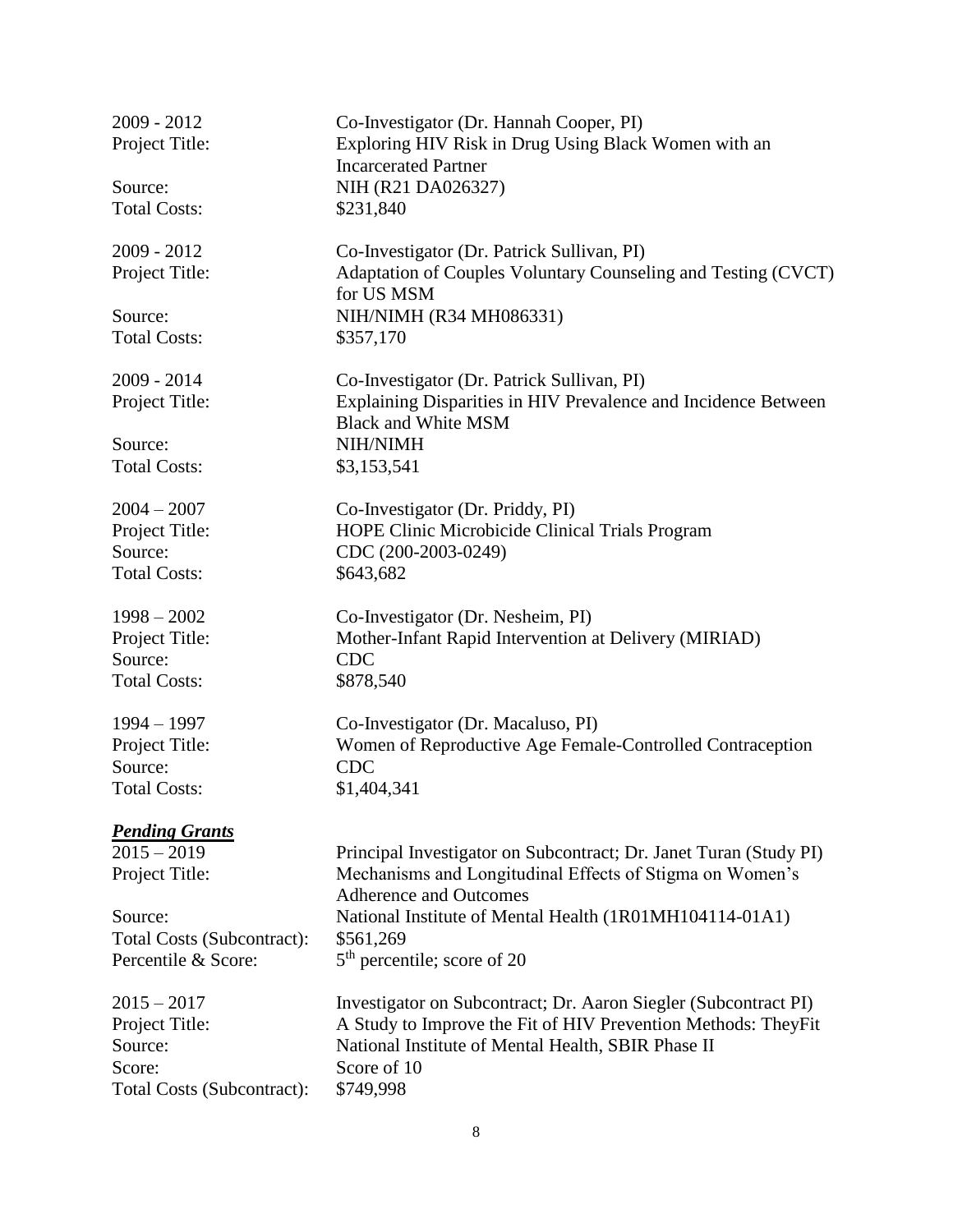#### **PEER REVIEWED PUBLICATIONS (In Press)**

- 1. DiClemente RJ, **Wingood GM**, Sales JM, Brown JL, Rose ES, Davis TL, Lang DL, Caliendo A, Hardin JW. Efficacy of a telephone-delivered sexually transmitted infection/Human Immunodeficiency Virus prevention maintenance intervention for adolescents: A randomized clinical trial. *JAMA Pediatrics*.
- 2. Leader A, Weddington P, DiClemente R, **Wingood G**, Juzang I. Promoting HPV vaccination through African American beauty salons: A pilot test of a culturally competent education and empowerment strategy. *Journal of Health Disparities Research and Practice*.
- 3. Rubstova AA, **Wingood GM**, Rose ES, Sales JM, DiClemente RJ. General Strain as a correlate of sexual risk behaviors and STDs among African-American female adolescents. *Journal of Early Adolescence*.
- 4. Cooper HLF, Haley DF, Linton S, Hunter-Jones J, Martin M, Kelley ME, Karnes CC, Ross Z, Adimora AA, del Rio C, Rothenberg R, **Wingood GM**, Bonney LE. Impact of public housing relocations: Are changes in neighborhood conditions related to STIs among relocaters? *Sexually Transmitted Diseases*.
- *5.* Cooper JLF, Linton S, Haley DF, Kelley ME, Dauria EF, Karnes CC, Ross Z, Hunter-Jones J, Renneker KK, del Rio C, Adimora A, **Wingood GM**, Rothenberg RR, Bonney LE. Changing Exposure to Neighborhood characteristics are associated with sexual network characteristics in a cohort of adults relocating from public housing. *AIDS and Behavior.*
- *6.* Patel SN, **Wingood GM**, Kosambiya JK, McCarty JK, Windle M, Yount M, Hennink M. Individual and Interpersonal characteristics that influence male-dominated sexual decision-making and inconsistent condom use among married HIV serodiscordant couples in Gujarat; India: Results from the Positive Jeevan Saathi Study. *AIDS and Behavior.*

#### **PEER REVIEWED PUBLICATIONS (Published)**

- 220. 2014 Davidson TM, Lopez CM, Saulson R, Borkman A, Soltis K, Ruggiero KJ, de Arellano M, **Wingood** G, DiClemente R, Danielson CK. (2014). Development and preliminary evaluation of a behavioural HIV prevention program for teenage girls of Latino descent in the USA. Culture, Health & Sexuality. 16(5):533-46. PMCID: PMC4020958.
- 219. 2014 Danielson CK, Walsh K, McCauley J, Ruggiero KJ, Brown JL, Sales JM, Rose E, **Wingood** GM, Diclemente RJ. HIV-Related Sexual Risk Behavior Among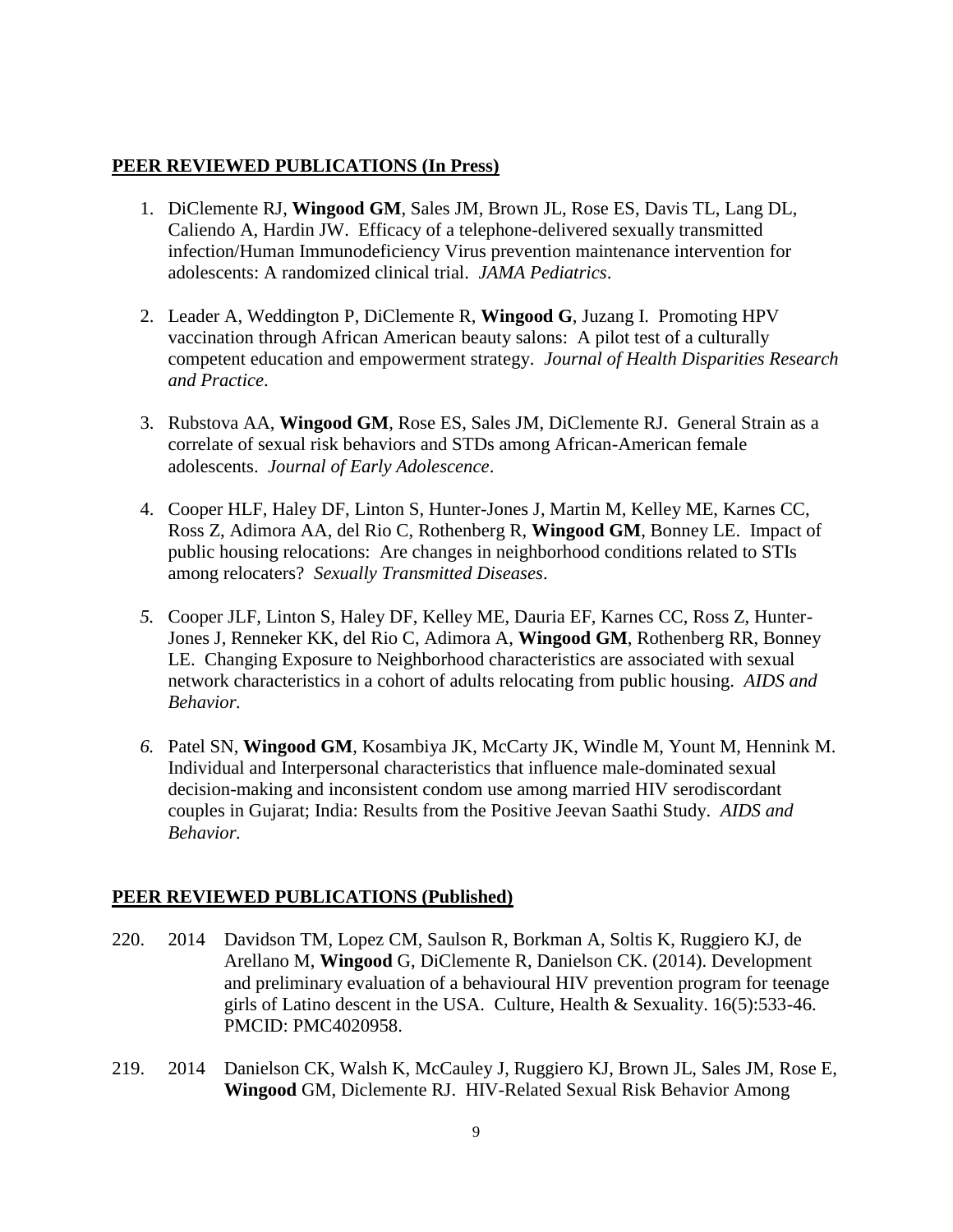African American Adolescent Girls. . J Womens Health. *23(5):413-9.*  PMCID: PMC4011471.

- 218. 2014 Brody GH, Chen Y, Beach SRH, Kogan SM, Yu T, DiClemente RJ, **Wingood GM**, Windle M, Philibert RA. Differential sensitivity to prevention programming: A dopaminergic polymorphism-enhanced prevention effect on protective parenting and adolescent substance use. *Health Psychol*. Feb;33(2):182-91. PMCID: PMC3695005.
- 217. 2014 Rosenbaum JE, Zenilman J, Melendez J, Rose E, **Wingood G**, Diclemente R. Telling truth from Ys: an evaluation of whether the accuracy of self-reported semen exposure assessed by semen Y-chromosome biomarker predicts pregnancy in a longitudinal cohort study of pregnancy. *Sex Transm Infect*. PMID: 24627289.
- 216. 2014 Sullivan PS, Peterson J, Rosenberg ES, Kelley CF, Cooper H, Vaughan A, Salazar LF, Frew P, **Wingood G**, Diclemente R, del Rio C, Mulligan M, Sanchez TH. Understanding racial HIV/STI disparities in black and white men who have sex with men: a multilevel approach*. PLoS One*. 2014 Mar 7;9(3):e90514. PMCID: PMC3946498.
- 215. 2014 Sullivan PS, Wall KM, O'Hara B, Jones J, Barnes J, DiClemente R, Hoff C, Scales L, Salazar LF, Sanchez T, White D, **Wingood G**, Allen S, Stephenson R The prevalence of undiagnosed HIV serodiscordance among male couples presenting for HIV testing *Arch Sex Behav*. Jan;43(1):173-80. PMCID: PMC3945405.
- 214. 2014 Sullivan PS, White D, Rosenberg ES, Barnes J, Jones J, Dasgupta S, O'Hara B, Scales L, Salazar LF, **Wingood G**, Diclemente R, Wall KM, Hoff C, Gratzer B, Allen S, Stephenson R. Safety and Acceptability of Couples HIV Testing and Counseling for US Men Who Have Sex with Men: A Randomized Prevention Study*. J Int Assoc Provid AIDS Care*. Mar-Apr;13(2):135-44. PMCID: PMC3954957.
- 213. 2014 Seth P, **Wingood GM**, Robinson LS, DiClemente RJ. The Impact of Alcohol Use on HIV/STI Intervention Efficacy in Predicting Sexually Transmitted Infections Among Young African-American Women. *AIDS Behav*. 2014 Apr;18(4):747-751. PMID:23979497
- 212. 2013 Rubtsova A, **Wingood GM**, Dunkle K, Camp C, DiClemente RJ. Young adult women and correlates of potential adoption of pre-exposure prophylaxis (PrEP): results of a national survey*. Curr HIV Res*. 2013 Oct;11(7):543-8. PMID: 24476352
- 211. 2013 Adimora AA, Ramirez C, Auerbach JD, Aral SO, Hodder S**, Wingood G**, El-Sadr W, Bukusi EA; HIV Prevention Trials Network Women at Risk Committee. Preventing HIV infection in women. *JAIDS*. 2013 Jul;63 Suppl 2:S168-73. PMID: 23764631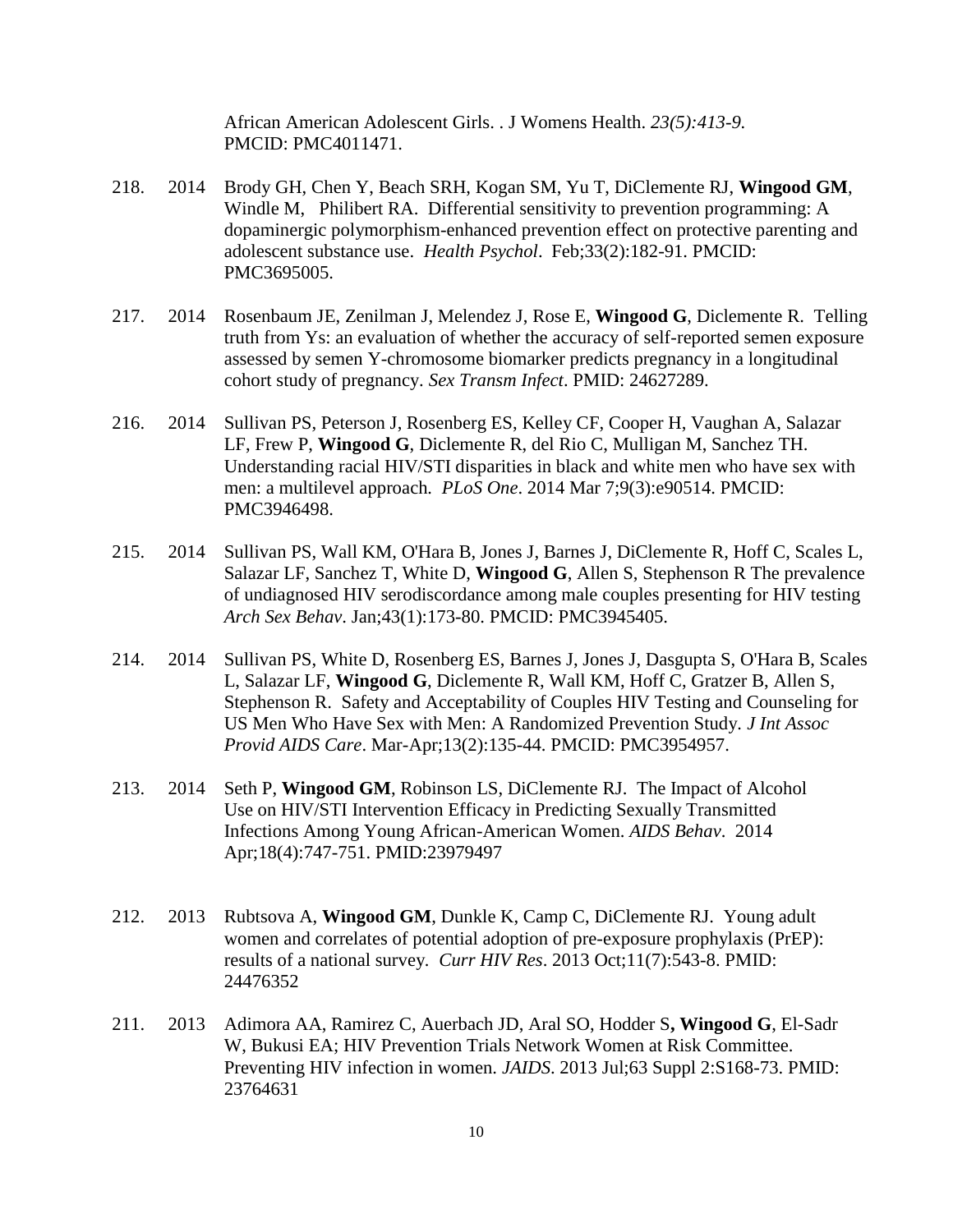- 210. 2013 **Wingood GM**, Robinson LR, Braxton ND, Er DL, Conner AC, Renfro TL, Rubtsova AA, Hardin JW, Diclemente RJ. Comparative effectiveness of a faithbased HIV intervention for African American women: importance of enhancing religious social capital. *AJPH*. 2013 Dec;103(12):2226-33. PMID: 24134367
- 209. 2013 **Wingood GM**, DiClemente RJ, Seth P. Improving health outcomes for IPVexposed women living with HIV*. JAIDS*. 64(1):1-2. PMCID: PMC3775352.
- 208. 2013 Waldrop-Valverde DG, Davis TL, Sales JM, Rose ES, **Wingood GM**, Diclemente RJ. Sexual concurrency among young African American women. *Psychol Health Med*. 18(6):676-86. PMCID: PMC3654006.
- 207. 2013 **Wingood GM**, Rubtsova A, DiClemente RJ, Metzger D, Blank M. A New Paradigm for Optimizing HIV Intervention Synergy: The Role of Interdependence in Integrating HIV Prevention Interventions. *JAIDS*. 63:S108-S113. PMCID: PMC3660840.
- 206. 2013 DiClemente RJ, Bradley E, Davis TL, Brown JL, Ukuku M, Sales JM, Rose ES, **Wingood GM**. Adoption and Implementation of a Computer-Delivered HIV/STD Risk-Reduction Intervention for African American Adolescent Females Seeking Services at County Health Departments: Implementation Optimization Is Urgently Needed. *JAIDS*. 63:S66-S71. PMCID: PMC3660838.
- 205. 2013 **Wingood GM**, Dunkle K, Camp C, Patel S, Painter JE, Rubtsova A, DiClemente RJ. Racial Differences and Correlates of Potential Adoption of Preexposure Prophylaxis: Results of a National Survey. *JAIDS*. 63:S95-S101. PMCID: PMC3673769
- 204. 2013 **Wingood GM**, Reddy P, Lang DL, Saleh-Onoya D, Braxton N, Sifunda S, DiClemente RJ. Efficacy of SISTA South Africa on Sexual Behavior and Relationship Control Among isiXhosa Women in South Africa: Results of a Randomized Controlled Trial. *JAIDS*. 63:S59-S65. PMID: 23673889.
- 203. 2013 Blank MB, Metzger DS, **Wingood GM,** DiClemente RJ. The Social and Behavioral Sciences Research Network: Translational Research to Reduce Disparities in HIV. *JAIDS*. 63:S1-S3. PMID: 23673878.
- 202. 2013 Brown CH, Mohr DC, Gallo CG, Mader C, Palinkas L, **Wingood GM**, Prado G, Kellam SG, Pantin H, Poduska J, Gibbons R, McManus J, Ogihara M, Valente T, Wulczyn F, Czaja S, Sutcliffe G, Villamar J, Jacobs C. A Computational Future for Preventing HIV in Minority Communities: How Advanced Technology Can Improve Implementation of Effective Programs. *JAIDS*. 63:S72-S84. PMCID: PMC3746769.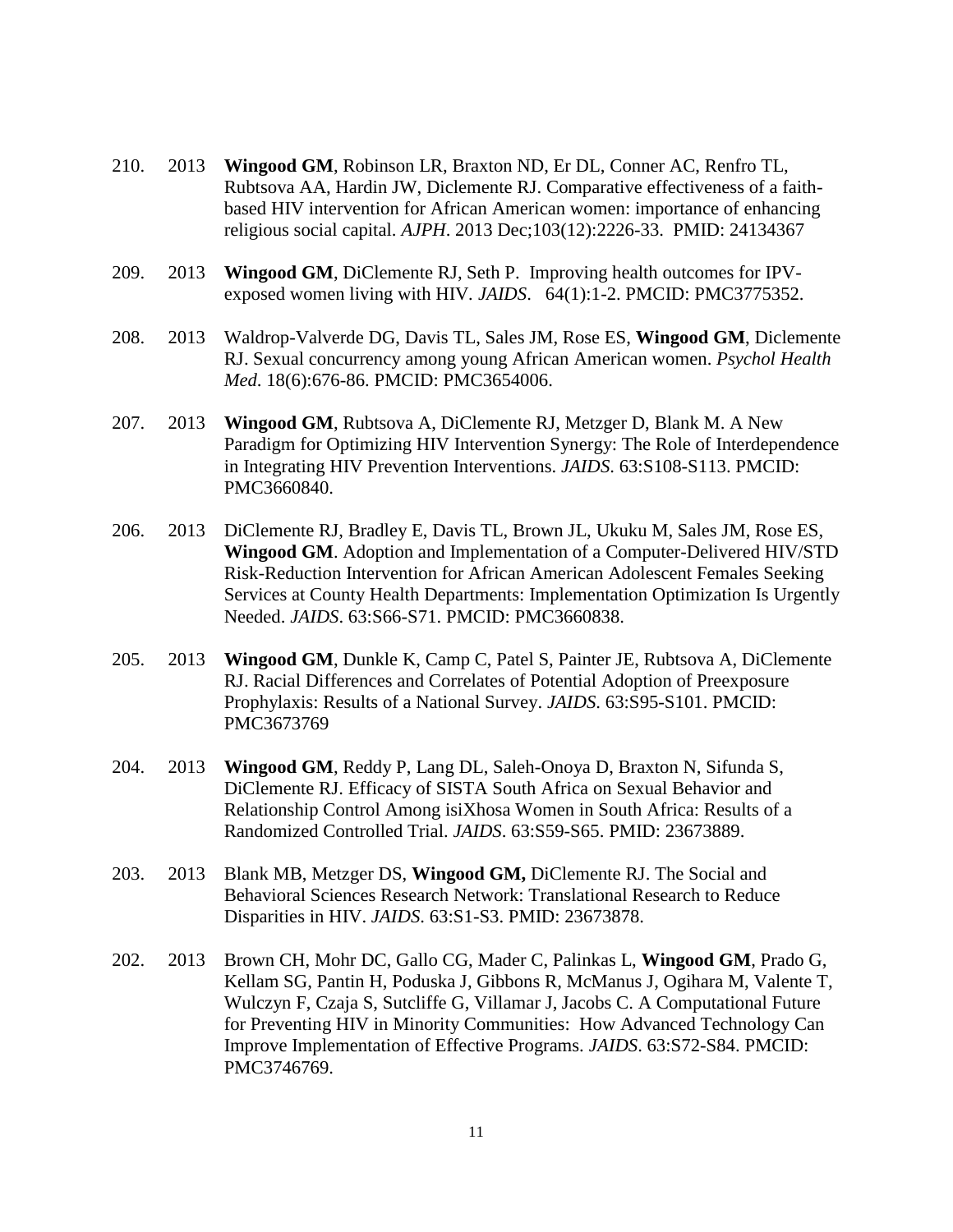- 201. 2013 **Wingood GM**, DiClemente RJ, Robinson-Simpson L, Lang DL, Caliendo A, Hardin JW. Efficacy of an HIV Intervention in Reducing High-Risk HPV, Nonviral STIs, and Concurrency among African-American Women: A Randomized Controlled Trial". *JAIDS*. 63:S36-S43. PMCID: PMC3658173
- 200. 2013 Wood JR, Milhausen RR, Sales JM, Graham CA, Sanders SA, DiClemente RJ, **Wingood GM.** Arousability as a predictor or sexual risk behaviours in African-American adolescent women. *Sexual Health*. 10(2):160-5. PMID: 23557603.
- 199. 2013 Crosby RA, Voisin DR, DiClemente RJ, **Wingood GM**, Salazar LF, Head S, Rose E, McDermott-Sales J. Relational correlates of unprotected oral and vaginal sex among African-American adolescent females. *Sexual Health.* 10(3): 284-6. PMID: 23490198.
- 198. 2013 Crosby RA, Diclemente RJ, Salazar LF, **Wingood GM**, McDermott-Sales J, Young AM, Rose E. Predictors of consistent condom use among young African American women. *AIDS & Behavior.* 17(3):865-71. PMCID: PMC3411882.
- 197. 2012 Painter JE, **Wingood GM**, DiClemente RJ, DePadilla LM, Simpson-Robinson L. College graduation reduces vulnerability to STIs/HIV among African American young adult women. *Women's Health Issues*. 22:e303-10. PMCID: PMC3349441
- 196. 2012 Rosenbaum J, Zenilman J, Rose E, **Wingood G**, DiClemente R. Cash, cars, and condoms: Economic factors in disadvantaged adolescent women's condom us. J Adolesc Health. Sep;51(3):233-41. PMCID: PMC3428592.
- 195. 2012 Berg CJ, Painter JE, Sales JM, Mays D, Rose E, **Wingood GM**, DiClemente RJ. Smoking as a risk factor for STI diagnosis among African American females. *American Journal of Health Behavior*. 36(4):505-512. PMID: 22488400.
- 194. 2012 Onoya D, Reddy P, Sifunda S, Lang D, **Wingood GM,** van den Borne B, Ruiter RA. Transactional sexual relationships, sexually transmitted infection risk, and condom use among young Black Women in peri-urban areas of the Western Cape Province of South Africa. *Women's Health Issues*. 22:e277-82. PMID: 22265719.
- 193. 2012 Brody GH, Chen YF, Kogan SM, Yu T, Molgaard VK, DiClemente, **Wingood GM**. Family-centered program deters substance use, conduct problems, and depressive symptoms in black adolescents. *Pediatrics*. 129(1):108-115. PMCID: PMC3255466.
- 192. 2012 Kogan SM, Brody GH, Molgaard VK, Grange CM, Oliver DA, Anderson TN, DiClemente RJ, **Wingood GM**, Chen YF, Sperr MC. The strong African American families-teen trial: rationale, design, engagement process, and familyspecific effects. *Prevention Science*. 13(2):206-217. PMCID: PMC3756659.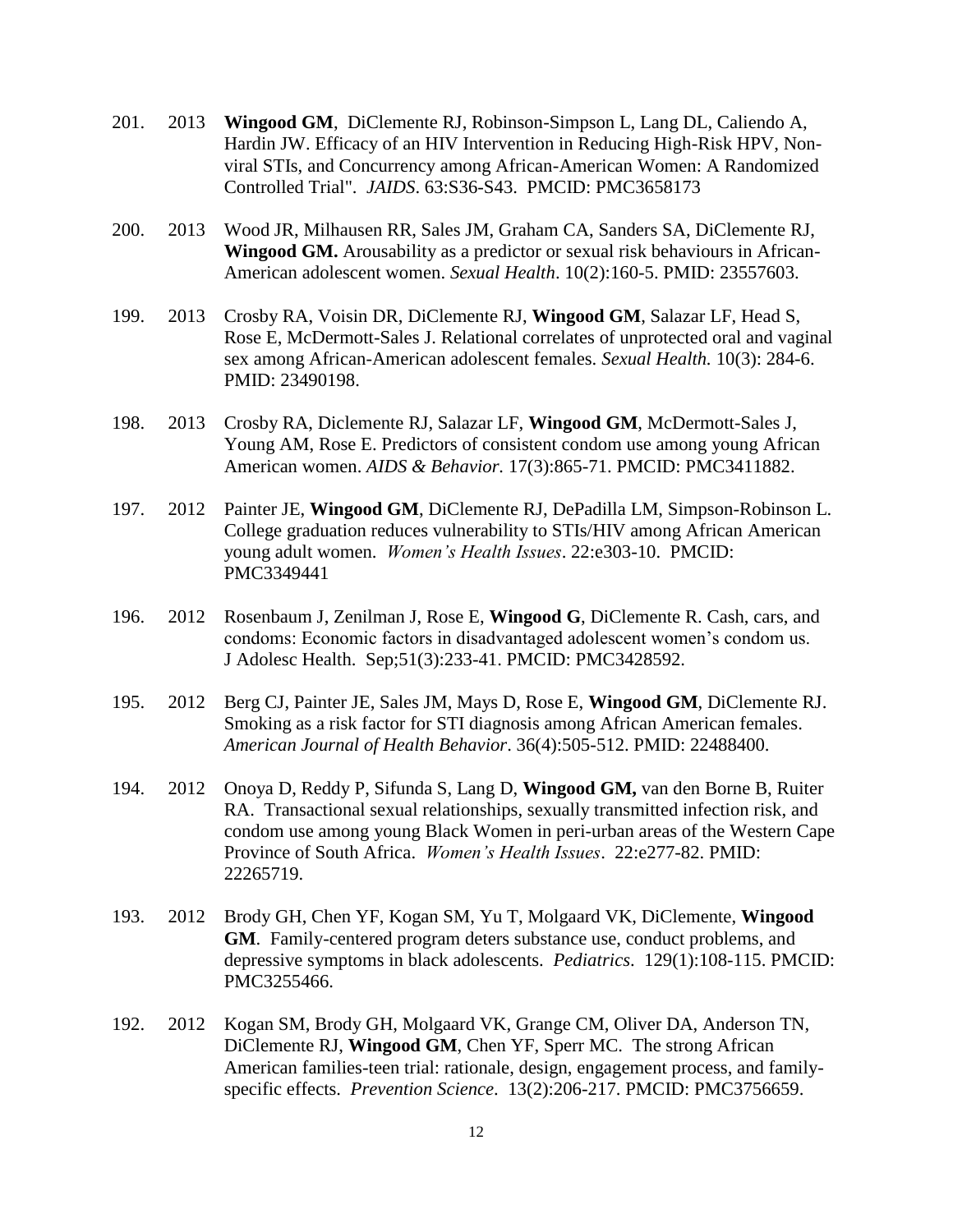- 191. 2012 Sales JM, Lang DL, DiClemente RJ, Latham TP, **Wingood GM**, Hardin JW, Rose ES. The mediating role of partner communication frequency on condom use among African American adolescent females participating in an HIV prevention intervention. *Health Psychology.* 31(1):63-9. PMCID: PMC3242911.
- 190. 2012 Kogan SM, Yu T, Brody GH, Chen YF, DiClemente RJ, **Wingood GM**, Corso PS. Integrating condom skills into family-centered prevention: efficacy of the Strong African American Families-Teen program. *Journal of Adolescent Health*. 51(2):164-70. PMCID: PMC3404410.
- 189. 2012 Rosenbaum J, Zenilman J, Rose E, **Wingood G**, DiClemente R. Cash, cars and condoms: economic factors in disadvantaged adolescent women's condom use. *Journal of Adolescent Health*. 51(3):233-41. PMCID: PMC3428592.
- 188. 2012 Latham TP, Sales JM, Renfro TL, Boyce LS, Rose E, Murray CC, **Wingood GM**, DiClemente RJ. Employing a teen advisory board to adapt an evidence-based HIV/STD intervention for incarcerated African-American adolescent women. *Health Education Research*, 27(5):895-903. PMID: 21368023.
- 187. 2012 Diclemente RJ, Young AM, Painter JL, **Wingood GM**, Rose E, Sales JM. Prevalence and correlates of recent vaginal douching among African American adolescent females. *Journal of Pediatric and Adolescent Gynecology*, 25(1):48- 53. PMCID: PMC3252400.
- 186. 2011 **Wingood GM**, DiClemente RJ, Villamizar K, Er DL, DeVarona M, Taveras J, Painter TM, Lang DL, Hardin JW, Ullah E, Stallworth J, Purcell DW, Jean R. Efficacy of a health educator-delivered HIV prevention intervention for Latina women: a randomized controlled trial. *American Journal of Public Health.* 101(12):2245-52. PMCID: PMC3222433.
- 185. 2011 Gargano LM, Pazol K, Sales JM, Painter JE, Morfaw C, Jones LM, Weiss P, Buehler JW, Murray DL, **Wingood GM**, Orenstein WA, DiClemente RJ, Hughes JM. Multicomponent interventions to enhance influenza vaccine delivery to adolescents. *Pediatrics.* 128(5):e1029-9. PMCID: PMC3387882.
- 184. 2011 **Wingood GM**, Simpson-Robinson L, Braxton ND, Raiford JL. Design of a Faith-Based HIV Intervention: Successful Collaboration between University and a Church. *Health Promotion and Practice*. 12(6):823-31. PMID: 21511996.
- 183. 2011 Painter JE, Sales JM, Pazol K, **Wingood GM**, Windle M, Orenstein WA, DiClemente, RJ. Adolescent attitudes toward influenza vaccination and vaccine uptake in a school-based influenza vaccination intervention: A mediation analysis**.**  *Journal of School Health.* 81(6):304-12. PMID: 21592125.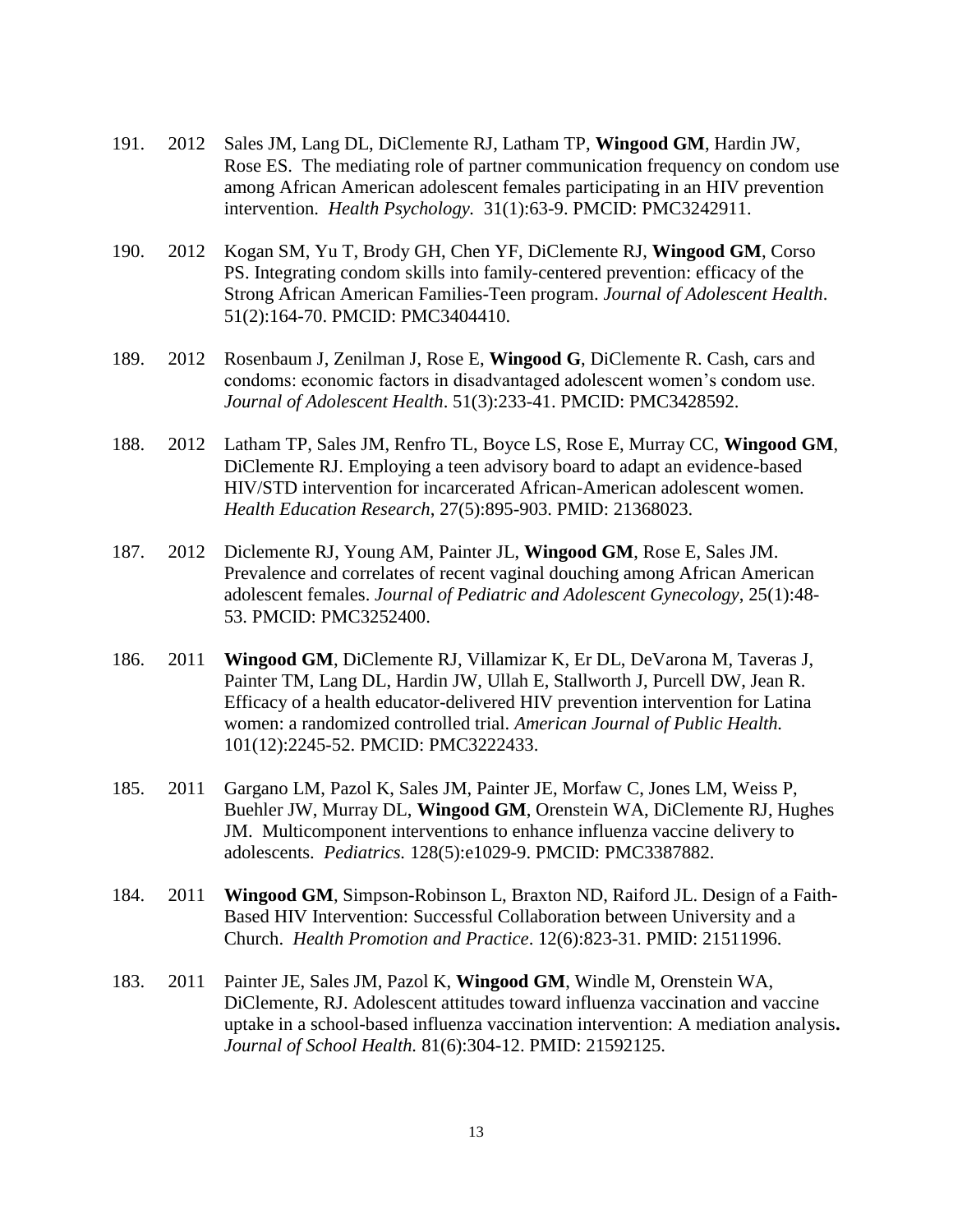- 182. 2011 **Wingood GM**, Card JJ, Er D, Solomon J, Braxton N, Lang DL, Seth P, Cartreine JA, DiClemente RJ. Preliminary Efficacy of a Computer Based HIV Intervention for African American Women. *Psychology and Health*. 26(2):223-34. PMID: 21318931.
- 181. 2011 Card JJ, Kuhn T, Benner T, Solomon J, **Wingood G**, DiClemente R (2011). Translating an effective group-based HIV prevention program to a program delivered primarily by a computer: Methods and outcomes. *AIDS Education & Prevention,* 23:159-174. PMID: 21517664.
- 180. 2011 Seth P, Patel SN, Sales JM, DiClemente RJ, **Wingood GM**, Rose E. The impact of depressive symptomatology on risky sexual behavior and sexual communication among African American female adolescents. *Psychology, Health & Medicine,* 16:346-356. PMCID: PMC3086508.
- 179. 2011 Seth P, **Wingood GM**, Crosby RA, DiClemente RJ, Rose E, Sales J, Salazar LF (2011). Differences between African-American adolescent females with and without Human Papillomavirus Infection. *Sexual Health*, 8:125-7. PMID: 21371396.
- 178. 2011 Seth P, **Wingood GM**, DiClemente RJ, Robinson LS (2011). Alcohol use as a marker for risky sexual behaviors and biologically confirmed sexually transmitted infections among young adult African-American women. *Women's Health Issues,* 21:130–135. PMID: 21276736.
- 177. 2011 Salazar LF, Head S, Crosby RA, DiClemente RJ, Sales JM, **Wingood GM**, Rose E (2011). Personal and social influences on performing oral sex among African American female adolescents. *Journal of Women's Health*, 20:161-167. PMCID: PMC3064870.
- 176. 2011 Seth P, Sales JM, DiClemente RJ, **Wingood GM**, Rose E, Patel, SN. Longitudinal examination of alcohol use: A predictor of risky sexual behavior and Trichomonas vaginalis among African-American female adolescents. *Sexually Transmitted Diseases.* 38(2):96-101. PMID: 20739910.
- 175. 2010 Hodder S, Justman J, Haley DF, Adimora A, Fogel CI, Golin CE, O'Leary A, Soto-Torres L, **Wingood GM**, Wafaa El-Sadr. Challenges of a Hidden Epidemic: HIV Prevention among Women in the United States. HIV Prevention Trials Network Domestic Prevention in Women Working Group. J Acquir Immune Defic Syndr. Dec;55 Suppl 2:S69-73. PMCID: PMC3551266.
- 174. 2010 Williams JK, Wyatt GE, **Wingood G**. The four Cs of HIV prevention with African Americans: crisis, condoms, culture and community. *Current HIV/AIDS Reports*. 7(4):185-193. PMCID: PMC2938440.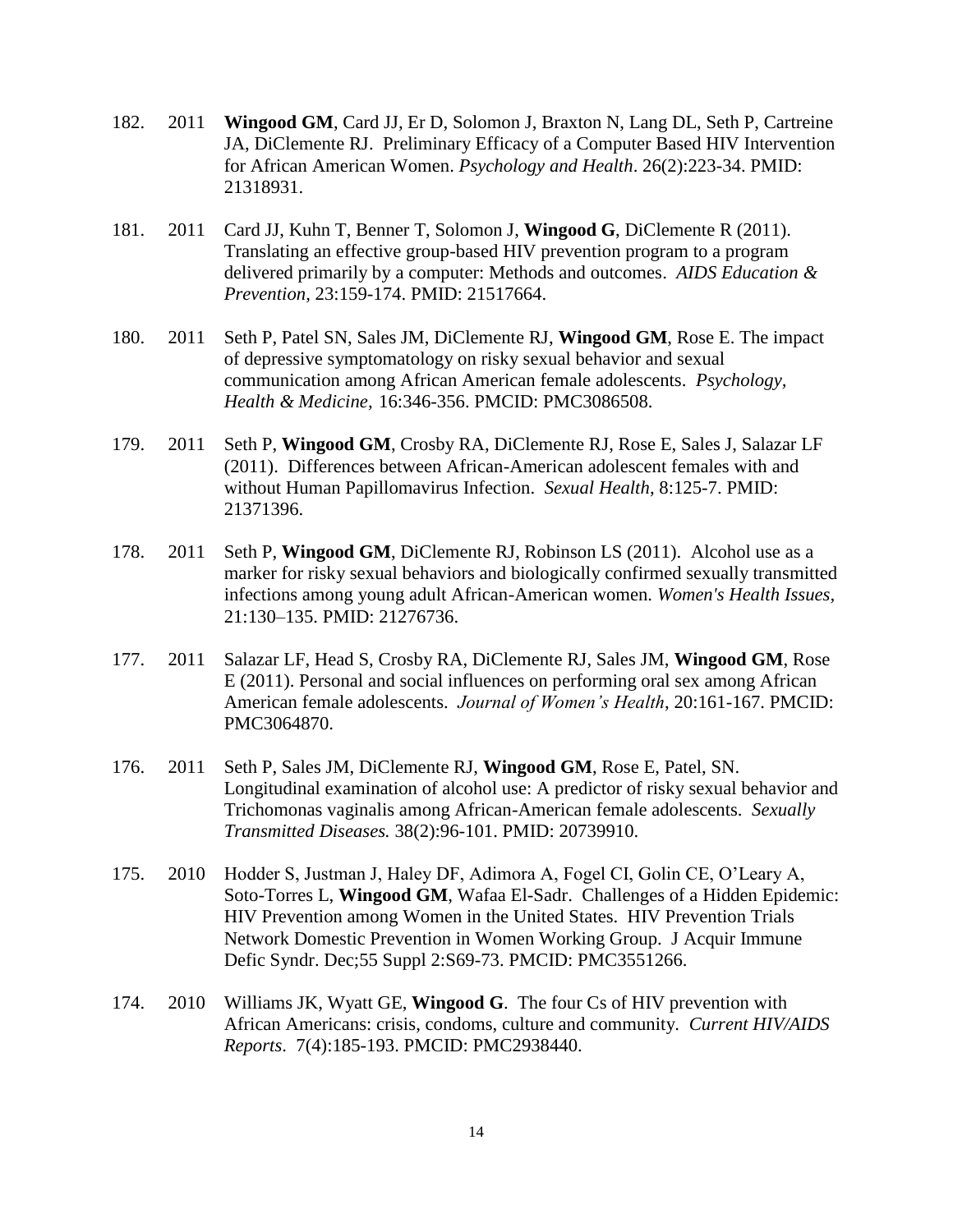- 173. 2010 el-Bassel N, Jemmott J, Landis R, Pequegnat W, **Wingood G**, Wyatt G, Bellamy S. The NIMH Multisite HIV/STD Prevention Trial for African American Couples Group. NIMH Multisite HIV/STD Prevention Trial for African American Couples Group: A Cluster Randomized Trial. *Archives of Internal Medicine*.  $170(17):11594 - 601.$
- 172. 2010 The NIMH Multisite HIV/STD Prevention Trial for African American Couples Group (**GM Wingood** PI for Emory University Site). Risky Sexual Behavior and Correlates of STD Prevalence among African American HIV Serodiscordant Couples. The NIMH Multisite HIV/STD Prevention Trial for African American Couples Group. Serodiscordant Couples (11), *AIDS and Behavior*.14(5):1023- 1031. PMCID: PMC4004520.
- 171. 2010 The NIMH Multisite HIV/STD Prevention Trial for African American Couples Group (**GM Wingood** PI for Emory University Site). Prevalence of Child and Adult Sexual Abuse and Risk Taking Practices among HIV Serodiscordant African-American Couples. *AIDS and Behavior*. 14(5): 1032-1044. PMCID: PMC2944965.
- 170. 2010 The NIMH Multisite HIV/STD Prevention Trial for African American Couples Group (**GM Wingood** PI for Emory University Site). The Contribution of Male and Female Partners' Substance Use to Sexual Risks and STDs among African American HIV Serodiscordant Couples. *AIDS and Behavior*. 14(5):1045-54. PMCID: PMC4012291.
- 169. 2010 The NIMH Multisite HIV/STD Prevention Trial for African American Couples Group (**GM Wingood, PI** for Emory University Site). Concordant and Discordant Reports on Shared Sexual Behaviors and Condom Use among African American Serodiscordant Couples in Four Cities. *AIDS and Behavior*. 14(5):1011-22. PMCID: PMC4004523.
- 168. 2010 Painter JE, Sales JM, Pazol K, **Wingood GM**, Windle M, Orenstein WA, DiClemente RJ. Psychosocial correlates of intention to receive an influenza vaccination among rural adolescents. *Health Education Research*. 25(5):853-64. PMID: 20603385.
- 167. 2010 Painter JE, Gargano LM, Sales JM, Perez AJ, **Wingood GM**, Windle M, DiClemente RJ (2010). Adolescents' attitudes toward vaccinations: A systematic review. *Current Pediatric Reviews*, 6:237-49.
- 166. 2010 Seth P, Raiford JL, Robinson LS. **Wingood GM**. Diclemente RJ. Intimate partner violence and other partner-related factors: correlates of sexually transmissible infections and risky sexual behaviors among young adult African American women. *Sexual Health*. 7(1):25-30. PMID: 20152092.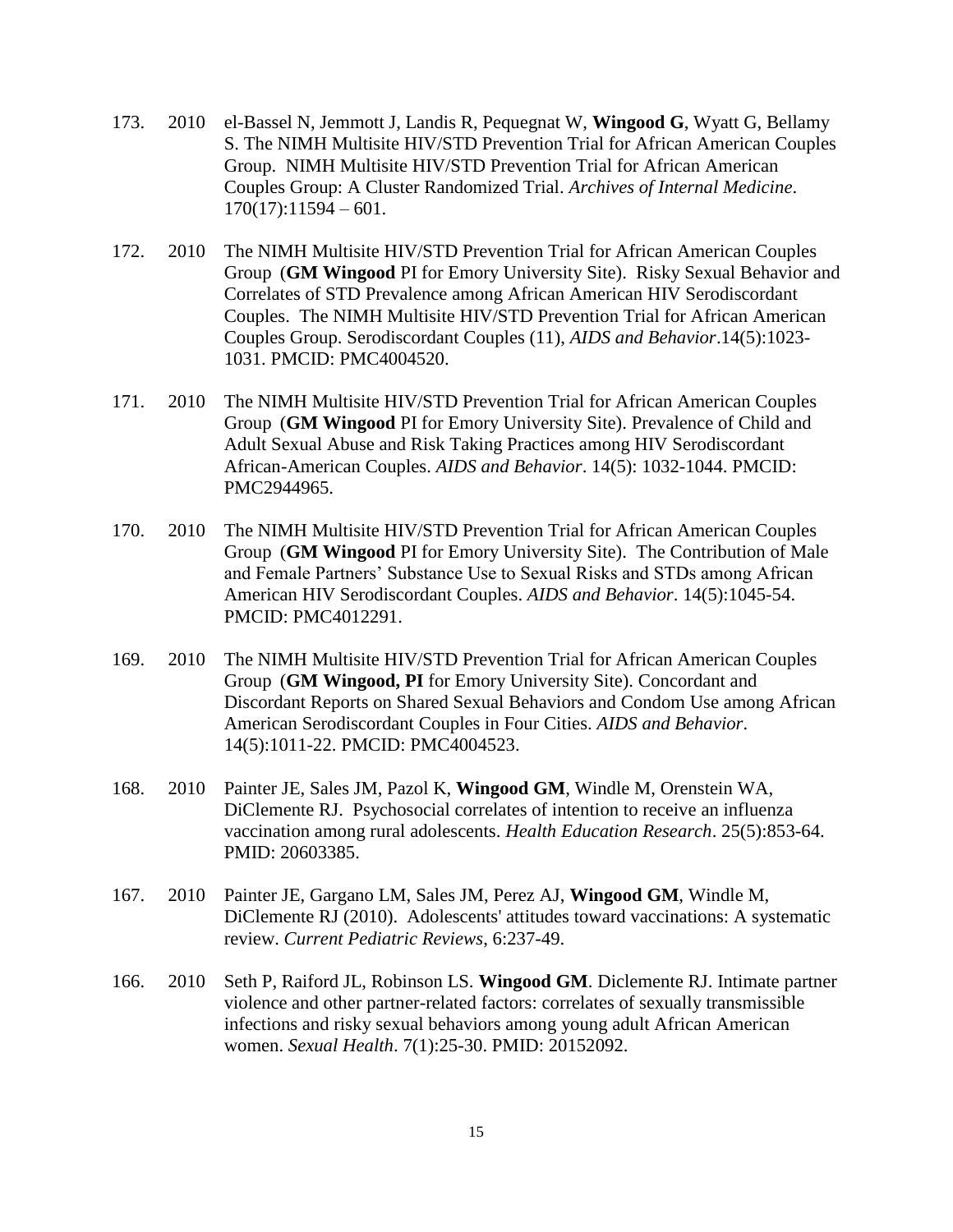- 165. 2010 Seth P, **Wingood GM**, Crosby RA, DiClemente RJ, Rose E, Sales J, Salazar LF. Differences between African-American adolescent females with and without Human Papillomavirus Infection. *Sexual Health,* 8(1): 125-7. PMID: 21371396.
- 164. 2010 Latham TP, Sales JM, Boyce LS, Renfro TL, **Wingood GM**, DiClemente RJ, Rose E. Application of ADAPT-ITT: adapting an evidence-based HIV prevention intervention for incarcerated African American adolescent females. *Health Promotion Practice*. 11(3 Suppl):53S-60S. PMID: 20488969.
- 163. 2010 Younge SN, Salazar LF, Sales JM, DiClemente RJ, **Wingood GM**, Rose E. Emotional victimization and sexual risk taking behaviors among adolescent African American women. *Journal of Child and Adolescent Trauma,* 3:1–16.
- 162. 2010 Sales JM, Lang L, Hardin JW, DiClemente RJ, **Wingood GM**. Efficacy of an HIV prevention program among African American female adolescents reporting high depressive symptomatology. *Journal of Women's Health*, 19:219-227. PMCID: PMC2834440.
- 161. 2010 Painter JE, Sales JM, Pazol K, Grimes T, **Wingood GM**, DiClemente RJ. Development, theoretical framework, and lessons learned from implementation of a school-based influenza vaccination intervention. *Health Promotion Practice*. 11(3 Suppl):42S-52S. PMID: 20488968.
- 160. 2010 Dunkle KL, **Wingood GM,** Camp CM, DiClemente RJ. Economically motivated relationships and transactional sex among unmarried African American and white women: results from a U.S. national telephone survey. *Public Health Reports*. 125 Suppl 4:90-100. PMCID: PMC2882979.
- 159. 2010 DiClemente RJ, **Wingood GM,** Rose E, Sales JM. Crosby RA. Evaluation of an HIV/STD sexual risk-reduction intervention for pregnant African American adolescents attending a prenatal clinic in an urban public hospital: preliminary evidence of efficacy. *Journal of Pediatric & Adolescent Gynecology*. 23(1):32-8. PMCID: PMC2817990.
- 158. 2009 Reddy P, Saleh-Onoya D, Sifunda S, **Wingood G**, van den Borne B, Ruiter RAC. Preference for Dry Sex, Condom Use and Risk of STI among HIV Negative Black Women in the Western Cape Province, South Africa. *South African Journal of Science,* 107, 73-76.
- 157. 2009 Saleh-Onoya D, Reddy PS, Ruiter RA, Sifunda S, **Wingood G,** van den Borne B. Condom use promotion among isiXhosa speaking women living with HIV in the Western Cape Province, South Africa: a pilot study. *AIDS Care*. 21(7):817-25. PMID: 20024738.
- 156. 2009 Spaulding AC, Sumbry AR, Brzozowski AK, Ramos KL, Perez SD, Maggio DM, Seals RM, **Wingood GM**. Pairing HIV-positive prisoners with volunteer life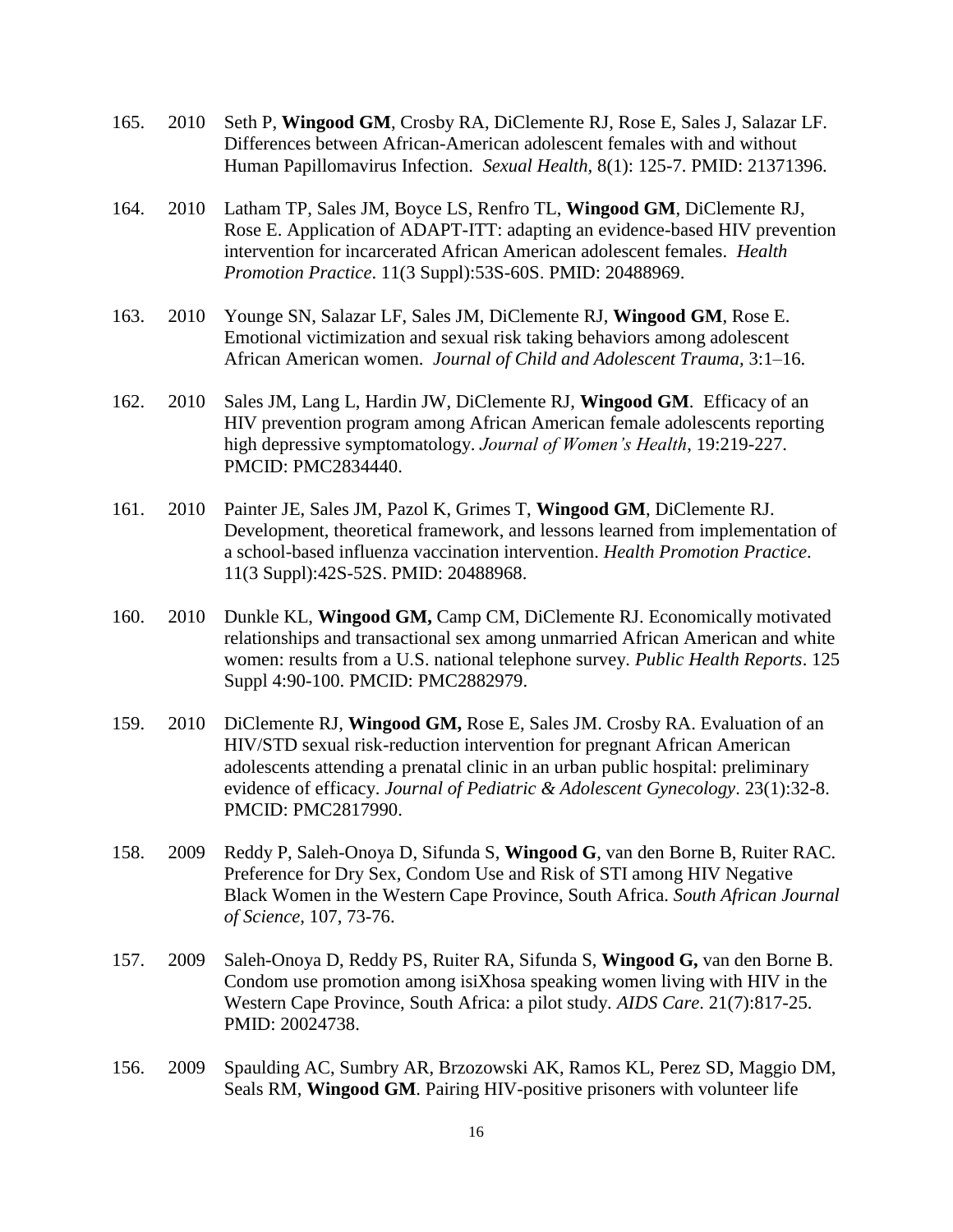coaches to maintain health-promoting behavior upon release: a mixed-methods needs analysis and pilot study. *AIDS Education & Prevention*. 21(6):552-69. PMID: 20030499.

- 155. 2009 **Wingood GM,** Seth P. DiClemente RJ. Robinson LS. Association of sexual abuse with incident high-risk human papillomavirus infection among young African-American women. *Sexually Transmitted Diseases*. 36(12):784-6. PMCID: PMC2787680
- 154. 2009 DiClemente RJ, **Wingood GM**. Rose ES. Sales JM. Lang DL. Caliendo AM. Hardin JW. Crosby RA. Efficacy of sexually transmitted disease/human immunodeficiency virus sexual risk-reduction intervention for African American adolescent females seeking sexual health services: a randomized controlled trial. *Archives of Pediatrics & Adolescent Medicine*. 163(12):1112-21. PMID: 19996048.
- 153. 2009 Seth P, **Wingood GM**, Robinson LS, DiClemente RJ. Exposure to high-risk genital human papillomavirus and its association with risky sexual practices and laboratory-confirmed chlamydia among African-American women. *Women's Health Issues*. 19(5):344-51. PMCID: PMC2743976
- 152. 2009 Diclemente RJ, **Wingood GM,** Crosby RA, Salazar LF, Head S, Rose E, Sales JM, Caliendo AM. Anal sex is a behavioural marker for laboratory-confirmed vaginal sexually transmissible infections and HIV-associated risk among African-American female adolescents. *Sexual Health*. 6(2):111-6. PMID: 19457289.
- 150. 2009 Raiford JL, DiClemente RJ, **Wingood GM.** Effects of fear of abuse and possible STI acquisition on the sexual behavior of African American adolescent girls and young women. *American Journal of Public Health*, 99(6):1067-1071. PMCID: PMC2679788.
- 149. 2009 Seth P, Raiji PT, DiClemente RJ, **Wingood GM**, Rose E. Psychological distress as a correlate of a biologically-confirmed STI, risky sexual practices, selfefficacy, and communication with male sex partners in African American female adolescents. *Psychology, Health, and Medicine,* 14(3):291-300. PMID: 19444707.
- 148. 2009 Sales JM, Spitalnick J, Milhausen RR, **Wingood GM**, DiClemente RJ, Salazar LF, Crosby RA. Validation of the Worry About Sexual Outcomes Scale for use in STD/HIV prevention interventions. *Health Education Research;* 24(1):140-52. PMCID: PMC2721668.
- 147. 2009 Rose E, DiClemente RJ, **Wingood G**, Sales J, Latham T, Crosby R, Zenilman J, Melendez J, Hardin. The validity of adolescents' self-reported condom use. *Archives Pediatrics & Adolescent Medicine, 163*:61-64. PMID: 19124705.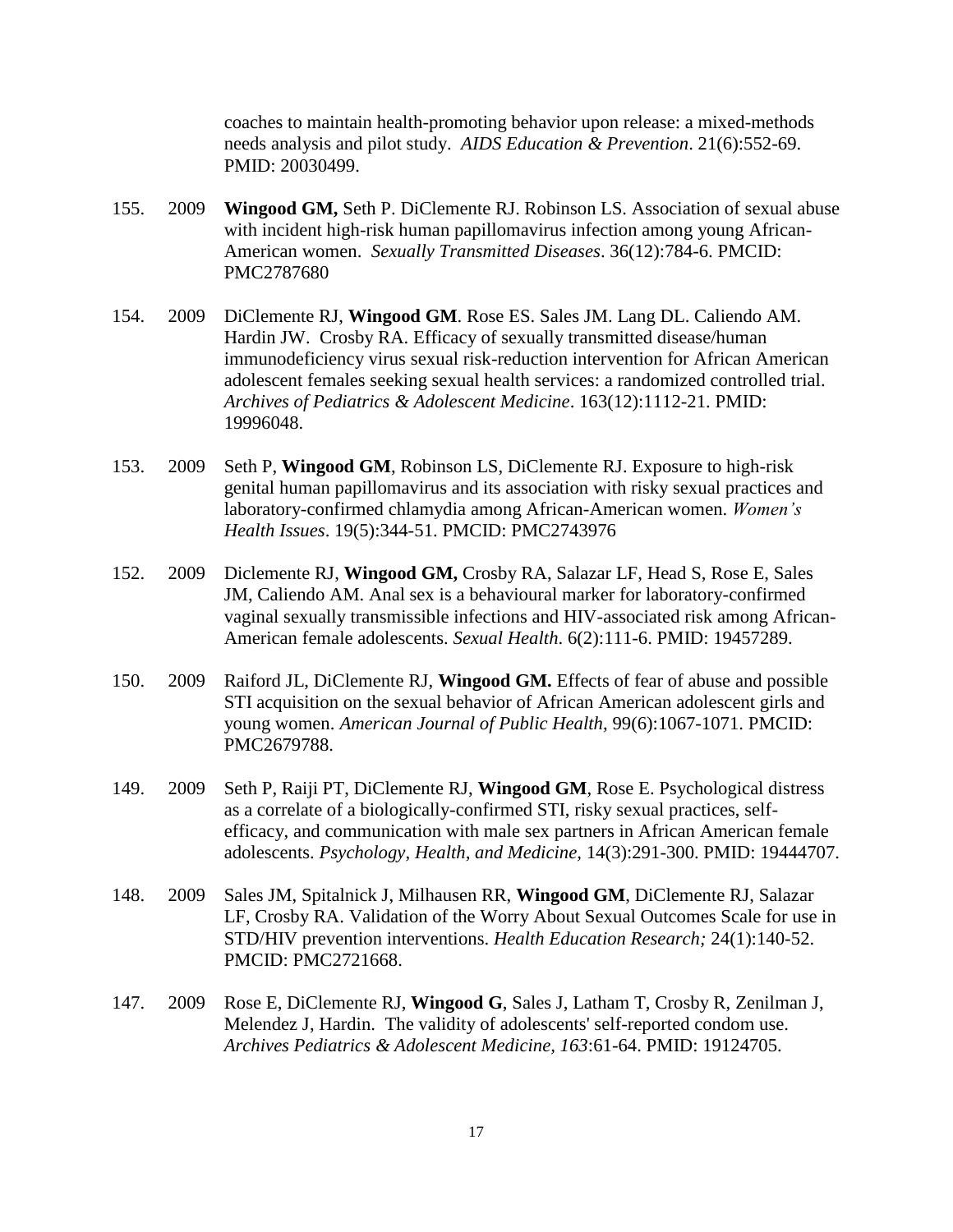- 146. 2009 Salazar LF, Crosby RA, DiClemente RJ, **Wingood GM**, Rose E, McDermott-Sales J, Caliendo AM. African-American female adolescents who engage in oral, vaginal and anal sex: "doing it all" as a significant marker for risk of sexually transmitted infection. *AIDS & Behavior*, 13:85-93. PMID: 18369721.
- 145. 2008 NIMH Multisite HIV/STD Prevention Trial for African American Couples Study (**Wingood** GM, PI, Atlanta site). Methodological overview of the African American couple-based HIV/STD prevention trial. *Journal of Acquired Immune Deficiency Syndromes*, 49(Suppl 1):S3-S14. PMCID: PMC2910525.
- 144. 2008 NIMH Multisite HIV/STD Prevention Trial for African American Couples Study (**Wingood** GM, PI, Atlanta site). Eban HIV/STD risk reduction intervention: Conceptual basis and procedures. *Journal of Acquired Immune Deficiency Syndromes*, 49(Suppl 1): S15-S27. PMCID: PMC3274174.
- 143. 2008 NIMH Multisite HIV/STD Prevention Trial for African American Couples Study (**Wingood** GM, PI, Atlanta site). Eban health promotion intervention: Conceptual basis and procedures. *Journal of Acquired Immune Deficiency Syndromes*, 49(Suppl 1):S28-S34. PMCID: PMC2814167.
- 142. 2008 NIMH Multisite HIV/STD Prevention Trial for African American Couples Study (**Wingood** GM, PI, Atlanta site). Measure of HIV/STD risk-reduction: Strategies for enhancing the utility of behavioral and biological outcome measures for African American couples. *Journal of Acquired Immune Deficiency Syndromes*, 49 (Suppl 1): S35-S41. PMCID: PMC2824260.
- 141. 2008 NIMH Multisite HIV/STD Prevention Trial for African American Couples Study (**Wingood** GM, PI, Atlanta site). Formative study to develop the Eban treatment and comparison interventions for couples. *Journal of Acquired Immune Deficiency Syndromes*, 49(Suppl 1):S42-S51. PMCID: PMC2847346
- 140. 2008 NIMH Multisite HIV/STD Prevention Trial for African American Couples Study (**Wingood** GM, PI, Atlanta site) Designing and audio computer-assisted self-Interview (ACASI) system in a multisite trial: A Brief Report. *Journal of Acquired Immune Deficiency Syndromes*, 49(Suppl 1):S52-S57. PMCID: PMC2834963.
- 139. 2008 NIMH Multisite HIV/STD Prevention Trial for African American Couples Study (**Wingood** GM, PI, Atlanta site). Supervision of facilitators in a multisite study: Goals, process, and outcomes. *Journal of Acquired Immune Deficiency Syndromes*, 49(Suppl 1):S59-S67. PMCID: PMC2875787.
- 138. 2008 NIMH Multisite HIV/STD Prevention Trial for African American Couples Study (**Wingood** GM, PI, Atlanta site). The role of community advisory boards (CABs) in project Eban. *Journal of Acquired Immune Deficiency Syndromes*, 49(Suppl 1): S68-S74. PMCID: PMC2853920.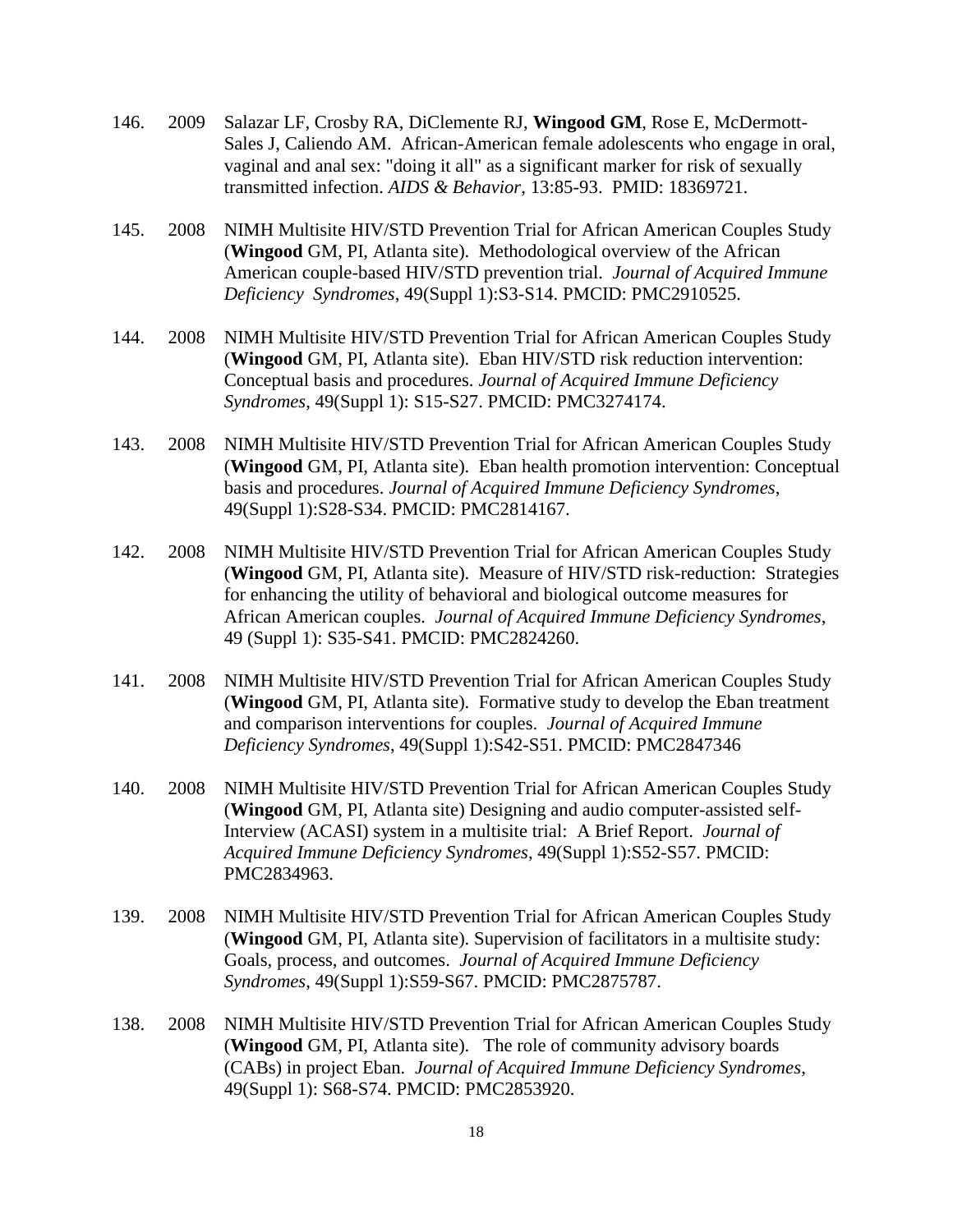- 137. 2008 Saleh-Onoya D, Braxton ND, Sifunda S, Reddy P, Ruiter R, van den Borne B, Walters TP, Lang D, **Wingood GM**. SISTA South Africa: the adaptation of an efficacious HIV prevention trial conducted with African-American women for isiXhosa-speaking South African women. *SAHARA J*. 5(4):186-191. PMID: 19194600.
- 136. 2008 **Wingood GM**, Reddy P, Peterson SH, DiClemente RJ, Nogoduka C, Braxton N, MBewue MT. HIV stigma and mental health status among women living with HIV in the Western Cape, South Africa. *South African Journal of Science*, 104:237-240.
- 135. 2008 Sales JM, Milhausen RR, **Wingood GM**, DiClemente RJ, Salazar LF, Crosby RA. Validation of a parent-adolescent communication scale for use in STD/HIV prevention interventions. *Health Education and Behavior*; 35(3):332-45. PMID: 17200099.
- 134. 2008 Crosby RA, DiClemente RJ, **Wingood GM**, Salazar LF, Lang D, Rose E, Sales JM. Co-occurrence of intoxication during sex and sexually transmitted infections among young African American women: Does partner intoxication matter? *Sexual Health,* 5(3) 285-9. PMID: 18771645.
- 133. 2008 Kogan SM, Brody GH, Gibbons FX, Simons RL, McBride Murry V, Cutrona CE, **Wingood G**, DiClemente R. The influence of role status on risky sexual behavior among African Americans during the transition to adulthood. *Journal of Black Psychology;* 34: 399-420. PMCID: PMC3513389.
- 131. 2008 DiClemente RJ, **Wingood GM**, Crosby RA, Salazar LF, Eve Rose E, Sales JM, Caliendo AM. Prevalence, correlates, and efficacy of "selective avoidance" as an STD prevention strategy among African American adolescent females. *Archives of Pediatrics & Adolescent Medicine,* 162:60-65. PMID: 18180414.
- 130. 2008 DiClemente RJ, **Wingood GM**, Blank M, Metzger D. Future directions for HIV prevention research: Charting a prevention science research agenda. *Journal of Acquired Immune Deficiency Syndromes,* 47(Suppl):S47-S48. PMID: 18301134.
- 129. 2008 Younge SN, Salazar LF, Crosby RF, DiClemente RJ, **Wingood GM**, Rose E. Condom use at last sex as a proxy for other measures of condom use: Is it good enough? *Adolescence*, 43:927-931. PMCID: PMC2701210.
- 128. 2008 Seth P, **Wingood GM,** & DiClemente RJ. Exposure to alcohol problems and its association with sexual behavior and biologically-confirmed Trichomonas vaginalis among women living with HIV*. Sexually Transmitted Infections*, 84, 390-392. PMID: 18524841.
- 127. 2008 **Wingood GM**, DiClemente RJ. The ADAPT-ITT Model: A model for adapting evidence-based HIV interventions. *J Acquired Immune Deficiency Syndromes*,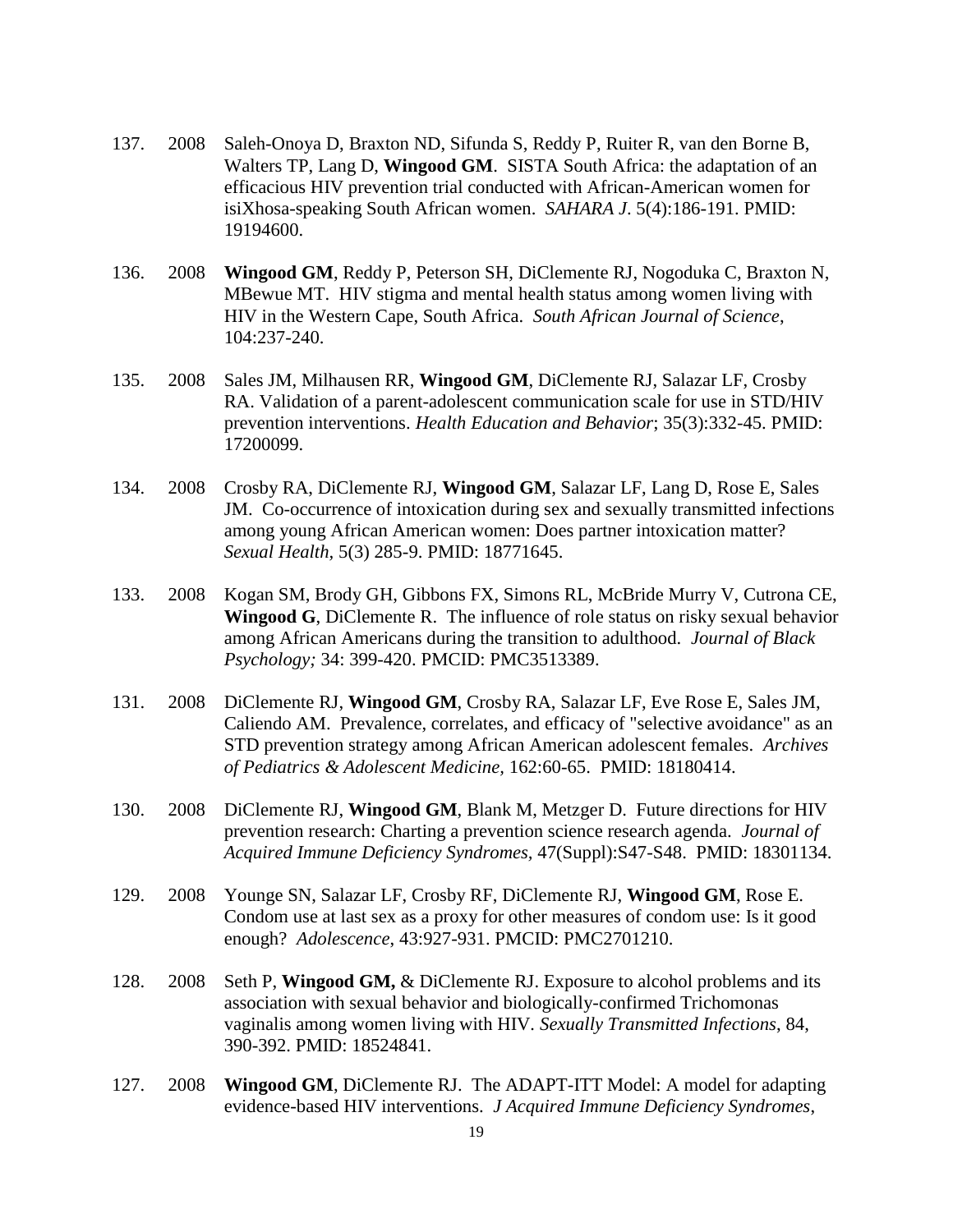47(Suppl):S40-S46. PMID: 18301133.

- 126. 2008 Ingersoll J, Bythwood T, Abdul-Ali D, **Wingood GM**, DiClemente RJ, Caliendo AM. Stability of Trichomonas vaginalis DNA in urine specimens. *Journal of Clinical Microbiology*. 46(5):1628-1630. PMCID: PMC239582.
- 125. 2008 DiClemente RJ, **Wingood GM**, Crosby RA, Salazar LF, Eve Rose E, Sales JM, Caliendo AM. Prevalence, correlates, and efficacy of "selective avoidance" as an STD prevention strategy among African American adolescent females. *Archives of Pediatrics & Adolescent Medicine,* 162:60-65. PMID: 18180414.
- 124. 2008 Sales JM, Salazar LF, **Wingood GM**, DiClemente RJ, Rose E, Crosby RA. The mediating role of partner communication skills on HIV/STD-associated risk behaviors in African American female adolescents with a history of gender-based violence. *Archives of Pediatrics and Adolescent Medicine*, 162:432-438. PMID: 18458189.
- 123. 2008 Crosby RA, DiClemente RJ, **Wingood GM**, Salazar LF, Head S, Rose E, Sales JM. Sexual agency versus relational factors: A study of condom use antecedents among high-risk young African American women. *Sexual Health*, 5:41-47. PMID: 18361853.
- 122. 2008 Blank M, Metzger D, **Wingood GM**, DiClemente RJ. The Social and Behavioral Sciences Research Network: Setting a social and behavioral science agenda for future HIV/AIDS research. *J Acquired Immune Deficiency Syndromes*, 47(Suppl):S1-S4.
- 121. 2008 DiClemente RJ, Crittenden CP, Rose E, Sales JM, **Wingood GM**, Crosby RA, Salazar LF. Psychosocial predictors of HIV-associated sexual behaviors and the efficacy of prevention interventions in adolescents at-risk for HIV infection: What works and what doesn't work. *Psychosomatic Medicine,* 70:598-605. PMID: 18541908.
- 120. 2007 Crosby RA, DiClemente RJ, **Wingood GM**, Salazar LF, Rose E, Sales JM, Caliendo AM. (2007). Oral contraceptive use may not preclude condom use: A study of non-pregnant African-American adolescent females. *Sexually Transmitted Infections, 83(3):216-8.* PMCID: PMC2659095.
- 119. 2007 Safren SA, **Wingood GM**, Altice FL. Strategies for primary HIV prevention that target behavioral change. *Clinical Infectious Diseases,* 45 Suppl 4:S300-307. PMID: 18190303.
- 118. 2007 Sales JM, DiClemente RJ, Rose ES, **Wingood GM**, Klein JD, Woods ER. Relationship of STD-related shame and stigma to female adolescents' condomprotected intercourse. *Journal of Adolescent Health,* 40(6):573, e1-e6. PMCID: PMC2413003.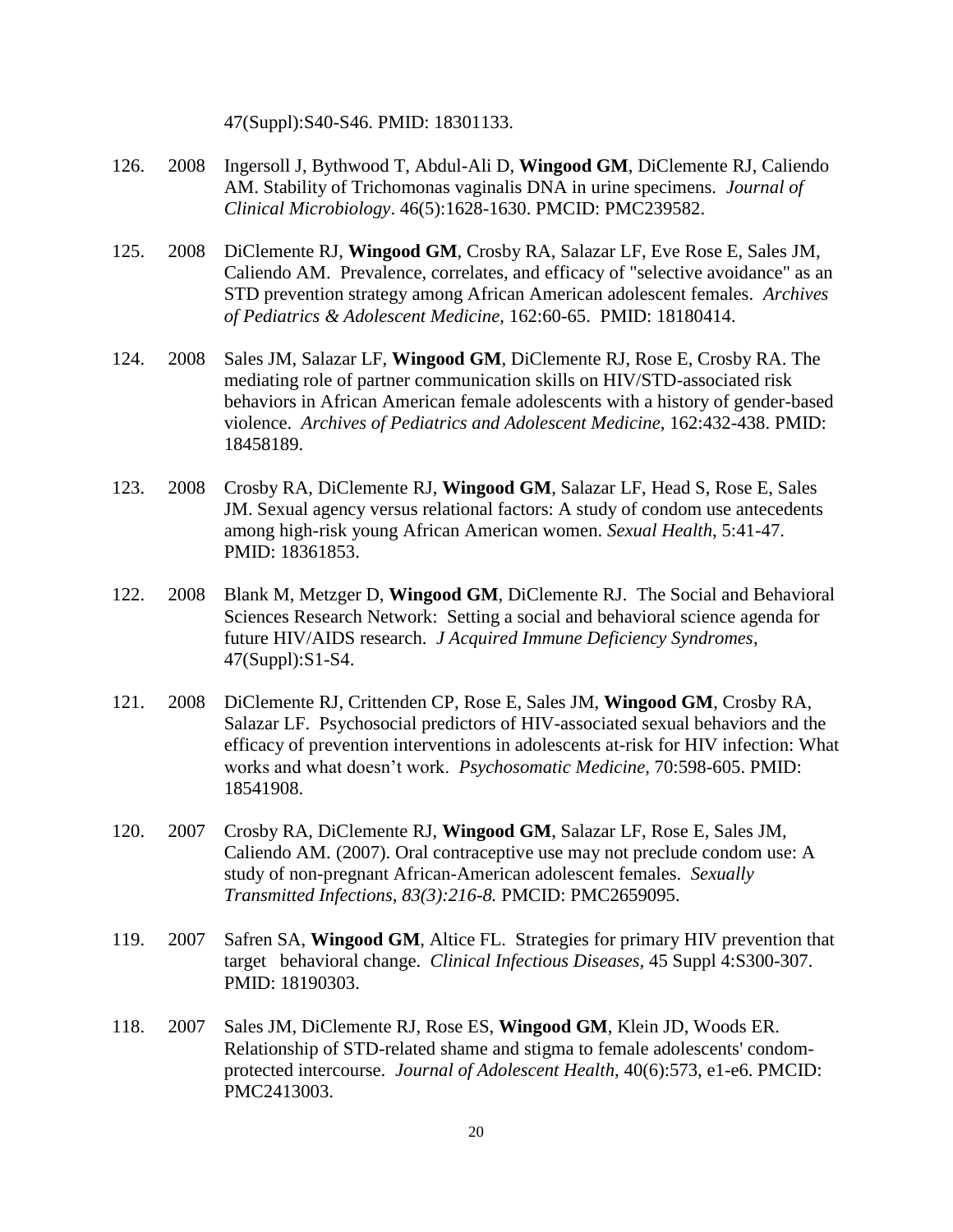- 117. 2007 **Wingood GM**, DiClemente RJ, Mikhail I, Hubbard McCree D, Davies S, Hardin J, Peterson SH, Hook EW, Vermund S, Saag M. HIV discrimination and the health of women living with HIV. *Women & Health,* 46:99-112. PMID: 18160372.
- 116. 2007 Raiford J, **Wingood GM**, DiClemente RJ. Correlates of consistent condom use among HIV positive African American women. *Women and Health,* 46:41-58. PMID: 18160369.
- 115. 2007 Raiford J, **Wingood GM**, DiClemente RJ. Prevalence, incidence, and predictors of dating violence: A longitudinal study of African-American female adolescents. *Journal of Women's Health, 16*:822-832. PMID: 17678453.
- 114. 2007 Peterson SH, **Wingood GM**, DiClemente RJ, Harrington K, Davies S. Images of sexual stereotypes in rap videos and the sexual health of African American female adolescents. *Journal of Women's Health*, 16:1157-1164. PMID: 17937568.
- 113. 2007 Milhausen RR, Sales JM, **Wingood GM**, DiClemente RJ, Salazar LF, Crosby RA. Validation of a Partner Communication Scale for use in HIV/AIDS prevention interventions*. Journal of HIV/AIDS Prevention in Children and Youth,* 8:11-33.
- 112. 2007 Braxton N, Lang DL, Sales JM, **Wingood GM**, DiClemente RJ. The role of spirituality in sustaining the psychological well-being of HIV-positive Black women. *Women & Health*, 46:113-129. PMID: 18160373.
- 111. 2007 Owen-Smith A, DiClemente RJ, **Wingood GM** . Complementary and alternative medicine use decreases adherence to HAART in HIV-positive women. *AIDS Care*, 19(5):589-593. PMID: 17505918.
- 110. 2007 Spitalnick JS, DiClemente RJ, **Wingood GM**, Crosby RA, Milhausen RR, Sales JM, McCarty F, Rose E, Younge SN. Sexual sensation seeking and its relationship to risky sexual behavior among African-American adolescent females. *Journal of Adolescence*, 30:165-173. PMCID: PMC2413002.
- 109. 2007 Lang DL, Salazar LF, **Wingood GM**, DiClemente RJ, Mikhail I. Associations between recent gender-based violence and pregnancy, sexually transmitted infections, condom use practices, and negotiation of sexual practices among HIVpositive women. *J Acquired Immunodeficiency Syndrome*. 46(2):216-219. PMID: 17693895.
- 108. 2007 Milhausen RR, Sales JM, **Wingood GM**, DiClemente RJ, Salazar LF, Crosby RA. Validation of a Partner Communication Scale for use in HIV/AIDS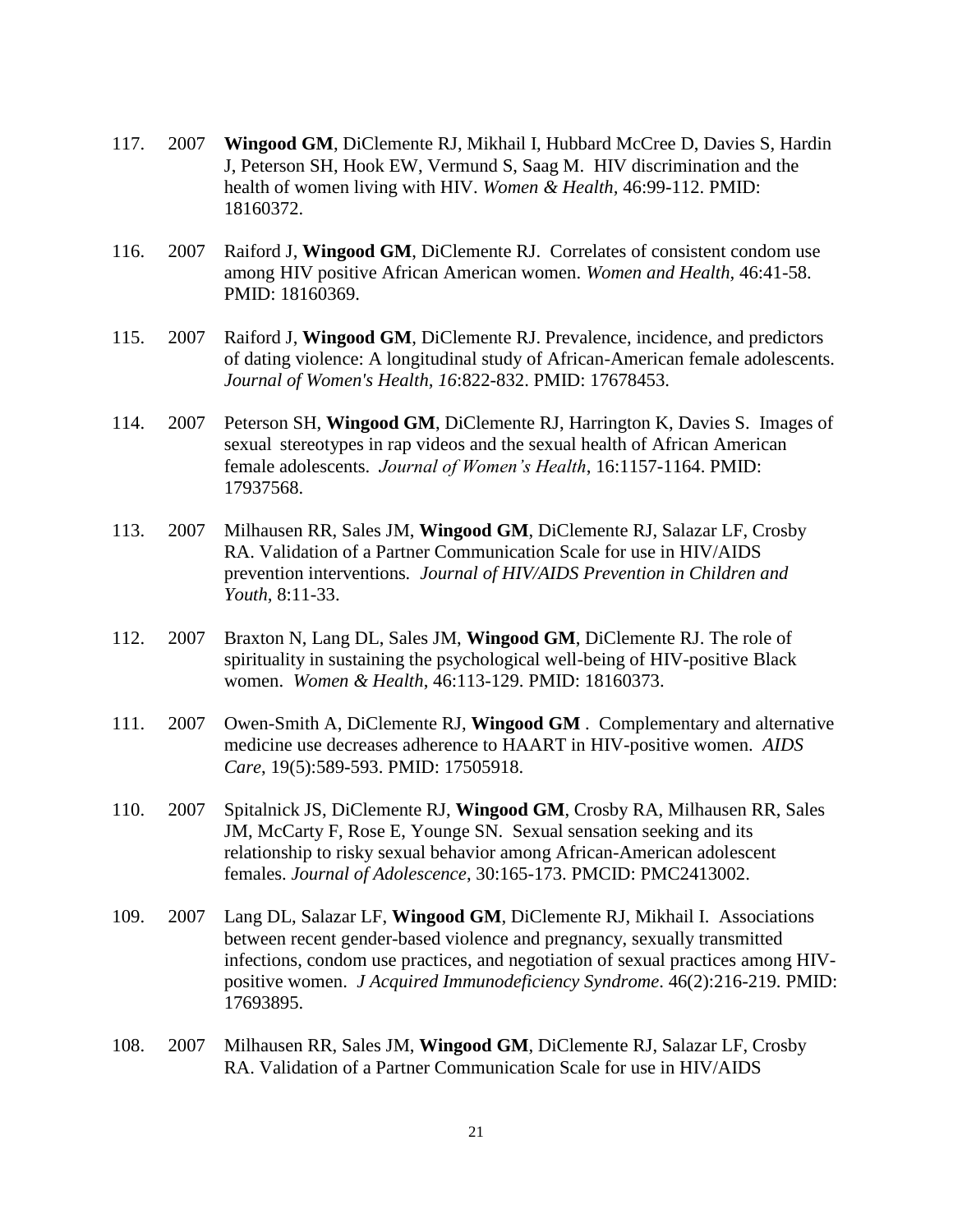prevention interventions. *Journal of HIV/AIDS Prevention in Children and Youth*. 8(1): 11 – 33.

- 107. 2007 Owen-Smith A, DiClemente RJ, **Wingood GM** . Complementary and alternative medicine use decreases adherence to HAART in HIV-positive women. AIDS Care, 19(5):589-593. PMID: 17505918.
- 106. 2007 Spitalnick JS, DiClemente RJ, **Wingood GM**, Crosby RA, Milhausen RR, Sales M, McCarty F, Rose E, Younge SN. Sexual sensation seeking and its relationship to risky sexual behavior among African-American adolescent females. *Journal of Adolescence*. 30, 165 – 173. PMCID: PMC2413002.
- 105. 2007 Crosby RA, DiClemente RJ, **Wingood GM**, Salazar LF, Rose E, Sales JM. The STI protective value of school enrollment: A study of high-risk African American adolescent females. *Sexually Transmitted Infections.* 83(3):223-7. PMCID: PMC2659109.
- 104. 2007 Salazar LF, DiClemente RJ, **Wingood GM**, Crosby RA, Rose E, Sales JM, Caliendo AM. Personal and social correlates of laboratory confirmed STD prevalence among low-income African-American adolescent females. *Sexually Transmitted Diseases*. 34(10):761-766. PMID: 17507835.
- 103. 2006 Salazar LF, DiClemente RJ, **Wingood GM**, Crosby RA, Lang DL, Harrington K. Biologically confirmed sexually transmitted infection and depressive symptomatology among African-American female adolescents. *Sexually Transmitted Infections*. 82:55-60. PMCID: PMC2563822.
- 102. 2006 Davies SL, DiClemente RJ, **Wingood GM**, Person S, Dix ES, Harrington KF, Crosby RA. Predictors of inconsistent contraceptive use among adolescent girls: Findings from a prospective study. *Journal of Adolescent Health,* 39:43-49. PMID: 16781960.
- 101. 2006 Woods ER, Klein JD, **Wingood GM**, Rose ES, Wypij D, Harris SK, DiClemente RJ. Development of a new adolescent patient-provider interaction scale (APPIS) for youth at-risk for STD/HIV. *Journal of Adolescent Health*, 38:753.e1–753.e7. PMID: 16730606.
- 100. 2006 **Wingood GM**, DiClemente RJ. Enhancing adoption of evidence-based HIV interventions: Promotion of a suite of HIV prevention interventions for African-American women. *AIDS Education and Prevention,* 18:161 – 170. PMID: 16987097.
- 99. 2006 **Wingood GM**, DiClemente RJ, Harrington KF, Lang DL, Davies S, Hook E, Oh K, Hardin J. Efficacy of an intervention in reducing HIV-sexual behaviors and STDs for adolescents experiencing gender-based violence: A secondary analysis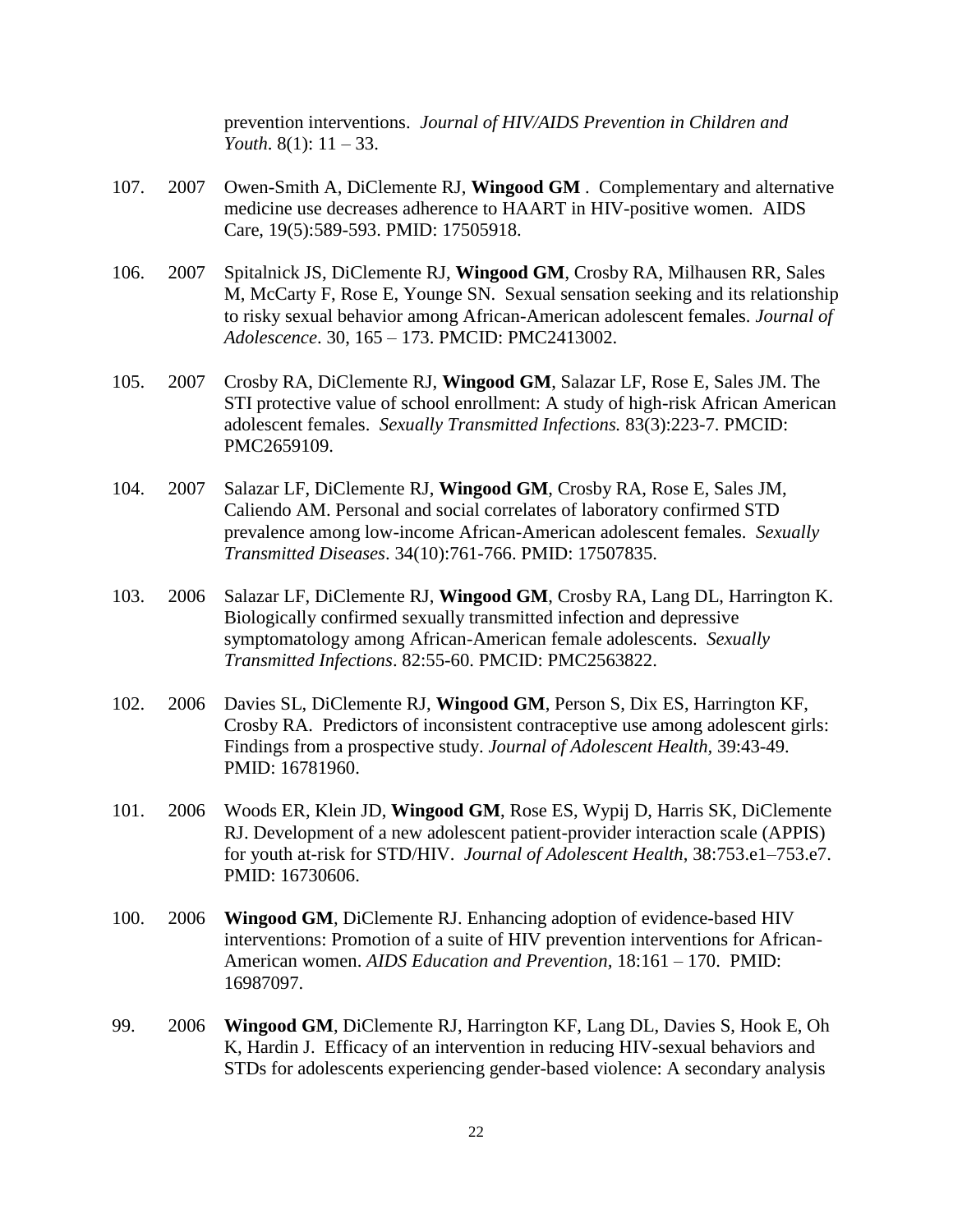of a randomized controlled trial. *American Journal of Public Health,* 96:1085 – 90. PMCID: PMC1470614.

- 98. 2005 Caliendo AM, Jordan JA, Green AM, Ingersoll J, **Wingood GM**, DiClemente RJ. Real-time PCR provides improved detection of *Trichomonas vaginalis* infection compared to culture using self-collected vaginal swabs. *Infectious Diseases in Obstetrics and Gynecology*. 13:145 – 150. PMID: 16126499.
- 97. 2005 DiClemente RJ, **Wingood GM**, Lang D, Crosby RA, Salazar L, Harrington K, Hertzberg V. Adverse health consequences co-occurring with depression: A longitudinal study of African-American adolescent females. *Pediatrics*. 116:78 – 81. PMID: 15995035.
- 96. 2005 DiClemente RJ, Crosby RA, **Wingood GM**, Lang DL, Salazar LF, Broadwell SD. Reducing risk exposures to "zero" and not having multiple partners: Findings that inform evidence-based practices designed to prevent STD acquisition. *International Journal of STDs & AIDS*. 16:199-218. PMID: 16336765.
- 95. 2005 Crosby RA, DiClemente RJ, **Wingood GM**, Salazar, LF, Rose E, Levine D, Brown L, Lescano C, Pugatch D, Flanigan T, Fernandez I, Schlenger W, Silver BJ. Condom failure among adolescents: Implications for STD prevention. *Journal of Adolescent Health,* 36:534-536. PMID: 15901520.
- 94. 2005 **Wingood GM**, DiClemente RJ. Reducing HIV transmission behaviors in women with HIV infection. *Contagion*, 2:1-3.
- 93. 2004 Salazar LF, DiClemente RJ, **Wingood GM**, Crosby RA, Harrington K, Davies S, Hook EW, III, Oh MK. Self-concept and adolescents' refusal of unprotected sex: A test of mediating mechanisms among African American girls. *Prevention Science*, 5:137-148. PMID: 15470935.
- 92. 2004 Davies S, DiClemente RJ, **Wingood GM**, Person S, Crosby RA, Harrington K, Dix E. Relationship characteristics and sexual practices of African-American adolescent females who desire pregnancy. *Health Education & Behavior*. PMID: 15296694.
- 91. 2004 Crosby RA, Holtgrave DR, DiClemente RJ, **Wingood GM**, Gayle JA. Social capital as a predictor of adolescents' sexual risk behavior: A state-level exploratory study. *AIDS & Behavior.* 7:245-252. PMID: 14586187.
- 90. 2004 Crosby RA, DiClemente RJ, **Wingood GM**, Salazar LF, Rose E, Levine D, Brown L, Lescano C, Pugatch D, Flanigan T, Fernandez I, Schlenger W, Silver BJ. Associations between STD diagnosis and subsequent sexual risk and STD incidence among adolescents. *Sexually Transmitted Diseases*, 31:205-208. PMID: 15028932.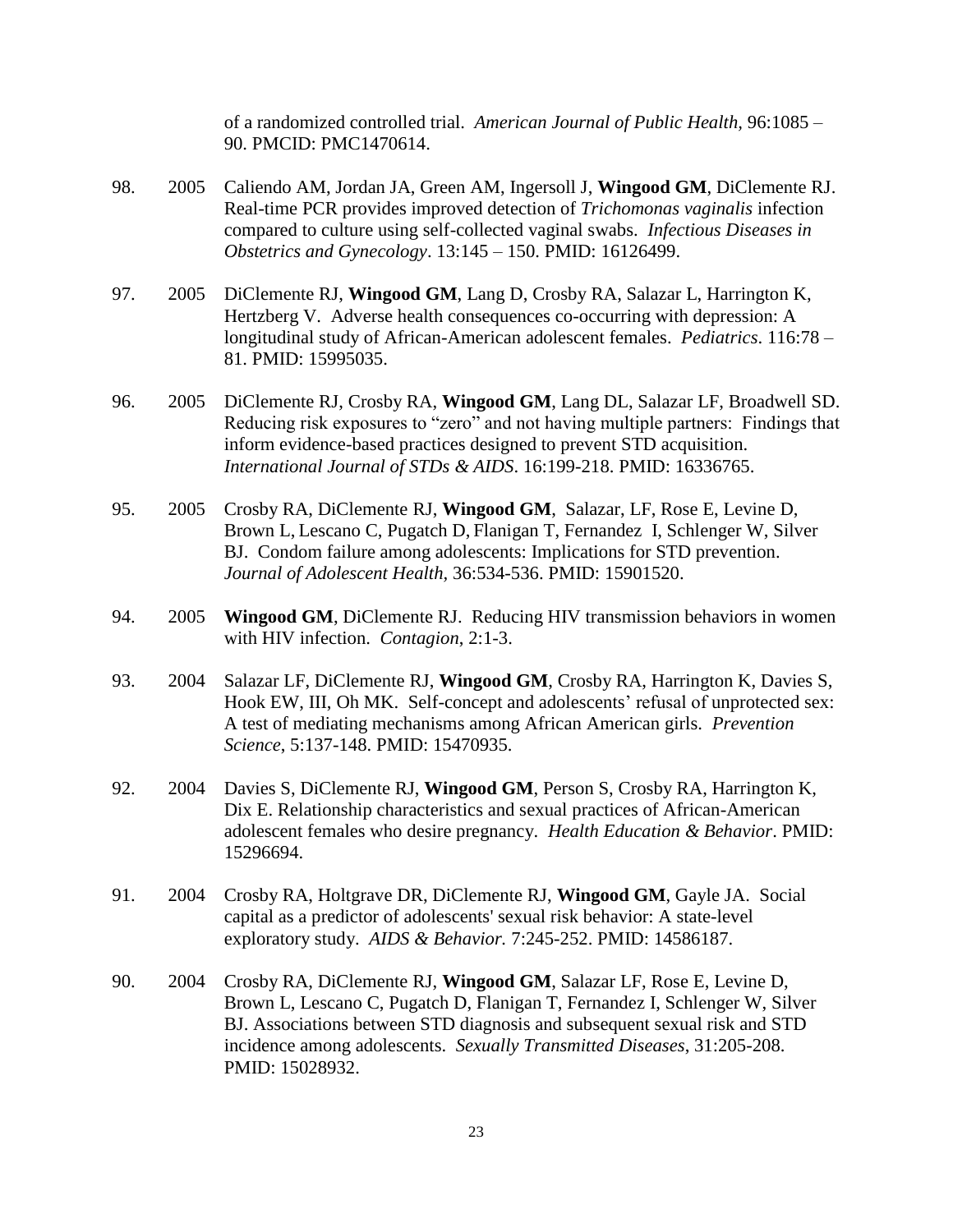- 89. 2004 Salazar LF, **Wingood GM**, DiClemente RJ, Lang DL, Harrington K. The role of social support in the psychological well-being of African-American adolescent girls who experience dating violence. *Violence & Victims*. 19:171-187. PMID: 15384453.
- 88. 2004 **Wingood GM**, DiClemente RJ, Mikhail I, Lang DL, McCree DH, Davies SL, Hardin JW, Hook EW 3<sup>rd</sup>, Saag M. A randomized controlled trial to reduce HIV transmission risk behaviors and STDs among women living with HIV: The WiLLOW Program. *Journal of Acquired Immune Deficiency Syndromes*, 37:S58-S67. PMID: 15385901.
- 87. 2004 DiClemente RJ, **Wingood GM**, Harrington KF, Lang DL, Davies SL, Hook EW, Oh MK, Crosby RA, Hertzberg VS, Gordon AB, Hardin JW, Parker S, Robillard A. Efficacy of an HIV prevention intervention for African American adolescent females: A randomized controlled trial. *Journal of the American Medical Association*, 292:171-179. PMID: 15249566.
- 86. 2004 Mikhail IS, DiClemente RJ, Person S, Davies S, Elliott E, **Wingood GM**, Jolly PE. Association of complementary and alternative medicines with HIV clinical disease among a cohort of women living with HIV/AIDS. *Journal of Acquired Immune Deficiency Syndromes,* 37:1415-1422. PMID: 15483471.
- 85. 2004 Crosby RA, DiClemente RJ, *Wingood G*, Salazar L, Harrington K, Davies S, Oh MK. Identification of strategies for promoting condom use: A prospective analysis of high-risk African-American female teens. *Prevention Science*, 4:263 – 270.
- 84. 2004 DiClemente RJ, **Wingood GM**, Crosby RA, Rose E, Lang D, Pillay A, Papp J, Faushy C. A descriptive analysis of STD prevalence among urban pregnant African American teens. *Journal of Adolescent Health*, 34:376-383. PMID: 15093791.
- 83. 2003 DiClemente RJ, **Wingood GM**. HIV prevention for adolescents: Windows of opportunity for optimizing intervention effectiveness. *Archives of Pediatrics & Adolescent Medicine*, 157:319-320. PMID: 12695223.
- 82. 2003 Crosby RA, DiClemente RJ, **Wingood GM**, Rose E, Lang D. Correlates of unplanned and unwanted pregnancy among African-American female teens. *American Journal of Preventive Medicine*, 25, 255-258. PMID: 14507534.
- 81. 2003 Davies S, DiClemente RJ, **Wingood GM**, Crosby RA, Harrington K. Psychosocial correlates of desire for pregnancy among African American females. *American Journal of Health Behavior*, 27(1):55-62. PMID: 18093036.
- 80. 2003 Crosby RA, DiClemente RJ, **Wingood GM**, Rose E, Levine D. Adjudication history and African-American adolescents' risk for acquiring sexually transmitted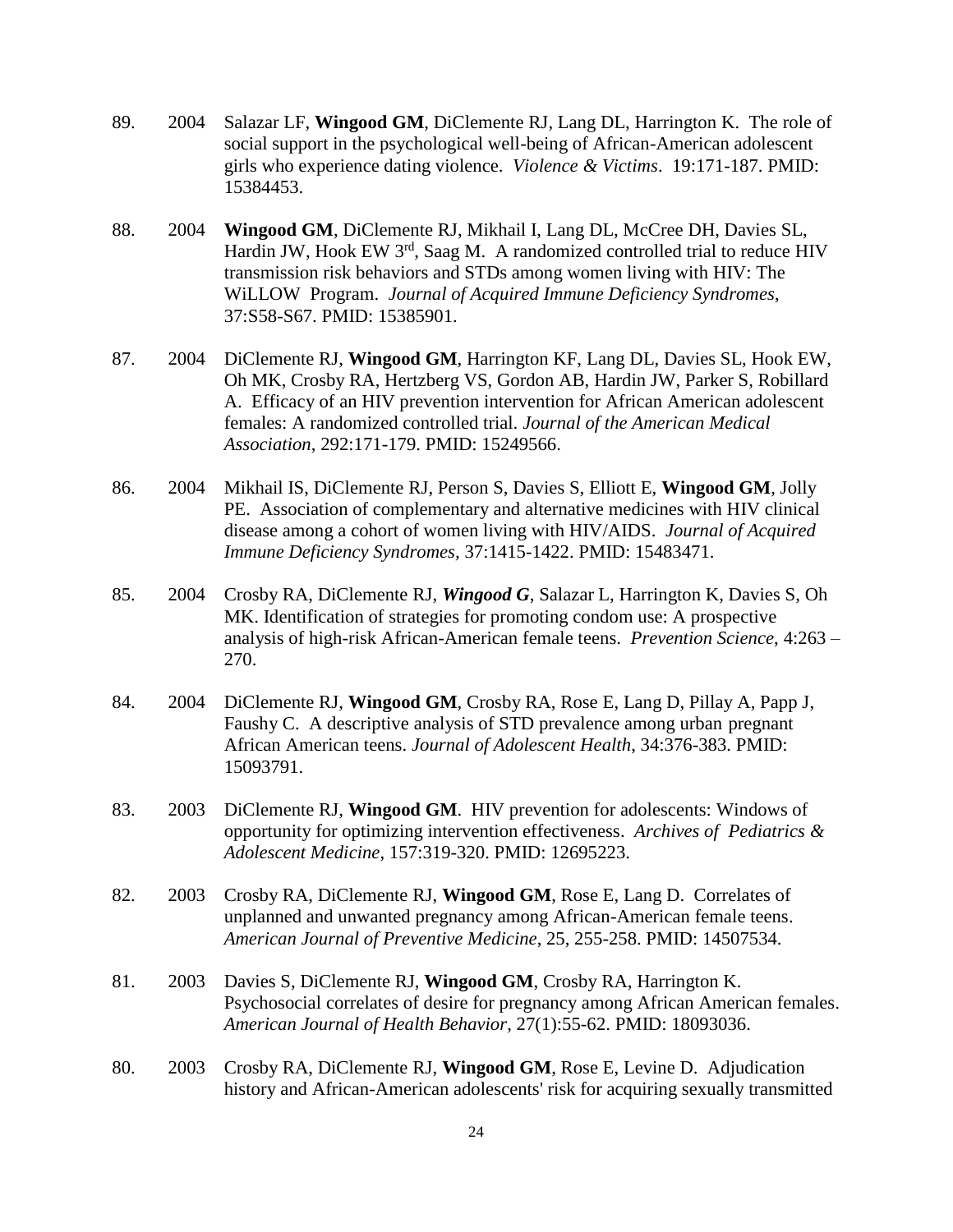diseases: An exploratory analysis. *Sexually Transmitted Diseases*, 30:634-638. PMID: 12897685.

- 79. 2003 Crosby RA, DiClemente RJ, **Wingood GM**, Lang DL, Harrington K. The value of consistent condom use: A study of STD prevention among African American adolescent females. *American Journal of Public Health*, 93:901-902.
- 78. 2003 Milhausen RR, Crosby RA, Yarber WL, DiClemente RJ, **Wingood GM**, Ding K. Rural and non-rural African-American high school students and STD/HIV sexual risk behaviors. *American Journal of Health Behavior*, 27:373-379. PMID: 12882431.
- 77. 2003 McCree DH, **Wingood GM**, DiClemente RJ, Harrington K, Davies S. The association between religiosity and risky sexual behavior in Southern African American adolescent females. *Journal of Adolescent Health*, 2003:33:2-8.
- 76. 2003 Begley E, Crosby RA, DiClemente RJ, **Wingood GM**, Rose E (2003). Older partners and STD prevalence among African American pregnant adolescents. *Sexually Transmitted Diseases*, 30:211-213. PMID: 12616137.
- 75. 2003 **Wingood GM***.* Feminization of the HIV epidemic in the United States: Major research findings and future research needs. *Journal of Urban Health*, 80(4):67- 76. PMCID: PMC3456257.
- 74. 2003 Crosby R, DiClemente RJ, **Wingood GM**, Rose E, Lang D. Correlates of continued risky sex among pregnant African-American teens: Implications for STD prevention. *Sexually Transmitted Diseases,* 30(1):57-63. PMID: 12514444.
- 73. 2003 Crosby RA, DiClemente RJ, **Wingood GM**, Lang D, Harrington K. Infrequent parental monitoring predicts STD acquisition among low-income African American adolescent females. *Archives of Pediatrics & Adolescent Medicine,*  157:169-173. PMID: 12580687.
- 72. 2003 **Wingood GM,** DiClemente RJ, Bernhardt JM, Harrington K, Robillard A, Davies SL, Hook EW, III, Oh, MK. A Longitudinal Study of Exposure to Rap Music Videos and Female Adolescents' Health. *American Journal of Public Health*. 93:437-439. PMCID: PMC1447759.
- 71. 2003 Crosby RA, DiClemente RJ, **Wingood GM**, Rose E. Testing for HSV-2 infection among pregnant teens: Implications for clinical practice*. Journal of Pediatric and Adolescent Gynecology,* 16:39-41. PMID: 12604145.
- 70. 2002 **Wingood GM**, DiClemente RJ, Harrington K, Davies SL. Body Image and African- American Females' Sexual Health. *Women's Health and Gender-Based Medicine*. 11: 433-9. PMID: 12165160.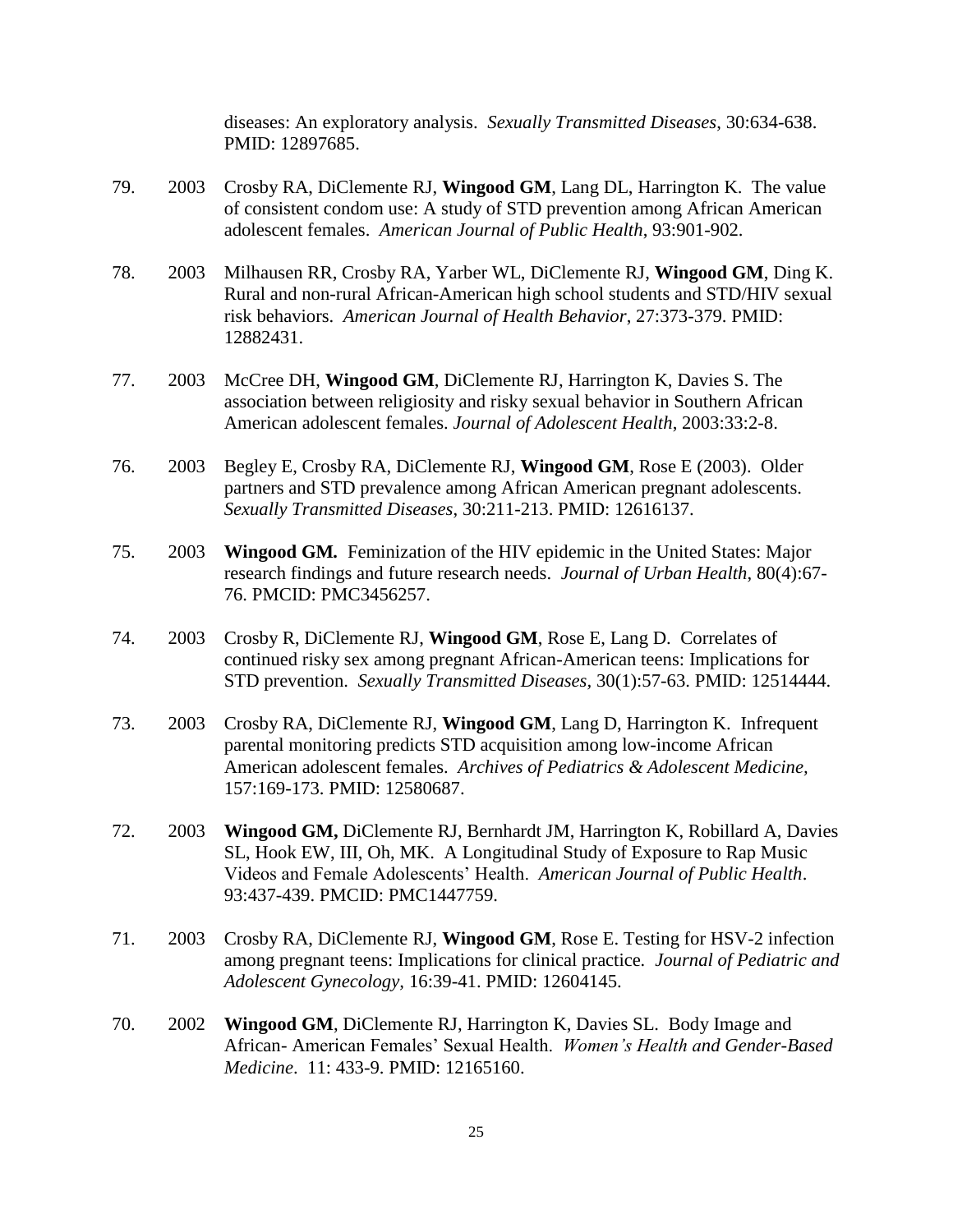- 69. 2002 Crosby RA, DiClemente RJ, **Wingood GM**, Harrington K, Davies S, Hook EW, III, Oh MK. Psychosocial predictors of pregnancy among low-income African-American adolescent females: A prospective analysis. *Journal of Pediatric and Adolescent Gynecology*, 15:293-299. PMID: 12547660.
- 68. 2002 DiClemente RJ, **Wingood GM**, del Rio C, Crosby R. Prevention interventions for HIV-positive individuals: A public health priority. *Sexually Transmitted Infections*, 78: 393-395. PMCID: PMC1758347.
- 67. 2002 DiClemente RJ, **Wingood GM**, del Rio C, Crosby R. Prevention interventions for HIV-positive individuals: A public health priority. *Sexually Transmitted Infections*, 78: 396-397. PMCID: PMC1758347.
- 66. 2002 Crosby R, DiClemente RJ, **Wingood GM**, Holtgrave DR. Design, measurement, and analytic considerations for testing hypotheses relative to condom effectiveness against non-viral STIs. *Sexually Transmitted Infections*, 78:228- 231. PMID: PMC1744515.
- 65. 2002 Williams KM, **Wingood GM**, DiClemente RJ, Crosby RA, McCree D, Liau A, Harrington K, Davies S, Hook EW III, Oh MK. Prevalence and correlates of chlamydia trachomatis in sexually active African-American adolescent females. *Preventive Medicine*, 35:593-600. PMID: 12460527.
- 64. 2002 Crosby RJ, DiClemente RJ, **Wingood GM**, Harrington K, Davies S, Hook EW, Oh MK. Predictors of infection with Trichomonas Vaginalis. A prospective study of low-income African American adolescent females. *Sexually Transmitted Infections*, 78:360-364. PMCID: PMC1744539.
- 63. 2002 DiClemente RJ, **Wingood GM**, Crosby RA, Sionean C, Cobb BK, Harrington K, Davies SL, Hook EW, Oh MK. Sexual risk behaviors associated with having older sex partners: A study of African American female adolescents. *Sexually Transmitted Diseases*, 29*:*20-24. PMID: 11773874.
- 62. 2002 DiClemente RJ, **Wingood GM**, Sionean C, Crosby R, Harrington K, Davies S, Hook EW, III, Oh MK. Association of adolescents' STD history and their current high-risk behavior and STD status: A case for intensifying clinic-based prevention efforts. *Sexually Transmitted Diseases,* 29:503-509*.* PMID: 12218840.
- 61. 2002 **Wingood GM**, DiClemente RJ, Crosby R, Harrington K, Davies SL, Hook EW, III. Gang involvement and the health of African-American female adolescents. *Pediatrics*, 110:E1-E5. PMID: 12415063.
- 60. 2002 Crosby R, DiClemente RJ, **Wingood GM**, Rose E. Family-related correlates of sexually transmitted disease and barriers to care: A pilot study of pregnant African-American adolescents. *Journal of Family and Community Health*, 25:16-27. PMID: 12010112.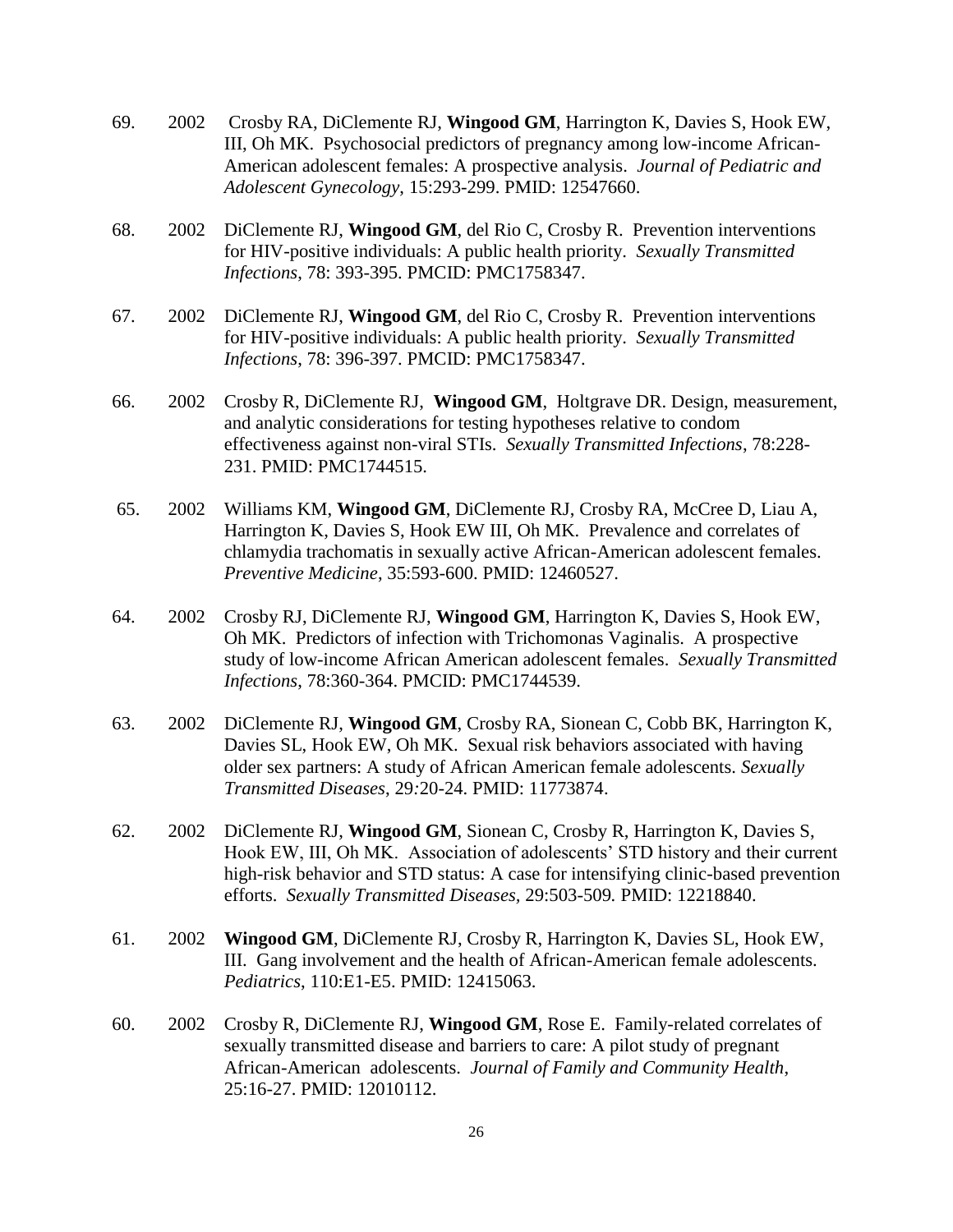- 59. 2002 Crosby R, Yarber WL**,** DiClemente RJ, **Wingood GM**, Meyerson B. HIVassociated histories, perceptions, and practices among low-income African American women: Does rural residence matter? *American Journal of Public Health*. 92:655-659. PMCID: PMC1447132.
- 58. 2002 DiClemente RJ, Crosby R, **Wingood GM***.* Enhancing STD/HIV prevention among adolescents: The importance of parental monitoring. *Minerva Pediatrica*. 54:171-177. PMID: 12070475.
- 57. 2002 Crosby R, DiClemente RJ, **Wingood GM**, Sionean C, Harrington K, Davies S, Oh MK. Pregnant African-American teens are less likely than their non-pregnant peers to use condoms: A prospective study. *Preventive Medicine*. 34:524-528. PMID: 11969353.
- 56. 2002 Crosby R, DiClemente RJ, **Wingood GM**, Harrington K, Davies S, Hook EW, III, Oh MK. African American adolescent females' activity in Black organizations is associated with STD/HIV-protective behaviors: A prospective analysis. *Journal of Epidemiology and Community Health*. 56: 549 - 550.
- 55. 2002 Liau A, DiClemente RJ, **Wingood GM**, Crosby RA, Williams KM, Harrington K, Davies SL, Hook EW, III, Oh MK. Associations between biologically confirmed marijuana use and laboratory-confirmed sexually transmitted diseases among African-American adolescent females. *Sexually Transmitted Diseases*. 29:387- 390. PMID: 12170126.
- 54. 2002 Crosby R, DiClemente RJ, **Wingood GM**, Harrington K, Davies S, Malow R. African American adolescent females' activity in social organizations: Associations with HIV-protective behaviors. *Ethnicity & Disease*. 12:186-192. PMID: 12019926.
- 53. 2002 Crosby R, DiClemente RJ, **Wingood GM**, Harrington K, Davies S, Hook EW, III, Oh MK. Low parental monitoring predicts subsequent pregnancy among African-American adolescent females. *Journal of Pediatric and Adolescent Gynecology*. 15:43-46. PMID: 11888809.
- 52. 2002 Crosby RA, DiClemente RJ, **Wingood GM**, Harrington K, Davies S, Hook EW, III, Oh MK . Psychosocial predictors of pregnancy among low-income African American adolescent females: A prospective analysis. *Journal of Pediatric and Adolescent Gynecology,* 15:293-299. PMID: 12547660.
- 51. 2002 Sionean C, DiClemente RJ, **Wingood GM**, Crosby RA, Cobb BK, Harrington K, Davies SL, Hook EW, Oh MK. Psychosocial and behavioral correlates of refusing unwanted intercourse among African American female adolescents. *Journal of Adolescent Health*, 30:55-63. PMID: 11755801.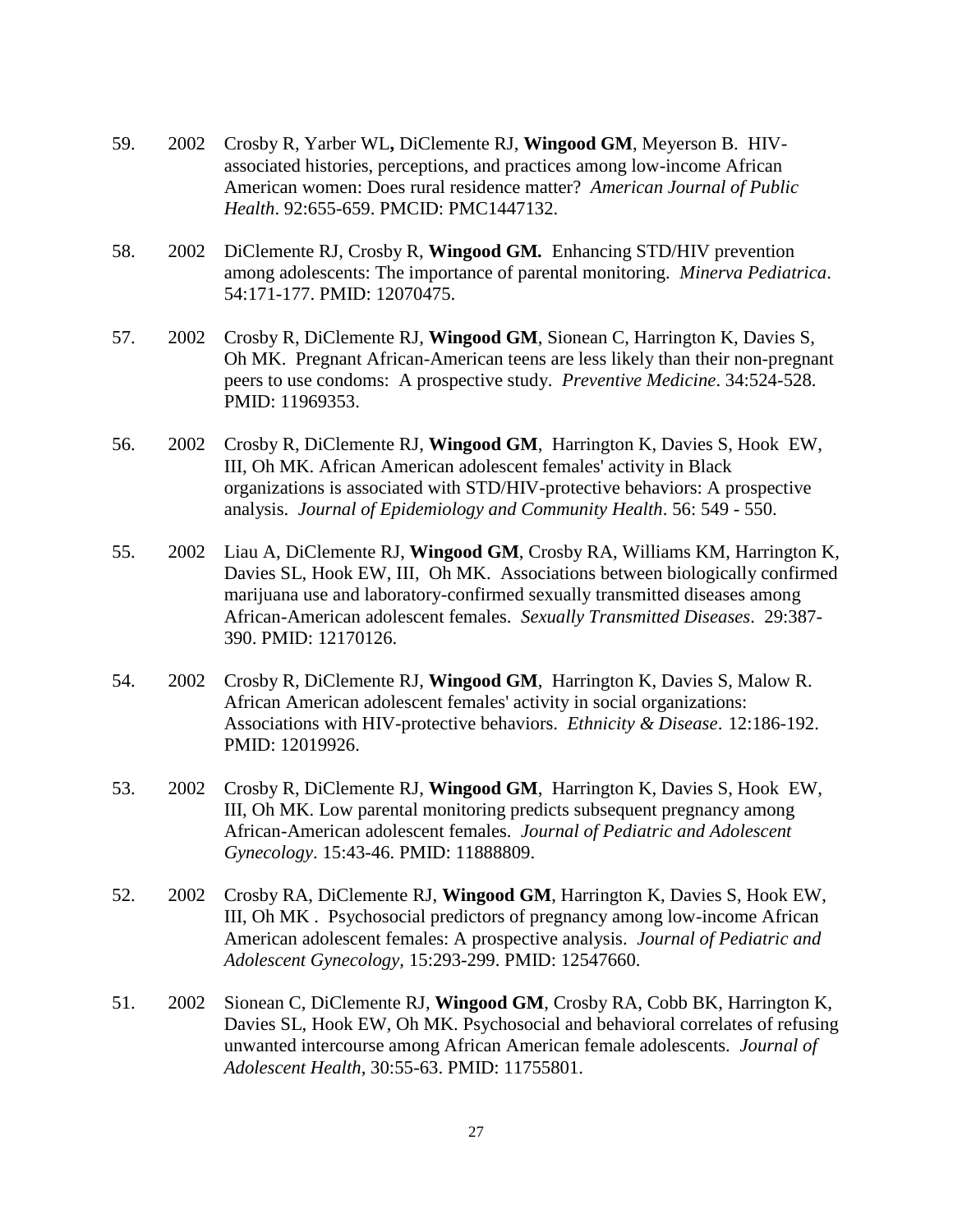- 50. 2002 Crosby R, DiClemente RJ, **Wingood GM**, Sionean C, Cobb BK, Harrington K, Davies S, Hook EW, III, Oh MK. Correct condom application among African-American adolescent females: The relationship to perceived self-efficacy and the association to confirmed STDs. *Journal of Adolescent Health*. 29:194-199. PMID: 11524218.
- 49. 2002 Crosby R, DiClemente RJ, **Wingood GM**, Sionean C, Cobb BK, Harrington K, Davies S, Hook EW, III, Oh MK. Correlates of casual sex among African American female teens. *Journal of HIV/AIDS Prevention and Education for Adolescents and Children*. 4:55-68.
- 48. 2002 Davies S, DiClemente RJ, **Wingood GM**, Crosby R, Harrington K. Psychosocial correlates of desire for pregnancy among African American females. *American Journal of Health Behavior*. 27(1):55-62.
- 47. 2002 Crosby R, DiClemente RJ, **Wingood GM**, Davies S, Harrington K. Adolescents' ambivalence about becoming pregnant predicts infrequent contraceptive use: A prospective analysis of non-pregnant African American females. *American Journal of Obstetrics and Gynecology*. 186:251-252. PMID: 11854644.
- 46. 2002 Crosby R, DiClemente RJ, **Wingood GM**, Harrington K. HIV/STD-prevention benefits of living in supportive families: A prospective analysis of high-risk African American female teens. *American Journal of Health Promotion*, Jan-Feb 16:142-145. PMID: 11802259.
- 45. 2002 Sionéan C, DiClemente RJ, **Wingood GM**, Crosby R, Cobb BK, Harrington K, Davies S, Hook EW III, Oh MK. Psychosocial and Behavioral Correlates of Refusing Unwanted Sex Among African American Adolescent Females. *Journal of Adolescent Health*, 30:55-63. PMID: 11755801.
- 44. 2001 DiClemente RJ, **Wingood GM**, Crosby R, Sionean C, Brown L, Rothbaum B, Zimand E, Cobb BK, Harrington K, Davies S. A prospective study of psychological distress and sexual risk behavior among African American adolescent females. *Pediatrics,* 108 (5):1-6*.* PMID: 11694669.
- 43. 2001 **Wingood GM**, DiClemente RJ, Hubbard McCree D, Harrington K, Davies S. Dating Violence and African-American Adolescent Females' Sexual Health. *Pediatrics,* 107(5):E72-E75.
- 42. 2001 **Wingood GM**, DiClemente RJ, Harrington K, Davies S, Hook EW III, Oh MK. Exposure to X-rated Movies and Adolescents' Sexual and Contraceptive-Related Attitudes and Behaviors. *Pediatrics,* 107:1116-9. PMID: 11331695.
- 41. 2001 DiClemente RJ, **Wingood GM**, Crosby R, Sionean C, Cobb BK, Harrington K, Davies S, Hook EW, III, Oh MK. Parental monitoring: Association with adolescents' risk behaviors. *Pediatrics*, 107(6):1363-1368. PMID: 11389258.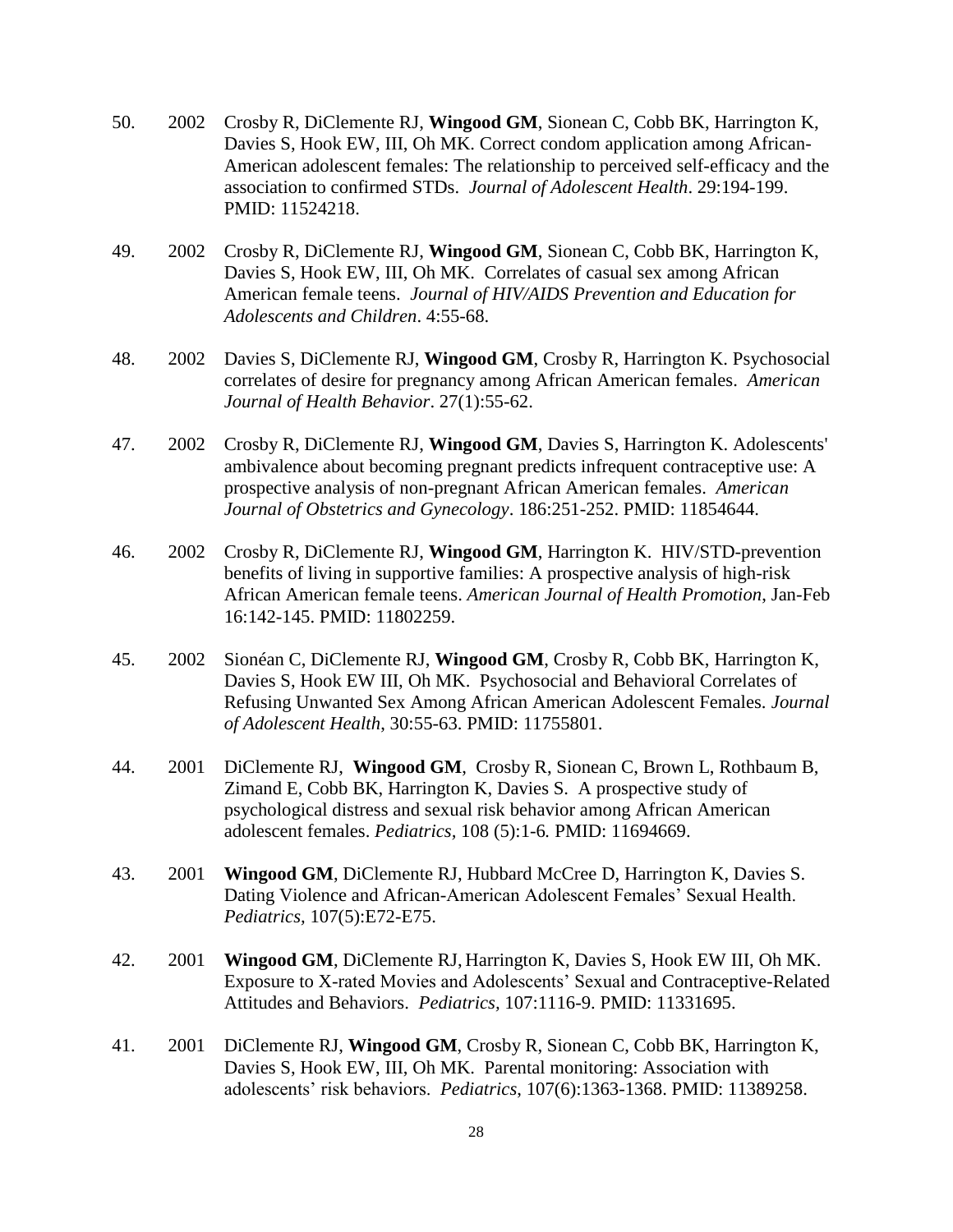- 40. 2001 Crosby R, DiClemente RJ, **Wingood GM**, Sionean C. Correlates of using dual methods for STD and pregnancy prevention among high-risk African-American female teens**.** *Journal of Adolescent Health,* 28:410-414. PMID: 11336871.
- 39. 2001 Crosby R, DiClemente RJ, **Wingood GM**, Sionean C, Cobb BK, Harrington K, Davies S, Hook E, Oh MK. Psychosocial correlates of adolescents' worry about STD versus HIV infection: Similarities and differences. *Sexually Transmitted Diseases*, 28:208-213. PMID: 11318251.
- 38. 2001 Sionean C, DiClemente RJ, **Wingood GM***,* Crosby R, Cobb BK, Harrington K, Davies SL, Hook EW, III, Oh MK. Socioeconomic status and self-reported gonorrhea among African-American female adolescents. *Sexually Transmitted Diseases*, 28:236-239. PMID: 11318256.
- 37. 2001 DiClemente RJ, **Wingood GM***.* Development of programmes for enhancing sexual health. *Lancet,* 358:1828-1829. PMID: 11741616.
- 36. 2001 Smith K, Harrington K, **Wingood GM**, Oh M, Schwebke J, Hook E, DiClemente RJ. Self-obtained vaginal swabs for treatable STD diagnosis in adolescent girls. *Archives of Pediatrics & Adolescent Medicine*, 2001;155:676-679. PMID: 11386956.
- 35. 2001 DiClemente RJ, **Wingood GM**, Crosby R, Sionean C, Cobb BK, Harrington K, Davies S, Oh MK, Hook EW III. Parent-adolescent communication and sexual risk behaviors among African-American females. *Journal of Pediatrics,* 139(3):407-412. PMID: 11562621.
- 34. 2001 Crosby R, DiClemente RJ, **Wingood GM**, Sionean C, Cobb BK, Harrington K, Davis S, Hook EW III, Oh MK. Correlates of adolescent females' worry about undesired pregnancy: The importance of partner desire for pregnancy. *Journal of Pediatric and Adolescent Gynecology*, 14:123-127. PMID: 11675229.
- 33. 2001 Harrington K, DiClemente RJ, **Wingood GM**, Crosby R, Person S, Oh MK, Hook EW, III. Validity of self-reported STDs among African-American female adolescents participating in an HIV/STD prevention trial. *Sexually Transmitted Diseases,* 28:468-471. PMID: 11473220.
- 32. 2001 Crosby R, DiClemente RJ, **Wingood GM**, Cobb BK, Harrington K, Davies S, Hook EW, III, Oh MK. HIV/STD-protective benefits of living with moms in perceived supportive families: A study of high-risk African-American female teens. *Preventive Medicine*, 33:175-178. PMID: 11522158.
- 31. 2001 DiClemente RJ, **Wingood GM**, Crosby R, Sionean C, Cobb BK, Harrington K, Davies S, Hook EW, III, Oh MK. Condom carrying is not associated with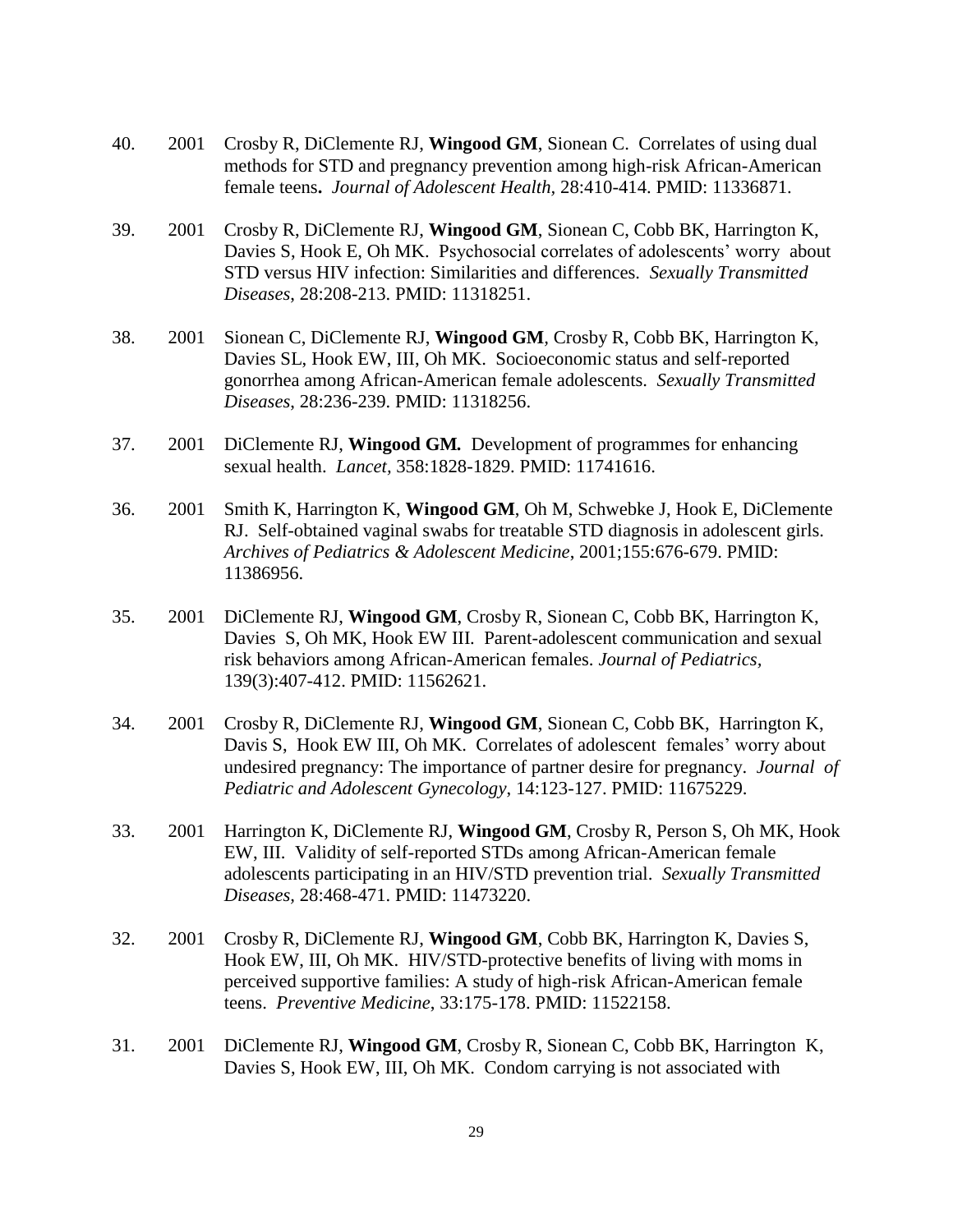condom use and lower prevalence of STDs among minority female teens. *Sexually Transmitted Diseases,* 28:444-447. PMID: 11473215.

- 30. 2001 DiClemente RJ, **Wingood GM**, Crosby R, Sionean C, Cobb BK, Harrington K, Davies S, Hook EW III, Oh MK. Sexual risk behaviors associated with having older sex partners: A study of African-American females. *Sexually Transmitted Diseases*, 29:20-24. PMID: 11773874.
- 29. 2001 Crosby R, DiClemente RJ, **Wingood GM**, Sionean C, Cobb BK, Harrington K, Davies S, Hook EW III, Oh MK. Condom use and correlates of African-American adolescent females' infrequent communication with sex partners about preventing sexually transmitted diseases and pregnancy. *Health Education & Behavior*, 29:219-231. PMID: 11942716.
- 28. 2001 Crosby R, DiClemente RJ, **Wingood GM**, Sionean C, Harrington K, Davies S, Hook E, Oh MK. Correct condom application among African-American female adolescents: The relationship of perceived self-efficacy and the association to confirmed STDs. *Journal of Adolescent Health*. 29:194-199. PMID: 11524218.
- 27. 2000 **Wingood GM**, DiClemente RJ, Raj A. Adverse consequences of intimate partner abuse among women in non-urban domestic violence shelters. *American Journal of Preventive Medicine*, 19(4):270-275. PMID: 11064231.
- 26. 2000 **Wingood GM**, DiClemente RJ, Raj A. Wingood GM. DiClemente RJ. Raj A. Identifying the prevalence and correlates of STDs among women residing in rural domestic violence shelters. *Women & Health*, 30(4):15-26. PMID: 10983607.
- 25. 2000 DiClemente RJ, **Wingood GM***.* Expanding the scope of HIV prevention for adolescents: Beyond individual-level interventions. *Journal of Adolescent Health*, 26(6):377-8. PMID: 10822177.
- 24. 2000 Crosby RA, DiClemente RJ, **Wingood GM**, Sionean C, Cobb BK, Harrington K. Correlates of unprotected vaginal sex among African American female adolescents: importance of relationship dynamics *Archives of Pediatrics & Adolescent Medicine,* 154(9):893-9. PMID: 1098792.
- 23. 2000 **Wingood GM**, DiClemente RJ. Application of the theory of gender and power to examine HIV-related exposures, risk factors, and effective interventions for women. *Health Education & Behavior*, 27(5):539-565. PMID: 11009126.
- 22. 2000 **Wingood GM,** DiClemente RJ.Reconceptualizing Women's HIV Risk. *Health Education & Behavior*, 27(5):569-570.
- 21. 2000 Wang MQ, Collins CB, Kohler CL, DiClemente RJ, **Wingood GM***.* Drug use and HIV risk-related sex behaviors: a street outreach study of black adults. *Southern Medical Journal*, 93(2):186-190. PMID: 10701785.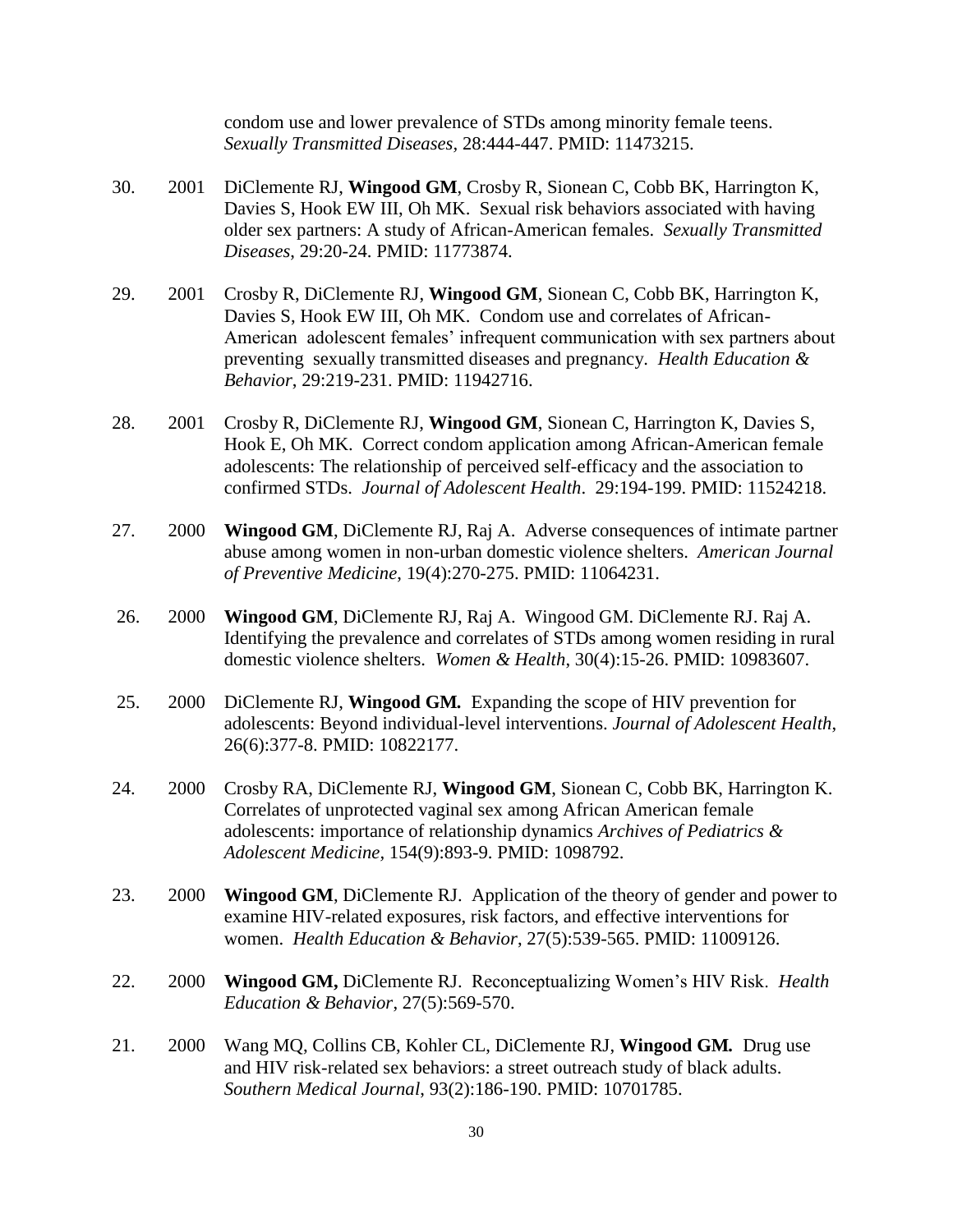- 20. 1999 Raj A, Silverman J, **Wingood GM**, DiClemente RJ. Prevalence and correlates of relationship abuse among a community-based sample of low income African-American women. *Violence Against Women,* 5(3):272-291.
- 19. 1999 Wang MQ. Collins CB. Kohler CL. DiClemente RJ. **Wingood GM***.* AIDS knowledge among black drug users: an issue of reliability. *Psychological Reports*, 84(1):121-124. PMID: 10203936.
- 18. 1998 Morrison TC, DiClemente RJ, **Wingood GM**, Collins C. Frequency of alcohol use and its association with STD/HIV-related risk practices, attitudes and knowledge among an African-American community-recruited sample. *International Journal of STD and AIDS,* 9(10):608-612*.* PMID: 9819113.
- 17. 1998 DiClemente, RJ, *Wingood, GM.* Monetary incentives: a useful strategy for enhancing enrollment and promoting participation in HIV/STD risk reduction interventions. *Sexually Transmitted Infections*, 74(4):239-240. PMID: 9924459.
- 16. 1998 **Wingood GM**, DiClemente RJ. Partner influences and gender-related factors associated with noncondom use among young adult African-American women. *American Journal of Community Psychology,* 26(1):29-51. PMID: 9574497.
- 15. 1998 **Wingood GM**, DiClemente RJ. Rape among African-American women: Sexual, psychological and social correlates predisposing survivors to STD/HIV. *Journal of Women's Health,* 7(1):77-84. PMID: 9511135.
- 14. 1998 **Wingood GM**, DiClemente RJ.Domestic Abuse and HIV Risk: Unanswered Questions*. American Journal of Public Health,* 88:1268.
- 13. 1998 **Wingood GM**, DiClemente RJ. The influence of psychosocial factors, alcohol, drug use on African-American women's high-risk sexual behavior. *American Journal of Preventive Medicine,* 15(1):54-59. PMID: 9651639.
- 12. 1998 **Wingood GM**, DiClemente RJ. Gender-related correlates and predictors of consistent condom use among African-American women: A prospective analysis. *International Journal of STD & AIDS,* 9(3):139-145. PMID: 9530898.
- 11. 1997 Wang MQ, Collins CB, DiClemente RJ, **Wingood GM**, Kohler CL. Multiple drug use and depression: Gender differences among African-Americans in a high-risk community. *Journal of Drug Education,* 43:87-96.
- 10. 1997 Wang MQ, Collins CB, DiClemente RJ, **Wingood GM**, Kohler CL. Depressive symptoms as correlates of polydrug use for blacks in a high-risk community. *Southern Medical Journal,* 9(11):1123-1128. PMID: 9386055.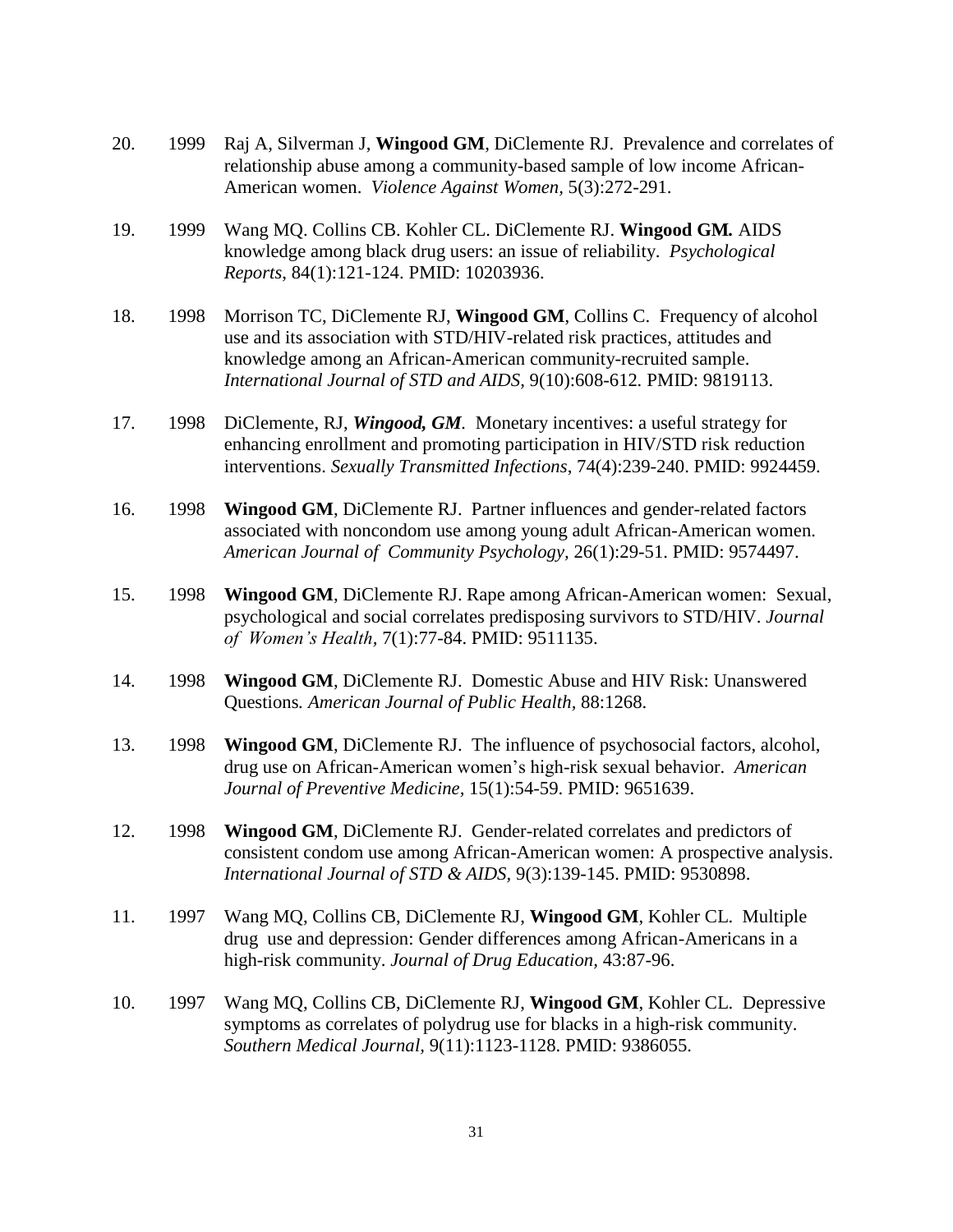- 9. 1997 **Wingood GM**, DiClemente RJ. The effects of an abusive primary partner on the condom use and sexual negotiation practices of African-American women. *American Journal of Public Health,* 87(6):1016-1018. PMID: 9224187.
- 8. 1997 **Wingood GM**, DiClemente RJ. Child sexual abuse, HIV sexual risk and gender relations of African-American women. *American Journal of Preventive Medicine,* 13(5):380-384. PMID: 9315271.
- 7. 1996 DiClemente RJ, **Wingood GM***.* HIV sexual risk-reduction interventions for African-American women. *Journal of the American Medical Association*, 275(17):594-595.
- 6. 1996 **Wingood GM**, DiClemente RJ. HIV sexual risk reduction interventions for women: a review. *American Journal of Preventive Medicine*, 12(3):209-217. PMID: 8743877.
- 5. 1995 DiClemente RJ, **Wingood GM***.* A randomized controlled trial of an HIV sexual risk-reduction intervention for young adult African-American women. *Journal of the American Medical Association*, 274(16):1271-1276. PMID: 7563531.
- 4. 1995 **Wingood GM**, DiClemente RJ. The role of gender relations in HIV prevention research for women. *American Journal of Public Health*, 85(4):592. PMID: 7702134.
- 3. 1993 **Wingood GM**, Hunter-Gamble D, DiClemente RJ. Sexual communication/negotiation among African-American young adult women: Implications for HIV prevention. *Journal of Black Psychology,* 19(2):190-203.
- 2. 1992 Airhihenbuwa CO, DiClemente RJ, **Wingood GM**, Lowe A. HIV/AIDS education and prevention among African-Americans: A focus on culture. *AIDS Education & Prevention,* 4(3):267-276. PMID: 1389885.
- 1. 1992 **Wingood GM**, DiClemente RJ. Cultural, gender, and psychosocial influences on HIV-related behavior of African-American female adolescents: implications for the development of tailored prevention programs. *Ethnicity and Disease,* 2(4):381-388. PMID: 1490135.

#### **Book Series Editor**

2002 DiClemente RJ, Wingood GM. *Women's Health: Psychosocial and Biomedical Perspectives*. New York, New York: Plenum Publishing Corp.

### **Edited Book**

2002 *Wingood GM*, DiClemente RJ. *Handbook of Women's Sexual and Reproductive Health*. New York, New York: Plenum/Kluwer Publishers.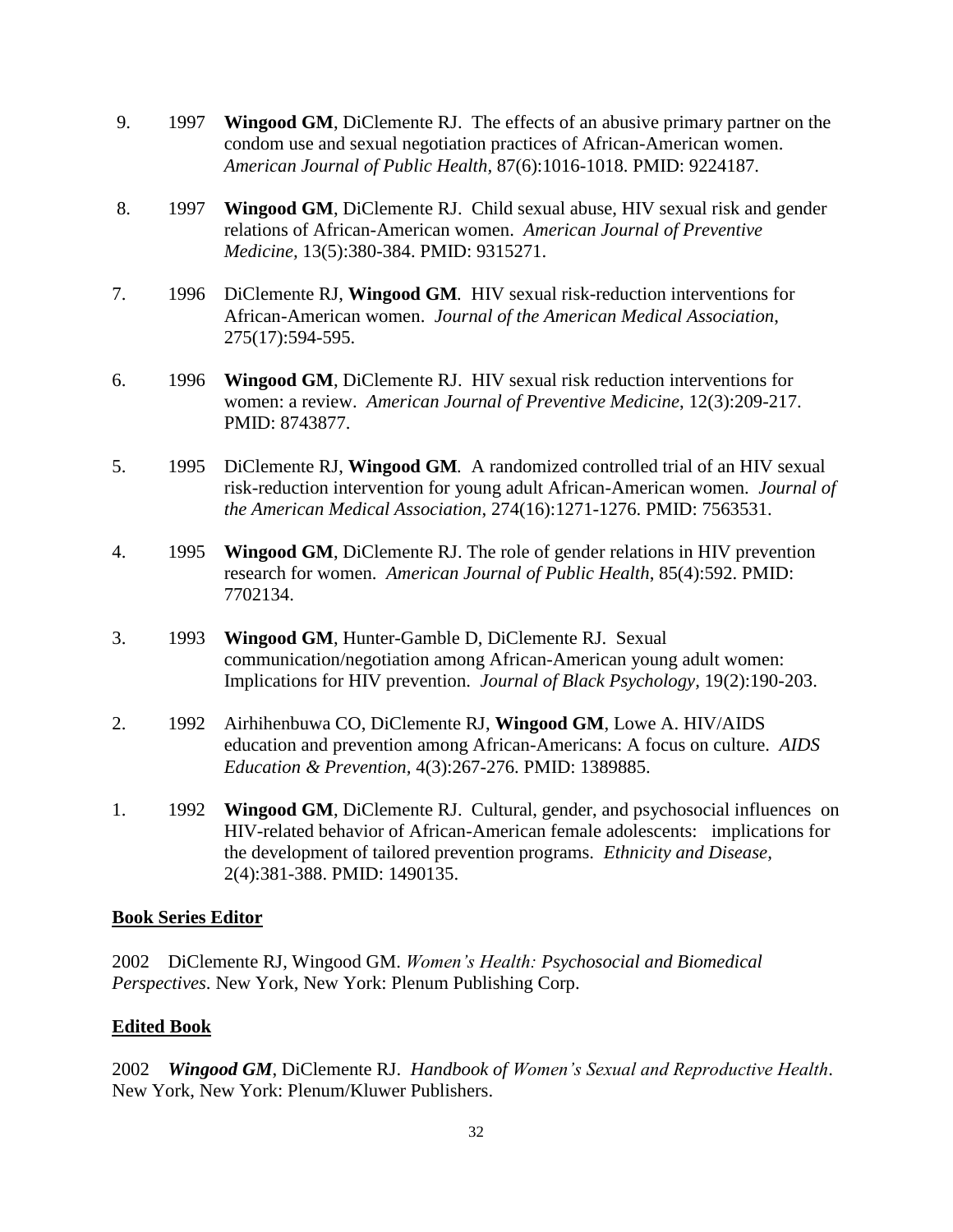#### **Book Chapters**

28. 2010 *Wingood GM*, DiClemente RJ. Preventing HIV in African-American Women. In Hubbard-McCree D, O'Leary A (Eds), *HIV/AIDS in African-Americans*. Thousand Oaks, CA: Sage Publications; 211-222.

27. 2009 *Wingood GM*, Camp C, Dunkle K, Cooper H, DiClemente RJ. HIV Prevention and Heterosexual African-American Women. In Stone V, Ojikutu B, Rawlings MK, Smith KY (Ed.). *HIV/AIDS in Minority Communities*. NY, NY: Springer Publishers; 213-226.

26. 2009 *Wingood GM*, Dunkle K, Camp C, Cooper H, DiClemente RJ. The Theory of Gender and Power: Constructs, Variables and Implications for Developing HIV Interventions for Women. In DiClemente RJ, Crosby R, Kegler M (Eds.), *Emerging Theories in Health Promotion*  Practice and Research, San Francisco, CA: Jossey Bass; 2<sup>nd</sup> edition; 393-414.

25. 2008 DiClemente RJ, *Wingood GM*, Crittenden C, Rose E. Translational Research: Adapting Evidence-Based HIV Interventions to Diverse Environments. In Stanton B, Galbraith J, Kaljee L (Eds.), The *Uncharted Path from Clinic-based to Community-based Research*. Hauppauge, NY: Nova Science Publishers; 201-218.

24. 2008 *Wingood GM*, Sales J, Braxton ND, DiClemente RJ. Preventing HIV among African American Female Adolescents: Development and Evaluation of a Gender- and Culturally-Congruent Prevention Intervention. In LeCroy C, Mann J.(Eds.), The *Handbook of Prevention and Intervention Programs for Adolescent Girls*. New York: Wiley & Sons; 163-186.

23. 2008 DiClemente RJ, Braxton ND, Sales JM, *Wingood GM*. Using Communication Strategies in an HIV-Prevention Curriculum to Enhance African American Adolescents' Adoption of HIV-Preventive Behaviors. In Edgar T, Noar SM, Freimuth VS. (Eds.). *Communication perspectives on HIV/AIDS for the 21st century.* New York: Lawrence Erlbaum Associates; 389-394.

22. 2006 DiClemente RJ, Crosby RA, Salazar LF, *Wingood GM*. Adolescents and HIV: Understanding Risk Factors for HIV Infection and Designing Effective Risk-Reduction Strategies. In MP Bermúdez and G Buela-Casal (Eds.). *Recent Advances in HIV Infection Research*. New York: Nova Science Publishers, Inc; 217-238.

21. 2005 Camp CM, Salazar LF, DiClemente RJ, *Wingood GM*. Adolescent Sex Offenders. In Adams G, Gullotta T (Eds.). *The Handbook of Dysfunctional Behavior in Adolescence: Theory, Practice, and Prevention*. New York, NY: Kluwer Academic Publishers; 487-502.

20. 2005 Salazar LF, Camp C, DiClemente RJ, *Wingood GM*. Sibling Incest Offenders. In Gullotta T, Adams G (Eds.), *The Handbook of Dysfunctional Behavior in Adolescence: Theory, Practice, and Prevention*. New York, NY: Kluwer Academic Publishers; 503-518.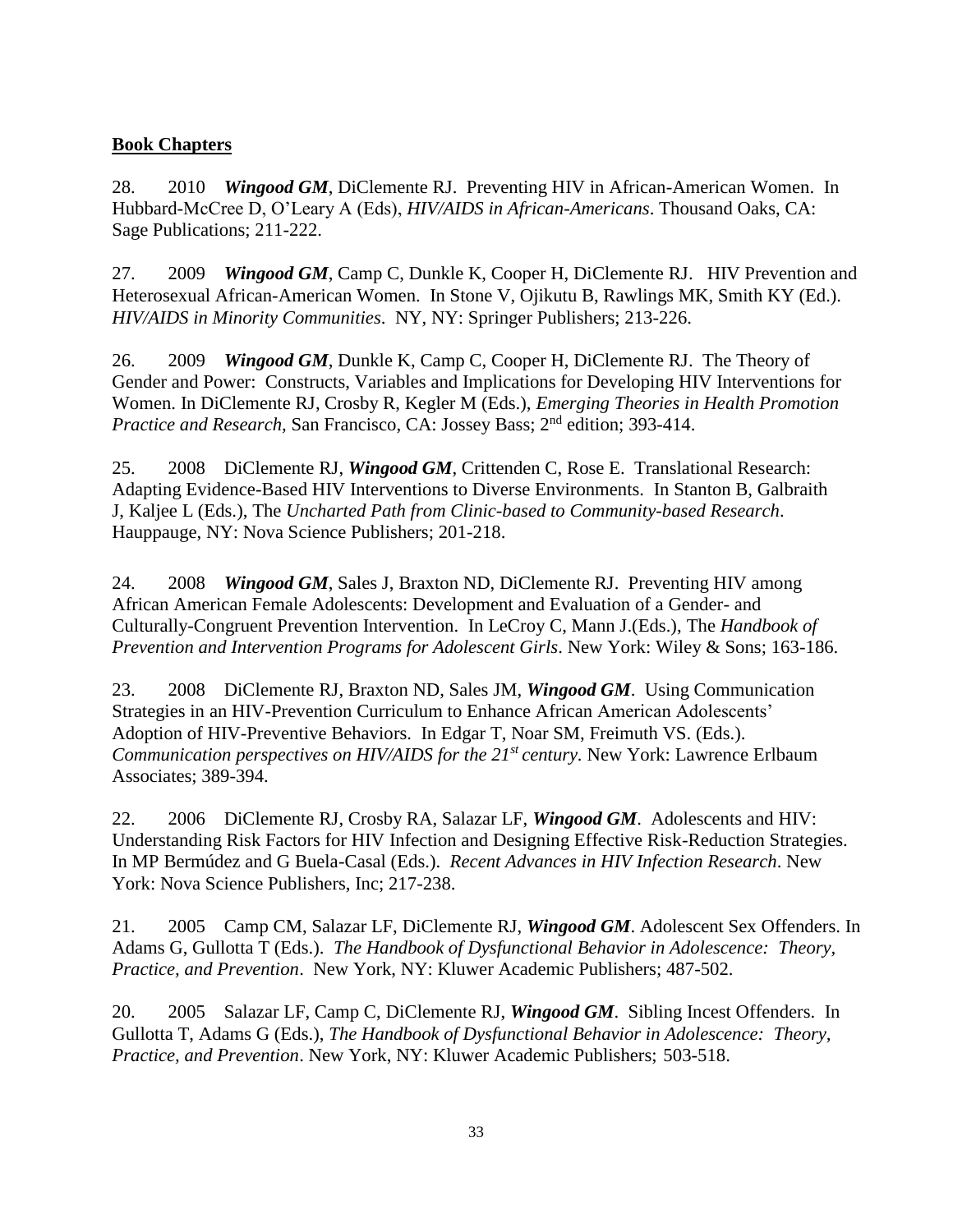19. 2005 Crosby RA, Salazar L, DiClemente RJ, *Wingood GM*.Overview of Health Promotion. In Kerr J, Weitkunat R, Moretti M (Eds), *The ABC of Behavior Change*. Oxford, UK: Elsevier Science, Ltd. 3–16.

18. 2005 DiClemente RJ, Salazar L, Crosby RA, *Wingood GM*. Creating Behavior Change: Strategies for Designing Effective Health Promotion Programs. In Kerr J, Weitkunat R, Moretti M (Eds), *The ABC of Behavior Change*. Oxford, UK: Elsevier Science, Ltd. 195–206.

17. 2005 DiClemente RJ, Crosby R, *Wingood, GM*. Community-level HIV Prevention Interventions: Theoretical and Methodological Issues. In Pequegnat W and Trickett E (Eds), *Community Interventions and HIV /AIDS*: *Affecting the Community Context*. UK: Oxford University Press. 222–248.

16. 2003 DiClemente RJ, *Wingood, GM*, Crosby R. A Contextual Perspective for Understanding and Preventing STD/HIV among Adolescents. In Romer D (Ed), *Reducing Adolescent Risk: Toward an Integrated Approach*. Thousand Oaks, CA: Sage Publications; 366- 373.

15. 2002 *Wingood GM***,** DiClemente RJ. HIV/AIDS in Women. In Wingood GM and DiClemente RJ (Eds.), *Handbook of Women's Sexual and Reproductive Health*. New York, NY: Plenum/Kluwer Publishing Corporation; 281–301.

14. 2002 *Wingood GM*, Sionean C, Hubbard McCree D.Women's Sexual and Reproductive Health: An Overview. In Wingood GM and DiClemente RJ (Eds), *Handbook of Women's Sexual and Reproductive Health*. New York, New York: Plenum/Kluwer Publishing Corporation; 3–7.

13. 2002 DiClemente RJ, *Wingood GM*.Women's Sexual and Reproductive Health: Theory, Research and Practice.In Wingood GM and DiClemente RJ (Eds), *Handbook of Women's Sexual and Reproductive Health*. New York, New York: Plenum/Kluwer Publishing Corporation; 449–453.

12. 2002 *Wingood GM*, DiClemente RJ. Future Directions in Women's Sexual and Reproductive Health.In Wingood GM and DiClemente RJ (Eds), *Handbook of Women's Sexual and Reproductive Health*. New York, New York: Plenum/Kluwer Publishing Corp**.** 449–453.

11. 2002 *Wingood GM*, DiClemente RJ. The Theory of Gender and Power: A Social Structural Theory for Guiding the Design and Implementation of Public Health Interventions to Reduce Women's Risk of HIV. In DiClemente RJ, Crosby R, Kegler M (Eds.), *Emerging Theories in Health Promotion Practice and Research: Strategies for Enhancing Public Health*. San Francisco, CA: Jossey-Bass; 313-347.

10. 2000 *Wingood GM***,** DiClemente RJ. The WiLLOW Program: Mobilizing social networks of women living with HIV to enhance coping and reduce sexual risk behavior. In Pequegnat W and Szapocznik J (Eds.), *Working with Families in the Era of HIV/AIDS*. Newbury Park, CA: Sage Publications. 281-299.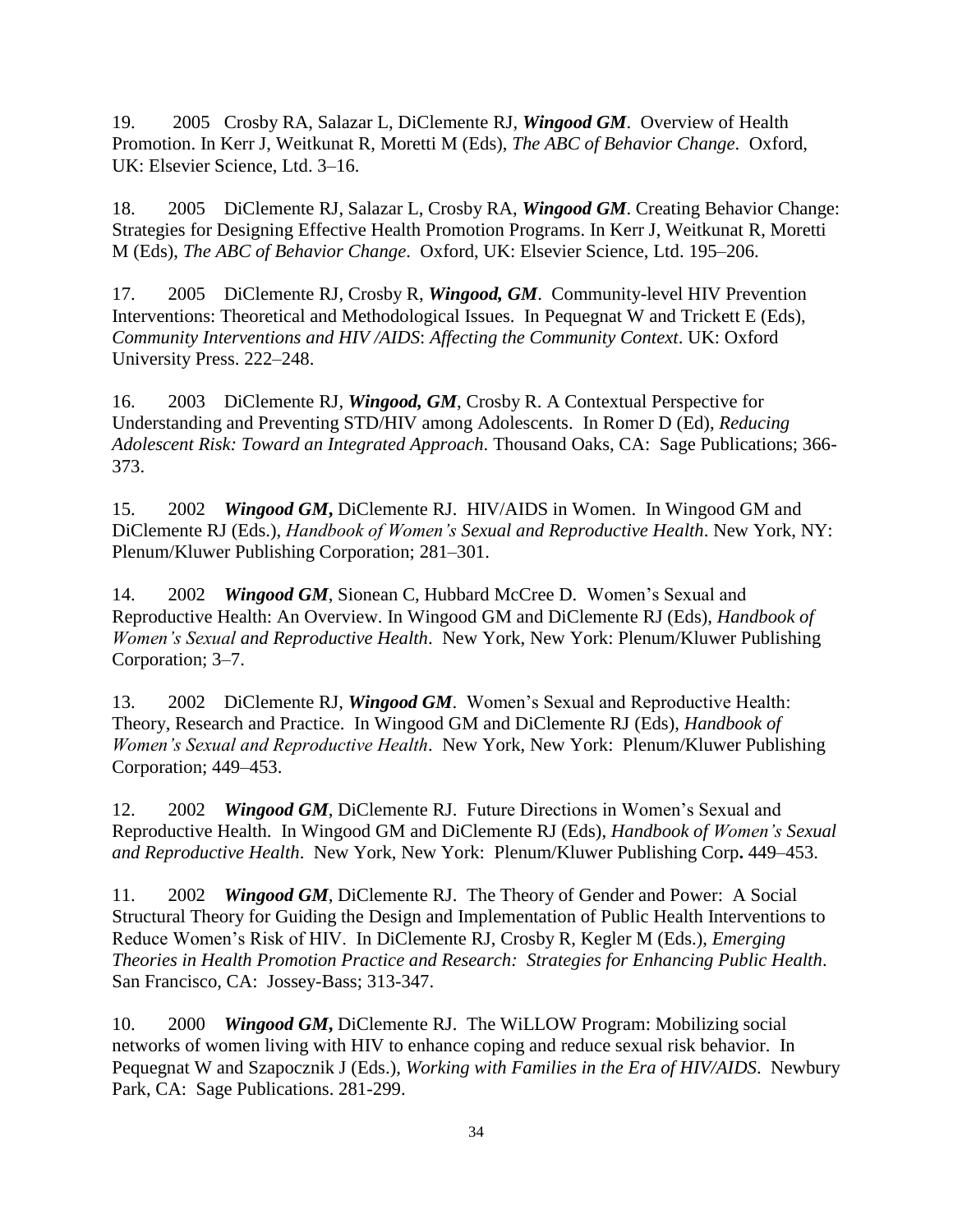9. 2000 O'Leary A, *Wingood GM.* HIV prevention for women. In Peterson JL, DiClemente RJ (Eds.)., *Handbook of HIV Prevention*. New York, New York: Plenum Publishing Corporation. 179-200.

8. 1999 *Wingood GM***,** DiClemente RJ. The Use of Psychosocial Models for Guiding the Design and Implementation of HIV Prevention Interventions: Translating Theory into Practice. In Gibney L, DiClemente RJ, Vermund S (Eds.), *Preventing HIV Infection in Developing Countries.* New York, NY: Plenum Publishing Corp. 187-204.

7. 1999 *Wingood GM*, Keltner B. Designing culturally sensitive interventions for ethnic minority populations. In DiClemente RJ, Raczynski J (Eds.). *Handbook of Health Promotion and Disease Prevention*. NY, NY: Plenum Publishing Corporation. 561-578.

6. 1999 DiClemente RJ, *Wingood GM*, Vermund S, Stewart K. Prevention of HIV/AIDS. In DiClemente RJ, Raczynski J (Eds.). *Handbook of Health Promotion and Disease Prevention*. NY, NY: Plenum Publishing Corporation. 371-396.

5. 1999 *Wingood GM*, DiClemente RJ*.* Promoting health in African-American populations: HIV/AIDS prevention in women: A Case study. In Huff R, Kline M (Eds.), *Promoting Health in Multicultural Populations: A Handbook for Practitioners*, Second Edition. Thousand Oaks, CA: Sage Publications. 241-258

4. 1997 *Wingood GM*, DiClemente RJ. African-American women and HIV: Prevention of Human Immunodeficiency Virus infection among African-American women; Sex, gender and power and women's risk for HIV. In Umeh DC (Ed.)., *Cross-cultural Perspectives on HIV/AIDS Education*. Trenton, NJ: African World Press. 117-137.

3. 1997 DiClemente RJ, *Wingood GM.* Prevention of Human Immunodeficiency Virus infection among African-American adolescents: The Importance of understanding cultural and psychosocial influences in the development of HIV prevention programs. In Umeh DC (Ed.)., *Cross-cultural Perspectives on HIV/AIDS Education*. Trenton, NJ: African World Press. 59 - 76.

2. 1997 DiClemente RJ, *Wingood GM.* Prevention of Human Immunodeficiency Virus infection among African-American Women: Sex, Gender and Power and Women's Risk for HIV. In Umeh DC (Ed.)., *Cross-cultural Perspectives on HIV/AIDS Education*. Trenton, NJ: African World Press. 117 - 135.

1. 1992 Bowser BP, *Wingood GM.* Community-based HIV prevention programs for adolescents. In DiClemente RJ (Ed.). *Adolescents and AIDS: A Generation in Jeopardy*. Newbury Park, CA: Sage Publications. 94-111.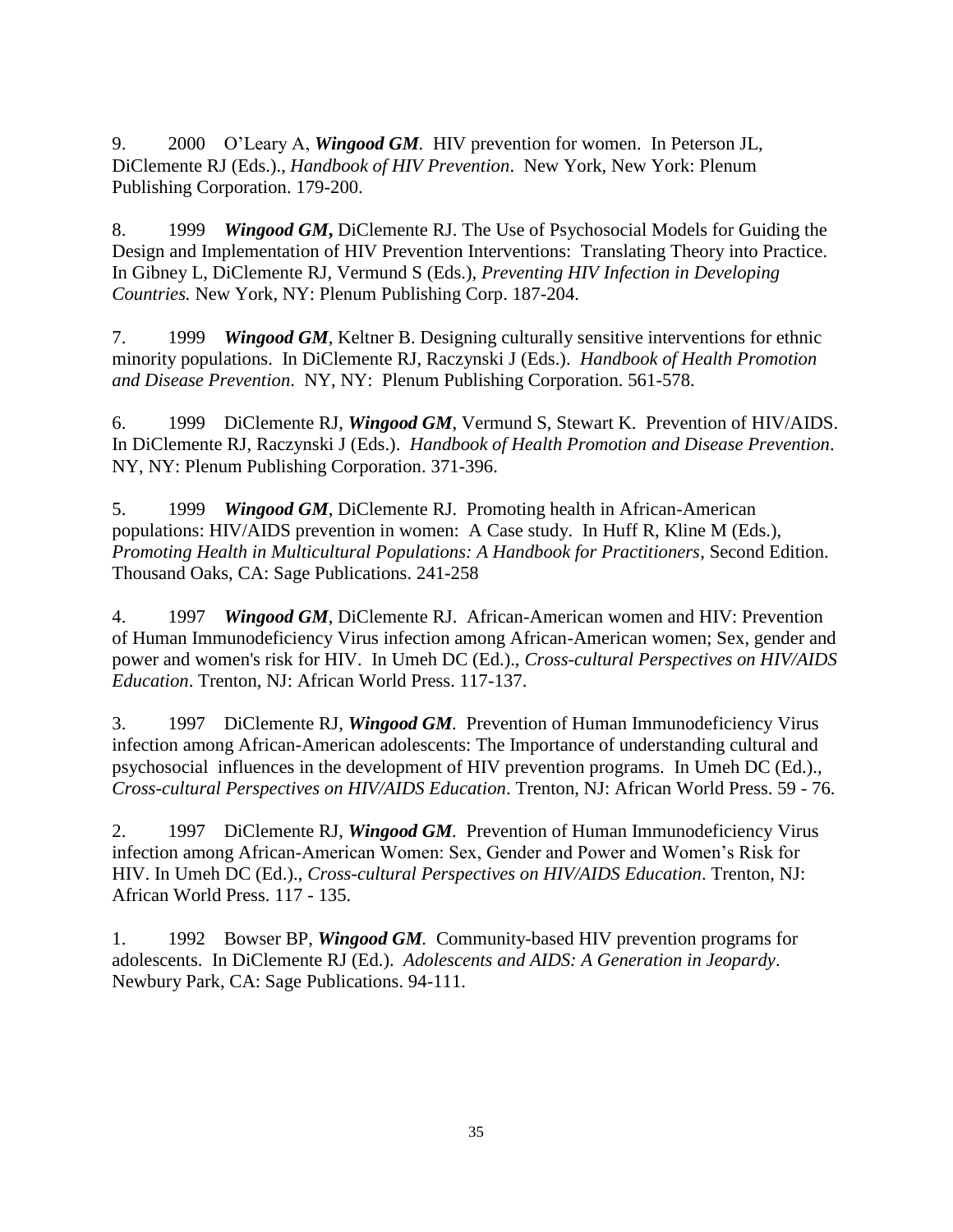### **TEACHING**

*Served as the Course Instructor:*

| $2013 -$      | <b>BSHE 721:</b><br>Emory University, Rollins School of Public Health, 4 Credit Class                                                                   |
|---------------|---------------------------------------------------------------------------------------------------------------------------------------------------------|
| $2006 - 2012$ | BSHE 520: Theory in Behavioral Science and Health Education, Emory<br>University, Rollins School of Public Health, 3 Credit Class                       |
| 1997          | HB 607: Women's Health and Social Behavior, University of Alabama,<br>Birmingham, School of Public Health, 3 Credit Class                               |
| 1996          | HB 609: Health and Research Issues Affecting African-American Populations<br>University of Alabama, Birmingham, School of Public Health, 3 Credit Class |

*Served as a Teaching Assistant:*

| 1993 | AIDS A Global Perspective, Teaching Assistant (Under Dr. Jonathon Mann) |
|------|-------------------------------------------------------------------------|
|      | Harvard University School of Public Health                              |
|      |                                                                         |

1993 Health & Social Behavior, Teaching Assistant (Under Dr. Sol Levine) Harvard University School of Public Health

#### **MENTORING/ADVISING**

### **Post Doctoral Fellows Mentored/Sponsored**

| $2011 - 12$ | Bridgette Brawner, PhD, CDC MARI (Minority AIDS Research Initiative) Fellow  |
|-------------|------------------------------------------------------------------------------|
| 2008-09     | Lace DePadilla, NRSA, Fellowship Sponsor                                     |
| 2008-09     | Aaron Siegler, NRSA, Fellowship Sponsor                                      |
| 2008-09     | Jessica Sales, Ph.D., NIH, K-Award mentor                                    |
| 2008-09     | Loida Bonney, M.D., American STD Association, Co-Mentor                      |
| 2007-09     | Puja Seth, Ph.D., NIMH Postdoctoral Fellow, Emory University                 |
| 2007-09     | Jerris Raiford, Ph.D., NIMH Postdoctoral Fellow, Emory University            |
| 2005-07     | Shani Harris Peterson, Ph.D., Post Doctoral FIRST Fellow, Emory University.  |
|             | Current position: Assistant Professor, Department of Psychology, Spelman     |
|             | College                                                                      |
| 2003        | Isis Mikhail, M.D., Ph.D., Post Doctoral Fellow, ATPM/CDC/STD Fellowship,    |
|             | Emory University; Current position: Senior Scientist at NIH.                 |
| 2002        | Adwoa Aduonum, Ph.D., Post Doctoral FIRST Fellow, Emory University;          |
|             | Current Postion: Assistant Professor, Morehouse College, Dept. of Biology.   |
| 2001        | Donna Hubbard-McCree, Ph.D., Post Doctoral Fellow, ATPM/CDC/STD              |
|             | Fellowship, Emory University; Current Position: Behavioral Scientist at CDC. |
|             |                                                                              |

## **MENTORHIP of Graduate Students**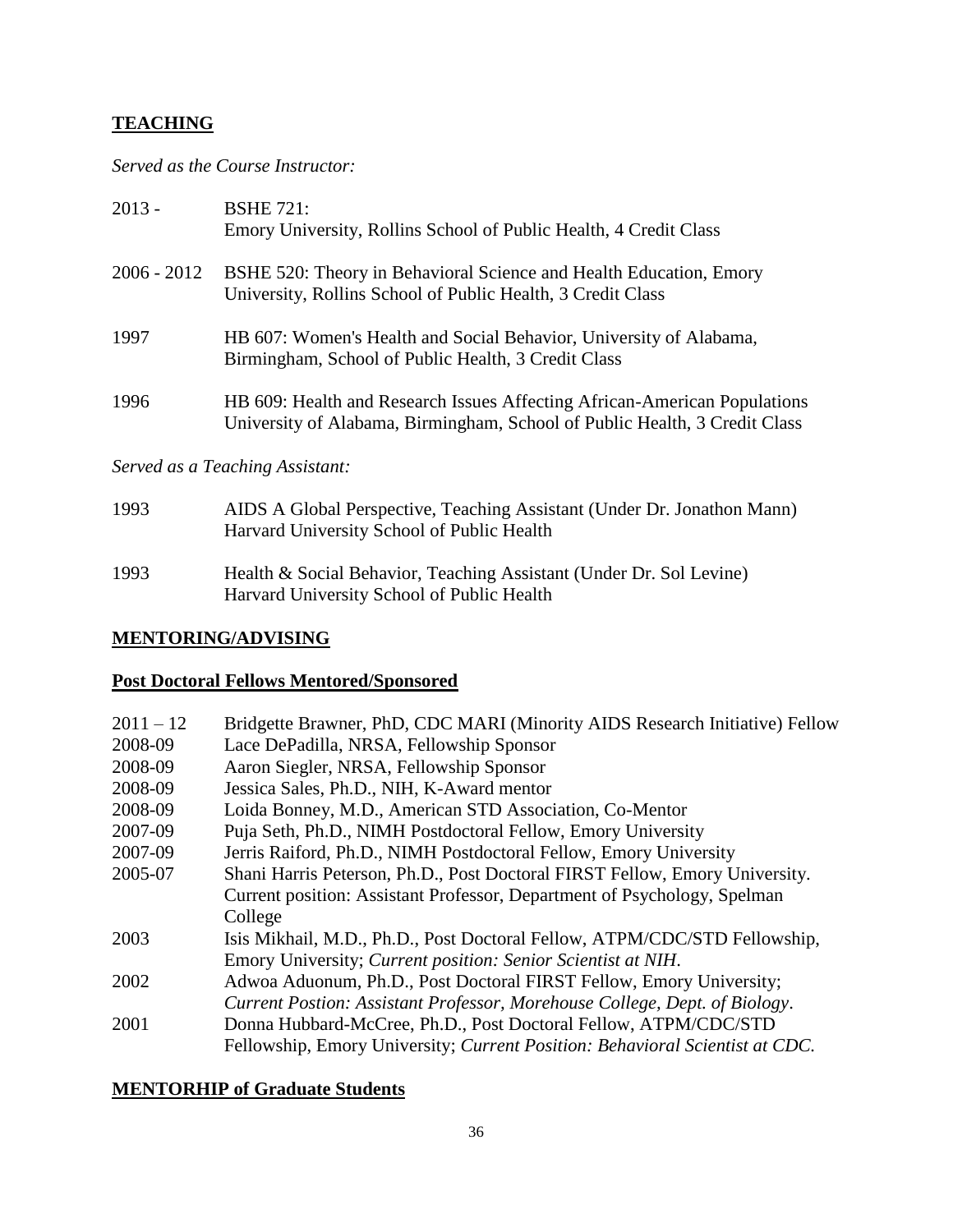Mentored 125 Emory students on my research grants

#### **Doctoral Dissertations -** *Chaired*

| Current | Nancy DeSousa, Emory University School of Public Health                                                                                                                                                                                           |
|---------|---------------------------------------------------------------------------------------------------------------------------------------------------------------------------------------------------------------------------------------------------|
| Current | Lisa Oakley, Emory University School of Public Health                                                                                                                                                                                             |
| 2012    | Shilpa Patel, Understanding HIV Transmission Risk in Married HIV<br>Serodiscordant Couples in Gujarat, India: The Positive Jeevan Saathi Study                                                                                                    |
| 1998    | Cheryl Bruess, University of Alabama, School of Public Health, The<br>Identification of a Constellation of Factors Associated with Increased Risk for<br>Chlamydia and Gonnorrhea in Alcohol and other Drug Users Remanded to<br><i>Treatment</i> |

#### **Doctoral Dissertations** *- Committee Member*

- 2012 Emily Dauria, Emory University, Rollins School of Public Health, *Male Incarceration, the Health Care Service Environment and Sexual Health*
- 2010 Julia Painter, Emory University, Rollins School of Public Health, *The Association Between Attitudes Toward Vaccination and Vaccine Uptake Among Adolescents*
- 2009 Lace DePadilla, Emory University, Rollins School of Public Health, *Condom Use Among Young African American Women: Modeling and Extending the Theory of Gender and Power*
- 2007 Aaron Seigler, Emory University, Rollins School of Public Health, *The Esoto Dance, Circumcision Practices and Negative Condom Beliefs: A Survey Assessing HIV Risk Among the Maasai of Tanzania*
- 1998 Sonia Frison, University of Alabama, School of Arts and Sciences, Department of Psychology, *Risk Behaviors among African-American Youth*
- 1997 Joan Cowdrey, University of Alabama, School of Public Health, *Assessing Quality of Life in Women Living with Human Immunodeficiency Virus Infection*

#### **Master's Theses –** *Chaired*

2009 Doan Ha: *HIV risk practices among male prostitutes in Hanoi, Vietnam: An exploratory study*. Department of Behavioral Sciences and Health Education, Rollins School of Public Health, Emory University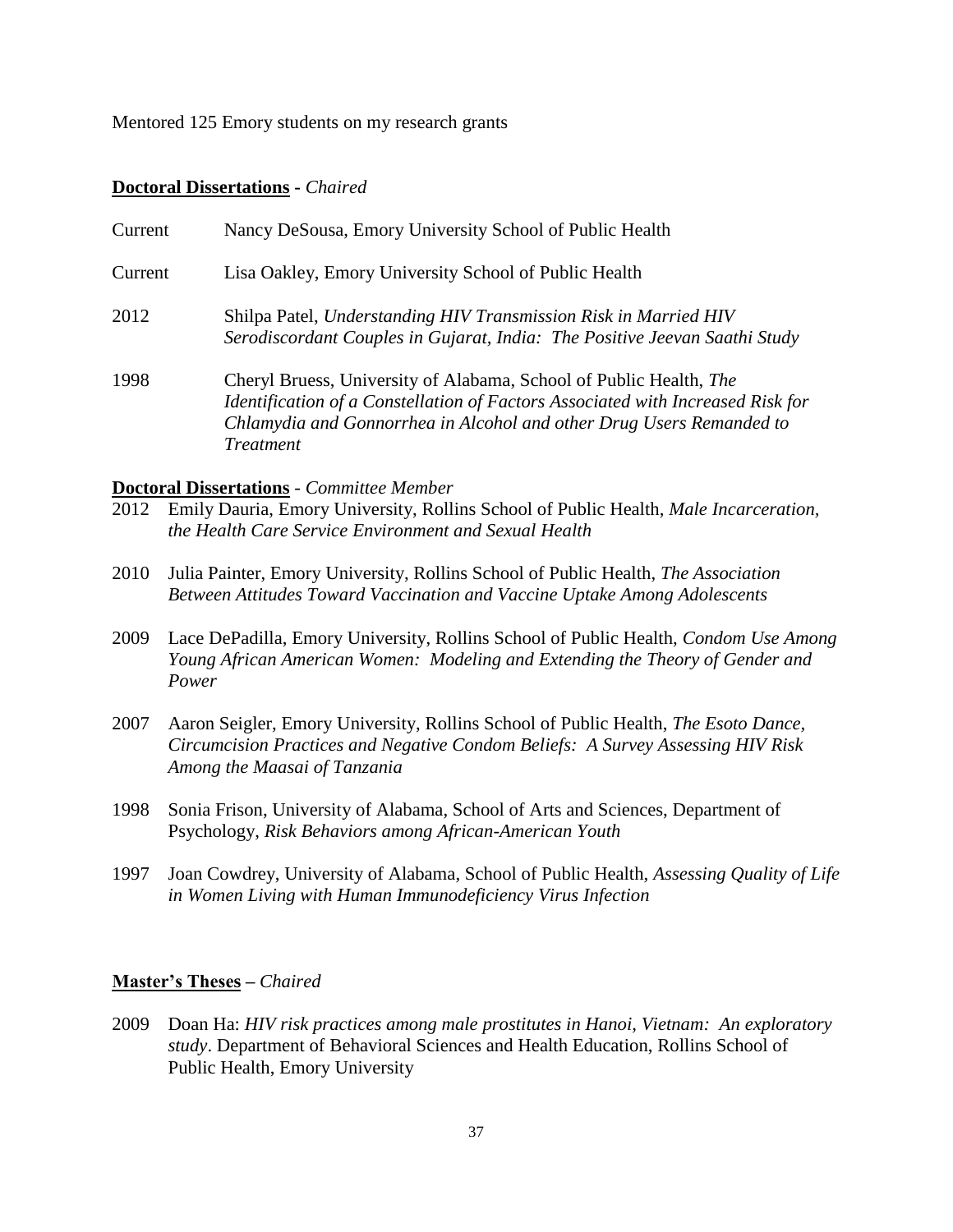- 2009 Nirali Desai: *How do reports of HIV–related discrimination in African Americans compare with other Ethnicities?* Department of Behavioral Sciences and Health Education, Rollins School of Public Health, Emory University
- 2003 Tonia Frame: *Correlates of Social Support and Selected Risky Sexual Behaviors Among African-American Female Adolescents.* Department of Behavioral Sciences and Health Education, Rollins School of Public Health, Emory University
- 2003 Shakaria Johnson: *Ethnic Identity and Body Image: As Study of African-American Female Adolescents*. Department of Behavioral Sciences and Health Education, Rollins School of Public Health, Emory University
- 2003 Tamu Daniel: *Exposure to Sexually Explicit Media and Sexual Risk Taking in Adolescents.* Department of Behavioral Sciences and Health Education, Rollins School of Public Health, Emory University
- 2002 Victoria Porter: *The relationship between parental communication about sex and sexual risk behaviors*. Department of Behavioral Sciences and Health Education, Rollins School of Public Health, Emory University
- 2002 Adamma McKinnon: *The enhanced risks of teen pregnancy amongst African- Americans: Establishing a relationship between early sexual debut and low self esteem in African-American adolescents*. Department of Behavioral Sciences and Health Education, Rollins School of Public Health, Emory University
- 2001 Emily Stewart: *Protective factors associated with nonviolent behavior in African-American female adolescents.* Department of Behavioral Sciences and Health Education, Rollins School of Public Health, Emory University
- 2001 Angela Kim: *Changes in attitude, beliefs and knowledge of sexual assault among adolescents.* Department of Behavioral Sciences and Health Education, Rollins School of Public Health, Emory University
- 2001 Desiree Hammond: *Parental discipline and adolescent sexual behavior*. Department of Behavioral Sciences and Health Education, Rollins School of Public Health, Emory University
- 2001 Tanisha Grimes: *Association of sexual communication, condom use, self-efficacy and applying a condom on a male partner among African-American female adolescents.* Department of Behavioral Sciences and Health Education, Rollins School of Public Health, Emory University
- 2000 Nikia Braxton: *Gender, race, sex and television*. Department of Behavioral Sciences and Health Education, Rollins School of Public Health, Emory University
- 2000 Melanie Wallerstein: *The association between adolescent physical partner abuse and*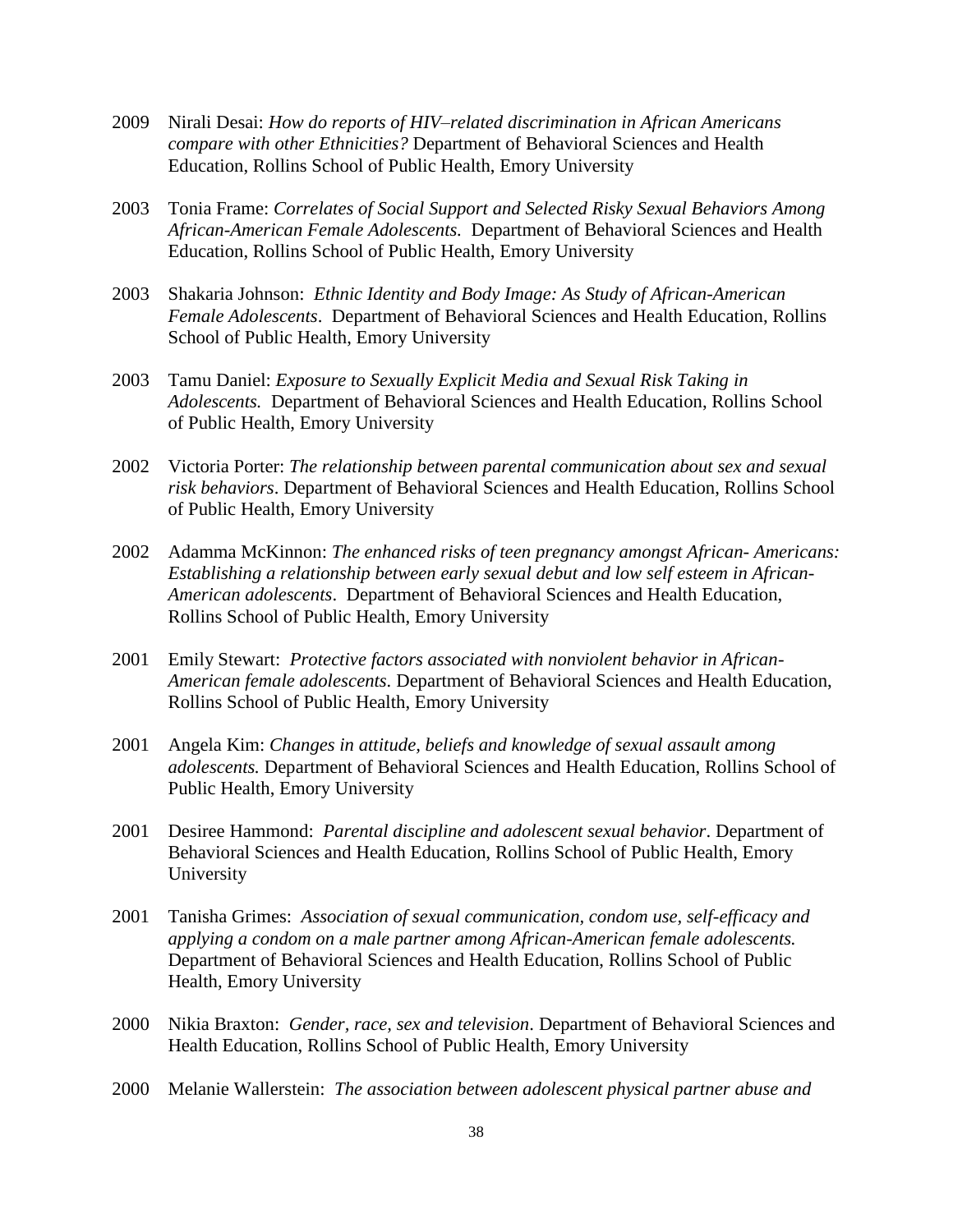*high-risk behaviors for contracting HIV/AIDS.* Department of Behavioral Sciences and Health Education, Rollins School of Public Health, Emory University

- 1998 Trinita Hall: *Is there an association between lower self esteem and multiple sex partners?* Department of Health Behavior, University of Alabama, Birmingham, School of Public Health
- 1996 Cornelia White: *An assessment of physicians' attitudes and referral activities into clinical research trials.* Department of Health Behavior, University of Alabama, Birmingham, School of Public Health

#### **Master's Theses -** *Committee Member*

- 2013 Christina Lee, *Predicting Condom Use among Latina Women: Using the Social-Ecological Model*, Department of Behavioral Sciences and Health Education, Rollins School of Public Health, Emory University
- 2013 Juliet Kinyua, *Investigating the Factor Structure of the BSI-18 among African American Women*, Department of Behavioral Sciences and Health Education, Rollins School of Public Health, Emory University
- 2011 Kelly King: *Intimacy and Infidelity: Using the Theory of Gender and Power to better understand the sexual realities of African American adolescent women.* Department of Behavioral Sciences and Health Education, Rollins School of Public Health, Emory University
- 2011 Shani Robertson*:"Who Can I Turn To?" The Impact of Familial and Non-Familial Forms of Social Support on the Sexual Health Knowledge, Sexual Attitudes and Sexual Behaviors of Adolescents that Access Sexually Explicit Media.* Department of Behavioral Sciences and Health Education, Rollins School of Public Health, Emory University
- 2009 Azizeh Nuriddin: *Implementing a Health Education Curriculum on Family Planning and Sex Education among Health Practitioners in Rural Honduras.* Department of Behavioral Sciences and Health Education, Rollins School of Public Health, Emory University
- 2009 Jocelyn Taylor: *What are the racial and ethnic differences in factors facilitating enrollment in HIV vaccine trials?* Department of Behavioral Sciences and Health Education, Rollins School of Public Health, Emory University
- 2007 Erin Bradley: *The Relationship between Self-Esteem and Sexually Transmitted Diseases (STD) among African American Adolescent Females*. Department of Behavioral Sciences and Health Education, Rollins School of Public Health, Emory University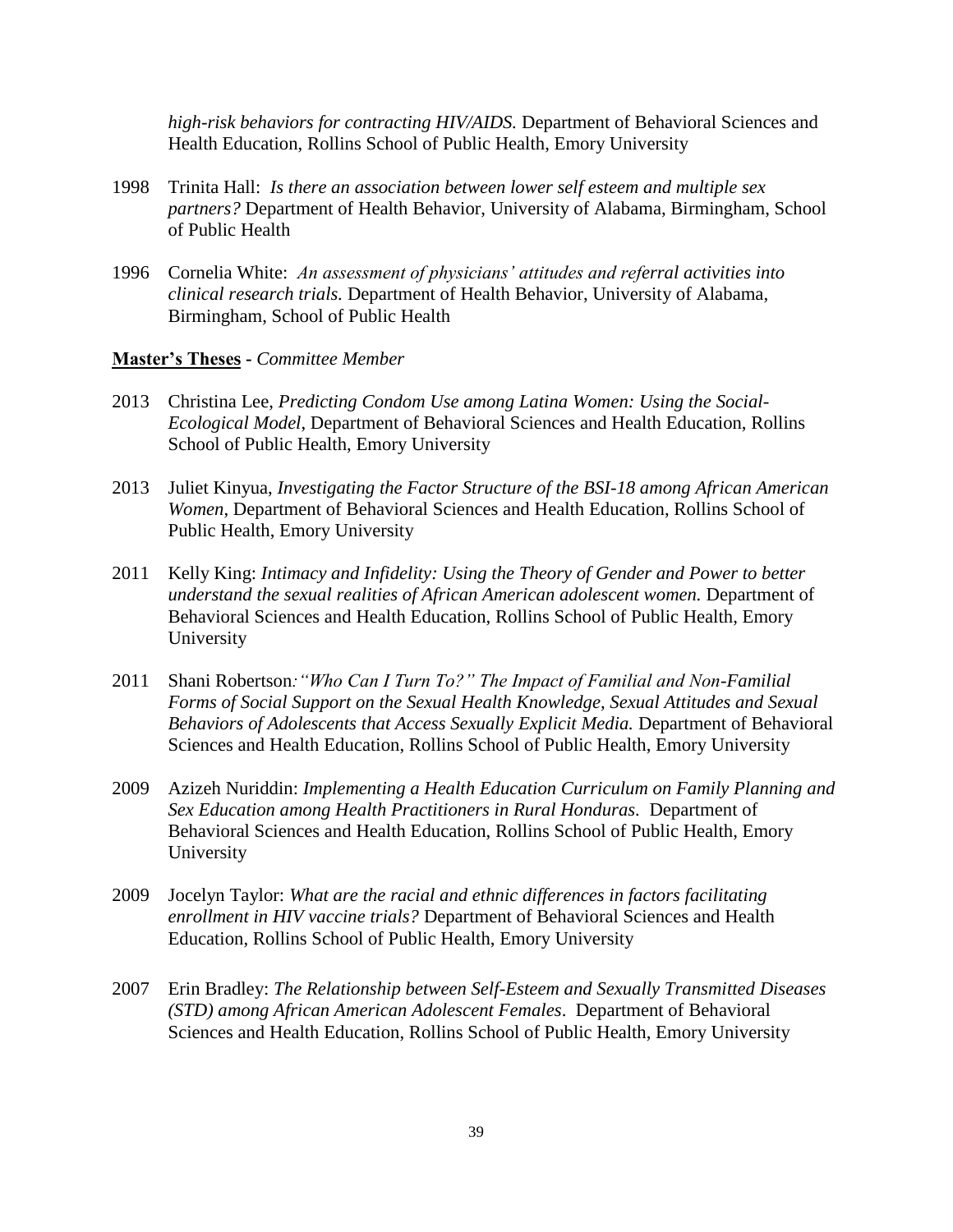- 2003 Kathryn Lenberg: *Association between substance use, depression and HIV associated risk behavior*. Department of Health Behavior, University of Alabama, Birmingham, School of Public Health
- 2003 Cori Bickel: *Age Difference in Sexual Partners and Risk Behaviors Related to HIV/AIDS in Zimbabwe*. Department of Health Behavior, University of Alabama, Birmingham, School of Public Health
- 2002 Keisha Edwards: *The relationship between perceived parental monitoring and sexual risk behaviors among incarcerated adolescents*. Department of Behavioral Sciences and Health Education, Rollins School of Public Health, Emory University
- 2002 I-Shan Chiang: *Do perceptions of barriers and facilitating factors relevant HIV test acceptance differ between two samples of African-American women*. Department of Behavioral Sciences and Health Education, Rollins School of Public Health, Emory University
- 2002 Tracyann Marie Louden: *A meta-analysis of child sexual abuse and HIV risk behaviors among women*. Department of Behavioral Sciences and Health Education, Rollins School of Public Health, Emory University
- 2001 Rachel Zara Stern: *A qualitative study of family communication in ethnically diverse adolescent populations: Implications for teen pregnancy prevention*. Department of Behavioral Sciences and Health Education, Rollins School of Public Health, Emory University
- 2000 Catherine Lindsey: *The frequency of sexual abuse among women with greater than four lifetime sexual partners: hypothesized links to sexually transmitted diseases.* Department of Epidemiology, Rollins School of Public Health, Emory University.
- 1999 Jocelyn Patterson: *Motivating factors for HIV counseling and testing among African-American women: testing the health belief model's perceived susceptibility*. Department of Behavioral Sciences and Health Education, Rollins School of Public Health, Emory University
- 1998 Valis Hartley: *Employment and Conditions of Living Associated with Drug Use Among Women Who Have Sex with IDUs.* Department of Health Behavior, University of Alabama, Birmingham, School of Public Health
- 1997 Jason Avery: *African-American Male STD Clients' Usage of Partner Labels and Condom Use*, Department of Health Behavior, University of Alabama, Birmingham, School of Public Health
- 1996 Antionette Percy: *Is There an Association Between Women's Perception of Getting HIV and Their Actual Risk Behaviors?* Department of Health Behavior, University of Alabama, Birmingham, School of Public Health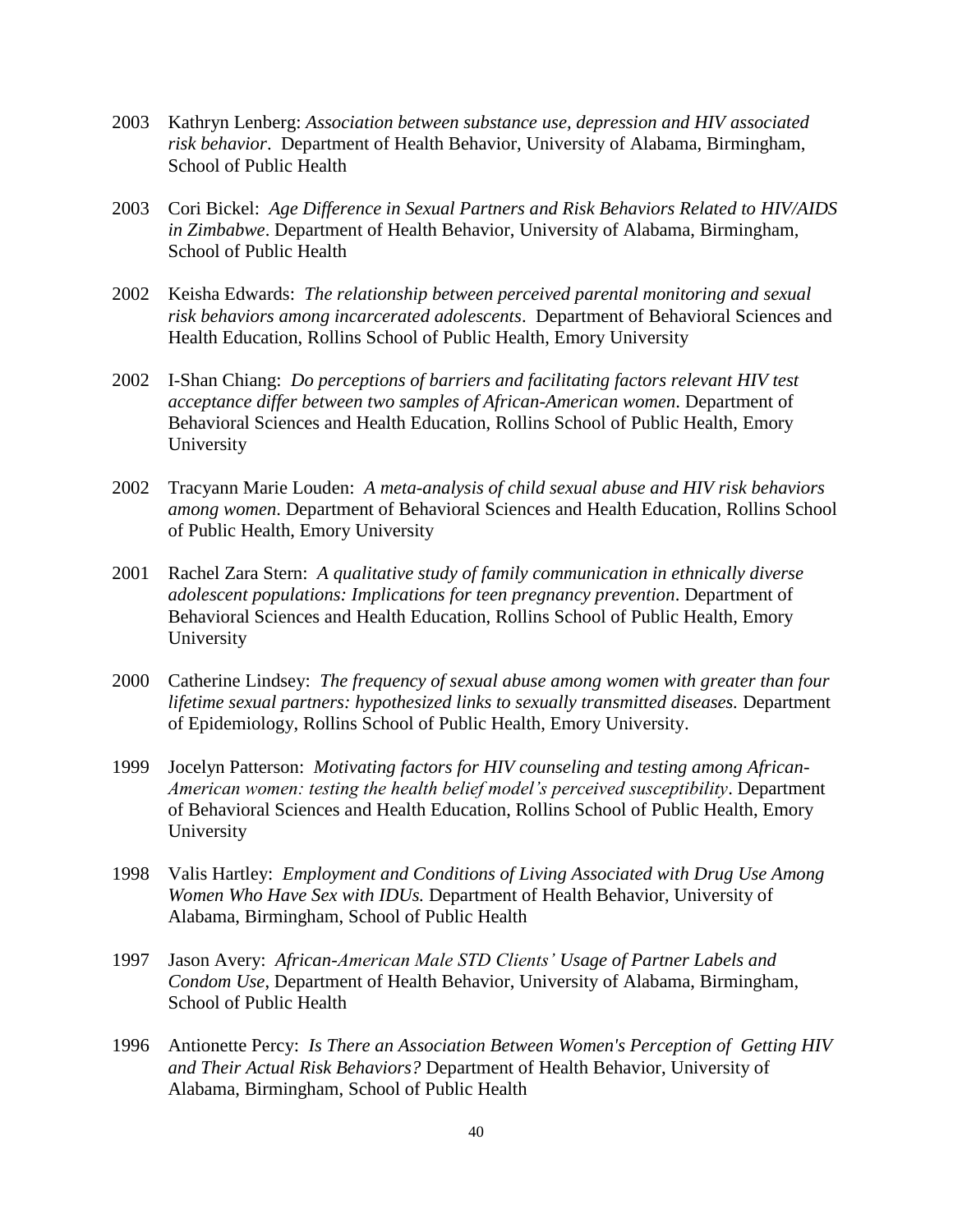1996 Alyssa Robillard: *A Study of Psychosocial Factors Related to Use of the Female Condom in African-American Women.* Department of Health Behavior, University of Alabama, Birmingham, School of Public Health

## **UNIVERSITY SERVICE**

#### *EMORY UNIVERSITY*

# **Department of Behavioral Sciences and Health Education**

| 2008 | Member, PhD Committee                                                         |
|------|-------------------------------------------------------------------------------|
| 2008 | Member, Faculty Search Committee (Sexual Health faculty)                      |
| 2007 | Member, Departmental Executive Committee                                      |
| 2007 | Director, Graduate Studies (PhD Program),                                     |
|      | 2006-present Member, Center for AIDS Research (CFAR) Faculty Search Committee |
|      | 2005-present Member, Doctoral Program Committee                               |
| 2004 | Member, Behavioral Sciences Process Team for Accreditation/self-study         |
| 2002 | Member, Curriculum Committee                                                  |
| 2000 | Member, Assistant Professor Search Committee                                  |
| 2000 | Member, Admissions Committee                                                  |
| 1998 | Member, Doctoral Program Development Committee                                |

### **Rollins School of Public Health**

| 2012    | Member, Committee on Community and Diversity                              |
|---------|---------------------------------------------------------------------------|
| 2012    | Member, CEPH Accreditation Site Visit                                     |
| 2012    | Member, Adhoc APT Committee on Promotion of Faculty to Full Professor     |
| 2011    | Member, Accreditation Committee                                           |
| 2010    | Member, Doctoral Awards/Fellowship Committee                              |
| 2007    | Director, Social and Behavioral Sciences Core, Center for AIDS Research   |
| 2005-07 | Co-Director, Social and Behavioral Science Core, Center for AIDS Research |
| 2001    | Member, Task Force on Student Recruitment                                 |

#### **Emory University**

| 2014       | Emory Graduate School Executive Council Mentoring Panel                    |
|------------|----------------------------------------------------------------------------|
| 2012       | Member, African American Studies, PhD Program                              |
| 2011       | Member, Woodruff Selection Committee                                       |
| 2007, 2011 | Member, Committee on Women's Health Research                               |
| 2007       | Member, Gender and Promotions Task Force, President's Commission on the    |
|            | <b>Status of Women</b>                                                     |
| 2005       | Member, Race, Racism, & Society, Emory University Strategic Planning Group |
| 2003-2005  | Member, Social, Humanist and Behavioral IRB (SHBIRB)                       |
| 2003-2005  | Member, Doctoral Student Recruitment Committee for Women's Studies         |
| 2002-2004  | Member, Health Profession's Partnership Initiative                         |
| 2001-2005  | Member, President's Commission on the Status of Minorities                 |
|            |                                                                            |

# *UNIVERSITY OF ALABAMA, BIRMINGHAM* **Department of Health Behavior**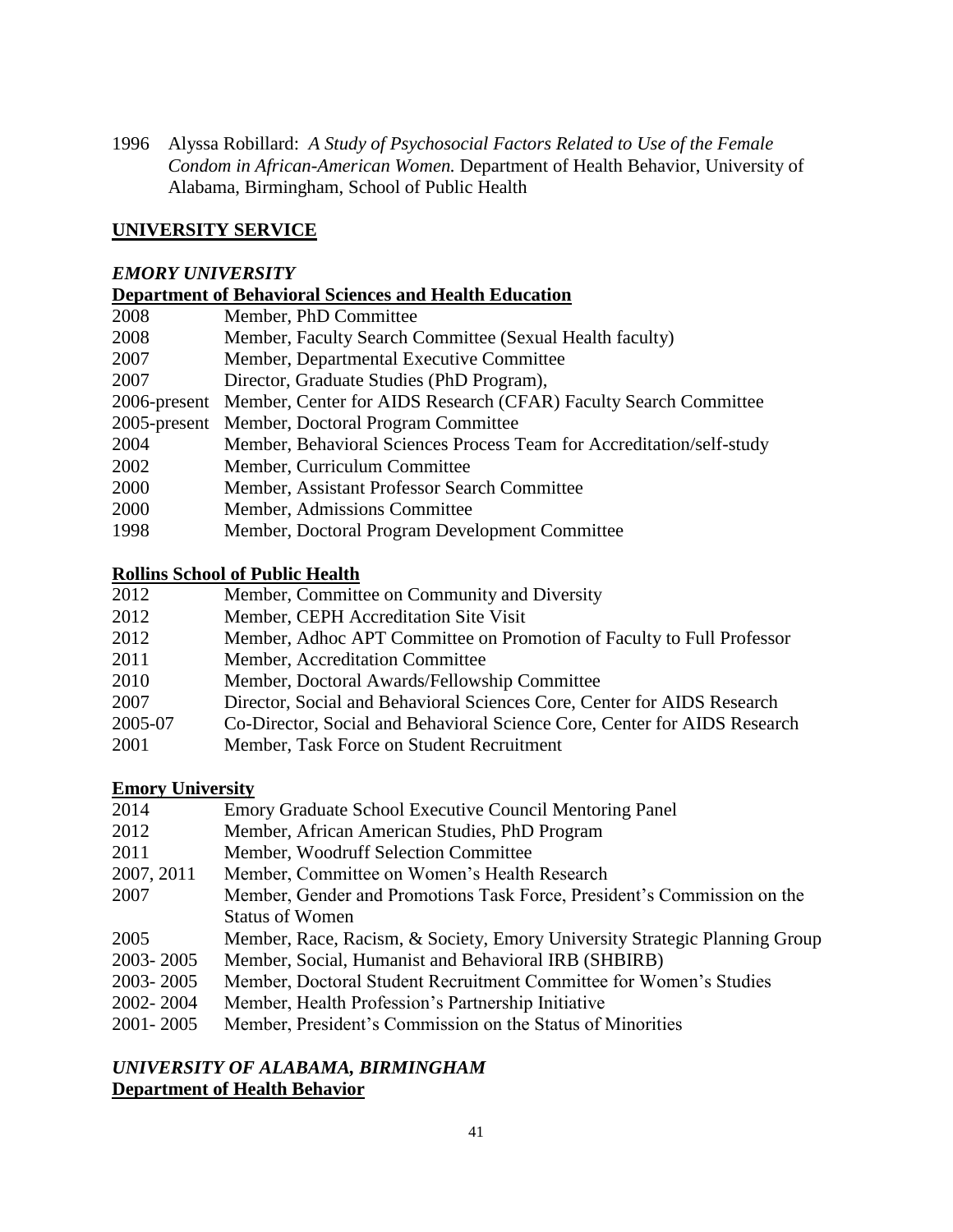| 1996 | Member; Health Behavior Assistant Professor Faculty Search Committee |
|------|----------------------------------------------------------------------|
| 1995 | Member; Master's Program Health Behavior Curriculum Committee        |

#### **School of Public Health**

| 1997      | Member, UAB Leadership Council                                 |
|-----------|----------------------------------------------------------------|
| 1996-1997 | Member; Faculty Affairs Committee                              |
| 1996      | Co-Director; Jefferson County Internship Program               |
| 1998      | Lecturer; Mid South Program for Public Health Practice         |
| 1996      | Member; Ad Hoc Committee on UAB-SPH Mission Statement          |
| 1995-1996 | <b>Supervisor</b> ; National AIDS Foundation Americorp Fellows |
| 1995      | Member; Selection Committee for the Dean's Award               |
| 1995      | Member; Instructional Programs Site Review Committee           |

## **MEMBERSHIP IN PROFESSIONAL ORGANIZATIONS**

1993-present American Public Health Association 2001-present National Association of Women's Health

## **SERVICE TO PROFESSIONAL PUBLICATIONS**

### **Editorial Board**

Cultural Diversity and Mental Health, 2003 – present Gendered Medicine, 2010 - present

## **Journal Reviewer**

SCIENCE, 2004 - present Journal of the American Medical Association, 2004 - present American Journal of Public Health, 2002 - present American Journal of Preventive Medicine, 2002 - present Evaluation and Program Planning, 2001 - present Journal of Acquired Immune Deficiency Syndromes and Human Retrovirology, 2002 - present AIDS and Behavior, 2002 - present AIDS Care, 2001 - present AIDS Education and Prevention, 2002 - present Health Psychology, 2003 - present Cultural Diversity and Ethnic Minority Psychology, 2002 - present Psychology of Women Quarterly, 2002 - present Journal of Black Psychology, 2001 - present Journal of Health Disparities Research and Practice, 2013 -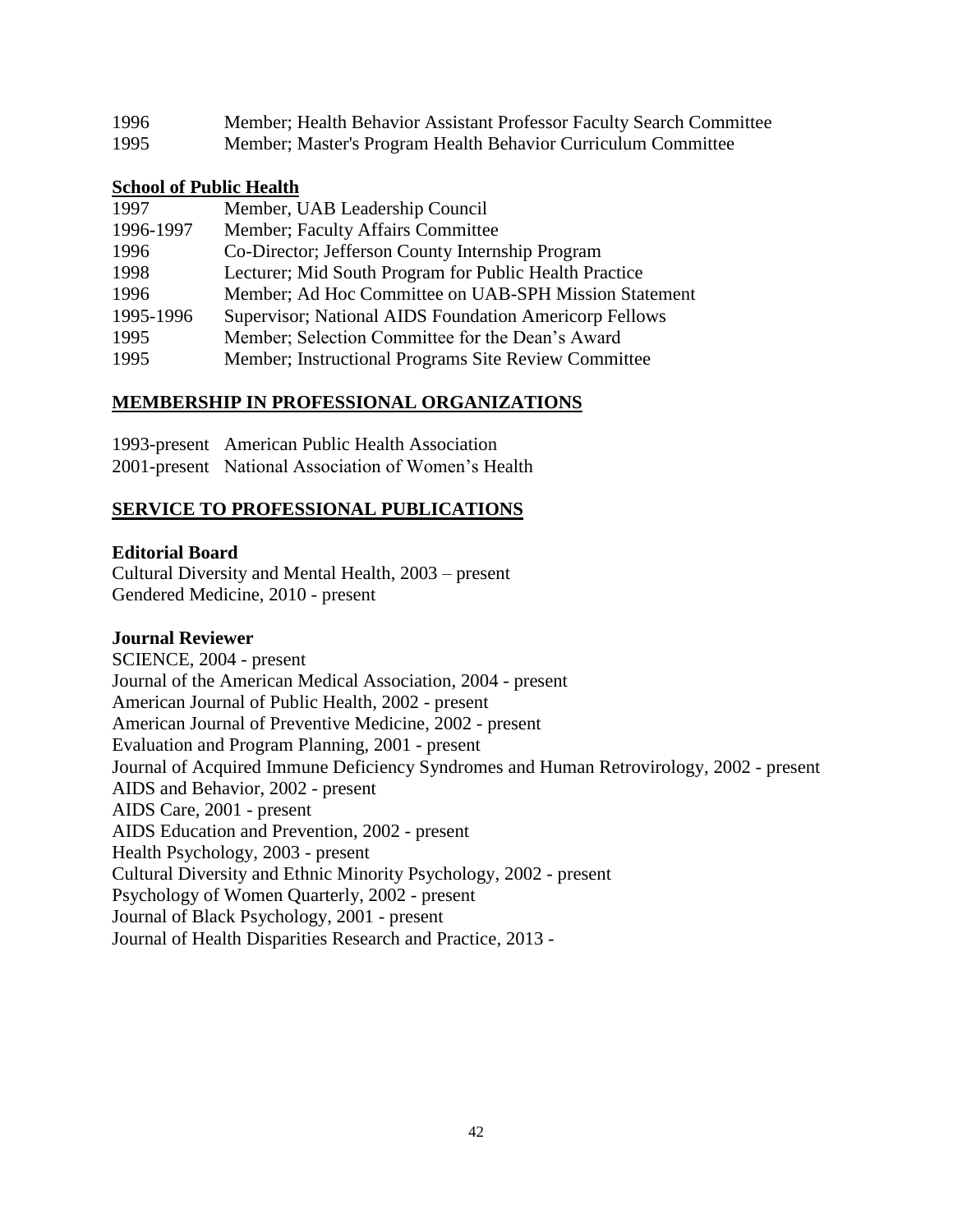# **SCIENTIFIC CONFERENCE COORDINATION**

7<sup>th</sup> National Scientific Meeting of the Social and Behavioral Sciences Research Network (SBSRN), Co-Sponsors: District of Columbia's Developmental CFAR Theme: *Social, Behavioral and Policy Perspectives on HIV/AIDS*

6<sup>th</sup> National Scientific Meeting of the Social and Behavioral Sciences Research Network (SBSRN), Co-sponsors: Duke University and UNC-Chapel Hill CFARs Theme: *Addressing Social and Structural Determinants of the HIV Epidemic*

5<sup>th</sup> National Scientific Meeting of the Social and Behavioral Sciences Research Network (SBSRN), Sponsor: Emory University CFAR Theme: *Translational Research to Reduce Disparities in HIV*

4<sup>th</sup> National Scientific Meeting of the Social and Behavioral Sciences Research Network (SBSRN), Co-sponsors: Harvard and Brown University CFARs Theme: *Confronting the Interface of Biomedical and Behavioral Intervention Efforts*

3<sup>rd</sup> National Scientific Meeting of the Social and Behavioral Sciences Research Network (SBSRN), Sponsor: Seattle University CFAR

2<sup>nd</sup> National Scientific Meeting of the Social and Behavioral Sciences Research Network (SBSRN), Co-sponsor: University of Alabama CFAR

1<sup>st</sup> National Scientific Meeting of the Social and Behavioral Sciences Research Network (SBSRN), Co-sponsor: University of Pennsylvania

# **SCIENTIFIC SERVICE**

| 2012-    | <i>Invited Member</i> , HIV Prevention Trials Network (HPTN), Women's Working<br>Group                                                                  |
|----------|---------------------------------------------------------------------------------------------------------------------------------------------------------|
| 2012-    | <i>Invited Member</i> , HIV Prevention Trials Network (HPTN), Adolescent Working<br>Group                                                               |
| $2011 -$ | <b>Advisory Board Member, HIV Intervention Science Training Program for</b><br>Underrepresented Minorities, Columbia University                         |
| 2011     | <i>Invited Member</i> , National Center for Civil and Human Rights Leadership<br><b>HERstory Meeting</b>                                                |
| 2011     | <b>Invited Speaker</b> , HIV Center Grand Rounds, Gay Men's Health Center                                                                               |
| 2011     | <i>Invited Participant</i> , Behavioral and Social Sciences in HIV Prevention Research:<br>Capture and Categorizing Risk, National Institutes of Health |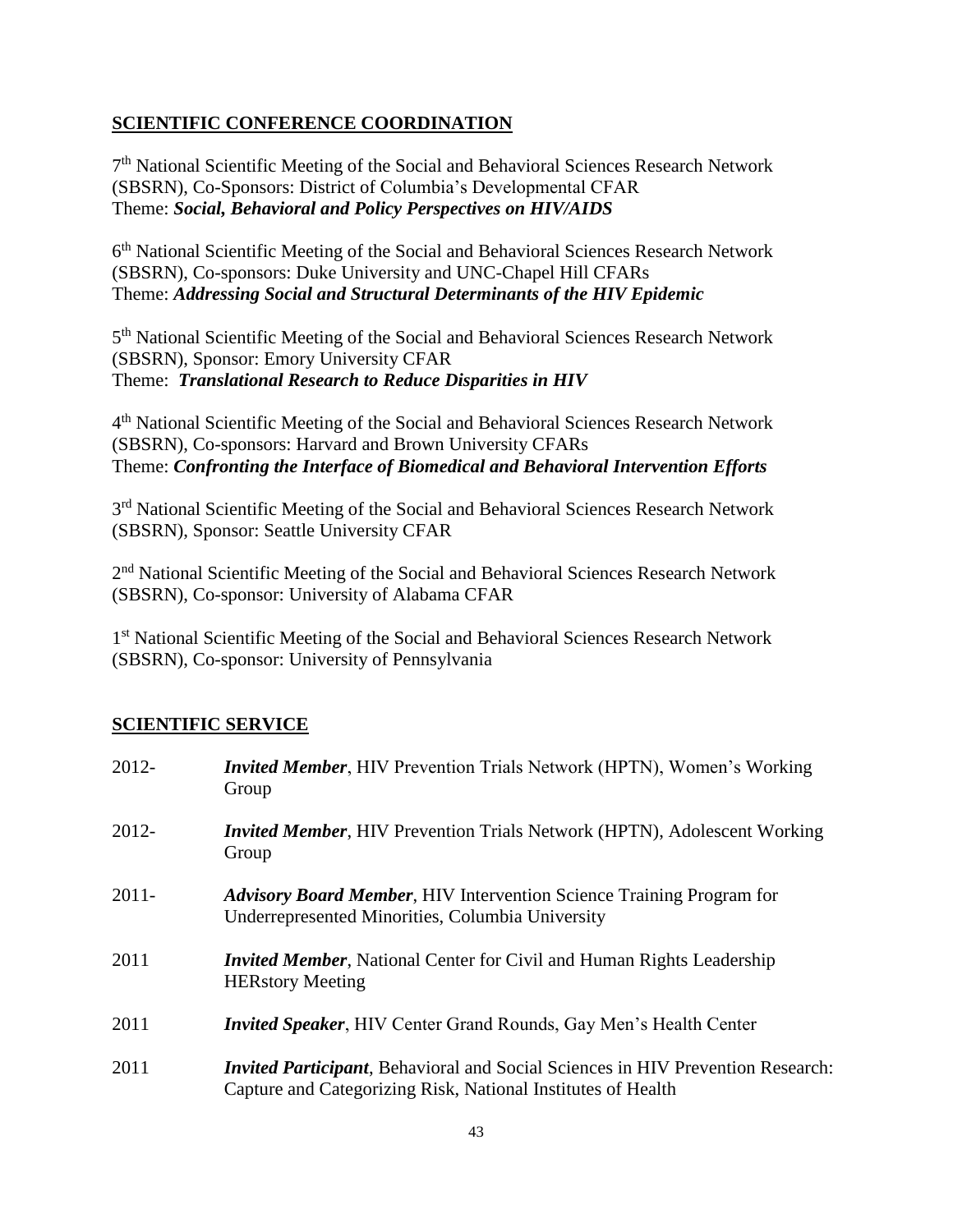| $2011 -$  | Scientific Advisory Panel, GRACE Community Engagement Core, University of<br>North Carolina                                                                                                                                 |
|-----------|-----------------------------------------------------------------------------------------------------------------------------------------------------------------------------------------------------------------------------|
| 2011      | <i>Invited Member</i> , CDC Committee on Women's Working Group to discuss PrEP<br>Recommendations                                                                                                                           |
| 2011      | Video Speaker, National Black Leadership Commission on AIDS (NBLCA),<br>Many Women: One Voice, the Impact of HIV/AIDS on Women and Girls                                                                                    |
| 2010      | <b>Invited Speaker, World AIDS Day, Spelman College</b>                                                                                                                                                                     |
| 2010-     | <b>External Advisory Board Member, Women and Girls Planning Group, Trans-</b><br>NIH Plan for HIV-Related Research, Office of AIDS Research                                                                                 |
| 2010-     | <b>Advisory Board Member, Duke University, Center for AIDS Research</b>                                                                                                                                                     |
| 2010-2012 | <b>Member, Morehouse School of Medicine, Addiction Research Training Institute</b>                                                                                                                                          |
| 2009-     | <b>Advisory Board Member, George Washington University, Developmental CFAR</b>                                                                                                                                              |
| 2009      | Technical Advisor, Office of the Global AIDS Ambassador, PEPFAR, in<br>evaluating an HIV prevention video game, Pajoma Mtaani ("Together in the<br>Hood") for youth in Kenya                                                |
| 2007      | <b>Participant</b> , National Institute of Mental Health (NIMH), Task Force on HIV<br>Prevention in the Middle East and North Africa (MENA)                                                                                 |
| 2007-     | <b>Board Member</b> , Institute of Medicine (IOM), Population Health and Public<br><b>Health Practice</b>                                                                                                                   |
| 2007      | <b>Committee Member, Institute of Medicine (IOM), Committee to Review</b><br>Methodological Challenges to HIV Prevention Trials                                                                                             |
| 2007-     | <i>Executive Committee Member, Social &amp; Behavioral Sciences Research Network</i><br>(SBSRN), Centers for AIDS Research                                                                                                  |
| 2006-     | <b>Invited Member, HIV Prevention Trials Network (HPTN), Behavioral Sciences</b><br><b>Working Group</b>                                                                                                                    |
| 2005-2001 | <b>Participant</b> , National Institute of Health (NIH) Office of AIDS Research (OAR)<br>Planning Workshop, Women, Girls and HIV/AIDS, March 22                                                                             |
| 2005-2001 | <b>Member</b> , Review Panel, National Institute of Mental Health, Center for Scientific<br>Review, Special Emphasis Panel 7 (AARR7) entitled, Behavioral and Social<br>Science of Transmission/Prevention of HIV Infection |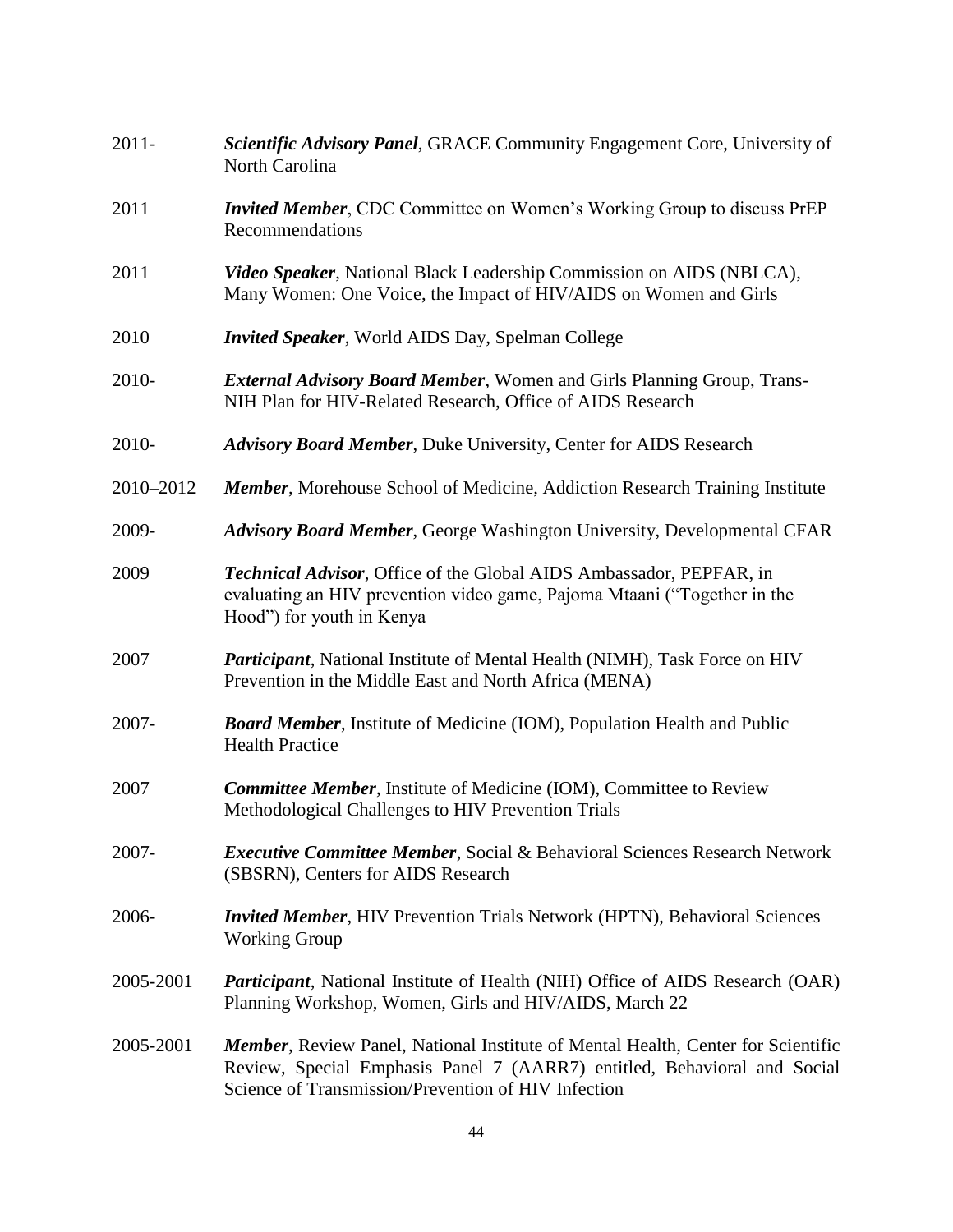| 2004                     | <b>Reviewer</b> , Institute of Medicine of the National Academies, Report on Scaling Up<br>Treatment for the Global AIDS Epidemic                                                                                                                                                                                                  |  |
|--------------------------|------------------------------------------------------------------------------------------------------------------------------------------------------------------------------------------------------------------------------------------------------------------------------------------------------------------------------------|--|
| 2004                     | <b>Member, Research Working Group, Ministerial Task Team on the Introduction of</b><br>Antiretrovirals in South Africa, South Africa                                                                                                                                                                                               |  |
| 2001                     | <b>Member, Review Panel, Substance Abuse and Mental Health Services</b><br>Administration (SAMHSA), entitled, HIV Prevention for Ethnic Minority<br>Communities                                                                                                                                                                    |  |
| 2001                     | <b>Member, Review Panel, Substance Abuse and Mental Health Services</b><br>Administration (SAMHSA), entitled, HIV Prevention for Minority Youth                                                                                                                                                                                    |  |
| 1998                     | <b>Reviewer, Centers for Disease Control and Prevention, The Disease, Disability,</b><br>and Injury Prevention and Control Special Emphasis Panel (SEP) Cooperative<br>Agreements for Competitive awards for Innovations in Syphilis Prevention in the<br>United States: Reconsidering the Epidemiology and Involving Communities. |  |
| 1996-2002                | Reviewer, University of California, University-wide AIDS Task Force, Office of<br>the President                                                                                                                                                                                                                                    |  |
| 1997-1998                | <b>Abstract Reviewer</b> , Panel, National Conference on Women and HIV: Innovation<br>for Care, Policy and Prevention, Los Angeles, CA.                                                                                                                                                                                            |  |
| 1999-2000                | <b>Member, National HIV Priorities Working Group, CDC</b>                                                                                                                                                                                                                                                                          |  |
| 1998-2002                | <b>Member</b> , Editorial Advisory Board, STD Advisor                                                                                                                                                                                                                                                                              |  |
| 1997-2001                | Member, National HPV Scientific Advisory Committee, American Social Health<br>Association                                                                                                                                                                                                                                          |  |
| 1997                     | <b>Member, Community-level HIV Indicators Working Group, CDC</b>                                                                                                                                                                                                                                                                   |  |
| <b>COMMUNITY SERVICE</b> |                                                                                                                                                                                                                                                                                                                                    |  |
| 2002-2005                | <b>Board Member, AID Atlanta</b>                                                                                                                                                                                                                                                                                                   |  |
| 2001                     | <b>Member, Review Panel, Greater Baltimore Planning Council for HIV Prevention</b>                                                                                                                                                                                                                                                 |  |
| 1996-1998                | Member, National Advisory Board, Mothers' Voices                                                                                                                                                                                                                                                                                   |  |

- 1996-1998 *Board Member*, Riley Community Center
- 1996-1998 *Board Member*, Birmingham AIDS Outreach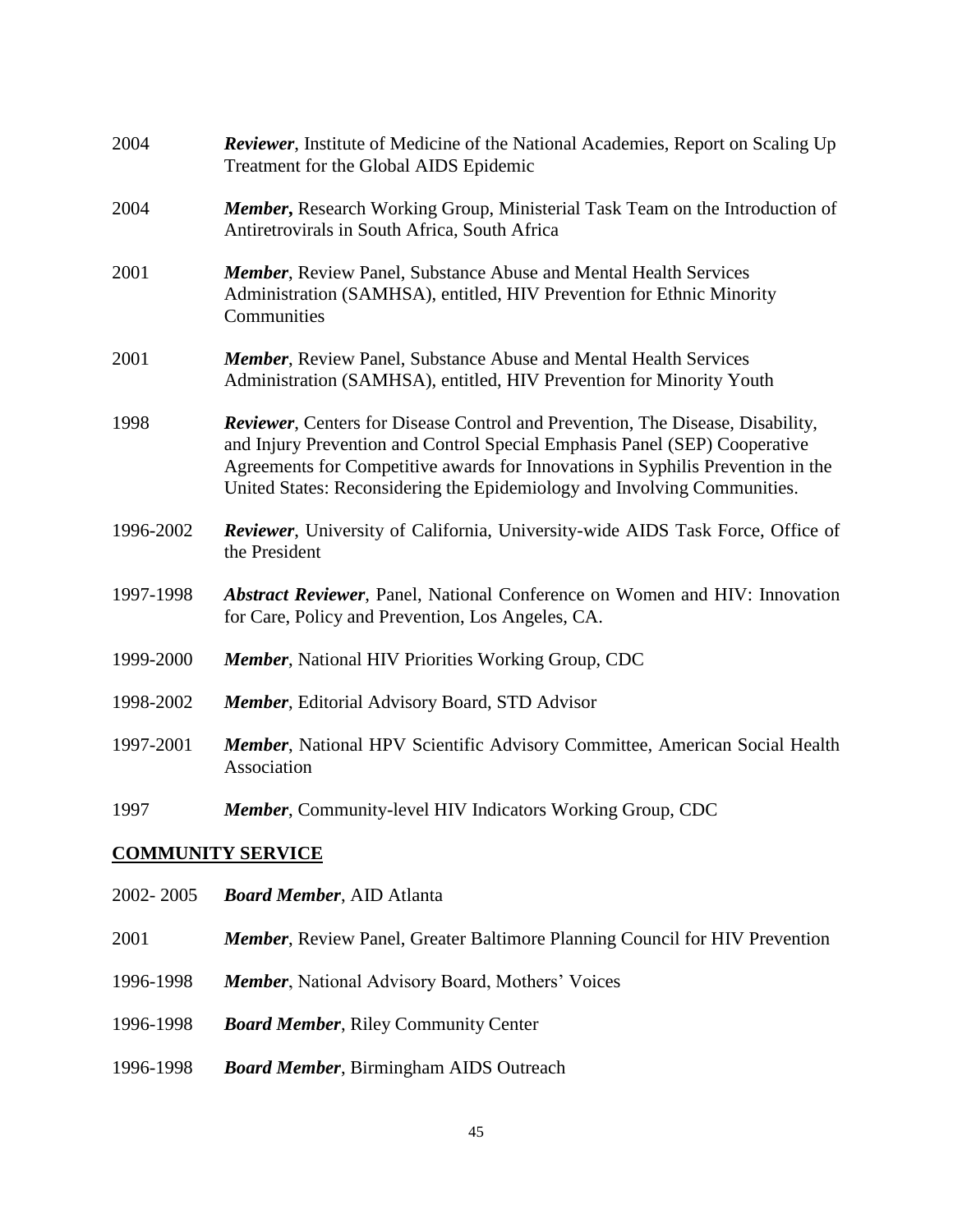1996 *Board Member*, Planned Parenthood of Alabama, Inc.

1995-1997 *Member;* United Way Community AIDS Partnership of Alabama

### **SCHOLARLY PRESENTATIONS**

*Invited Keynote/Honorary Chair Presentations*

- 125. 2014 Center for Drug Use and HIV Research (CDUHR), New York University, School of Nursing, New York, NY, February.
- 124. 2013 HIV Intervention Science Training Program for Underrepresented New Investigators, Columbia University School of Social Work, New York, NY, March 11.
- 123. 2013 University of Michigan School of Public Health, Ann Arbor, MI, February 22.
- 122. 2012 HPTN, Washington, DC, June 29, *Optimizing HIV Biomedical Interventions*.
- 121. 2012 CDC Serodiscordant Couples Meeting, Atlanta, GA, May 24, *The EbAN HIV African-American Serodiscordant Couples Study*.
- 120. 2012 Rutgers University, Camden, NJ, April 26, Eminent Scholar Presentation, *HIV Prevention for African American Women: A focus on Implementation*.
- 119. 2012 Santa Fe, NM, March 21. *Women's Research Initiative, Social and Structural Interventions to Reduce HIV Risk among Young Adult Women*.
- 118. 2012 White House Office, National HIV/AIDS Policy, February. *Gender Based Violence and HIV Prevention for African American Women*.
- 117. 2011 Rutgers University, Confronting the Crisis in 2011, November. *National Women & HIV Conference*.
- 116. 2011 Columbia University, Center for AIDS Research (CFAR), April. *Translation of Evidence Based HIV Interventions for Women*.
- 115. 2011 Duke University, Center for AIDS Research (CFAR), March. *Efficacy of an HIV Prevention for African American Couples*.
- 114. 2011 Women of Color & HIV: 4th Annual Conference, Durham, NC, March. *HIV Prevention for African American Female Adolescents*.
- 113. 2011 Texas Department of State Health Services, January. *Social Determinants of*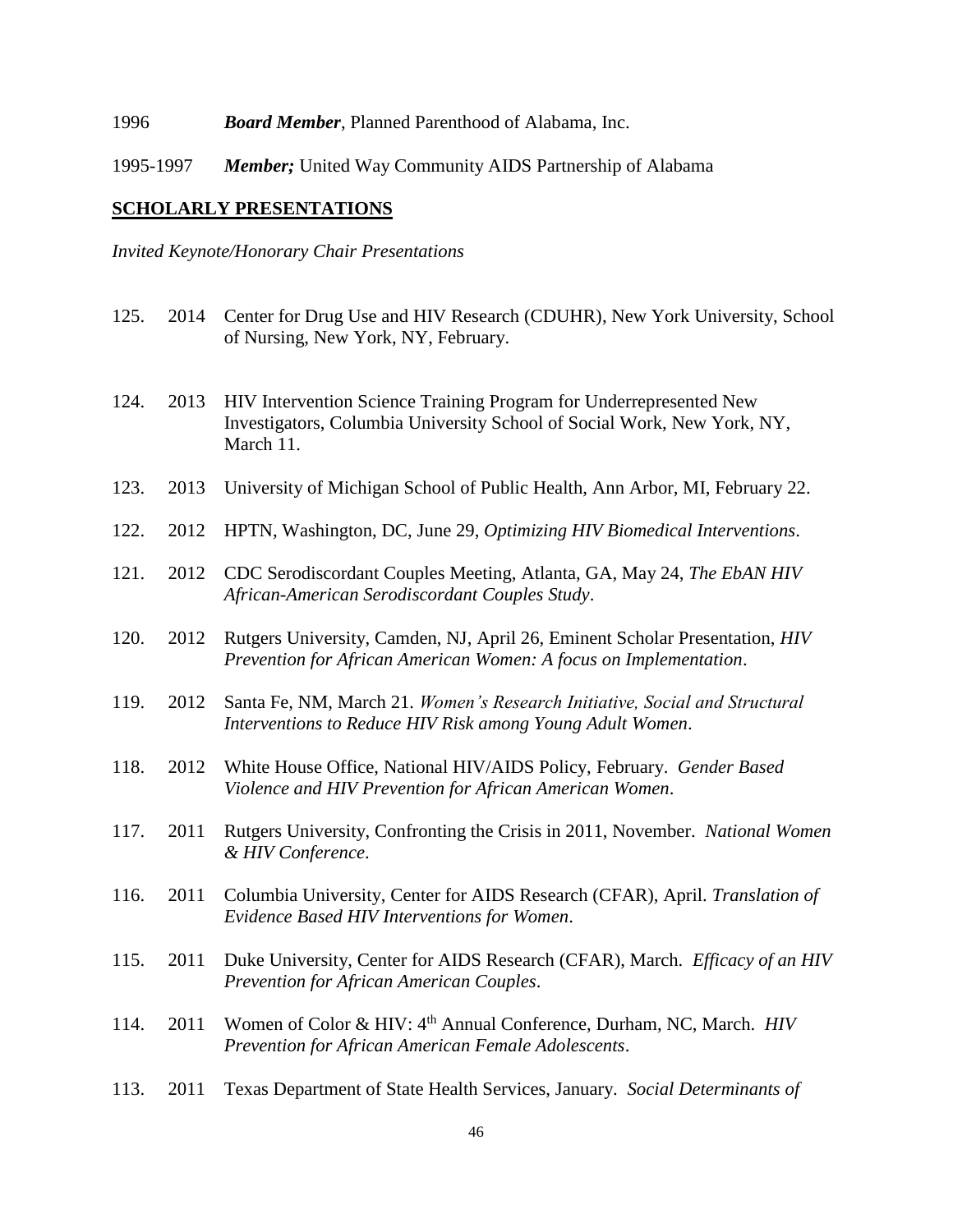*Pregnancy Prevention*.

- 112. 2010 CDC, HIV Prevention in South Africa, November. *Adapting EbAN for Kenya*.
- 111. 2010 Office of Adolescent Pregnancy Prevention, San Antonio, TX, November. *Implementing Evidence-Based Pregnancy Prevention to Reduce Disparities in Teen Pregnancy*.
- 110. 2010 Harvard University, Center for AIDS Research. The Forgotten Epidemic: HIV/AIDS Crisis in Black America, November. *In Need of a Paradigm Shift for Women and HIV Prevention*.
- 109. 2010 Center for Community & Urban Health, Hunter College, New York, July. *Evidence-based HIV Prevention for Adolescents and Women*.
- 108. 2010 The NIH Family and HIV Prevention Conference, Nashville, TN. July. *A Randomized Controlled Trial of an HIV Prevention Intervention for Women Living with HIV: The WILLOW Project*.
- 107. 2010 East Africa Research to Practice framework for HIV Behavioral Interventions Meeting, CDC, June 10. *Prevention for HIV Serodiscordant Couples*.
- 106. 2010 John Jemmott and the NIMH Multisite HIV/STD Prevention Trial for African American Couples Group. "*Reductions in Sexual Risk Behavior among African American HIV Serodiscordant Heterosexual Couples: Findings from a Multisite Randomized Controlled Trial*", International AIDS Conference, Vienna, July.
- 105. 2009 Office of National AIDS Policy, December 8. Women and HIV; *Strategies for HIV Prevention for Young Adult Girls and Women*.
- 104. 2009 Spelman College, Atlanta, GA, December 1. *HIV/AIDS Prevention for Women on World AIDS Day*.
- 103. 2009 Allen Edwards Endowed Lectureship in Psychology, University of Washington, Seattle, Washington, *Disseminating Evidence-based HIV/AIDS Prevention Interventions for Women*.
- 102. 2009 *Disseminating HIV/AID Prevention for Women and Girls*, John P. McGovern Award in Health Promotion, University of Texas at Houston, School of Public Health Training the Next Generation of Mental Health HIV/AIDS Researchers Meeting, October 21. *Social Interventions to Reduce HIV in women*.
- 101. 2009 University of Wisconsin, Center for AIDS Research Madison, WI, January 25. *Randomized Controlled Prevention Trials Designed to Reduce Women's Vulnerability to HIV and HPV*.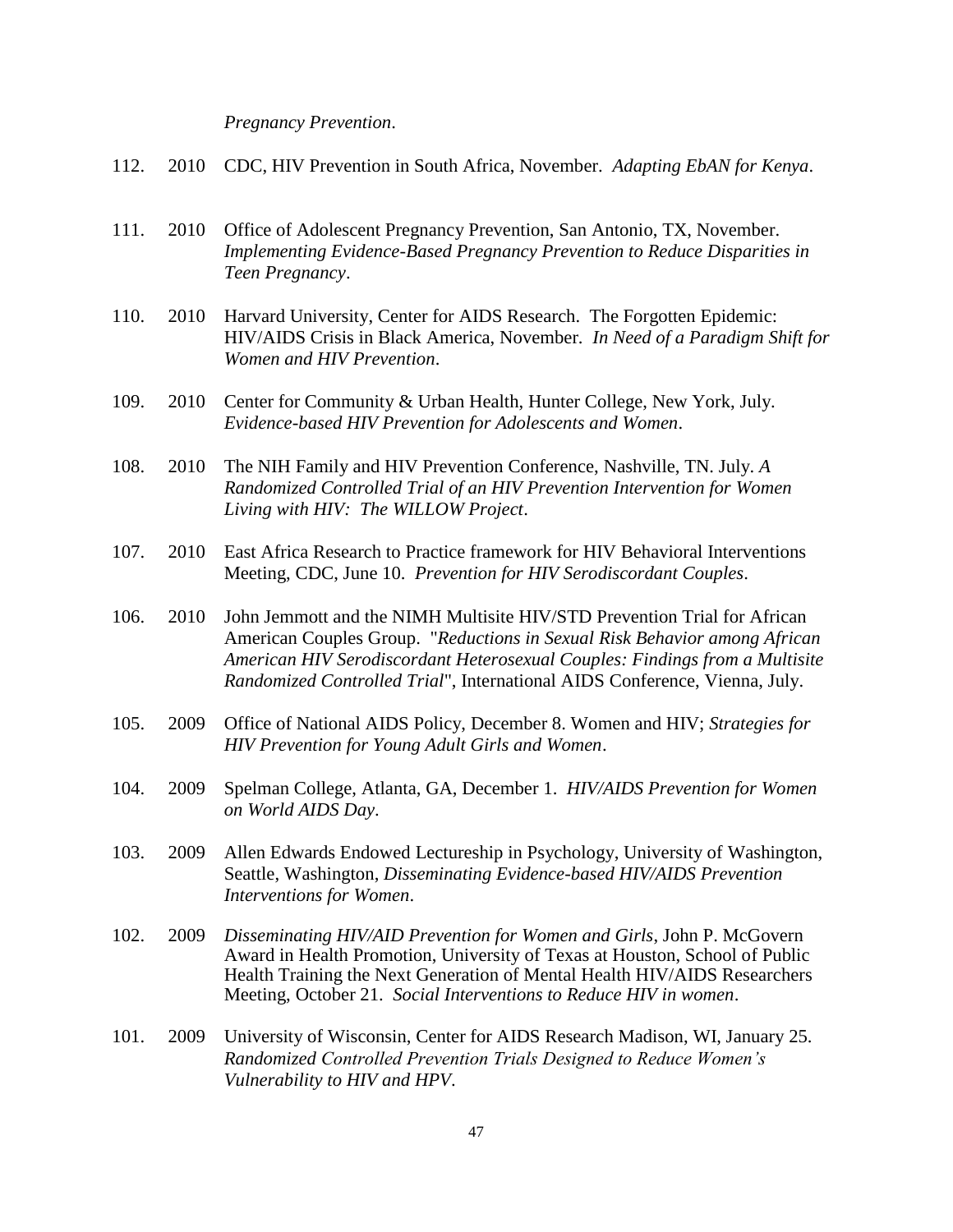- 100. 2009 NIMH Training the Next Generation of Mental Health HIV/AIDS Researchers, Bethesda, MD, October. *Translating HIV Prevention Interventions for African Americans*.
- 99. 2008 NIMH Family Research Consortium, New Orleans, June 21. *Disseminating Evidence Based Interventions for African-American Women: Adaptations to Faith-Based Communities*.
- 98. 2008 Morehouse School of Medicine, Atlanta, GA, June 5. *Translating Public Health Research Into Practice: HIV/AIDS Prevention*.
- 97. 2007 Harvard University, Optimizing Care for HIV Prevention, Boston, MA, December 17. *The Continuum of Evidence-based HIV Interventions for African American Women.*
- 96. 2007 CDC, Division of HIV/AIDS, October 25. *Disseminating HIV Prevention Efforts for African American Women.*
- 95. 2007 NIH, Office of AIDS Research, October 22. *Prevention of HIV Infection in Racial and Ethnic Minorities: Next Bold Steps*
- 94. 2007 New York State Department of Health, Division of HIV Prevention, New York, NY, October 19. *Promoting the Health of African American Women: The Continuum HIV Prevention Interventions*.
- 93. 2007 UCLA AIDS Institute and Charles R. Drew University of Medicine and Sciences, Los Angeles, California, May 18-19. *Successful HIV Prevention Strategies for the Pediatric and Adolescent Populations*.
- 92. 2007 Center for Substance Abuse Treatment, Adapting and Disseminating Evidence Based Interventions, Atlanta, GA., March 13. *Adapting and Disseminating Evidence Based HIV Prevention Interventions.*
- 91. 2006 Johns Hopkins University, Opportunities for Improving HIV Diagnosis, Prevention & Access to Care in the U.S., November 29 – 30. *Primary Behavioral Prevention: A Focus on Women*.
- 90. 2006 University of Florida, College of Public Health, World AIDS Day Address, November 16. *Designing and Diffusing Evidence Based HIV Interventions for Women: A Global Perspective*.
- 89. 2006 Yale University, New Haven, CT, November 2. Center for Interdisciplinary Research on AIDS: *Disseminating Effective HIV Prevention Programs for Women and Adolescents.*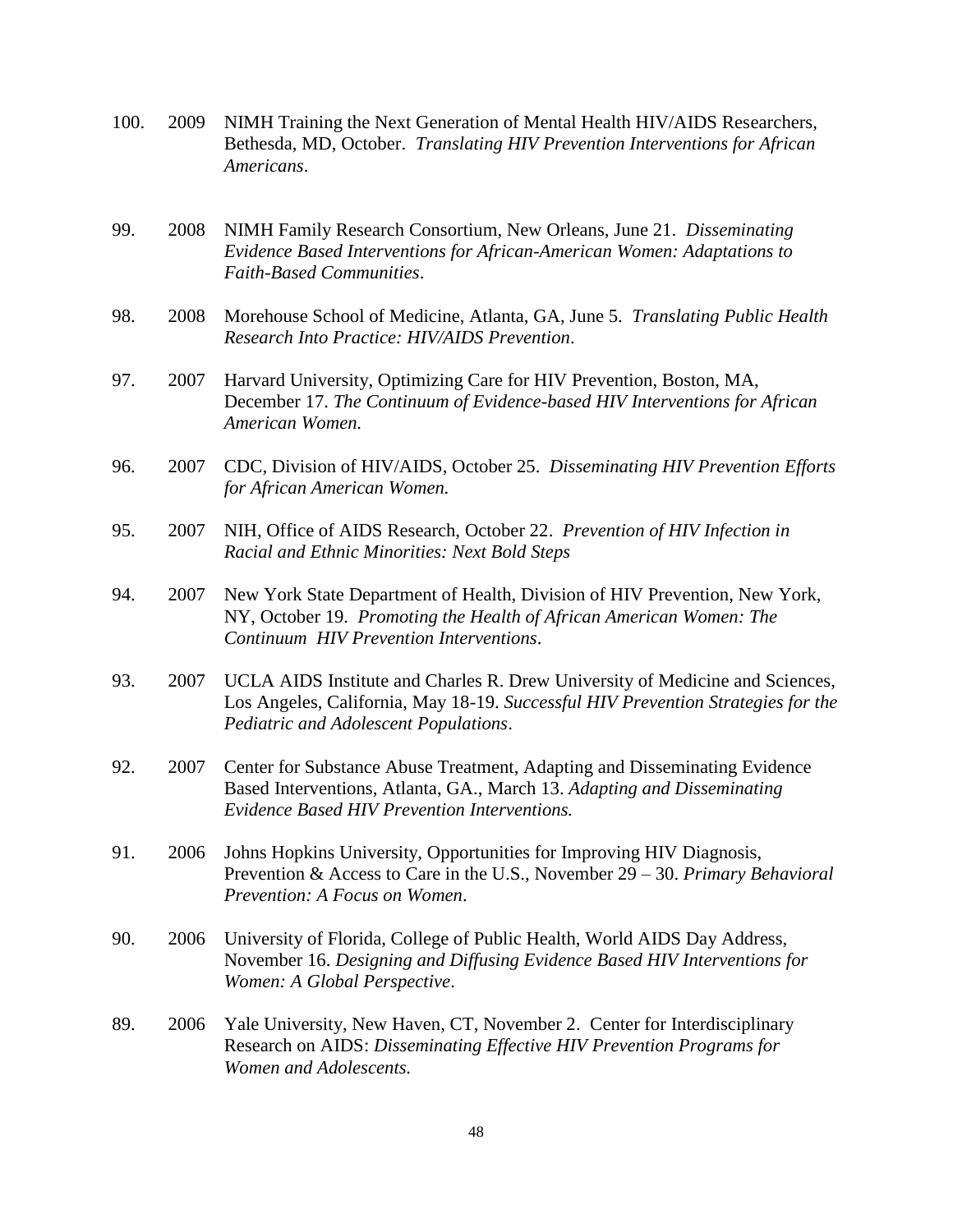| 88. | 2006 | Centers for Disease Control and Prevention, October 21, Division of STIs.<br>Diffusing HIV Prevention Interventions: A Focus on Biological Outcomes.                                                                                                              |
|-----|------|-------------------------------------------------------------------------------------------------------------------------------------------------------------------------------------------------------------------------------------------------------------------|
| 87. | 2006 | New York Academy of Medicine, NY, NY, September 27; Conducting<br>Interdisciplinary Research on Women and HIV.                                                                                                                                                    |
| 86. | 2006 | USCA, US Conference of Mayors, Hollywood, FL, September 22; HIV<br>Prevention for Women across the Lifespan.                                                                                                                                                      |
| 85. | 2006 | National Institutes of Health, Bethesda, MD, June 22, 10 <sup>th</sup> Anniversary<br>Celebration of the Office of Behavioral and Social Science Research, Applying<br>Gender-Based Theories to Design, Evaluate and Disseminate HIV Prevention<br>Interventions. |
| 84. | 2006 | Morehouse School of Medicine, May 11, Conducting Community-Based<br>HIV/AIDS Research.                                                                                                                                                                            |
| 83. | 2006 | Morehouse School of Medicine, May 12, Women's Health Conference, HIV<br>Prevention for Women: the Next Generation.                                                                                                                                                |
| 82. | 2006 | Loma Linda University, San Bernardino, CA, March 6-7, Adolescent Health; The<br>Impact of Media on Adolescents Health.                                                                                                                                            |
| 81. | 2006 | University of Kwazulu Natal, Mandela School of Medicine, Durban, South<br>Africa, Doris Dukes Medical Research Institute Distinguished Scientist Lecture,<br>January, 8, Adapting Effective HIV Prevention Programs for Adolescents and<br>Women in South Africa. |
| 80. | 2005 | National Institute of Drug Abuse, Atlanta, GA, October 24, Face-to-Face:<br>Community and Research Discussion: Conducting Community-based Research<br>among Women Living with HIV.                                                                                |
| 79. | 2005 | Emory University, Center for AIDS Research, June 21, Disseminating HIV<br>Prevention Programs for Women and Adolescents in the U.S., Caribbean and<br>Africa.                                                                                                     |
| 78. | 2005 | University of Mississippi, Women's Health Forum, June 23, Designing HIV<br>Prevention Programs for African-American Women: SiSTA and Beyond.                                                                                                                      |
| 77. | 2005 | University of Pennsylvania, Center for AIDS Research, June 16, HIV Prevention<br>for Women and Adolescents: Reducing the Risk.                                                                                                                                    |
| 76. | 2004 | Emory University, Atlanta, GA, February 4, Women's Studies Colloquium on<br>Gender and Health, Social Factors Affecting Women's HIV Risk.                                                                                                                         |
| 75. | 2004 | 2 <sup>nd</sup> World Conference on Women's Mental Health, Washington DC, March 18,                                                                                                                                                                               |
|     |      |                                                                                                                                                                                                                                                                   |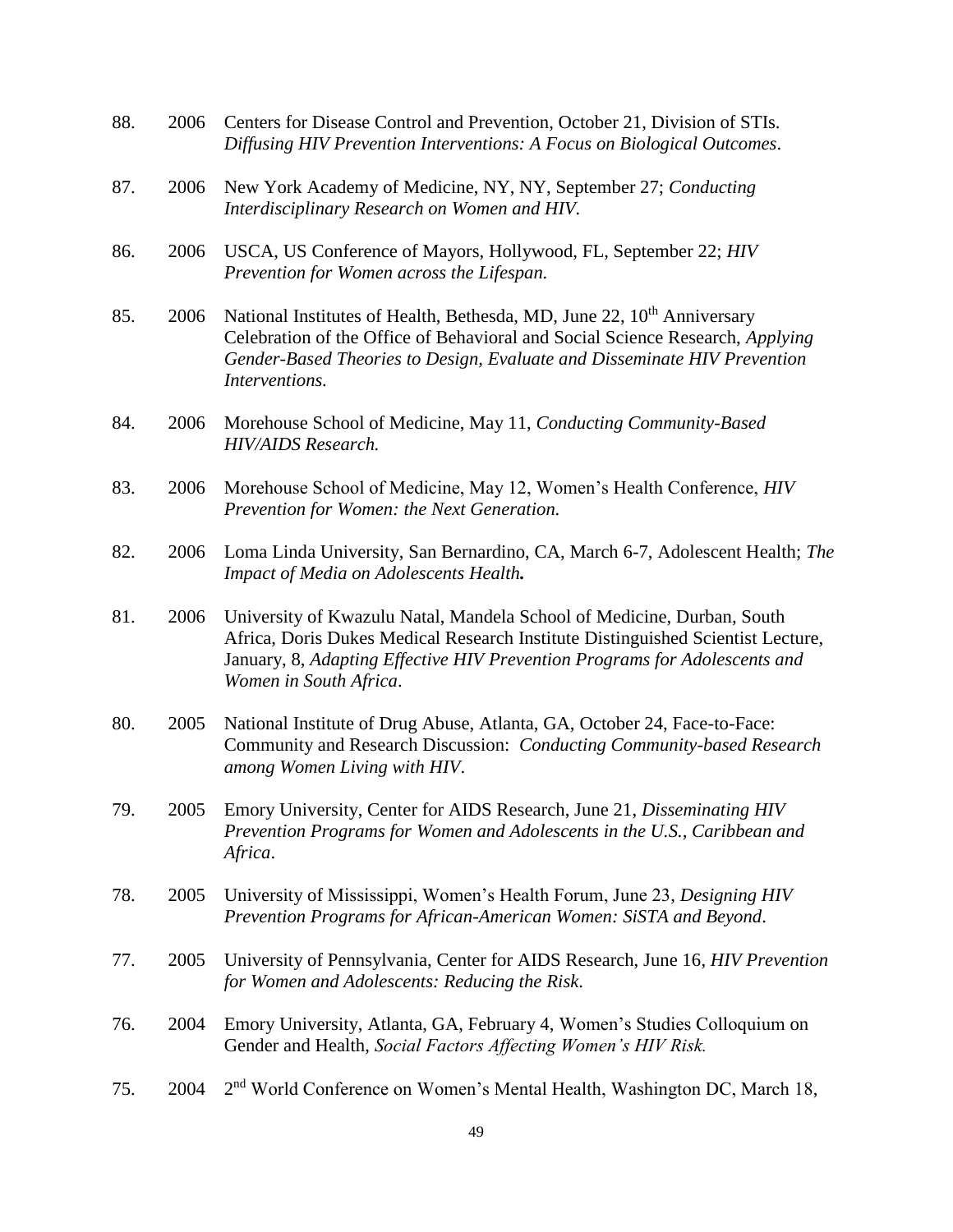AIDS: Women, Families and HIV/AIDS Research, *Stigma among women living with HIV.*

- 74. 2004 Women and Women's Health Week Morehouse College, Atlanta, GA, May 5, *African-American Women and HIV.*
- 73. 2004 University of North Carolina, Chapel Hill, May 14, Gender, Stigma, Power and AIDS: *Women, Families and HIV/AIDS Research, Stigma among women living with HIV.*
- 72. 2004 Columbia University Medical School, New York, New York, June 24, Grand Rounds, *An effective intervention to reduce sexual risk taking among women living with HIV.*
- 71. 2004 John Hopkins University, Baltimore, MD, June 15, Co-occuring Epidemics of Violence and HIV*, Efficacy of an HIV Prevention Program for Sexually Abused Girls.*
- 70. 2004 Spelman College, Atlanta, GA, June 12, Women, girls and HIV in Africa and the African Diaspora, *Enhancing the Sexual Health of Women in Africa and the African Diaspora.*
- 69. 2004 Southern HIV/AIDS Prevention Conference, June 3, *HIV Prevention for Adolescents.*
- 68. 2004 Spelman College, Atlanta, GA, March 30**,** *HIV prevention for African-American Women.*
- 67. 2004 National Institutes of Health, March 17 20, *Global HIV Prevention for Women*.
- 66. 2004 University of Pennsylvania, Center for AIDS Research, Philadelphia, PA, March, 25, *HIV Prevention for Adolescent and Young Adult Women in the U.S., Africa and the Caribbean*.
- 65. 2004 Harvard University School of Medicine, Department of Pediatrics, January 20 21, *Confronting the Co-occurring Epidemics of HIV and STD among Youth*.
- 64. 2003 NIH/CDC/HRSA Update, Prevention Interventions for Persons Living with HIV/AIDS, Atlanta, July 26-27. *The WiLLOW Intervention for HIV-positive Women in the South*.
- 63. 2003 Georgetown University, Washington, DC, November 3. Second McAuley Lecture, *Fighting AIDS: Among South African Women.*
- 62. 2003 Department of Health, Miami, FL, December 3. SHARES Project: *HIV Prevention for African-American Communities.*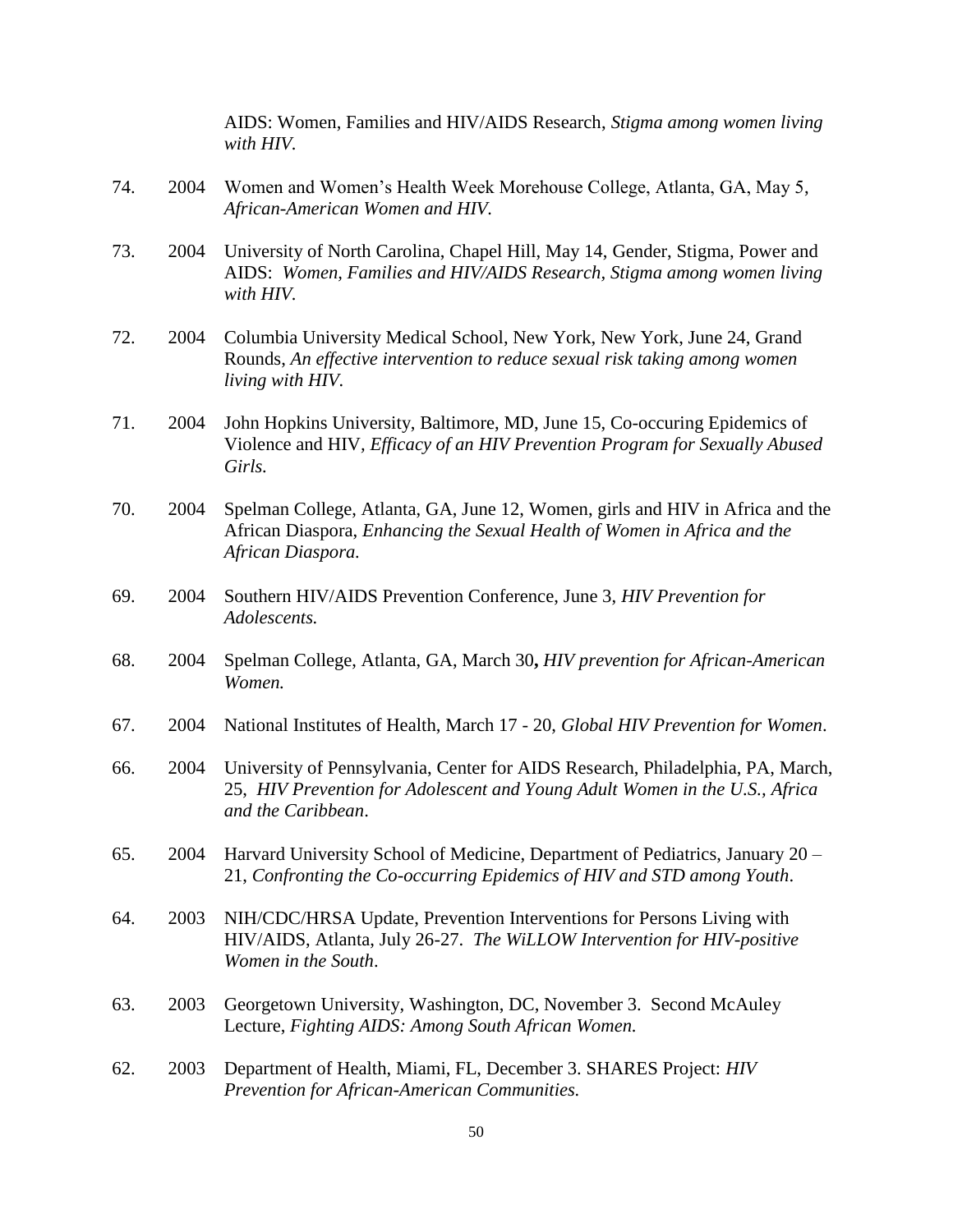| 61. | 2003 | Miami Department of Public Health, Miami, FL, September $26 - 29$ .<br>Implementing Effective HIV Prevention Programs for Women.                                                 |
|-----|------|----------------------------------------------------------------------------------------------------------------------------------------------------------------------------------|
| 60. | 2003 | Centers for Disease Control and Prevention, Atlanta, GA, September 24.<br>Prevention Interventions for Women Living with HIV.                                                    |
| 59. | 2003 | Centers for Disease Control and Prevention, Atlanta, GA, September, 12.<br>Dissemenating SiSTA!!                                                                                 |
| 58. | 2003 | Prevention Interventions for Persons Living with HIV, Atlanta, GA, July $26 - 27$ .<br>Women Involved in Life Learning from Other Women.                                         |
| 57. | 2003 | National HIV Prevention Conference, Atlanta, GA, July 29. Sex, Gender and<br><b>HIV</b> Risk.                                                                                    |
| 56. | 2003 | University of Illinois, Chicago, Illinois, May 16. Reviewing HIV Prevention for<br>Mentally Ill Women.                                                                           |
| 55. | 2003 | University of Miami, Project Share, May 9. HIV Prevention for Women.                                                                                                             |
| 54. | 2003 | Resilience in the Face of Trauma: Adolescent Mental Health and Youth<br>Development, Mount Sinai School of Medicine, NY, April 3 – 4. Adolescent<br>Females, Abuse and HIV Risk. |
| 53. | 2003 | University of Kentucky, College of Communications, Lexington, KY, March 26-<br>27. HIV Prevention Programs for African-American Adolescent Females.                              |
| 52. | 2003 | Centers for Disease of Control and Prevention, Atlanta, GA, February 12.<br>Disseminating SiSTA!!                                                                                |
| 51. | 2002 | Adolescent Risk Behavior Conference, Philadelphia, PA, July 24 - 26. The<br>Theory of Gender and Power.                                                                          |
| 50. | 2002 | National HIV Prevention Conference, Atlanta, GA, August 12-15. Exposure to<br>X- rated Media and Female Adolescents' Sexual Health.                                              |
| 49. | 2002 | National HIV Prevention Conference, Atlanta, GA, August 12-15. Exposure to<br>Rap Music Videos and Female Adolescents.                                                           |
| 48. | 2001 | Kinsey Institute Fellowship Program. Bloomington, IN, July 28. The Theory of<br>Gender and Power.                                                                                |
| 47. | 2001 | American Public Health Association, Annual Meeting, Atlanta, GA, October 21-<br>25. Application of a Theory of Gender and Power to Understand Women's Risk                       |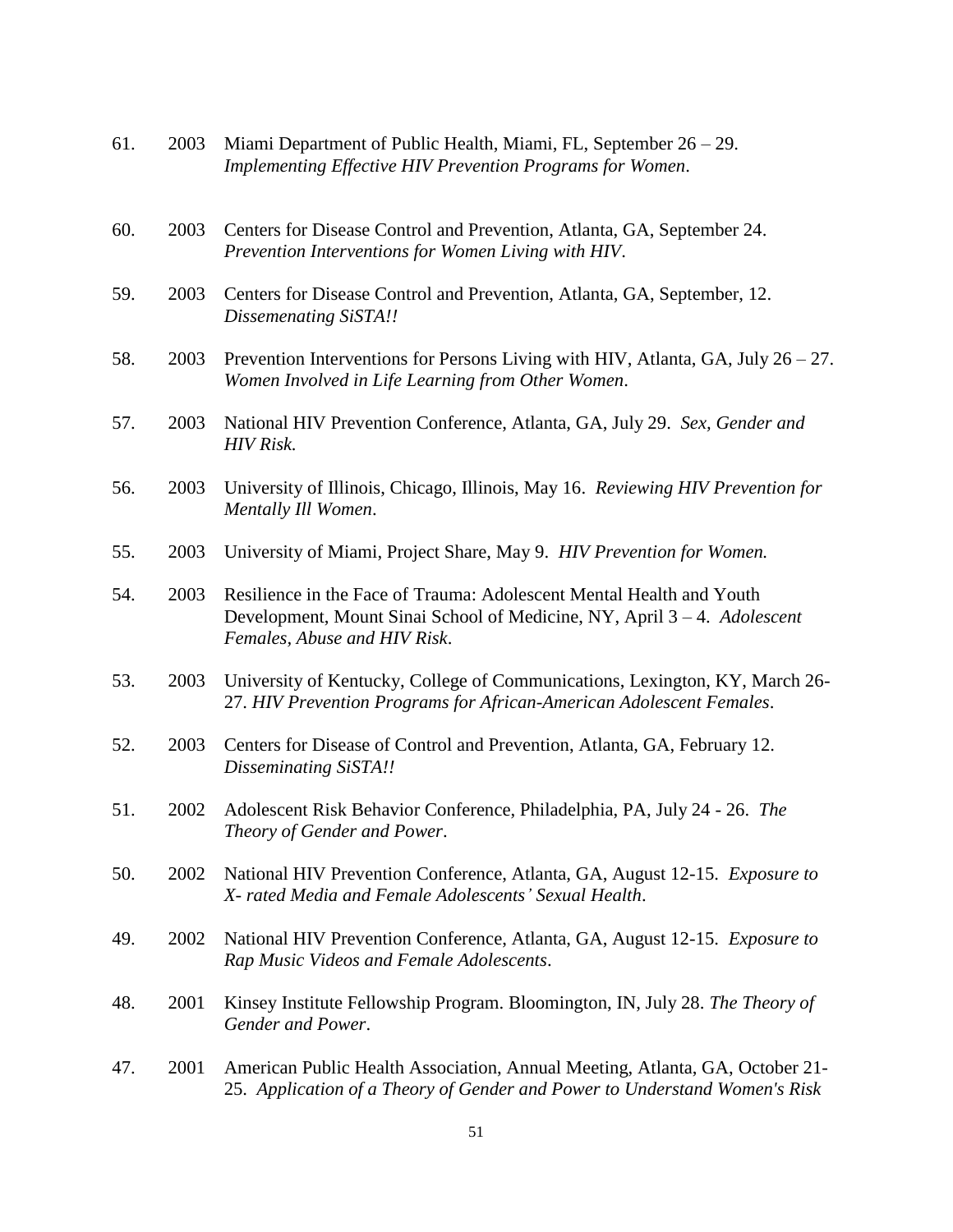*of HIV*.

- 46. 2001 American Public Health Association, Annual Meeting, Atlanta, GA October 21- 25. *Exposure to X-Rated Movies and Its Association with Female Adolescents Sexual Behaviors*.
- 45. 2001 American Public Health Association, Annual Meeting, Atlanta, GA October 21 25. *Exposure to Rap Music Videos and Adolescents' Health*.
- 44. 2001 University of South Carolina, The Annual South Carolina HIV/STD Conference, Columbia, SC October 3-5. *HIV/STD Prevention Among Women*.
- 43. 2001 The Foundation for Better Health Care, The 2001 National Conference on African Americans and AIDS, Washington, DC, February, 19-20. *Women Living with HIV*.
- 42. 2001 Kinsey Institute for Research on Sex, Gender and Reproduction, Summer Seminar, Indianapolis, ID, July 22 - July 28. *Social and Relational Factors Increasing African-American Women's Risk of HIV*.
- 41. 2001 University of North Carolina School of Public Health, Chapel Hill, NC, June 22. *Enhancing Community Partnerships in HIV Prevention*.
- 40. 2001 Idaho Department of Public Health, Lewiston, Idaho, January 18 20. *HIV Prevention for African-American Women*.
- 39. 2000 Columbia University, HIV Prevention for Women Experiencing Partner Violence, New York, New York*,* October 26-27. *The Theory of Gender and Power*.
- 38. 2000 National Institutes of Health, Treatment and Adherence Research in Racial and Ethnic Minority Communities, Washington, DC, October 28. *Secondary Prevention for Women Living with HIV*.
- 37. 2000 National Institutes of Health, Translating HIV Prevention Research to Communities, Washington, DC, October 5-6. *Enhancing the Translation of HIV Prevention Research for African-American Women*.
- 36. 2000 National Institutes of Health, Office of AIDS Research Advisory Council, Washington, DC, March 29-30. *Reducing the Risk of HIV among African American Women*.
- 35. 2000 Society for Adolescent Medicine, Morehouse School of Medicine, The Consequences of Adolescent Sexuality: Prevention and Intervention, Atlanta, GA, April 28. *Social Factors Influencing African-American Female Adolescents' Sexual Health*.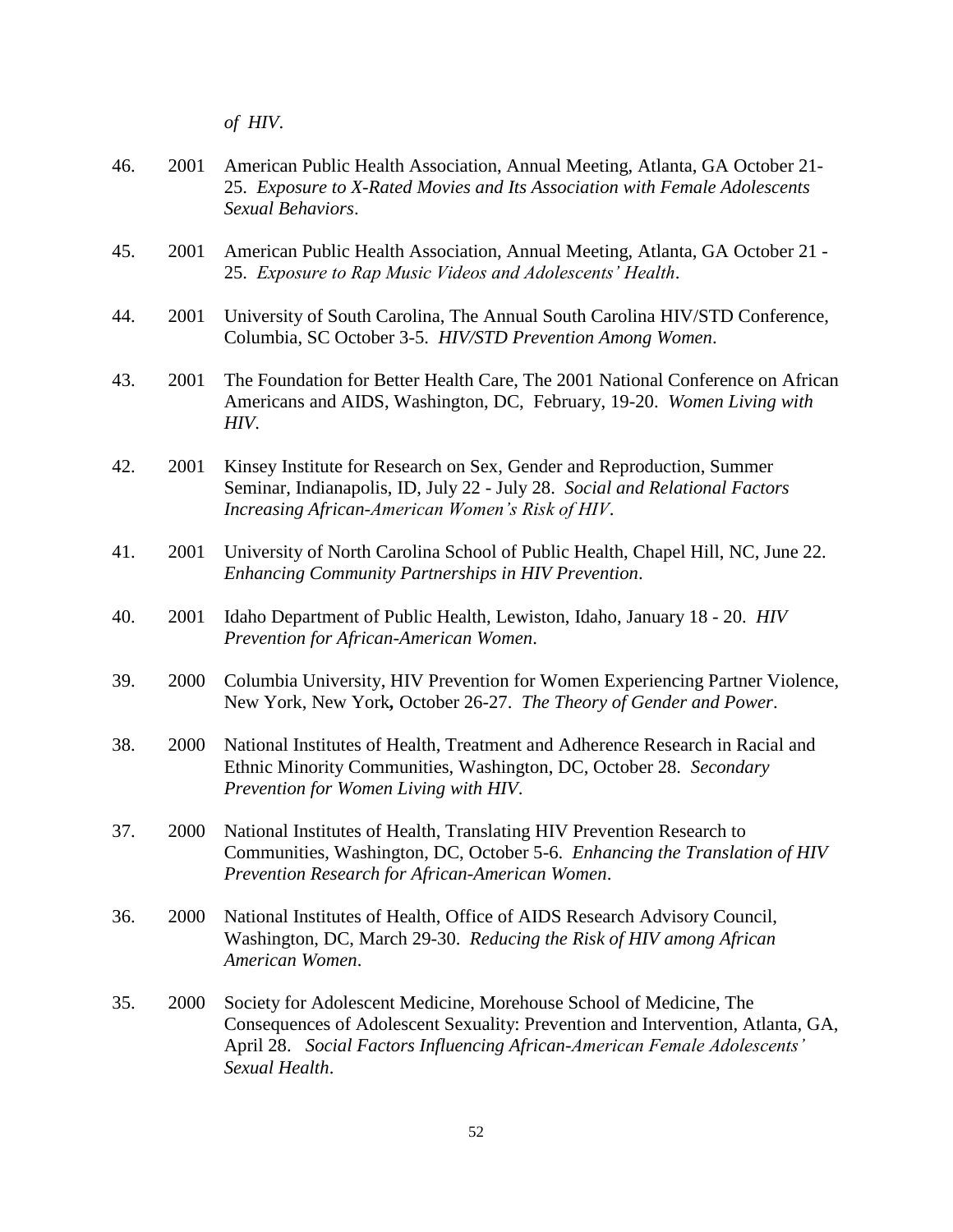- 34. 1999 American Psychological Association, Boston MA, August 20-24. *The Invisible Epidemic: Mental Health Consequences of HIV for Women*.
- 33. 1999 Kentucky Department of Public Health and the HIV/AIDS Branch, African American Leadership Conference, Louisville, Kentucky, August 13-14. *Ingredients for Behavior Change among African-American Women*.
- 32. 1999 National Institutes of Health, Washington, DC, August 28-29. *Training and Career Development Workshop on HIV Prevention Research for and by Racial and Ethnic Minorities*.
- 31. 1999 National Institutes of Health, National Institute of Mental Health (NIMH) Primary HIV Prevention: Designing Effective Programs for People Living with HIV, Washington, DC, June 17-18. *Effective Interventions for Women Living with HIV*.
- 30. 1999 National Institutes of Health, National Institute of Mental Health (NIMH), Office on AIDS Research, NIMH Conference on the Role of Families in Preventing and Adapting to HIV/AIDS, Philadelphia, Pennsylvania, July 21-23. *Examining the Association Between the Social Networks of Women Living with HIV and their Adherence to HAART*.
- 29. 1999 National Institutes of Health, National Institute of Mental Health (NIMH), Office on AIDS Research, NIMH Conference on the Role of Families in Preventing and Adapting to HIV/AIDS, Philadelphia, Pennsylvania, July 21-23. *The Impact of Having an Abusive Partner on the Sexual Behaviors and Negotiation Practices of Women Living with HIV.*
- 28. 1999 Centers for Disease Control and Prevention, National Conference on Violence and Reproductive Health, Atlanta, GA, June 14 - 16. *Violence Against Women, HIV/STD Prevention, and Contraceptive Choice*.
- 27. 1999 Virginia Commonwealth University, Second Annual Conference: Caring for Women with HIV, Richmond, VA, March 19. *Prevention of HIV in Women and Girls*.
- 26. 1998 National Minority AIDS Council, Congressional Briefing on Research Issues for Women Living with HIV/AIDS, Washington, DC, July 21. *Effective HIV Prevention Interventions for Women*.
- 25. 1998 Emory University, Rollins School of Public Health. The Changing Face of Infectious Disease in Corrections. Atlanta, GA, June 9 - 12. *Physical Abuse and HIV Risk.*
- 24. 1998 University of Alabama, School of Public Health. Mid South Program for Public Health Practice. Keynote Speaker, Kentucky State College, Frankfort, KY,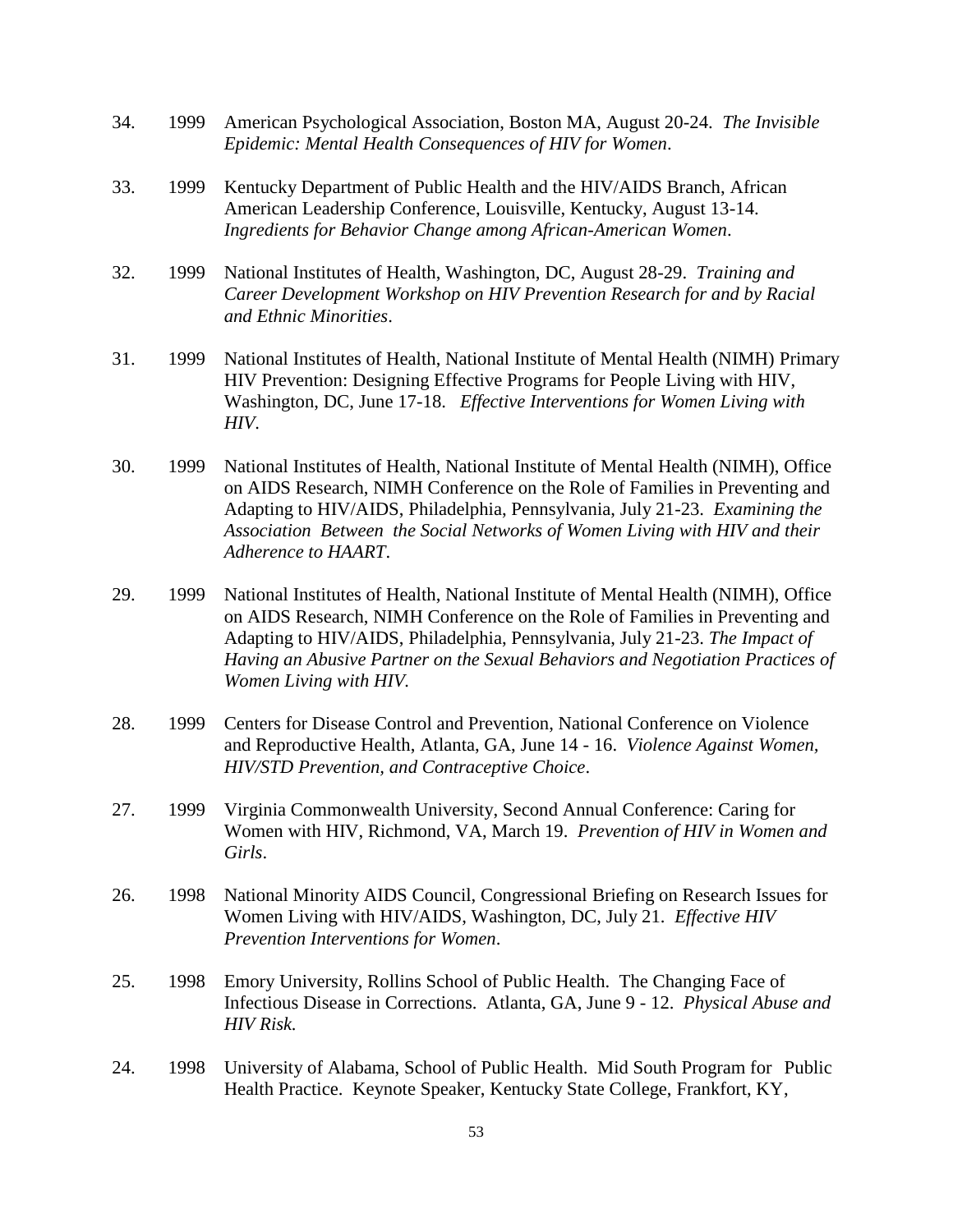|     |      | February 13. Domestic Violence and HIV Prevention: Intersecting Epidemics.                                                                                                                                                                                                                            |
|-----|------|-------------------------------------------------------------------------------------------------------------------------------------------------------------------------------------------------------------------------------------------------------------------------------------------------------|
| 23. | 1998 | University of Alabama, School of Public Health. Mid South Program for Public<br>Health Practice. Keynote Speaker, Stillman College, Tuscaloosa, AL, February 6.<br>Domestic Violence and Its Relationship to HIV Prevention.                                                                          |
| 22. | 1997 | Alabama Department of Public Health. Alabama HIV Prevention Community<br>Planning Leadership Institute, Sterret, AL, December 3 - 5. Secondary<br>Prevention: Outreach to Women.                                                                                                                      |
| 21. | 1997 | National Institutes of Mental Health Conference. Role of Families in Preventing<br>and Adapting to HIV, Fells Point, Maryland, July 23-25. Symposium Chair,<br>What Can We Learn from Longitudinal Cohort Studies about How to Intervene<br>with Families and Children to Prevent HIV Risk Behaviors? |
| 20. | 1997 | National Conference on Women and HIV: Innovation for Care, Policy and<br>Prevention, Los Angeles, CA, May 4-7. State-of-the-Art-Speaker, Designing HIV<br>Prevention Interventions for Women in Rural Communities.                                                                                    |
| 19. | 1997 | Centers for Disease Control and Prevention. HIV Prevention Planning Co-Chairs<br>Meeting. Atlanta, GA. March 13-15. Effective HIV Interventions for Women.                                                                                                                                            |
| 18. | 1997 | Centers for Disease Control and Prevention. HIV Prevention Planning Co-Chairs<br>Meeting. Atlanta, GA. March 13-15. Effective HIV Interventions for African<br>Americans.                                                                                                                             |
| 17. | 1996 | Academy for Educational Development, The Prevention Marketing Initiative,<br>Washington, DC, October 13-15. Keynote Speaker, Designing Theory Based<br>Skills Interventions.                                                                                                                          |
| 16. | 1996 | Society of Public Health Education (SOPHE) Annual Conference, Cedar, MI,<br>September 26. Keynote Address, Reducing Women's Risk of HIV: A Promising<br>Community-based Model.                                                                                                                        |
| 15. | 1996 | Society of Public Health Education (SOPHE) Annual Conference, Cedar, MI,<br>September 26. Translating Theory into Practice: Design and Implementation of a<br>Gender-sensitive HIV/STD Sexual Risk-reduction Intervention for Women.                                                                  |
| 14. | 1996 | Aga Kahn University, Community Health Sciences, Karachi, Pakistan, September<br>12. Designing, Implementing and Evaluating HIV Prevention Interventions for<br>Women: Cross- Cultural Implications.                                                                                                   |
| 13. | 1996 | The University of Texas School of Public Health, Houston, TX, June 26. Current<br>HIV/AIDS Applied Preventive Research on African-Americans.                                                                                                                                                          |
| 12. | 1996 | Cabinet for Health Services, Commonwealth of Kentucky, Frankfort, KY, June                                                                                                                                                                                                                            |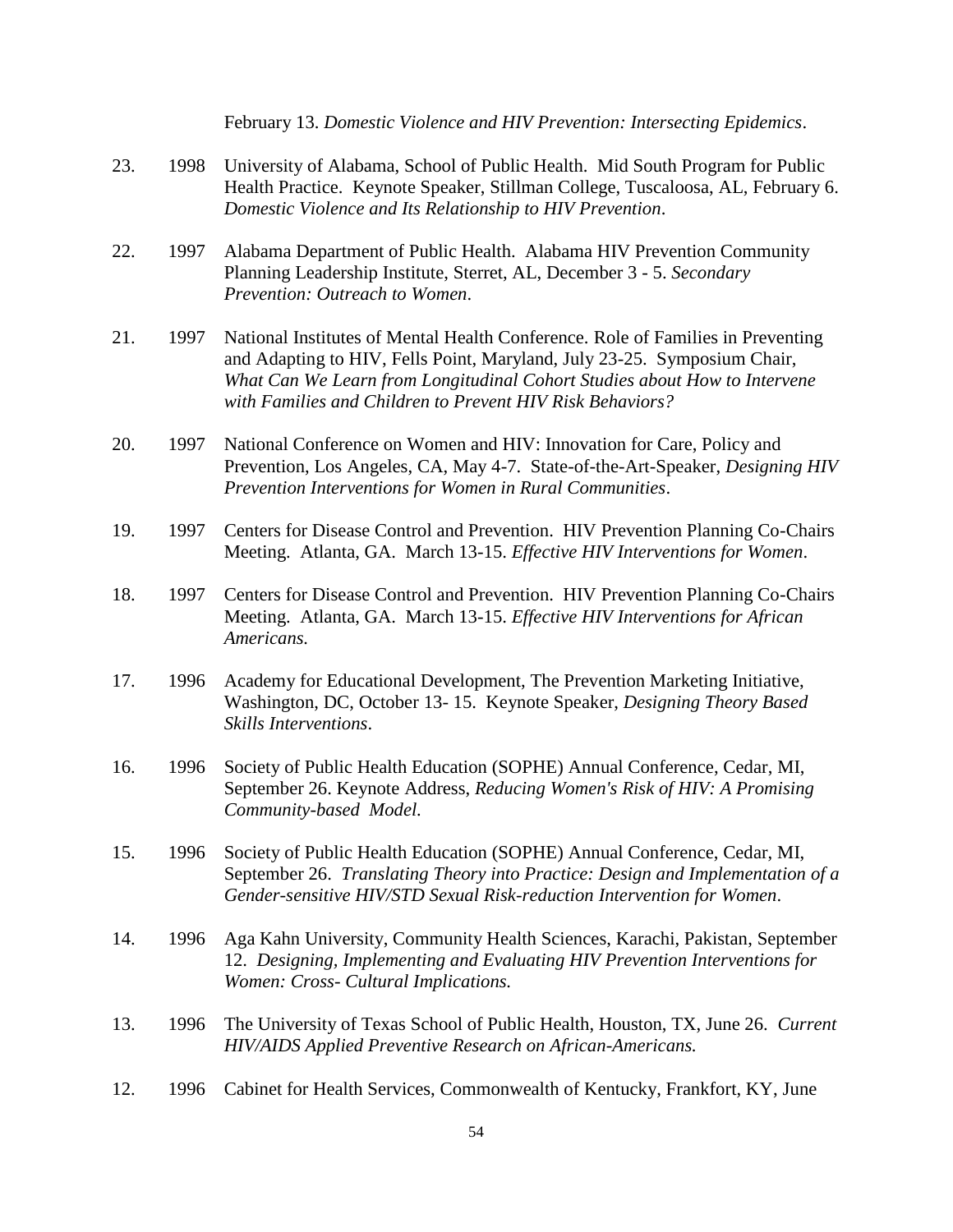17. *Designing and Implementing an HIV Prevention Program for African American Women*.

- 11. 1996 Harvard University School of Public Health, Boston, MA, May 15. *HIV Prevention for Women: Current and Future Directions.*
- 10. 1996 Centers for Disease Control and Prevention. HIV Community Planning Groups. Birmingham, AL. April 11. *A Gender Sensitive HIV Prevention Program for African-American Women.*
- 9. 1996 Centers for Disease Control and Prevention. HIV Prevention Planning Co-Chairs Meeting. Atlanta, GA. March 7-9. *Promising Practices for Reaching Women*.
- 8. 1996 Ninth Alabama AIDS Symposium, Montgomery, AL, January 22. *Designing Peer-based Skills Training Programs*.
- 7. 1996 Centers for Disease Control and Prevention. Division of HIV/AIDS. HIV Prevention Forum. Atlanta, GA, January 18. *A Randomized Controlled Trial of an HIV Sexual Risk-Reduction Intervention for African-American Women.*
- 6. 1996 United Way of Alabama. Community Aids Partnership of Alabama, Birmingham, AL, January 17. *HIV Prevention for African-American Women*.
- 5. 1996 Healthy Start Training Project, Birmingham, AL, August 7. *Prevention of HIV/AIDS/STDs*.
- 4. 1996 AIDS Task Force of Alabama (ATFA), Birmingham, AL, October 14. *HIV Prevention Education in the African-American Community.*
- 3. 1995 Harvard AIDS Institute. Harvard World AIDS Day Conference, Boston, MA, December 1. *HIV Can Be Stopped! Evaluating and Implementing Prevention Programs Nationwide.*
- 2. 1995 Massachusetts Department of Education. African-American Youth at Risk, Boston, MA, August 21. *HIV Prevention Targeting African-American Youth.*
- 1. 1995 Massachusetts Department of Education. African-Americans at Risk, Boston, MA, September 18. *HIV Prevention Targeting African-American Women.*

#### **REFEREED PRESENTATIONS**

246. 2013 Abstract accepted to the 141st Annual Meeting and Exposition of the American Public Health Association, November, Boston, MA. Reason JL, Jemmott LS, **Wingood GM**, Akom A, Quintus C, Brooks K, Mack N, Brawner BM. *Contextual factors related to HIV/STIs among heterosexually-active black*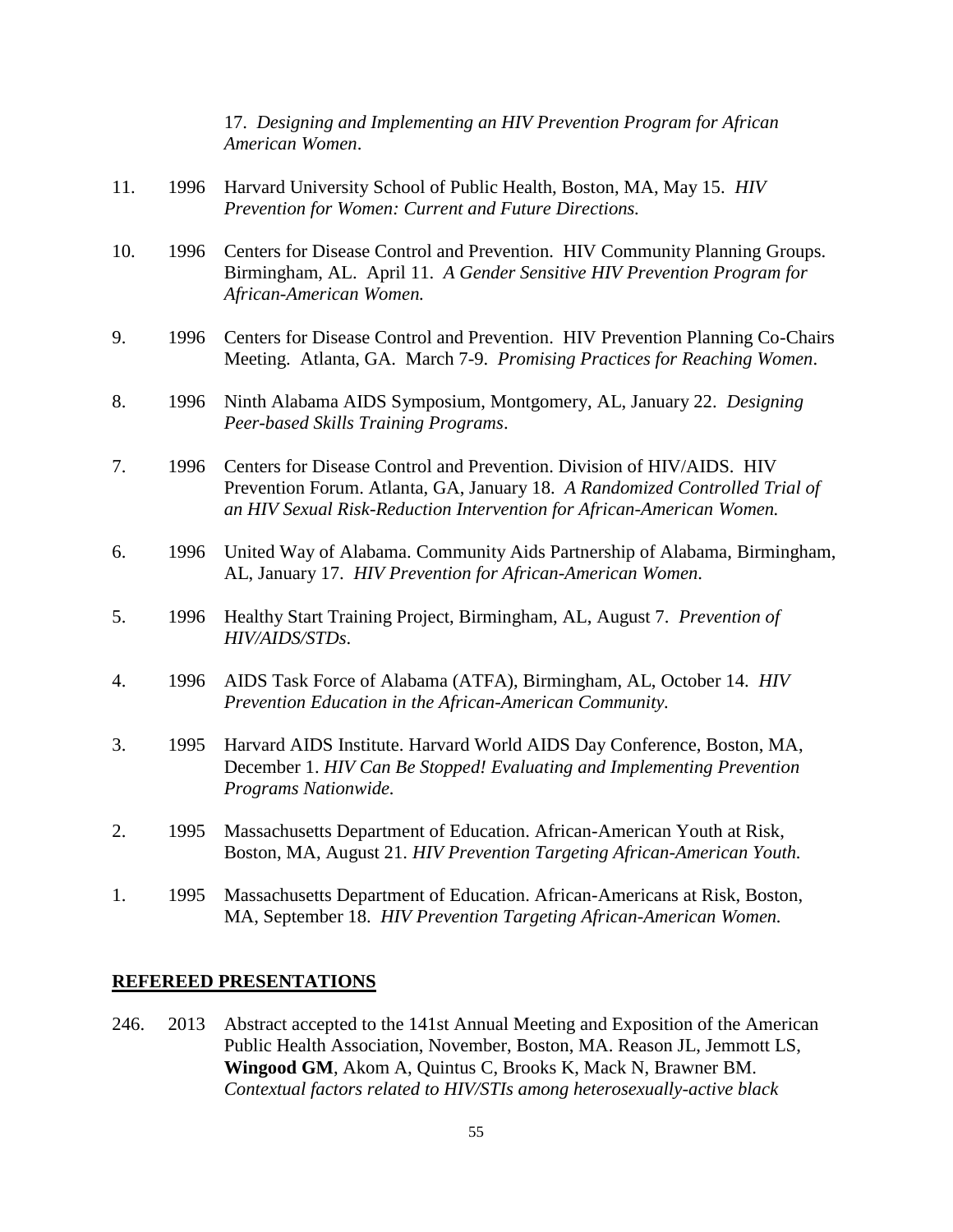#### *adolescents with mental illnesses.*

- 245. 2012 American Public Health Association Annual Meeting, Oct 27 Oct 31, San Francisco, CA. *Making of a Proverbs Woman: The Acceptability of a Faithbased Approach to HIV Prevention for African-American Women*.
- 244. 2011 American Public Health Association, Annual Meeting, Oct 29-Nov 2, Washington, DC. *Out of Control: Factors Associated with Perceived Relationship Control among African-American Adolescent Girls*.
- 243. 2011 American Health Association, Annual Meeting, Oct 29-Nov 2, Washington, DC. *Association Between Parent Communication about Sex and Sexual Health Behaviors among African-American Adolescents*.
- 242. 2011 American Public Health Association, Annual Meeting, Oct 29-Nov 2, Washington, DC. *Marijuana Use and Sexual Risk among African-American Female Adolescents.*
- 241. 2011 American Public Health Association, Annual Meeting, Oct 29-Nov 2, Washington, DC. *Does Drinking Frequency Matter? Understanding the Relationship Between Alcohol Use, Sexual Risk, and Prior Abuse among African-American Adolescent Females*.
- 240. 2011 American Public Health Association, Annual Meeting, Oct 29-Nov 2, Washington, DC. *Theoretical Mediators of Safer Sex among Immigrant Latinas: Implications for HIV Risk-Reduction Interventions*.
- 239. 2011 American Public Health Association, Annual Meeting, Oct 29-Nov 2, Washington, DC. *Impact of Abuse History on Adolescent African American Females' Current HIV/STD-associated Behaviors and Psychosocial Mediators of HIV/STD Risk*.
- 238. 2011 American Public Health Association, Annual Meeting, Oct 29-Nov 2, Washington, DC. *Risky Partners, Sexual Behavior and HIV/STD Risk among African-American Adolescent Females*.
- 237. 2011 American Public Health Association, Annual Meeting, Oct 29-Nov 2, Washington, DC. *Baseline Predictors of Pregnancy Over Two Years among African-American Teens*.
- 236. 2011 American Public Health Association, Annual Meeting, Oct 29-Nov 2, Washington, DC. *Treatment-seeking and Sexual Behavior among African-American Adolescent Females with STD Symptoms.*
- 235. 2011 American Public Health Association, Annual Meeting, Oct 29-Nov 2,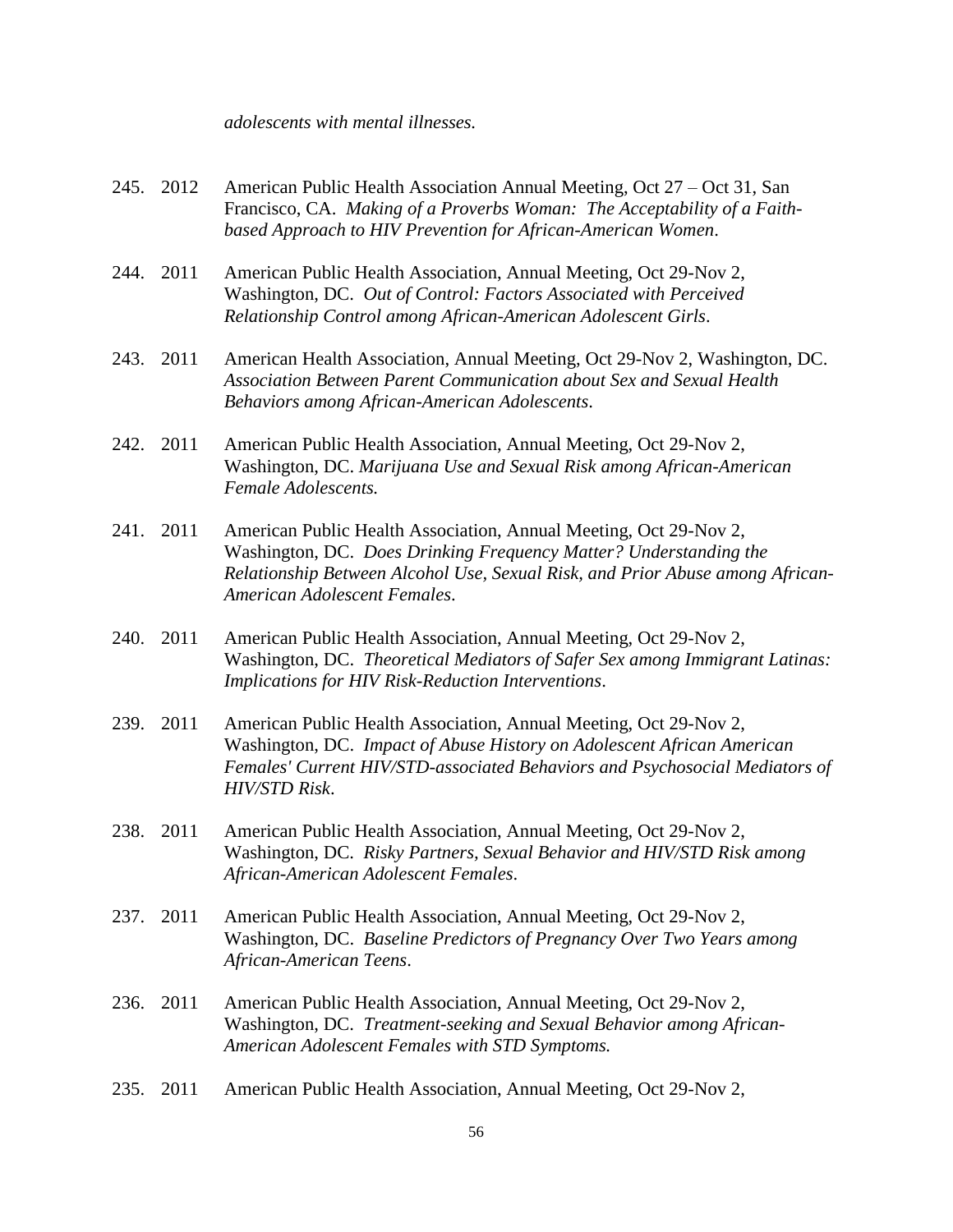Washington, DC. *Prevalence and Correlates of and Reasons for Non-Disclosure to Male Partners among African-American Adolescent Females with an STD History*.

- 234. 2011 American Public Health Association, Annual Meeting, Oct 29-Nov 2, Washington, DC. *[Place Matters: Association Between Meeting Location of](http://apha.confex.com/apha/139am/webprogram/Paper243071.html)  [Casual Sex Partners and Sexual Risk among African-American Adolescent](http://apha.confex.com/apha/139am/webprogram/Paper243071.html)  [Females](http://apha.confex.com/apha/139am/webprogram/Paper243071.html)*.
- 233. 2011 American Public Health Association, Annual Meeting, Oct 29-Nov 2, Washington, DC. *Trauma History and its Association with Testing Positive for an STD among Incarcerated African American Adolescent Girls*.
- 232. 2011 American Public Health Association, Annual Meeting, Oct 29-Nov 2, Washington, DC. *Efficacy of an HIV Prevention Intervention for Latinas: A Randomized Controlled Trial*. Selected as an Honorable Mention for the 2011 APHA Excellence in Abstract Submission among All Presenters Award.
- 231. 2011 National HIV Prevention Conference, August 14–17, Atlanta, Georgia. *Closing the Gap Between Interest in Secondary Abstinence and Continued Sexual Activity among African-American Females*.
- 230. 2011 National HIV Prevention Conference, August 14–17, Atlanta, Georgia. *The Adaptation of an Evidence-based HIV Intervention for Latinas: A Communitybased Approach to Research Practice*.
- 229. 2010 APHA Annual Meeting & Exposition, Denver, CO, November 7-11. *Pregnancy among women who over-reported condom use as measured by a biomarker for unprotected sex.*
- 228. 2010 APHA Annual Meeting & Exposition, Denver, CO, November 7-11. *Laying the Groundwork for a Media-Based HPV Vaccination Uptake Study among African-American Adolescent Females.*
- 227. 2010 APHA Annual Meeting & Exposition, Denver, CO, November 7-11. *Acceptability of the HPV Vaccine among African-American Mothers in the Southern US.*
- 226. 2010 APHA Annual Meeting & Exposition, Denver, CO, November 7-11. *Predictors of Immigrant Latinas having Male Sex Partners Who are at Risk for HIV.*
- 225. 2010 APHA Annual Meeting & Exposition, Denver, CO, November 7-11. *Factors Associated with Sexual Concurrency among At-Risk African American Teen Women.*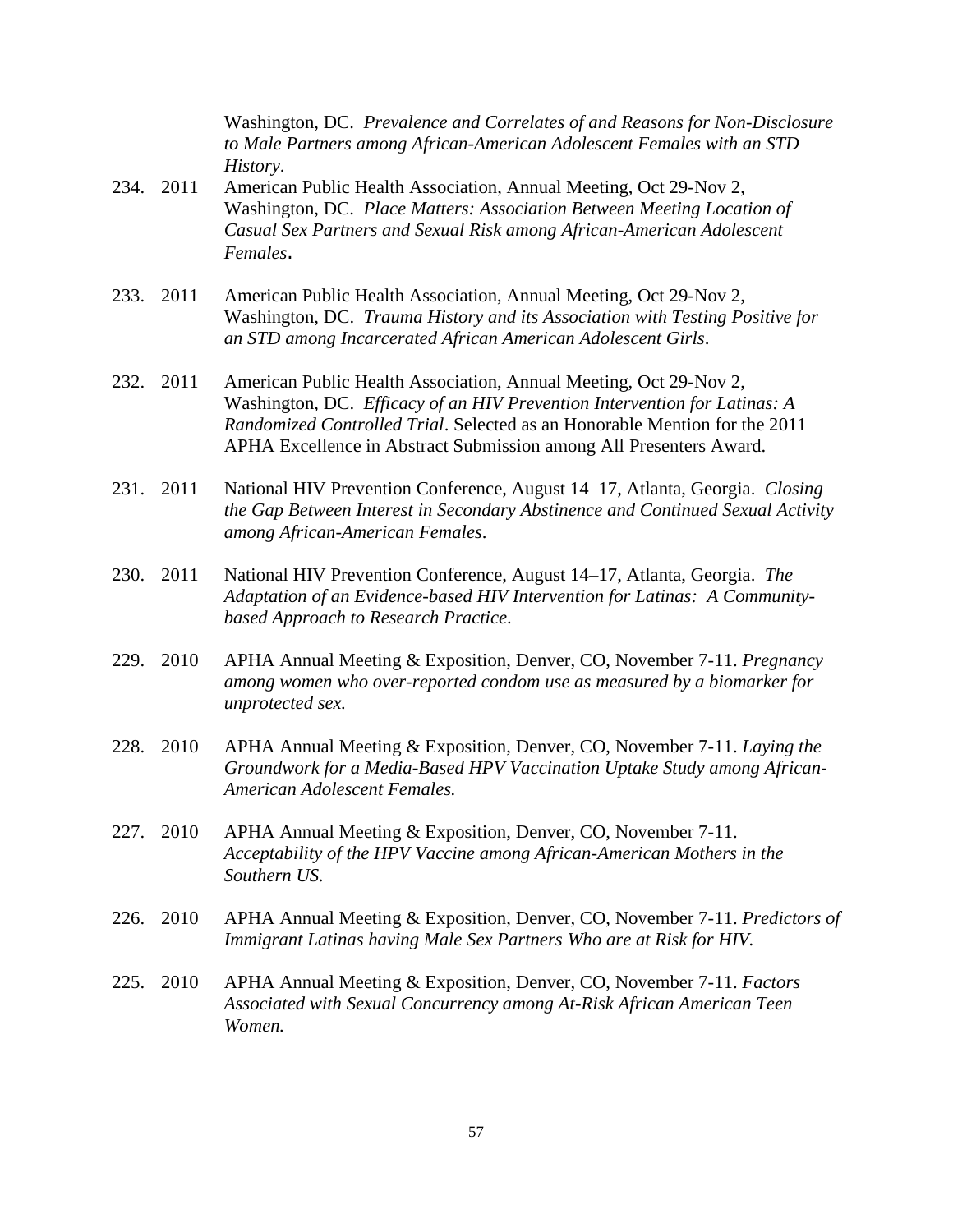- 224. 2010 APHA Annual Meeting & Exposition, Denver, CO, November 7-11. *A theorybased approach to assessing predictors of HPV vaccine acceptance among a sample of African-American women in the South.*
- 223. 2010 APHA Annual Meeting & Exposition, Denver, CO, November 7-11. *Condoms and sugar daddies: Sexual bargaining about condom use among low SES women*.
- 222. 2010 APHA Annual Meeting & Exposition, Denver, CO, November 7-11. *Enhancing maintenance of HIV intervention efficacy by brief, telephone-delivered, tailored counseling for young African American women.*
- 221. 2010 American Public Health Association, Annual Meeting, November 6-10, Denver, CO. *[Role of HIV Knowledge and Concurrent Sexual Partners in Heterosexual](http://apha.confex.com/apha/138am/webprogram/Paper215440.html)  [African American Males' Abusive Responses to Condom Negotiation.](http://apha.confex.com/apha/138am/webprogram/Paper215440.html)*
- 220. 2010 American Public Health Association, Annual Meeting, November 6-10, Denver, CO. *Gardasil [for Guys: Correlates of Intent to be Vaccinated](http://apha.confex.com/apha/138am/webprogram/Paper224317.html)*.
- 219. 2010 American Public Health Association, Annual Meeting, November 6-10, Denver, CO. *[Accuracy of Self-Reported HIV Testing Among Late Adolescents: Findings](http://apha.confex.com/apha/138am/webprogram/Paper222993.html)  [From a Sample of Young African-American Women Seeking Services at Sexual](http://apha.confex.com/apha/138am/webprogram/Paper222993.html)  [Health Clinics](http://apha.confex.com/apha/138am/webprogram/Paper222993.html)*.
- 218. 2010 American Public Health Association, Annual Meeting, November 6-10, Denver, CO. *[HPV Vaccination among African-American Adolescent Girls in 4 U.S. Cities:](http://apha.confex.com/apha/138am/webprogram/Paper219150.html)  [Prevalence, Correlates, and Psychosocial Barriers](http://apha.confex.com/apha/138am/webprogram/Paper219150.html)*.
- 217. 2010 American Public Health Association, Annual Meeting, November 6-10, Denver, CO. *[Association Between Exposure to Sexually Explicit Internet Media and](http://apha.confex.com/apha/138am/webprogram/Paper219713.html)  [Dating Violence Among Adolescents](http://apha.confex.com/apha/138am/webprogram/Paper219713.html)*.
- 216. 2010 American Public Health Association, Annual Meeting, November 6-10, Denver, CO. *[Psychometric Properties of the Multidimensional Scale of Perceived Social](http://apha.confex.com/apha/138am/webprogram/Paper217703.html)  [Support in a Clinic-based Sample of African-American Adolescent Females](http://apha.confex.com/apha/138am/webprogram/Paper217703.html)*.
- 215. 2010 American Public Health Association, Annual Meeting, November 6-10, Denver, CO. *[Examining Partner Violence and High Risk Sexual Behaviors among](http://apha.confex.com/apha/138am/webprogram/Paper228824.html)  [Adolescent Females Receiving Psychiatric Services](http://apha.confex.com/apha/138am/webprogram/Paper228824.html)*.
- 214. 2010 American Public Health Association, Annual Meeting, November 6-10, Denver, CO. *[Relationship Between Detained African-American Adolescent Females'](http://apha.confex.com/apha/138am/webprogram/Paper229646.html)  [Perceived Life Chances and HIV-Associated Sexual Risk Behaviors](http://apha.confex.com/apha/138am/webprogram/Paper229646.html)*
- 213. 2010 American Public Health Association, Annual Meeting, November 6-10, Denver, CO. *[A Qualitative Investigation of HPV Vaccination Acceptance Among College](http://apha.confex.com/apha/138am/webprogram/Paper222985.html)  [Males](http://apha.confex.com/apha/138am/webprogram/Paper222985.html)*.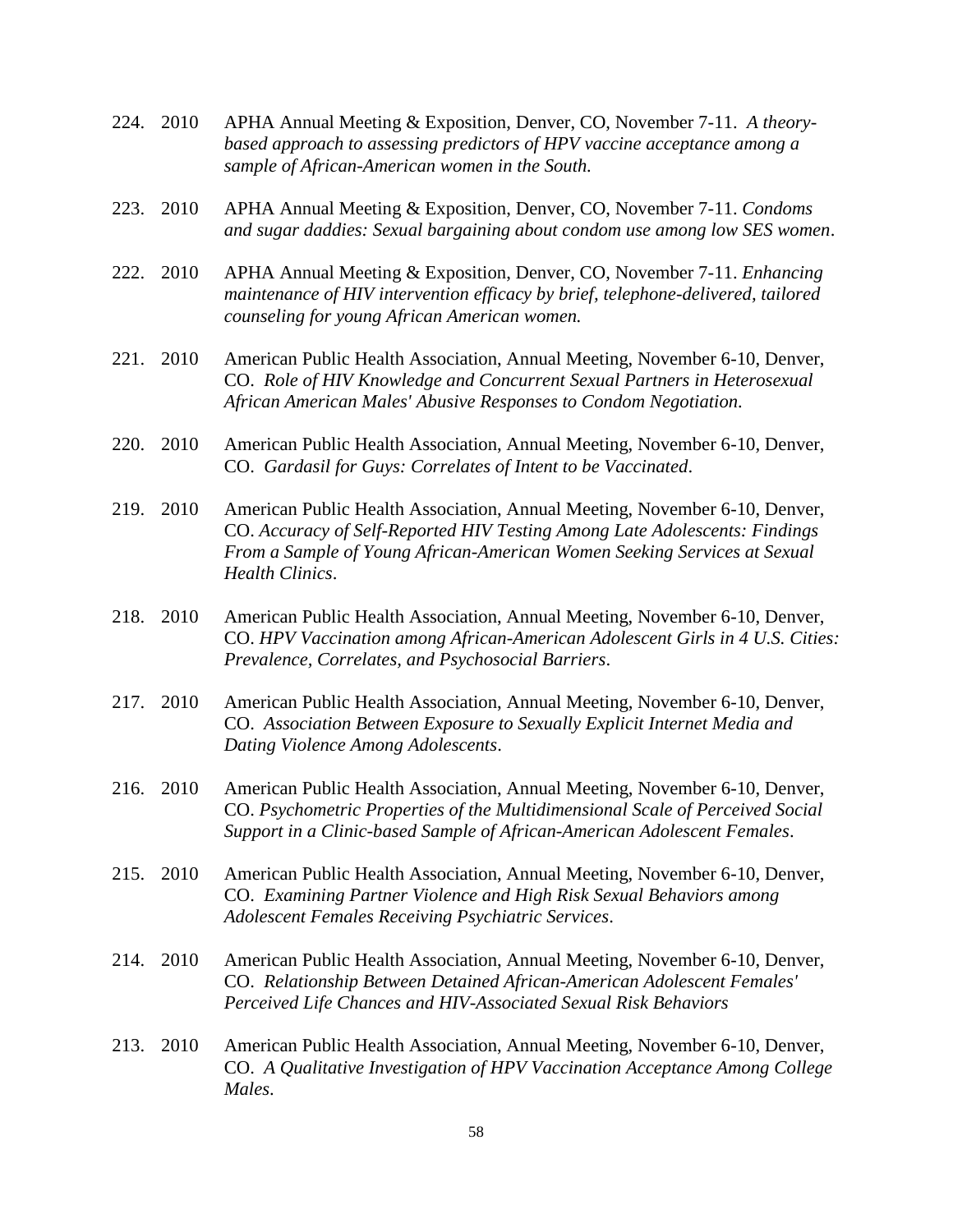- 212. 2010 American Public Health Association, Annual Meeting, November 6-10, Denver, CO. *[Latino Partnership: A CBPR Approach to Reducing HIV Risk among](http://apha.confex.com/apha/138am/webprogram/Paper230210.html)  [Immigrant Latino Men](http://apha.confex.com/apha/138am/webprogram/Paper230210.html)*.
- 211. 2010 American Public Health Association, Annual Meeting, November 6-10, Denver, CO. *[An Index of Partner-Level Risk Factors for Non-Condom Use and STI](http://apha.confex.com/apha/138am/webprogram/Paper219897.html)  [Acquisition among Sexually Active African-American Females](http://apha.confex.com/apha/138am/webprogram/Paper219897.html)*.
- 210. 2010 American Public Health Association, Annual Meeting, November 6-10, Denver, CO. *[Results From a Pilot Small-group HIV Prevention Intervention for](http://apha.confex.com/apha/138am/webprogram/Paper230172.html)  [Immigrant Latino Men: A Community-based Participatory Research Approach](http://apha.confex.com/apha/138am/webprogram/Paper230172.html)*.
- 209. 2010 American Public Health Association, Annual Meeting, November 6-10, Denver, CO. *[Changes in Rural Parents' Vaccination-related Attitudes and Intention to](http://apha.confex.com/apha/138am/webprogram/Paper224862.html)  [Vaccinate Middle and High School Children Against Influenza Following](http://apha.confex.com/apha/138am/webprogram/Paper224862.html)  [Influenza Vaccination Intervention](http://apha.confex.com/apha/138am/webprogram/Paper224862.html)*.
- 208. 2010 United States Conference on AIDS, September 12-15, Orlando, FL. *Examining Acculturation as a Predictor of Sexual Risk Factors Among Immigrant Latinas*.
- 207. 2010 XVIII International AIDS Conference, Vienna, July 18-23. The NIMH Multisite HIV/STD Prevention Trial for African American Couples Group. *Reductions in Sexual Risk Behavior among African American HIV Serodiscordant Heterosexual Couples: Findings from a Multisite Randomized Controlled Trial*.
- 206. 2010 XVIII International AIDS Conference, Vienna, July 18-23. *Perceived male partner concurrency among a national sample of unmarried African-American and white women in the United States: the intersecting influence of race and female concurrency*.
- 205. 2010 XVIII International AIDS Conference, July 18-23, Vienna, Austria. *Brief cellphone-delivered counseling as a novel strategy to enhance the maintenance of HIV behavioral intervention efficacy: results from a supplemental treatment effectiveness trial*.
- 204. 2010 XVIII International AIDS Conference, July 18-23, Vienna, Austria. *Gender Based Violence as a Risk Factor for STI/HIV-associated Risk Behaviors among Female Sex Workers in Armenia*.
- 203. 2010 XVIII International AIDS Conference, July 18-23, Vienna, Austria. *The Mediating Role of Partner Communication Skills on Condom Use among African-American Adolescent Females Participating in an HIV Prevention Intervention*.
- 202. 2010 26<sup>th</sup> International Papillomavirus Conference, July, Montreal, Canada. *Mother may I? Maternal Attitudes and Perceptions Surrounding HPV Vaccination from African-American Mothers Living in the Southern United States*.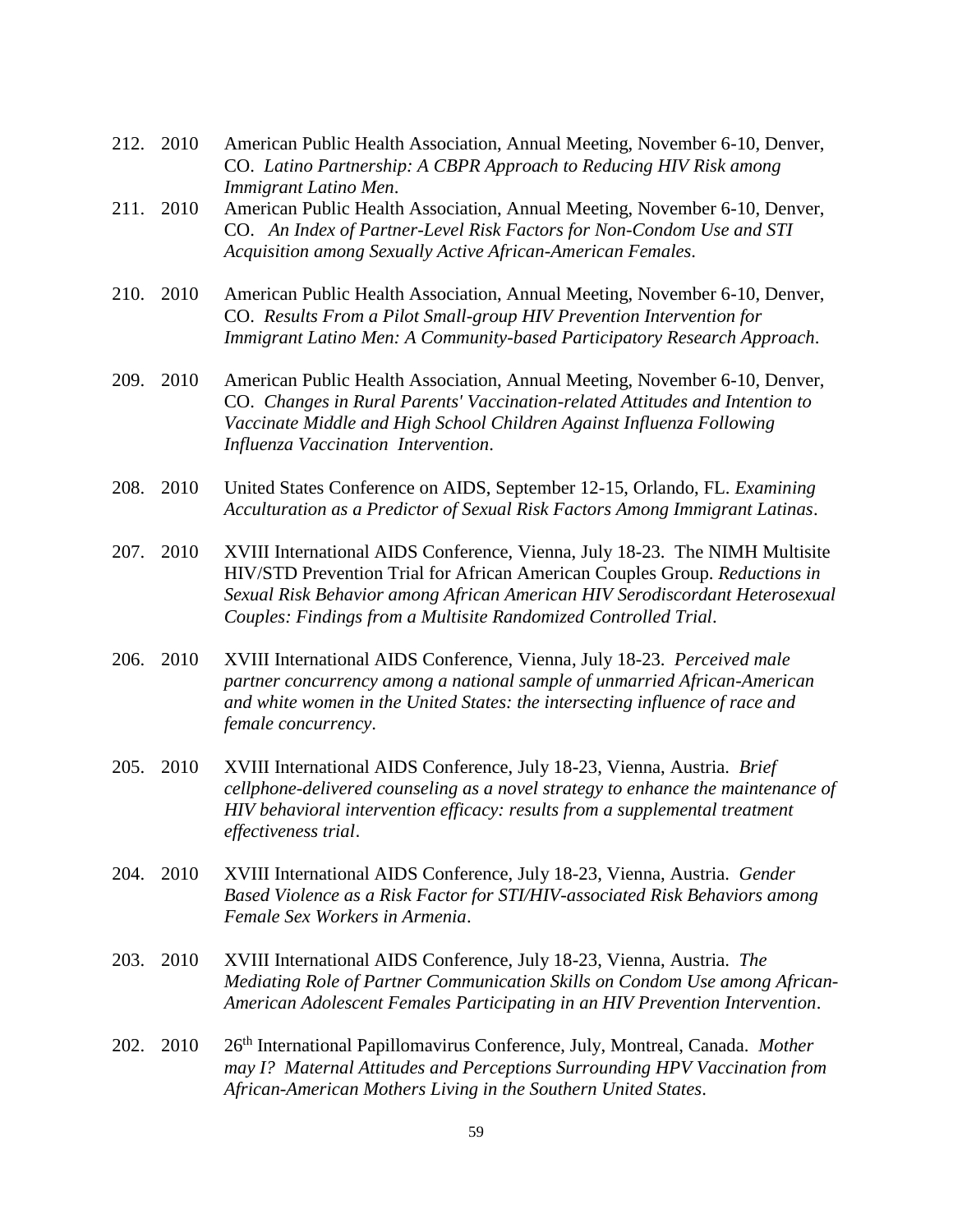- 201. 2010 26<sup>th</sup> International Papillomavirus Conference, July, Montreal, Canada. *Developmental Strategies for a Targeted, Multimedia Intervention to Enhance HPV Vaccination Uptake in a Southern U.S. City*
- 200. 2010 Society for Prevention Research, 18th Annual Meeting, June 4, Denver, CO. *Digital Technology to Translate Evidence-based Programs for Improved Implementation, Broadened Access and Enhanced Sustainability*.
- 199. 2010 Society for Prevention Research, 18th Annual Meeting, June 1-4, Denver, CO. *HIV Knowledge Deficits and Sexual Health Behaviors of Low-income African American Adolescents.*
- 198. 2010 5th International Conference on HIV Treatment Adherence, May 23-25, Miami, FL. *Assessing and Addressing Depression in HIV Adherence Research: Approaches to Methodological Challenges*.
- 197. 2010 44th National Immunization Conference, April 19–22, Atlanta, Georgia. *Correlates of H1N1 Vaccine Acceptance Among Middle and High School Teachers in Rural Georgia*.
- 196. 2010 44th National Immunization Conference, April 19–22, Atlanta, Georgia. *Adolescent Attitudes Toward Influenza Vaccination and Vaccine Uptake in a School-Based Influenza Vaccination Intervention: A Mediation Analysis*.
- 195. 2010 National STD Prevention Conference, March 8-11, Atlanta, GA. *Experiences of Racial Discrimination Among African-American Women: Is It Associated with Risky Sexual Behavior and Psychosocial Mediators of HIV/STI-Associated Sexual Risk Behavior*.
- 194. 2009 APHA Annual Meeting & Exposition, Philadelphia, PA, November 7-11. *Impact of Psychological Distress on Psychosocial Mediators of HIV/STI- associated Sexual Risk Behaviors among African-American Female Adolescents*.
- 193. 2009 APHA Annual Meeting & Exposition, Philadelphia, PA, November 7-11. *Measurement Matters: Developing a New Scale to Assess Sexual Self-esteem".*
- 192. 2009 APHA Annual Meeting & Exposition, Philadelphia, PA, November 7-11. *Differences Between Sexually Active Female Adolescents who Use Dual Protection to Prevent Pregnancy and STDs verses Non-dual Users.*
- 191. 2009 APHA Annual Meeting & Exposition, Philadelphia, PA, November 7-11. *Factors Associated with Lack of Protection against HIV and Pregnancy among African-American Female Adolescents.*
- 190. 2009 APHA Annual Meeting & Exposition, Philadelphia, PA, November 7-11. *STD*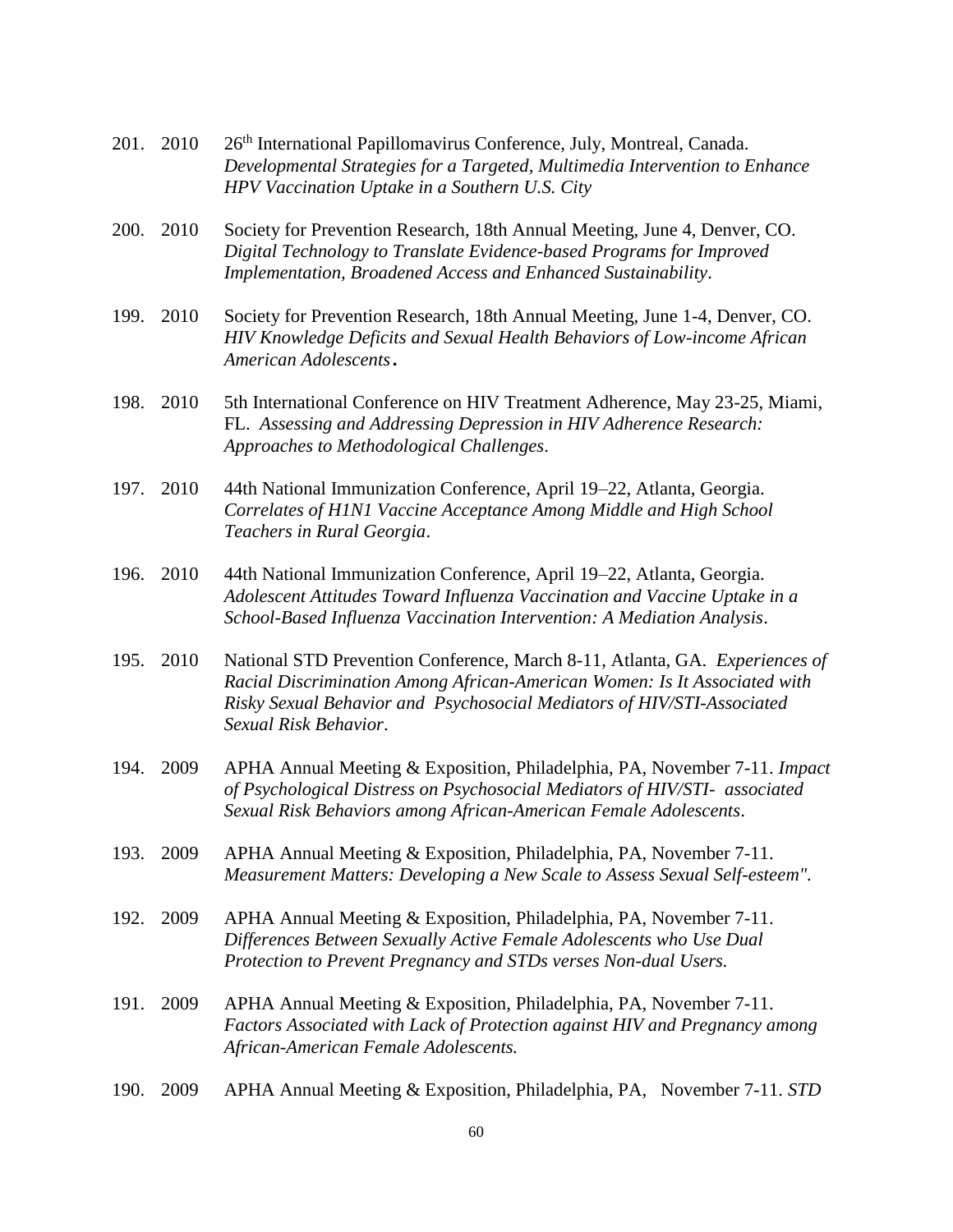|      |      | Risk Associated with Discontinuing Condom Use with Main Sex Partner.                                                                                                                                                                                                                                                   |
|------|------|------------------------------------------------------------------------------------------------------------------------------------------------------------------------------------------------------------------------------------------------------------------------------------------------------------------------|
| 189. | 2009 | APHA Annual Meeting & Exposition, Philadelphia, PA, November 7-11.<br>Gender Differences in Rural Adolescents' Reasons for Refusal or Acceptance of<br>Influenza Vaccination.                                                                                                                                          |
| 188. | 2009 | APHA Annual Meeting & Exposition, Philadelphia, PA, November 7-11.<br>Psychological Distress: Does it Lead to Risky Sexual Practices in African-<br><b>American Female Adolescents?</b>                                                                                                                                |
| 187. | 2009 | APHA Annual Meeting & Exposition, Philadelphia, PA, November 7-11.<br>Psychosocial Correlates of Rural Adolescents' Intention to Receive an Influenza<br>Vaccination. (recipient of award as best abstract submitted to the Section on<br>School Health).                                                              |
| 186. | 2009 | APHA Annual Meeting & Exposition, Philadelphia, PA, November 7-11.<br>Eliminating Disparities in España: Applying the ADAPT-ITT Model for the<br>Adaptation of an Evidence-Based US HIV Intervention for Adolescents in Madrid.                                                                                        |
| 185. | 2009 | APHA Annual Meeting & Exposition, Philadelphia, PA, November 7-11.<br>Alcohol Use as a Predictor of Risky Sexual Practices and Psychosocial Mediators<br>of HIV/STI associated Sexual Risk Behaviors among African-American Female<br>Adolescents.                                                                     |
| 184. | 2009 | National HIV Prevention Conference, Atlanta, Georgia, August 2326. Risky<br>Sexual Behavior and Barriers to Condom Use in African American Women.                                                                                                                                                                      |
| 183. | 2009 | National HIV Prevention Conference, Atlanta, Georgia, August 2326. Correlates<br>of Risky Sex and Psychosocial Mediators of HIV/STI-associated Behavior among<br>African-American Women.                                                                                                                               |
| 182. | 2009 | 5th International AIDS Society Conference on HIV Pathogenesis, Treatment and<br>Prevention, Cape Town, South Africa, July 19-22. Alcohol Use as a Moderator<br>of an HIV/STI Intervention Efficacy in Predicting Condom Use and Laboratory-<br>Confirmed Sexually Transmitted Infections among African American Women. |
| 181. | 2009 | 5th International AIDS Society Conference on HIV Pathogenesis, Treatment and<br>Prevention, Cape Town, South Africa, July 19-22. WIILOW in the Western Cape:<br>Applying the ADAPT-ITT model as an approach to reducing HIV transmission<br>trends among women living with HIV in South Africa.                        |
| 180. | 2008 | APHA Annual Meeting & Exposition, San Diego, CA, October 25-29. Mediating<br>Role of Partner Communication Skills on HIV/STD-Associated Risk Behaviors in<br>African American Female Adolescents with High Depressive Symptomatology.                                                                                  |
| 179. | 2008 | APHA Annual Meeting & Exposition, San Diego, CA, October 25-29.                                                                                                                                                                                                                                                        |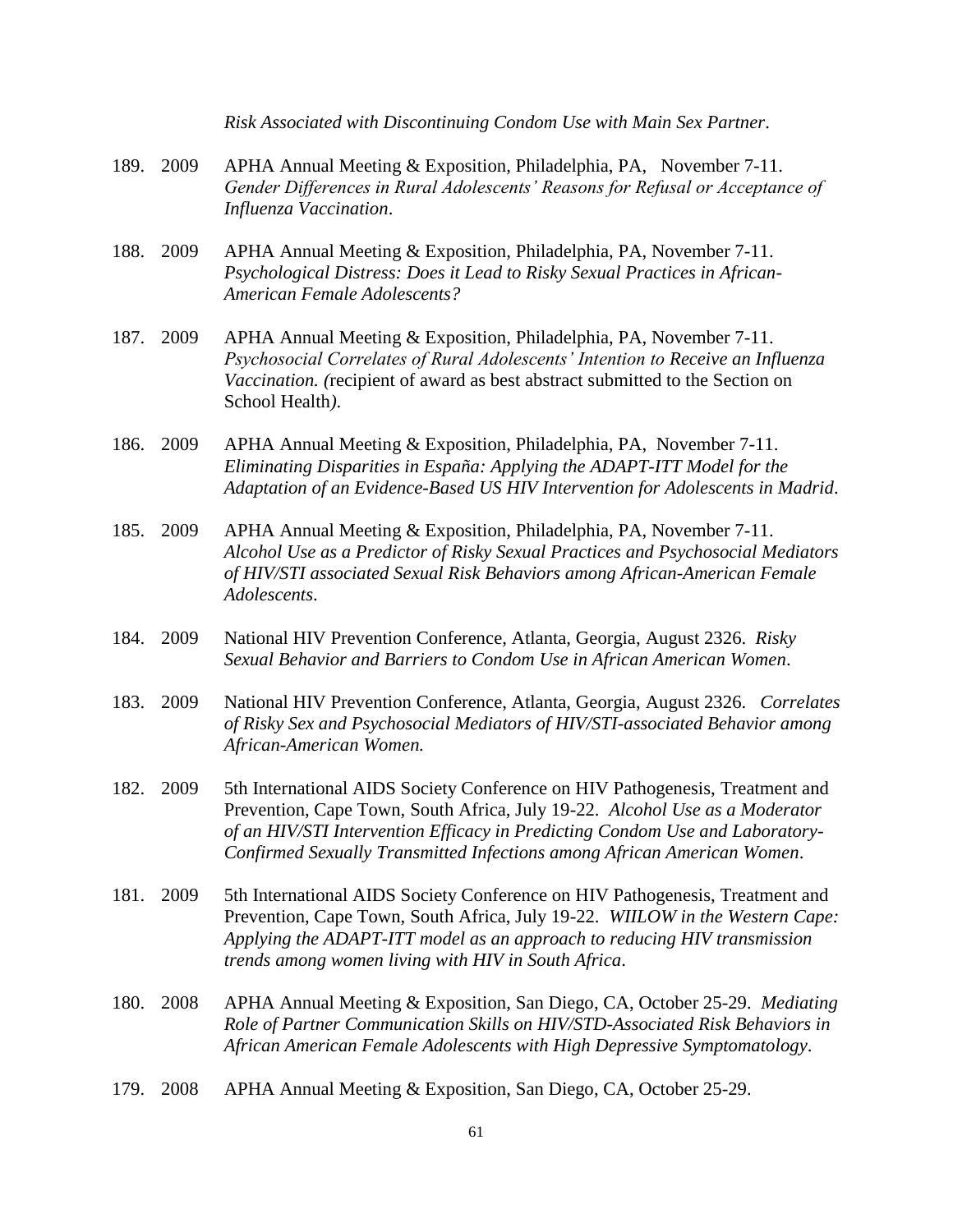*Contextual Factors Associated with Having Older Sexual Partners among African American Female Adolescents*.

- 178. 2008 APHA Annual Meeting & Exposition, San Diego, CA, October 25-29. *Differences Between Sexually Active Female Adolescents Who Use Dual Protection To Prevent Pregnancy and STDs Verses Non-Dual Users*.
- 177. 2008 APHA Annual Meeting & Exposition, San Diego, CA, October 25-29. *Training HIV+ Young People for Peer Counseling: Lessons and Recommendations*.
- 176. 2008 APHA Annual Meeting & Exposition, San Diego, CA, October 25-29. *A Pilot Study Testing the Efficacy of a STD/HIV Prevention Intervention for Pregnant African American Adolescents*.
- 175. 2008 APHA Annual Meeting & Exposition, San Diego, CA, October 25-29. *Assessment of Complementary and Alternative Medicine Use Among Individuals With HIV: A Systematic Review And Recommendations For Future Research*.
- 174. 2008 APHA Annual Meeting & Exposition, San Diego, CA, October 25-29. *Factors Associated with Lack of Protection Against HIV And Pregnancy among African-American Female Adolescents*.
- 173. 2008 APHA Annual Meeting & Exposition, San Diego, CA, October 25-29.*Cigarette Smoking, STI/HIV Risk Behaviors, and Psychosocial Mediators among African American Adolescent Females*.
- 172. 2008 APHA Annual Meeting & Exposition, San Diego, CA, October 25-29. *Alcohol, Risky Sexual Behavior, and Sexually Transmitted Diseases in an African American Adolescent Female Population*.
- 171. 2008 APHA Annual Meeting & Exposition, San Diego, CA, October 25-29. *Pleasure and Risk: Adolescent Females Reporting High "Sexual Pleasure" Have Significantly Greater HIV/STD-Associated Sexual Behaviors and Higher STD Incidence*.
- 170. 2008 APHA Annual Meeting & Exposition, San Diego, CA, October 25-29, 2008, *Prevalence and Correlates of Adolescent Females Who Do Not Change Condom Use Behavior Following Participation in an HIV Prevention Intervention*.
- 169. 2008 APHA Annual Meeting & Exposition, San Diego, CA, October 25-29. *Using The Health Belief Model To Identify Predictors Of Consistent Condom Use and Incident STIs Among African American Adolescent Females*.
- 168. 2008 APHA Annual Meeting & Exposition, San Diego, CA, October 25-29. *Experience of Workplace Harassment And Sexual Health Outcomes Among Young Adult African American Women*.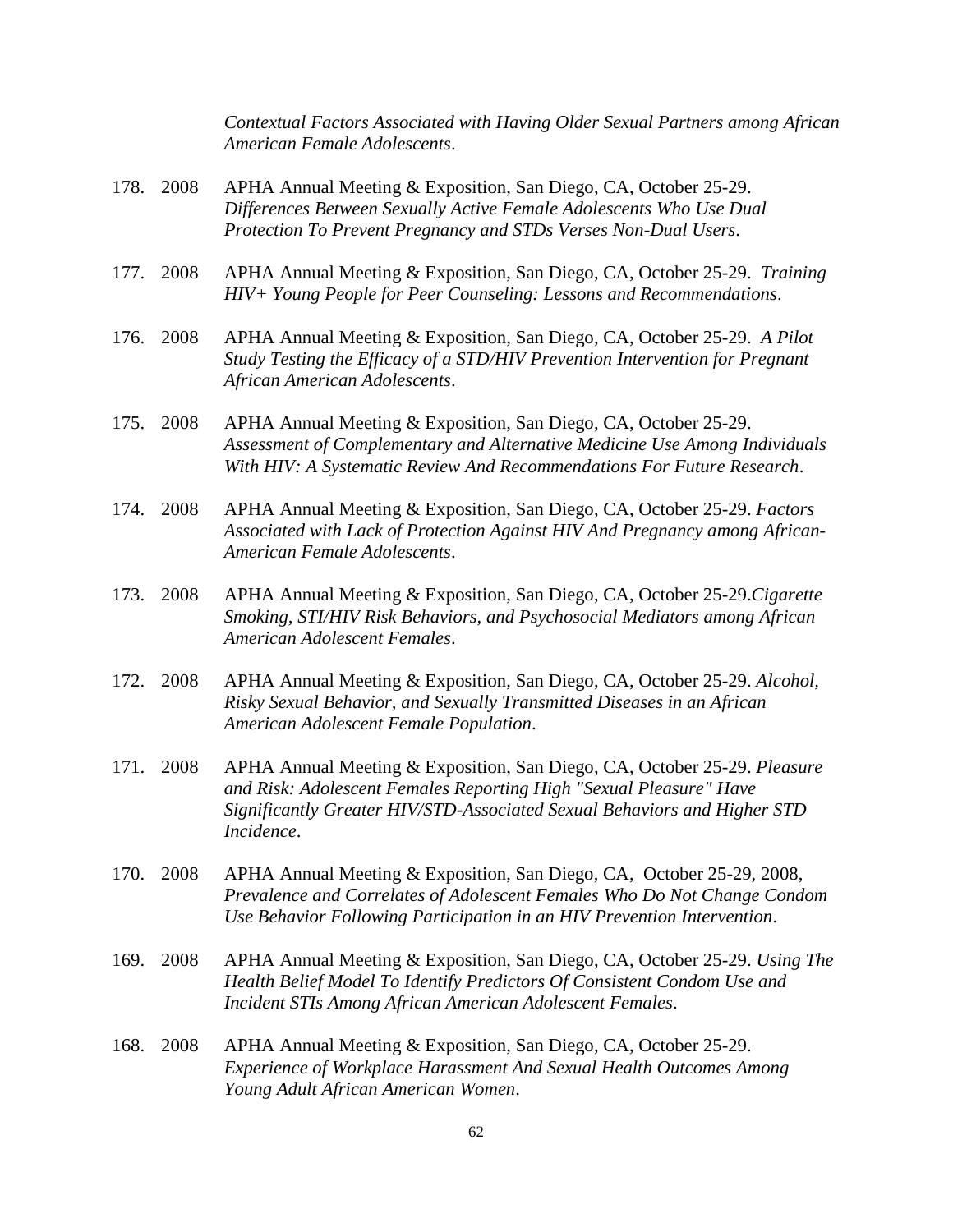| 167. | 2008 | APHA Annual Meeting & Exposition, San Diego, CA, October 25-29, 2008.<br>Prevention with Positive Youth: Content and Design of an Innovative Peer<br>Counselor Training Program for HIV+ Youth.                                                    |
|------|------|----------------------------------------------------------------------------------------------------------------------------------------------------------------------------------------------------------------------------------------------------|
| 166. | 2008 | APHA Annual Meeting & Exposition, San Diego, CA, October 25-29.<br>Adolescent Sexual Risk Taking: The Benefits of Dual Protection Use.                                                                                                             |
| 165. | 2008 | APHA Annual Meeting & Exposition, San Diego, CA, October 25-29.<br>Marijuana Use, Risky Sexual Behavior, And Sexually Transmitted Diseases In<br>African-American Adolescent Females.                                                              |
| 164. | 2008 | APHA Annual Meeting & Exposition, San Diego, CA, October 25-29. Role of<br>Primary Caregiver Support as a Protective Factor against High Risk Sexual<br>Behavior among African-American Adolescent Females.                                        |
| 163. | 2008 | APHA Annual Meeting & Exposition, San Diego, CA, October 25-29.<br>Abstinence, Lies and STDs: Assessing the Validity of Adolescents' Self-Report of<br>Abstinence (recipient of the award for Best Abstract submitted to the HIV/AIDS<br>Section). |
| 162. | 2008 | APHA Annual Meeting & Exposition, San Diego, CA, October 25-29. Emotional<br>Victimization and Sexual Risk Taking Behaviors among Adolescent African<br>American Women.                                                                            |
| 161. | 2008 | APHA Annual Meeting & Exposition, San Diego, CA, October 25-29. Exploring<br>HIV Risk among Immigrant Latino Gay Men and MSM in the Rural South Using<br>CBPR.                                                                                     |
| 160. | 2008 | APHA Annual Meeting & Exposition, San Diego, CA, October 25-29.<br>Measurement Matters: Developing a New Scale to Assess Sexual Self-Esteem.                                                                                                       |
| 159. | 2008 | APHA Annual Meeting & Exposition, San Diego, CA, October 25-29. Adapting<br>Evidence-Based HIV Prevention Interventions: Using the ADAPT-ITT Model to<br>Guide The Systematic Adaptation Of Interventions For Diverse Populations And<br>Venues.   |
| 158. | 2008 | APHA Annual Meeting & Exposition, San Diego, CA, October 25-29. Peer<br>Influence, Self-Esteem and Sexual Communication: A Path Analysis of Consistent<br>Condom Use.                                                                              |
| 157. | 2008 | APHA Annual Meeting & Exposition, San Diego, CA, October 25-29. Pregnant<br>Again? A Qualitative Assessment of Rapid Repeat Pregnancy Among African<br>American Adolescents.                                                                       |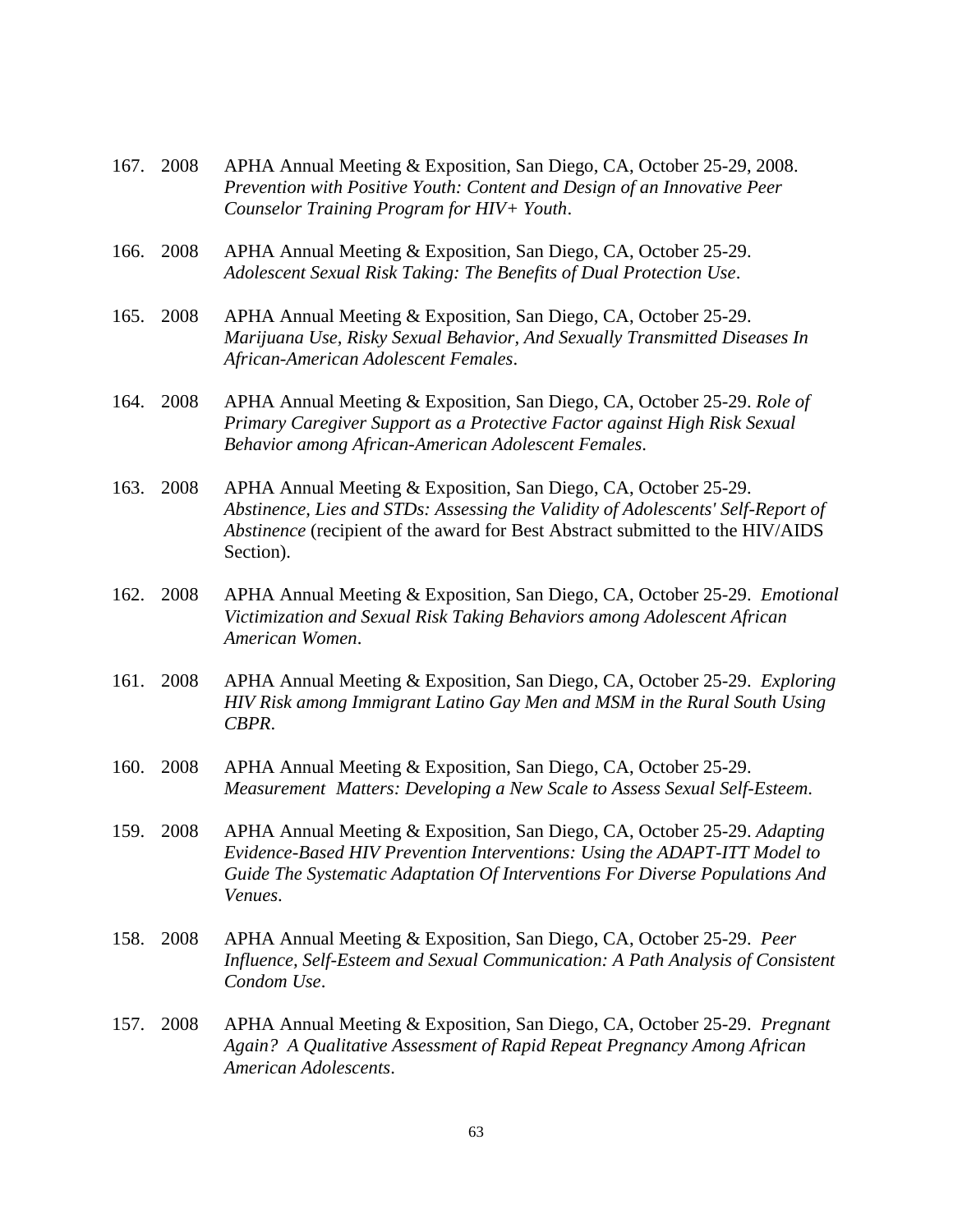- 156. 2008 APHA Annual Meeting & Exposition, San Diego, CA, October 25-29. *Potential Consequences Of Youth Exposure To Sexually Explicit Content On The Internet*. 155. 2008 APHA Annual Meeting & Exposition, San Diego, CA, October 25-29. *Educational Attainment Has Protective Value Against Incident STIs Among Young Adult African-American Women*. 154. 2008 APHA Annual Meeting & Exposition, San Diego, CA, October 25-29. *Efficacy of a Multimedia Computer-Based HIV Intervention For Enhancing Consistent Condom Use Among African-American Women: Results Of A Feasibility Trial*.
- 153. 2008 APHA Annual Meeting & Exposition, San Diego, CA, October 25-29. *Efficacy of an HIV/STI Sexual Risk-Reduction Intervention In Reducing Incident High-Risk HPV And Non-Viral STIs Among African-American Women: Results Of A Randomized Controlled Trial*.
- 152. 2008 APHA Annual Meeting & Exposition, San Diego, CA, October 25-29. *Influence of Risky Male Partners On African American Adolescent Females' HIV-Associated Risk Behavior*.
- 151. 2008 APHA Annual Meeting & Exposition, San Diego, CA, October 25-29. *Coping Style And Its Association With Depression And Self-Esteem In Women Living With HIV*.
- 150. 2008 APHA Annual Meeting & Exposition, San Diego, CA, October 25-29. *Why Parents Matter: A Qualitative Examination of Parental Monitoring On Adolescent Sexual Risk Taking*.
- 149. 2008 APHA Annual Meeting & Exposition, San Diego, CA, October 25-29. *Factors Influencing African-American Adolescent Females' Acceptability of Pregnancy*.
- 148. 2008 APHA Annual Meeting & Exposition, San Diego, CA, October 25-29. *Exposure To High-Risk Genital Human Papillomavirus And Its Association With Multiple Sexual Partners, Condom Use And Biologically-Confirmed Chlamydia Among African-American Women*.
- 147. 2008 APHA Annual Meeting & Exposition, San Diego, CA, October 25-29. *Association Between Exposure To Sexual Abuse And Acquisition Of High-Risk HPV Among A Random Sample Of Young African-American Women*.
- 146. 2008 APHA Annual Meeting & Exposition, San Diego, CA, October 25-29. *Depression as A Correlate Of Risky Sexual Practices, Self-Efficacy, And Communication With Male Sex Partners In African-American Female Adolescents*.
- 145. 2008 XVII International AIDS Conference, Mexico City, August 3-8. *Young and Vulnerable: African American Adolescent Females' HIV-associated Risk-taking*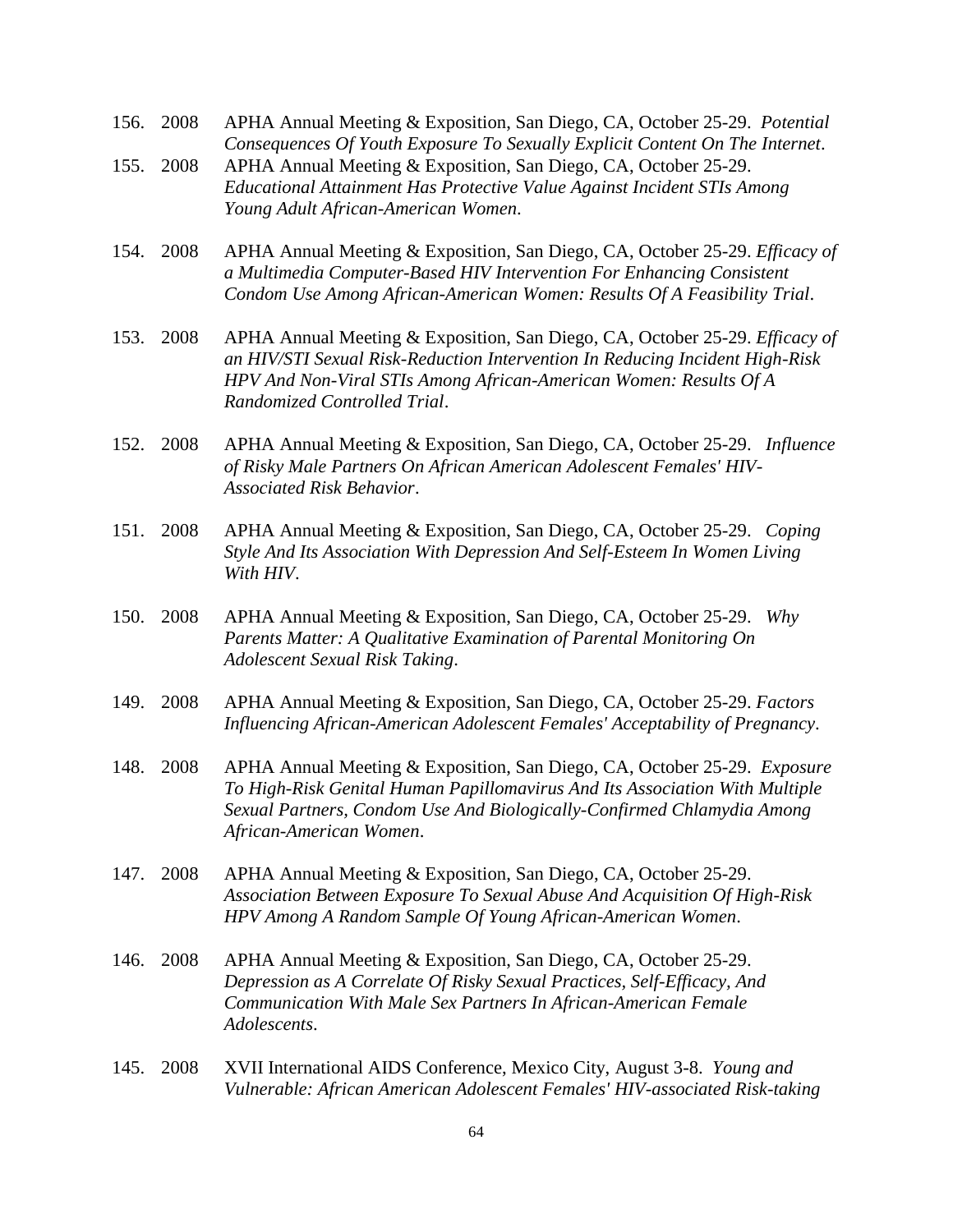|      |           | Behavior and the Impact of Risky Male Sexual Partners.                                                                                                                                                                                    |
|------|-----------|-------------------------------------------------------------------------------------------------------------------------------------------------------------------------------------------------------------------------------------------|
|      | 144. 2008 | XVII International AIDS Conference, Mexico City, August 3-8. Correlates of<br>Inconsistent Condom Use among Female Sex Workers in Yerevan, Armenia.                                                                                       |
| 143. | 2008      | XVII International AIDS Conference, Mexico City, August 3-8. Alcohol<br>Consumption Moderates HIV Prevention Intervention Efficacy in Adolescent<br>Females.                                                                              |
| 142. | 2008      | XVII International AIDS Conference, Mexico City, August 3-8. Efficacy of a<br>Multimedia Computer-Based HIV Intervention for Enhancing Consistent Condom<br>Use among African-American Women: Results of a Feasibility Trial.             |
| 141. | 2008      | XVII International AIDS Conference, Mexico City, August 3-8. The Role of<br>Coping Style in Sustaining Self-Esteem in Women Living With HIV.                                                                                              |
| 140. | 2008      | XVII International AIDS Conference, Mexico City, August 3-8. Exposure to<br>Alcohol and Its Association with Sexual Behavior and Biologically-Confirmed<br>Trichomonas Vaginalis among Women Living With HIV.                             |
| 139. | 2008      | XVII International AIDS Conference, Mexico City, August 3-8. SISTA, SIHLE,<br>and WILLOW: A Generational Approach to HIV Prevention for African-<br>American Women in the United States.                                                  |
| 138. | 2008      | XVII International AIDS Conference, Mexico City, August 3-8. Adapting an<br>Evidence-Based U.S. HIV Intervention for Xhosa Women in South Africa.                                                                                         |
| 137. | 2008      | XVII International AIDS Conference, Mexico City, August 3-8. Sex, Drugs and<br>STDs: Exploring the Association between Marijuana Use, Risky Sexual Behavior,<br>and Sexually Transmitted Diseases in African American Adolescent Females. |
| 136. | 2008      | XVII International AIDS Conference, Mexico City, August 3-8. Efficacy of an<br>Intervention in Reducing HIV Risk Behaviors, Non-viral STIs and HPV among<br>African-American Women: Results of a Randomized Controlled Trial.             |
| 135. | 2008      | XVII International AIDS Conference, Mexico City, August 3-8 August. Validity<br>of Self-reported Abstinence among African American Adolescent Females.                                                                                    |
| 134. | 2008      | XVII International AIDS Conference, Mexico City, August 3-8. Development<br>and Evaluation of an HIV Risk-Reduction Intervention Tailored for High-Risk<br>African-American Female Adolescents Seeking Treatment at STD Clinics.          |
| 133. | 2008      | XVII International AIDS Conference, Mexico City, August 3-8. Correlates of<br>Condom Use Errors among Female Sex Workers in Yerevan, Armenia                                                                                              |
| 132. | 2008      | XVII International AIDS Conference, Mexico City, August 3-8. Intention to Use                                                                                                                                                             |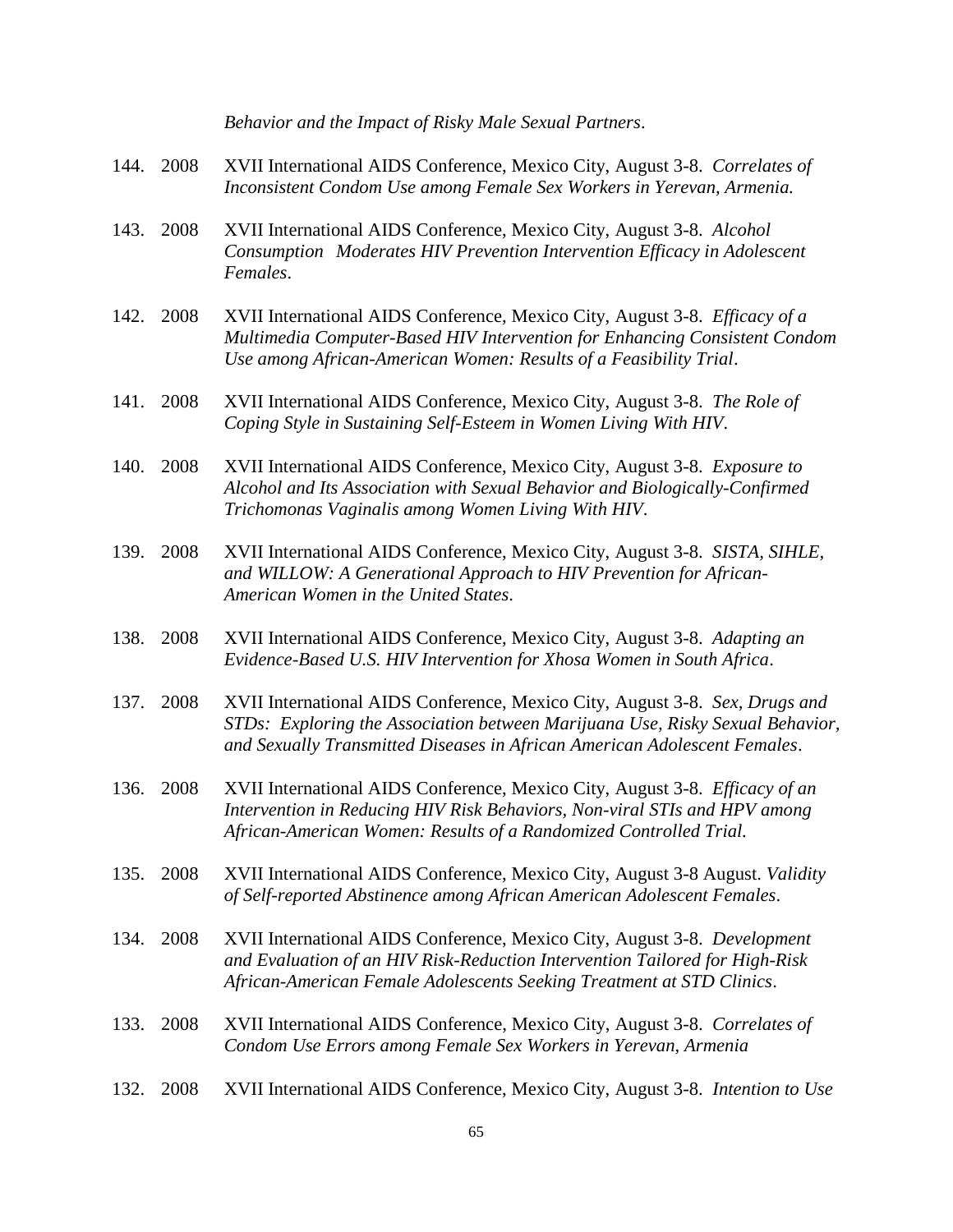| 131. | 2008      | Pre-exposure Prophylaxis among African-American and White Women in the<br>United States: Results from a National Telephone Survey.<br>Annual meeting, combined British and American Association for Sexual Health,<br>NY, NY, May 7-10. Sexual Pleasure and STD Risk among Adolescent Females. |
|------|-----------|------------------------------------------------------------------------------------------------------------------------------------------------------------------------------------------------------------------------------------------------------------------------------------------------|
| 130. | 2008      | Annual meeting, combined British and American Association for Sexual Health,<br>NY, NY, May 7-10. Assessing the Validity of Adolescents' Self-report of<br>Abstinence.                                                                                                                         |
| 129. | 2008      | Annual meeting, combined British and American Association for Sexual Health,<br>NY, NY, May 7-10. Alcohol Use and Sexually Transmitted Disease Risk in an<br>African American Adolescent Female Population.                                                                                    |
| 128. | 2008      | Annual meeting, combined British and American Association for Sexual Health,<br>NY, NY, May 7-10, 2008. Depression, Neighborhood Factors, and STD<br>Incidence among African American Adolescent Females.                                                                                      |
| 127. | 2008      | Pediatric Academic Societies' & Asian Society for Pediatric Research Joint<br>Meeting, Honolulu, Hawaii, May 2-6. Pro-smoking Media Use by adolescents: A<br>Content Analysis.                                                                                                                 |
| 126. | 2008      | 2nd Annual Academic and Health Policy Conference on Correctional Health,<br>Quincy, MA, March 27-28. A Framework for Collaboration: An Academic and<br>Correctional Health Care Partnership for HIV Prevention.                                                                                |
| 125. | 2008      | Annual Meeting of the Society for Adolescent Medicine, Greensboro, N.C.,<br>March 26-29. Correlates of Consistent Condom Use With Main-New and Main-<br>Old Sexual Partners.                                                                                                                   |
| 124. | 2008      | SOPHE Midyear Scientific Conference, Chicago, IL, May 21-24. Professional or<br>Lay Health Educators: Is there a Difference?                                                                                                                                                                   |
|      | 123. 2008 | National STD Prevention Conference, Chicago, Il, March 10-13. The<br>Relationship between Neighborhood Factors, Depression, and STD Incidence<br>among African American Adolescents.                                                                                                           |
| 122. | 2008      | National STD Prevention Conference, Chicago, Il, March 10-13. The<br>Relationships between STD/HIV-Associated Behaviors, Correlates of Risk and<br>Alcohol Consumption for At-risk African American Females.                                                                                   |
| 121. | 2008      | National STD Prevention Conference, Chicago, Il, March 10-13. Prevalence and<br>Correlates of Coitus Interruptus (withdrawal) among African American Teens.                                                                                                                                    |
| 120. | 2008      | Society for Research on Adolescence, Biennial Meeting, Chicago, IL, March 6-9.<br>Agreement Between Parent and Adolescent Report of Family Processes and Teen<br>Risk Behavior.                                                                                                                |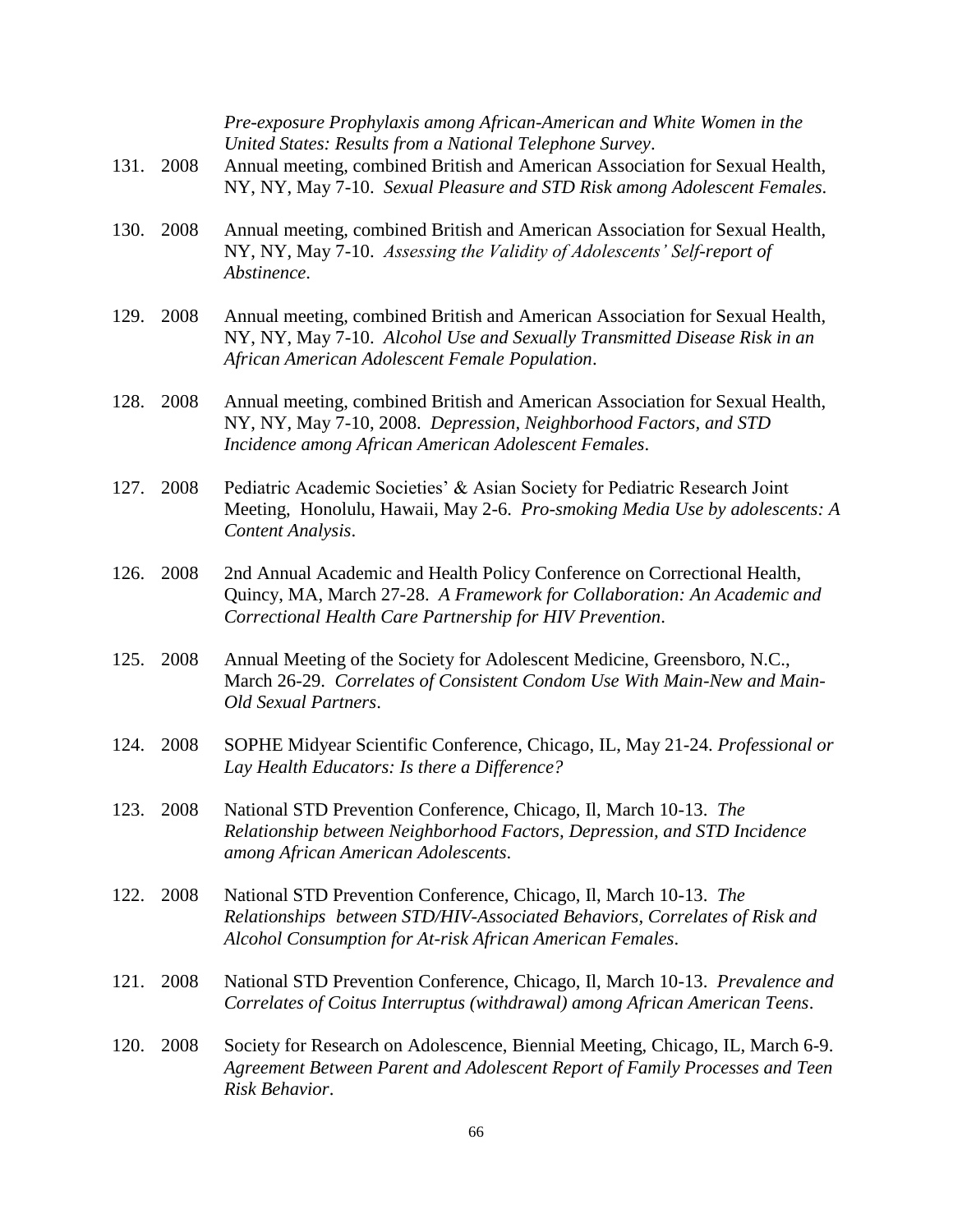- 119. 2008 Annual Conference of the Society for Social Work and Research, Washington, DC, Jan 17. *Young Women's Pros and Cons to Seeking Screening for Chlamydia and Gonorrhea: An Exploratory Study*.
- 118. 2007 National HIV Prevention Conference, Atlanta, GA, Dec. 2-5. *Using Mass Media and Community Based Programs to Reduce HIV Risk in African American Adolescents*.
- 117. 2007 National HIV Prevention Conference, Atlanta, GA, Dec. 2-5. *Peer Counseling for Young People Living with HIV/AIDS*.
- 116. 2007 National HIV Prevention Conference, Atlanta, GA, Dec. 2-5. *Test-Retest Reliability of Self-Reported Sexual Behavior, STD Testing and HIV Risk Behavior Antecedents Among African-American Youth in Four U.S. Cities*.
- 115. 2007 National HIV Prevention Conference, Atlanta, GA, Dec. 2-5. *Prevalence and correlates of Condom Failure Among African American Teens.*
- 114. 2007 National HIV Prevention Conference, Atlanta, GA, Dec. 2-5. *Rates of HIV Testing and Associations among African American Adolescents*.
- 113. 2007 American Evaluation Association Baltimore, MD, Nov. 8. *Scales and Indices: What's the Difference and Does it Matter?*
- 112. 2007 American Public Health Association, 135<sup>th</sup> Annual Meeting & Exposition, Washington, DC, November 3-7. *Prevalence, Correlates, and Efficacy of "Selective Avoidance" among African American Adolescent Females At-risk of Acquiring and Transmitting STDs.*
- 111. 2007 American Public Health Association, *Relationship of Sexual Abuse and/or Violence to HIV Risk Behaviors and Experiences.*
- 110. 2007 American Public Health Association, *Differences between African American Adolescent Females With and Without Human Papillomavirus Infection.*
- 109. 2007 American Public Health Association, *African American Adolescent Females with Multiple STDs: Are They Different than Their Counterparts with Only One STD or Just Unlucky?*
- 108. 2007 American Public Health Association, *Condom Use is less likely among African American Adolescent Females who Believe "Stopping" to Apply Condoms Takes the Fun Out of Sex.*
- 107. 2007 American Public Health Association, *Association of Poverty and Sexually*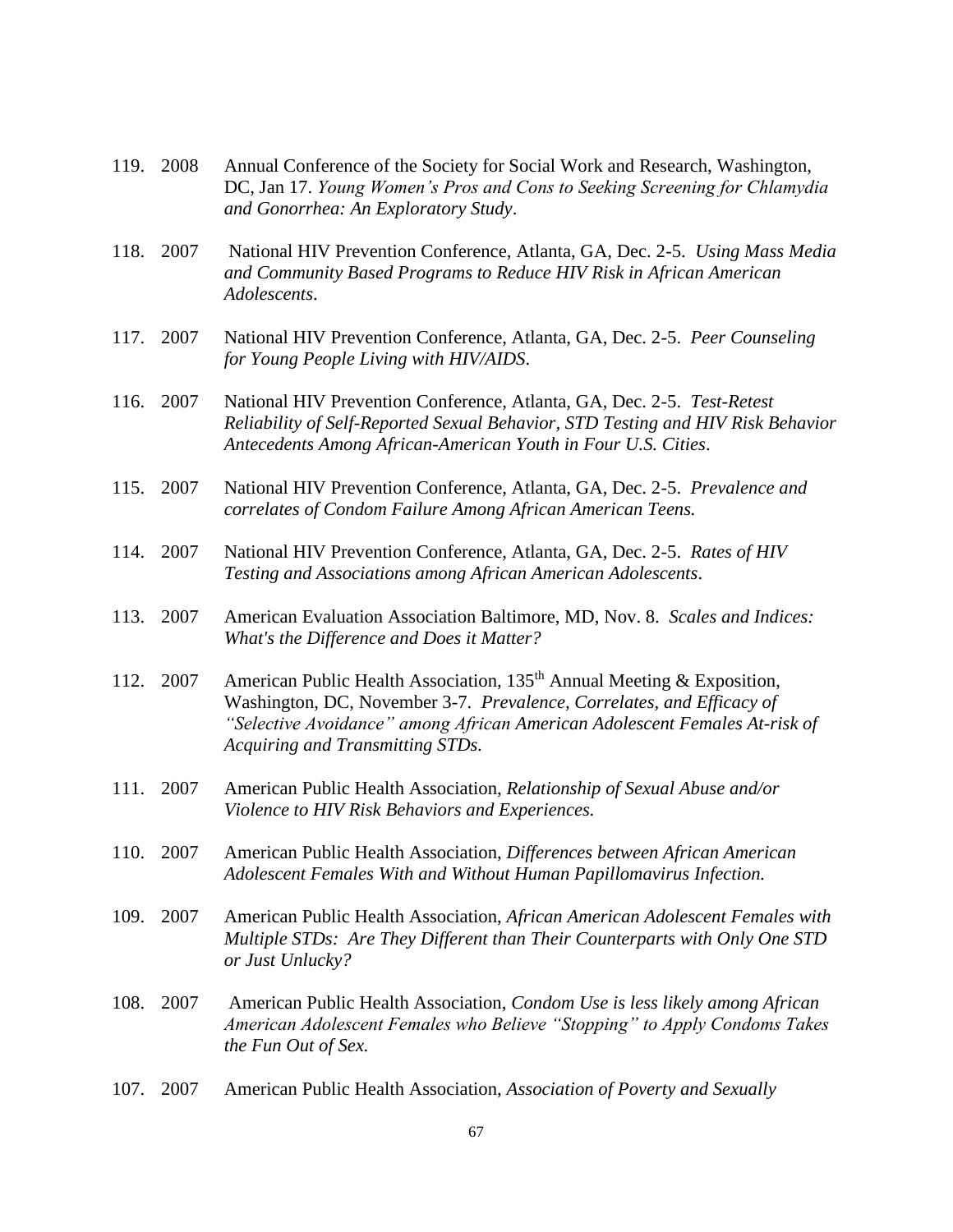|      |      | Transmitted Infections among Youth Diagnosed with Mental Illness.                                                                                                                                                                                                            |
|------|------|------------------------------------------------------------------------------------------------------------------------------------------------------------------------------------------------------------------------------------------------------------------------------|
| 106. | 2007 | American Public Health Association, A Brief, Clinic-Based Safer Sex Intervention<br>for African American Men at-risk of HIV Acquisition: A Randomized Controlled<br>Trial.                                                                                                   |
| 105. | 2007 | American Public Health Association, Fear of Abuse and STD Knowledge:<br>Interactive Effects on Adolescent Girls' Risky Sexual Behavior.                                                                                                                                      |
| 104. | 2007 | American Public Health Association, Validity of Self-Report: Data from a Sexual<br>Risk-Reduction Trial with African-American Female Adolescents.                                                                                                                            |
| 103. | 2007 | American Public Health Association, Associations Between Recent Gender-based<br>Violence and Pregnancy, STIs, Condom Use Practices and Negotiation of Sexual<br>Practices among HIV Positive Women.                                                                          |
| 102. | 2007 | American Public Health Association, 135 <sup>th</sup> Annual Meeting & Exposition,<br>Washington, DC, November 3-7. Depression in HIV Positive Women Over Time:<br>Association with Gender-based Violence and Stress-related Factors.                                        |
| 101. | 2007 | American Public Health Association, 135 <sup>th</sup> Annual Meeting & Exposition,<br>Washington, DC, November 3-7. Anal Sex is a Proxy for a Profile of STD/HIV-<br>associated Sexual Behaviors and Laboratory-confirmed STDs among African<br>American Adolescent Females. |
| 100. | 2007 | American Public Health Association, 135th Annual Meeting & Exposition,<br>Washington, DC, November 3-7. Validity of Self-report: Data from a Sexual Risk-<br>reduction Trial with African-American Female Adolescents.                                                       |
| 99.  | 2007 | AIDS IMPACT, Marseille, France, July 1 - 4. The Centers for AIDS Research<br>Behavioral and Social Sciences Research Network.                                                                                                                                                |
| 98.  | 2007 | Society for Adolescent Medicine, Annual Meeting, Denver, CO, March 29. The<br>Impact of Patient-Provider Interactions on Returning for STD Visits.                                                                                                                           |
| 97.  | 2007 | Society for Adolescent Medicine, Annual Meeting, Denver, CO, March 29. Does<br>Knowing About an HPV Infection Influence Behavior Change?                                                                                                                                     |
| 96.  | 2007 | Society for Adolescent Medicine, Annual Meeting, Denver, CO, March 29. Anal<br>Sex is Proxy of a High Risk Sexual Behavior Profile for African American Female<br>Adolescents.                                                                                               |
| 95.  | 2007 | Society for Adolescent Medicine, Annual Meeting, Denver, CO, March 29.<br>Personal and Social Correlates of Laboratory Confirmed STI Prevalence among<br>Low Income African American Adolescent Females.                                                                     |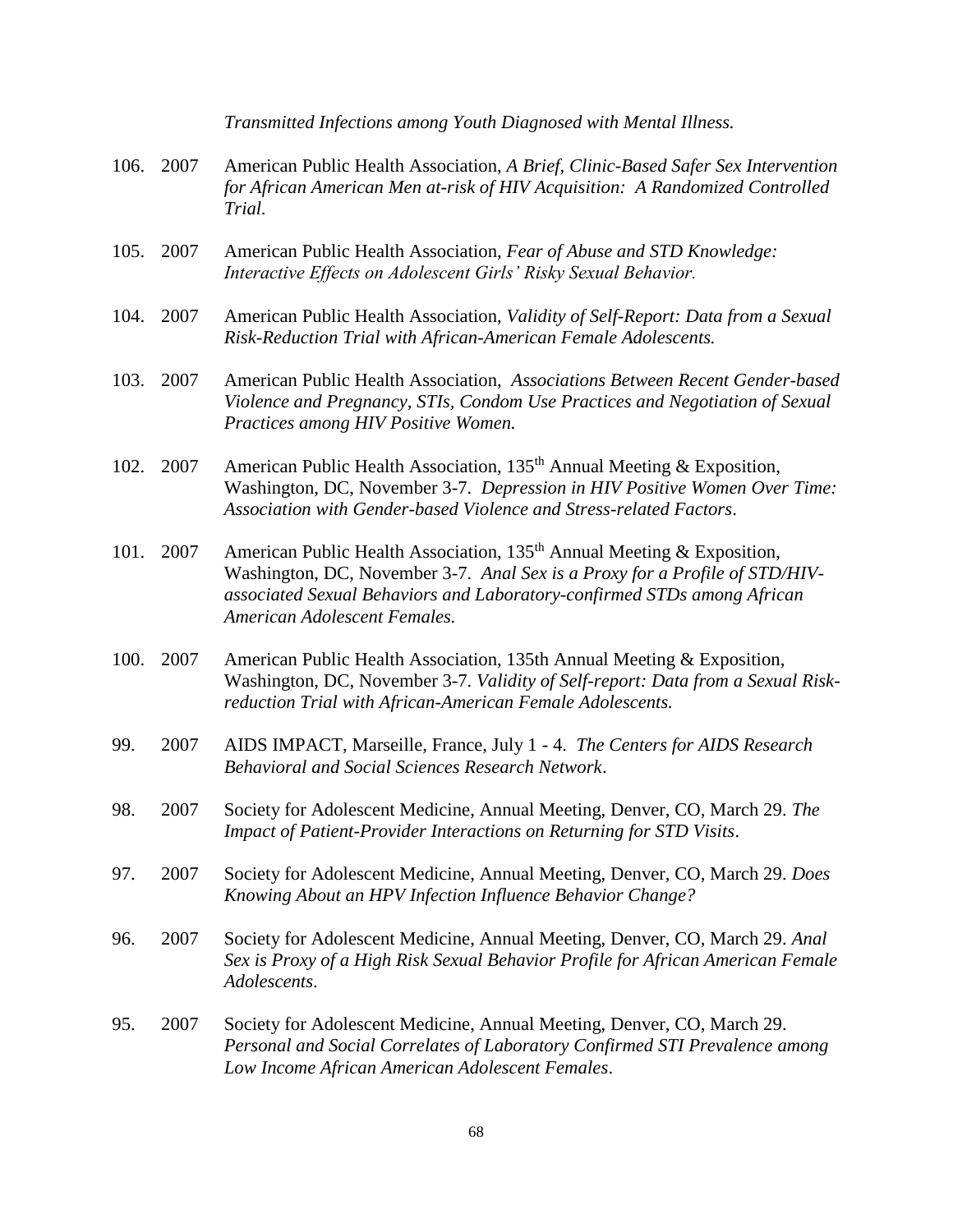- 94. 2007 Society for Adolescent Medicine, Annual Meeting, Denver, CO, March 29. *Correlates of Intent to be Vaccinated against HPV: an Exploratory Study of College Aged Women*.
- 93. 2007 Society for Adolescent Medicine, Annual Meeting, Denver, CO, March 29. *Relational Correlates of Unprotected Oral Sex among High Risk African American Adolescent Females*.
- 92. 2006 Christofides N, DiClemente RJ, **Wingood GM.** American Public Health Association, 134th Annual Meeting & Exposition, Boston, MA, November 4-8. *Predictors of HAART Non-adherence among HIV Positive Women in Two Southern States*.
- 91. 2006 Owen-Smith A, DiClemente RJ, **Wingood GM**. American Public Health Association, 134th Annual Meeting & Exposition, Boston, MA, November 4-8. *Complementary and Alternative Medicine Use Decreases Adherence to Antiretrovirals in HIV-positive Women*.
- 90. 2006 Seigler A, DiClemente RJ, **Wingood GM**. American Public Health Association, 134th Annual Meeting & Exposition, Boston, MA, November 4-8. *Risk Behaviors of HIV Seropositive Women: A Cluster Analysis*.
- 89. 2006 Dunkle K, **Wingood GM**, DiClemente RJ. American Public Health Association, 134th Annual Meeting & Exposition, Boston, MA, November 4-8. *Risk Factors for Prevalent and Incident Bacterial STIs among a Cohort of HIV+ African-American Women*.
- 88. 2006 DiClemente RJ, **Wingood GM**, XVI International AIDS Conference, Toronto, Canada, August 13-18. *Randomized Controlled Trial of an HIV Risk-Reduction Intervention for Depressed African American Adolescents: A Subset Analysis*.
- 87. 2006 Christofides N, DiClemente RJ, **Wingood GM**. XVI International AIDS Conference, Toronto, Canada, August 13-18. *Predictors of HAART Adherence among Women Living with HIV/AIDS*.
- 86. 2006 Peterson S, **Wingood GM**, DiClemente RJ. XVI International AIDS Conference, Toronto, Canada, August 13-18. *The Relational Context of Non-disclosure of HIV+ Serostatus to Main Sexual Partner among Women Living with HIV*.
- 85. 2006 Seigler A, DiClemente RJ, **Wingood GM**. XVI International AIDS Conference, Toronto, Canada, August 13-18. *A Cluster Analysis of Risk Behaviors among HIV Seropositive Women*.
- 84. 2006 Raiford JL, **Wingood GM**, DiClemente RJ. XVI International AIDS Conference,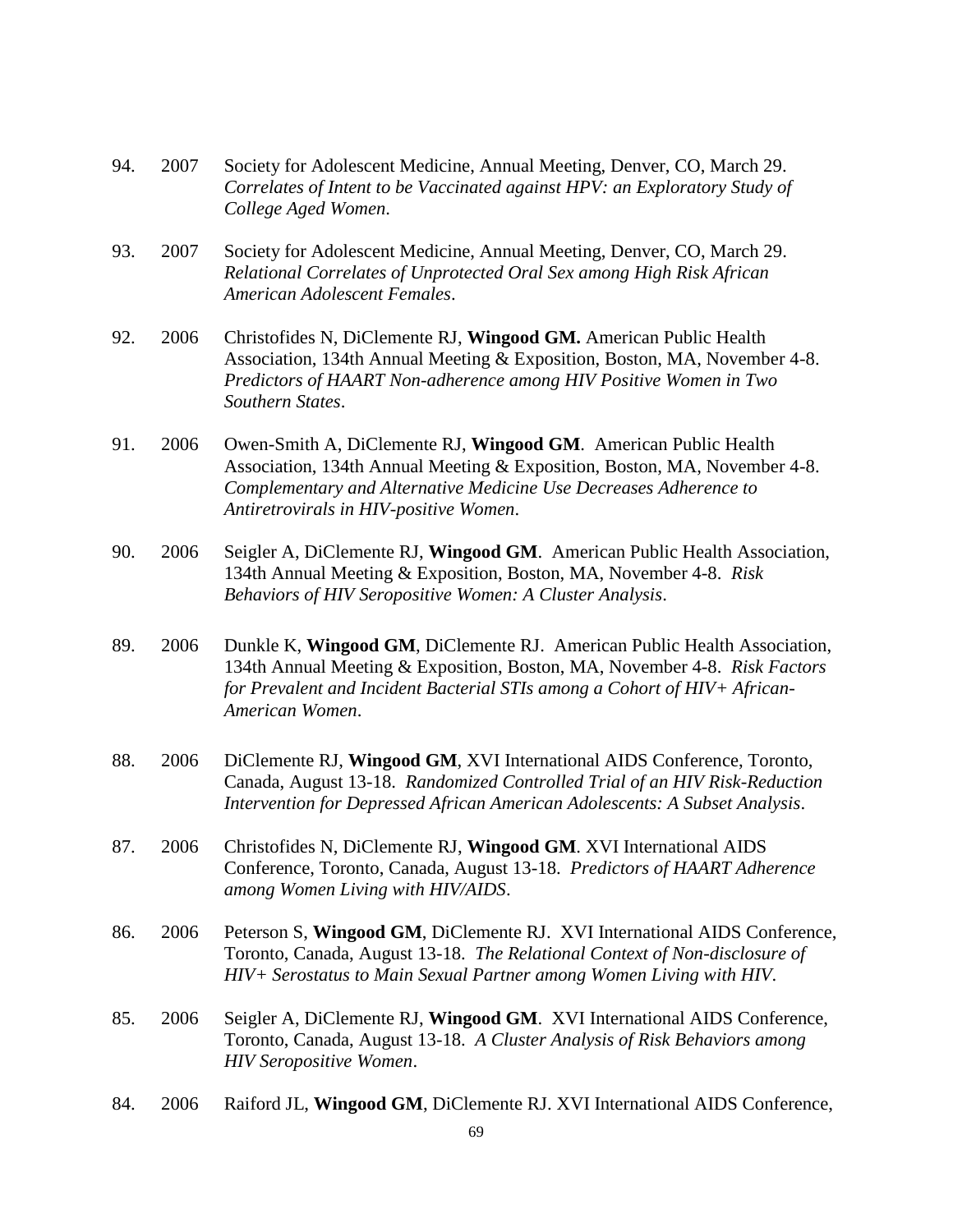Toronto, Canada, August 13-18. *Correlates of Consistent Condom Use among HIV Positive African American Women*.

- 83. 2006 Owen-Smith, DiClemente RJ, **Wingood GM**. XVI International AIDS Conference, Toronto, Canada, August 13-18, *Complementary and Alternative Medicine Use Decreases Adherence to HAART in HIV-positive Women*.
- 82. 2003 DiClemente RJ, **Wingood GM.** American Public Health Association, Annual Meeting, San Francisco, CA, November 15-19. *Adolescents Experience with Sex on the Web: Results from Online Focus Groups*.
- 81. 2003 **Wingood GM,** DiClemente RJ. American Public Health Association, Annual Meeting, San Francisco, CA, November 15-19. *Association Between Patients' Perceptions of General Health Status and Clinical Disease among a Cohort of Women Living with HIV/AIDS*.
- 80. 2003 DiClemente RJ, **Wingood GM.** American Public Health Association, Annual Meeting, San Francisco, CA, November 15-19. *Adolescents' Sexual Risk Behavior is Predicted by Social Capital: A State-level Analysis.*
- 79. 2003 DiClemente RJ, **Wingood GM.** Biopsychosocial Aspects of HIV Infection, 6th International Conference, Milan, Italy, July 7-10. *Working with Families and Youth with mental Illness to Prevent HIV Infection*.
- 78. 2003 **Wingood GM,** DiClemente RJ. Biopsychosocial Aspects of HIV Infection, 6th International Conference, Milan, Italy, July 7-10. *Sexual Risk of Adolescents: Context, Attitudes and Infections*.
- 77. 2003 DiClemente RJ, **Wingood GM***.* Biopsychosocial Aspects of HIV Infection, 6th International Conference, Milan, Italy, July 7-10. *Adolescent Sexual Risk Takers and Other Risk behaviors: A Cluster Analysis*.
- 76. 2001 Hubbard-McCree D, **Wingood GM**, DiClemente RJ. National HIV Prevention Conference, Atlanta, GA, August 12 - 15. *Maximizing Existing Provider and System Networks to Recruit and Retain Women Living with HIV into a Behavioral Intervention Program*.
- 75. 2001 **Wingood GM.** American Public Health Association, Annual Meeting, Atlanta, GA, October 21-25. *Dating Violence and African-American Females Sexual Health.*
- 74. 2001 Crosby RA, DiClemente RJ, **Wingood GM***.* American Public Health Association, Annual Meeting, Atlanta, GA, October 21-25. *Male Partner Influences and Condom Use among African American Female Adolescents*.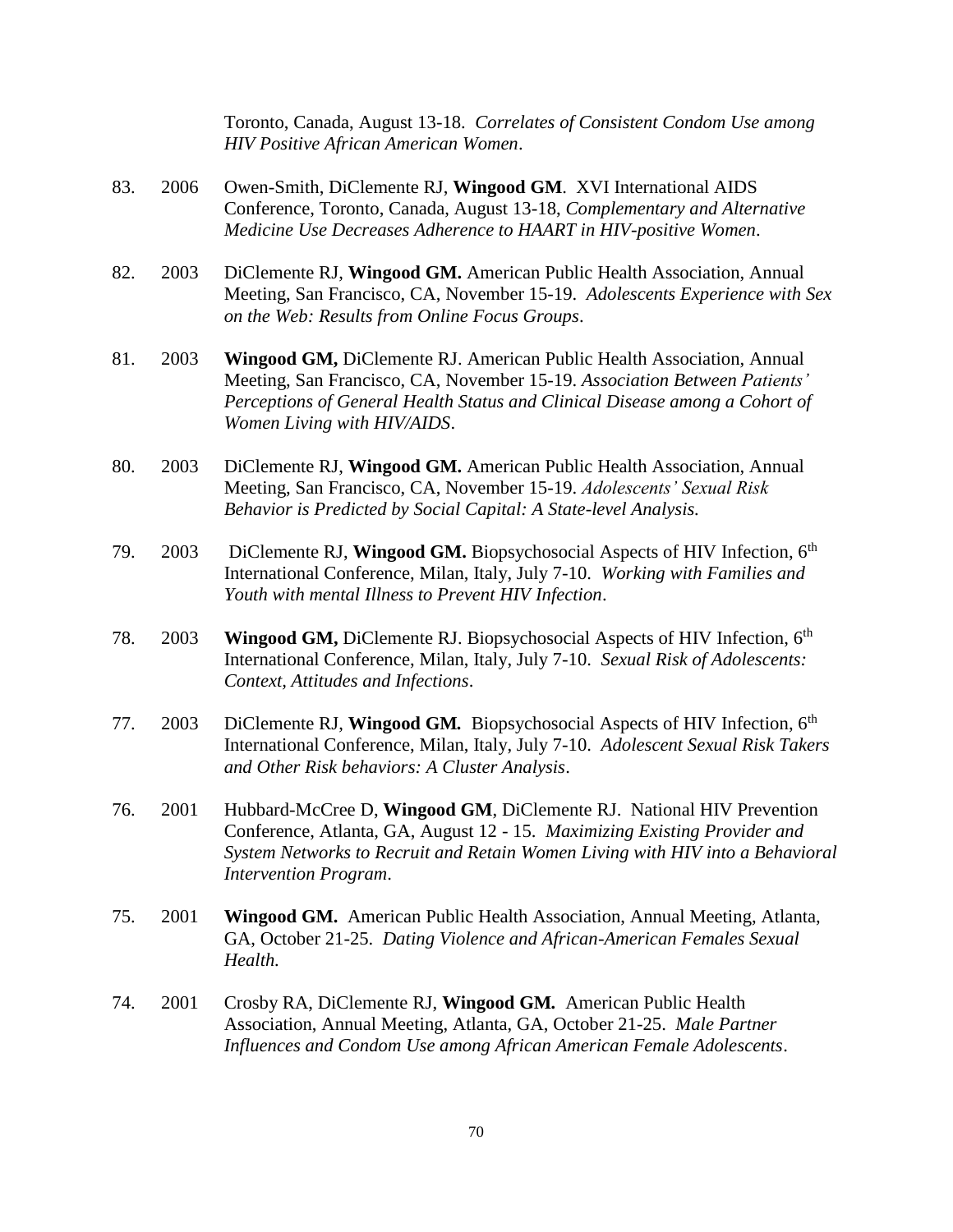- 73. 2000 Crosby RA, DiClemente RJ, **Wingood GM.** American Public Health Association, Annual Meeting, Atlanta, GA, October 21-15. *Behavioral Outcomes of Pregnancy Desire among a Sample of Low-Income African-American Adolescent Females: Findings from a Longitudinal Study*.
- 72. 2001 Hubbard-McCree D, **Wingood GM**, DiClemente RJ. American Public Health Association, Annual Meeting, Atlanta, GA, October 21-15. *Religiosity and Risky Sexual Behavior in African American Female Adolescents: A Prospective Analysis*.
- 71. 2001 Crosby RA, DiClemente RJ, **Wingood GM.** American Public Health Association, Annual Meeting, Atlanta, GA, October 21-15, *Correlates of African American Adolescent Females' Infrequent Communication with Sex Partners about STD and Pregnancy Prevention*.
- 70. 2001 Crosby RA, DiClemente RJ, **Wingood GM.** American Public Health Association, Annual Meeting, Atlanta, GA, October 21-15. *A Descriptive Analysis of African American Adolescent Females' HIV/STD Prevention Knowledge: Significant Gaps Remain*.
- 69. 2001 Crosby RA, DiClemente RJ, **Wingood GM.** American Public Health Association, Annual Meeting, Atlanta, GA, October 21-15. *Correlates of Using Dual Forms of Contraception for Pregnancy and STD Prevention among African American Adolescent Females*.
- 68. 2001 Crosby RA, DiClemente RJ, **Wingood GM.** American Public Health Association, Annual Meeting, Atlanta, GA, October 21-15. *Unprotected vaginal sex among high-risk African American adolescent females with steady boyfriends: A prospective analysis*.
- 67. 2001 Davies S, DiClemente RJ, **Wingood GM.** American Public Health Association, Annual Meeting, Atlanta, GA, October 21-15. *Is Male Partner Desire to Conceive a Risk Factor for Adolescent Pregnancy?*
- 66. 2001 Crosby RA, DiClemente RJ, **Wingood GM.** American Public Health Association, Annual Meeting, Atlanta, GA, October 21-15. *Psychosocial Predictors of Low Self-esteem among High-risk African-American Adolescent Females: a Prospective Analysis*.
- 65. 2001 Crosby RA, DiClemente RJ, **Wingood GM***.* American Public Health Association, Annual Meeting, Atlanta, GA, October 21-15. *High Self-Esteem Is Associated with More Favorable Predispositions to Sexual Protective Behavior among Low-Income African American Adolescent Females*.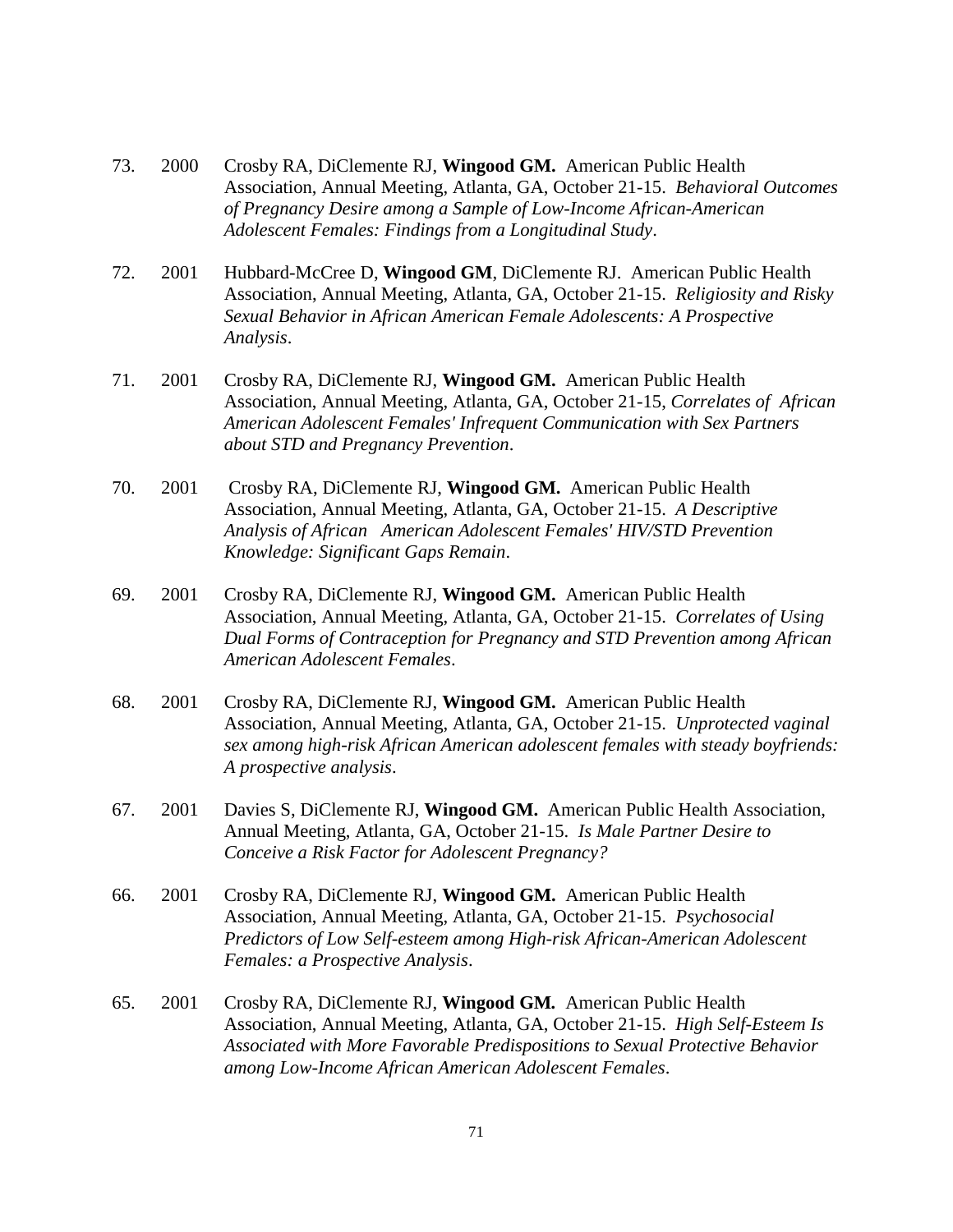- 64. 2001 Crosby RA, DiClemente RJ, **Wingood GM.** American Public Health Association, Annual Meeting, Atlanta, GA, October 21-15. *HIV Prevention Benefits of Living with Mothers in Supportive Families: A Prospective Analysis of Protective Factors among African-American Adolescent Females*.
- 63. 2001 Liau A, DiClemente RJ, **Wingood GM.** American Public Health Association, Annual Meeting, Atlanta, GA, October 21-15. *Correlates of Sexual Risk Behaviors among African-American Female Adolescents Marijuana Users*.
- 62. 2001 Williams K, DiClemente RJ, **Wingood GM.** American Public Health Association, Annual Meeting, Atlanta, GA, October 21-15. *Correlates of Chlamydia Trachomatis Infection in African American Female Adolescents*.
- 61. 2001 Crosby RA, DiClemente RJ, **Wingood GM.** American Public Health Association, Annual Meeting, Atlanta, GA, October 21-15. *Relationship Factors, Sexual Communication and Condom Use Self-Efficacy in African American Female Adolescents*.
- 60. 2001 Crosby RA, DiClemente RJ, **Wingood GM.** American Public Health Association, Annual Meeting, Atlanta, GA, October 21-15. *Psychosocial and Behavioral Correlates of Relationship Satisfaction among Sexually Active African American Adolescent Females*.
- 59. 2001 Crosby RA, DiClemente RJ, **Wingood GM.** American Public Health Association, Annual Meeting, Atlanta, GA, October 21-15. *Psychosocial Predictors of Consistent Condom Use among High-Risk African-American Female Adolescents*.
- 58. 2001 Crosby RA, DiClemente RJ, **Wingood GM.** American Public Health Association, Annual Meeting, Atlanta, GA, October 21-15. *The Predictors of Having a Risky Sex Partner among African-American Female Adolescents*.
- 57. 2001 Crosby RA, DiClemente RJ, **Wingood GM.** American Public Health Association, Annual Meeting, Atlanta, GA, October 21-15. *Correlates of High Self-esteem among Sexually Active African American Adolescent Females Residing in a High-Risk Environment*.
- 56. 2001 Liau A, DiClemente RJ, **Wingood GM.** American Public Health Association, Annual Meeting, Atlanta, GA, October 21-15. *Would Verbal Abuse from a Boyfriend or Steady Partner Lead to Risky Sexual Behaviors among African-American Female Adolescents?*
- 55. 2001 Liau A, DiClemente RJ, **Wingood GM.** American Public Health Association, Annual Meeting, Atlanta, GA, October 21-15. *Psychosocial Predictors of Verbal*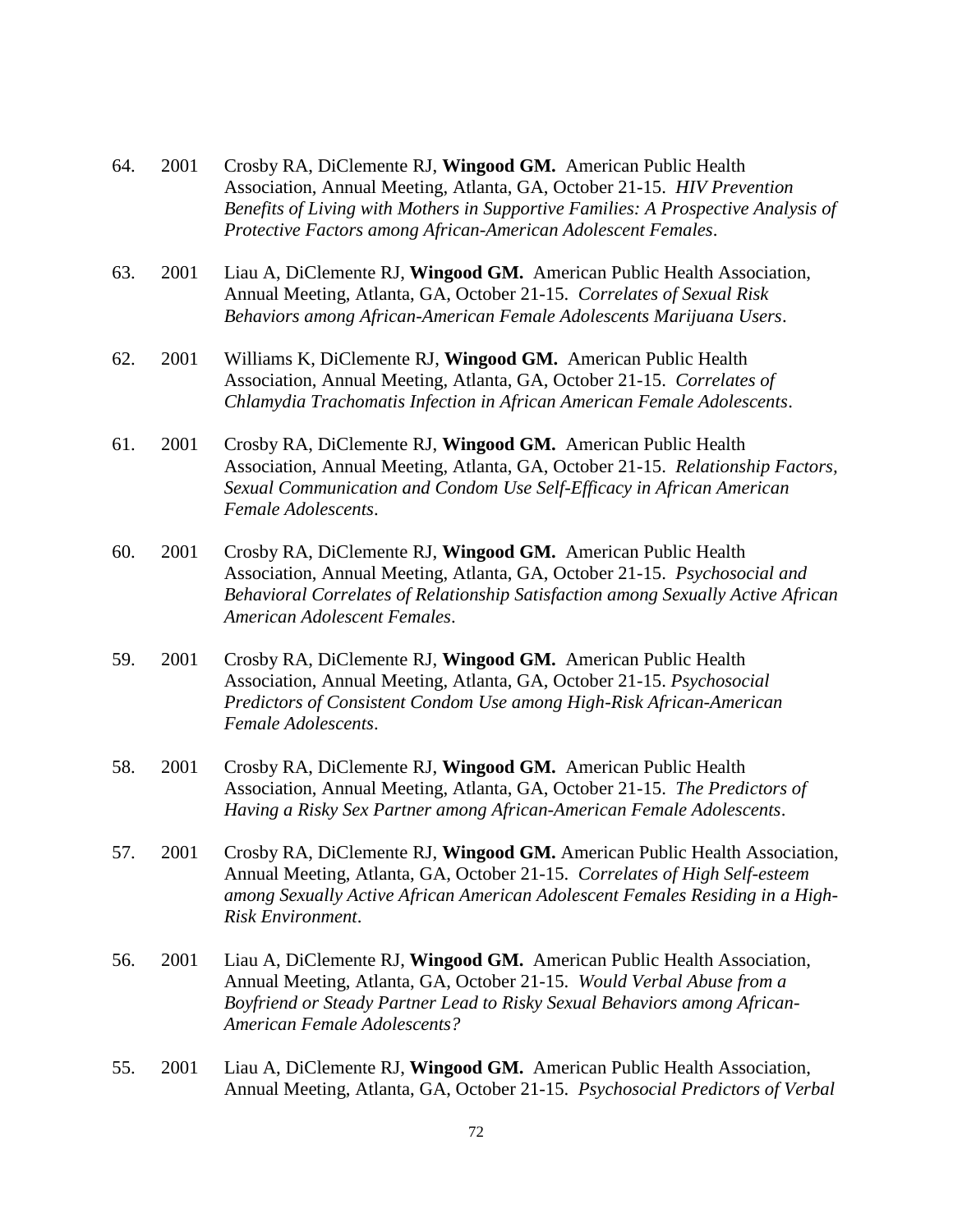*Abuse among Low-Income African-American Female Adolescents*.

- 54. 2001 Liau A, DiClemente RJ, **Wingood GM***.* American Public Health Association, Annual Meeting, Atlanta, GA, October 21-15. *Prevalence and Predictors of Marijuana Use among African-American Female Adolescents*.
- 53. 2001 Hubbard-McCree D, **Wingood GM**, DiClemente RJ, Williams K, Davies S, and Harrington KF. American Psychological Association, Women's Health Conference, Washington, DC, October 4-6. *The Association Between Partner Influences and Condom Use in Female Adolescents*.
- 52. 2001 **Wingood GM**, DiClemente RJ, Harrington K, Davies, S. American Psychological Association, Women's Health Conference, Washington, DC, October 4-6. *Evaluation of a Theory-based Intervention to Enhance African-American Female Adolescents' HIV.*
- 51. 2001 **Wingood GM**, DiClemente RJ, Harrington K, Davies, S. American Psychological Association, Women's Health Conference, Washington, DC, October 4-6. *Douching and STD Infection Among African-American Adolescent Females*.
- 50. 2001 **Wingood GM**, DiClemente, RJ, Harrington, K, Davies, S. American Psychological Association, Women's Health Conference, Washington, DC, October 4-6. *Prevalence, Incidence and Risk Factors Associated with the Initiation of Dating Violence*.
- 49. 2001 **Wingood GM**, DiClemente RJ, Harrington K, Davies, S. American Psychological Association, Women's Health Conference, Washington, DC, October 4-6. *Dating Violence and African-American Adolescent Females' Sexual Health*.
- 48. 2001 **Wingood GM**, DiClemente RJ, Harrington K, Davies S. American Psychological Association, Women's Health Conference, Washington, DC, October 4-6. *Exposure to X-rated Movies and Adolescents' Sexual and Contraceptive-related Attitudes and Behaviors*.
- 47. 2001 **Wingood GM**, DiClemente RJ, Harrington K, Davies S. American Psychological Association, Women's Health Conference, Washington, DC, October 4-6. *Exposure to Rap Music Videos and Female Adolescents' Health*.
- 46. 2001 **Wingood GM**, DiClemente RJ. National HIV Prevention Conference, August12-15, Atlanta, GA. *Dating Violence and HIV Prevention Programs for African-American Females*.
- 45. 2001 Crosby RA, Sionéan C, DiClemente RJ, **Wingood GM**, Cobb BK, Harrington K., Society for Behavioral Medicine, Annual Scientific Sessions, Seattle, Washington, March 21-24. *Pregnant African-American Adolescent Females Are*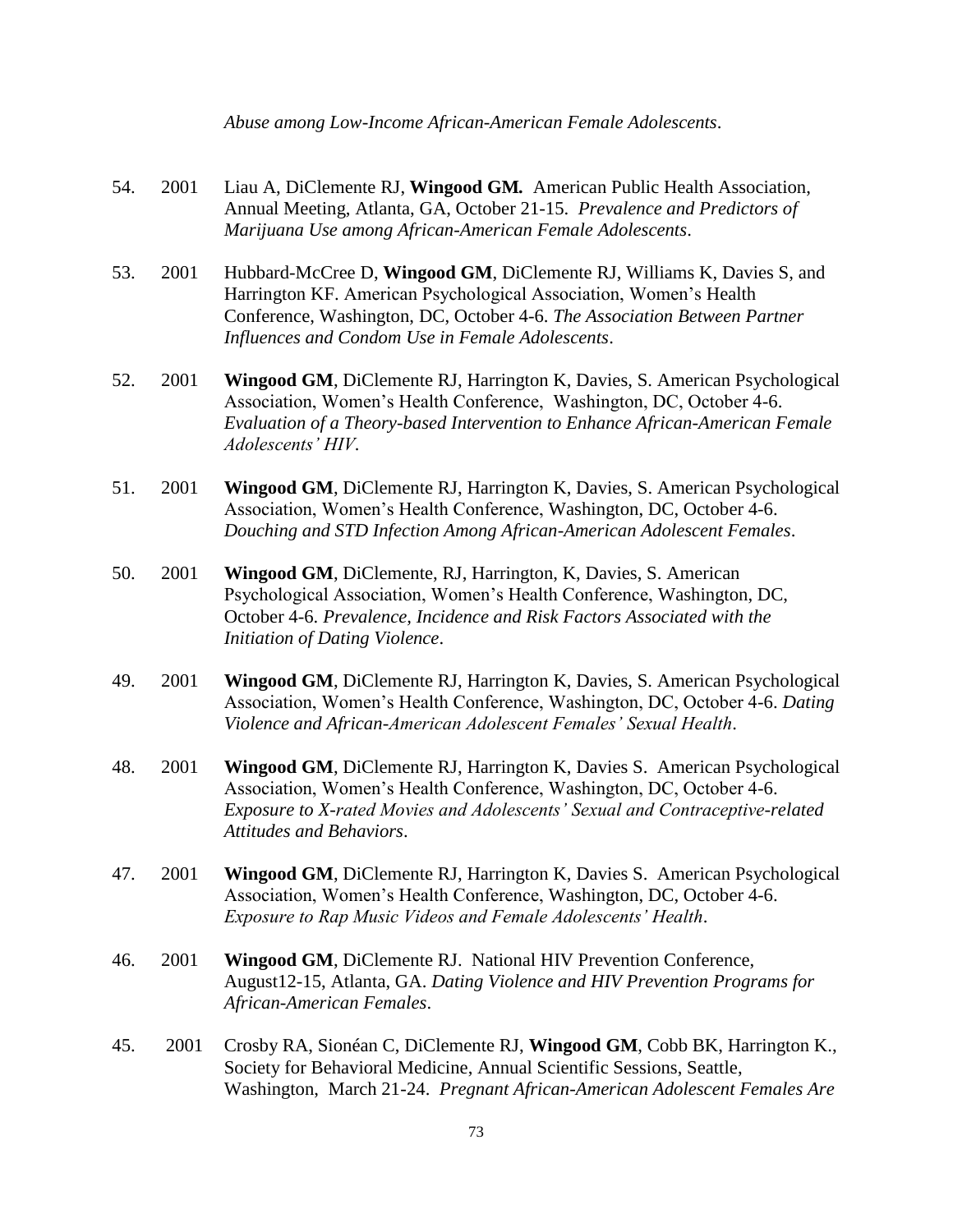*Less Likely to Use Condoms than Their Non-pregnant Peers*.

- 44. 2000 Sionéan C, DiClemente RJ, **Wingood GM**, Crosby RA, Cobb B, Harrington K, Davies S. National STD Prevention Conference, Annual meeting, Milwaukee, WI Dec. 4-6, Dec 7. *Is Experience a Good Teacher? Previous Diagnosis of STD, Current Sexual Behaviors, and Current STD Infection.*
- 43. 2000 Sionéan C, DiClemente RJ, **Wingood GM**, Crosby RA, Cobb BK, Harrington K, Davies S. National STD Prevention Conference, Annual meeting, Milwaukee, WI Dec. 4-7. *Power and Resistance: Partner Influences, Negotiation Practices, and Condom Use among African-American Female Adolescents.*
- 42. 2000 Cobb BK, DiClemente RJ, **Wingood GM**, Crosby RA, Sionéan C, Harrington K, Davies S. American Public Health Association, Annual meeting, Boston, MA, November 12-16. *Family Support and STD/HIV-risk Behaviors among African-American Adolescent Females*.
- 41. 2000 Sionéan C, DiClemente RJ, **Wingood GM**, Crosby RA, Cobb BK, Harrington K, Davies S. American Public Health Association, Annual meeting, Boston, MA, November 12-16. *Psychosocial and Behavioral Correlates of Refusing Unwanted Sex among African-American Adolescent Females*.
- 40. 2000 Cobb BK, DiClemente RJ, **Wingood GM**, Crosby RA, Sionean C, Harrington KF, Davies S. American Public Health Association, Annual meeting, Boston, MA, November 12-16. *Risky Sexual Activity among Adolescent Females: A Function of the Partner's Alcohol Use?*
- 39. 2000 Sionéan C, DiClemente RJ, **Wingood GM**, Crosby RA, Cobb BK, Harrington KF, Davies SL. American Public Health Association, Annual meeting, Boston, MA, November 12-16. *Correlates of Refusing Unprotected Sex among African-American Adolescent Females*.
- 38. 2000 Davies SL, DiClemente RJ, **Wingood GM**, Harrington KF, Person SD. American Public Health Association, Annual meeting, Boston, MA, November 12-16. *Correlates of African-American Adolescents' Desire to Become Pregnant.*
- 37. 2000 Crosby RA, Sionéan C, DiClemente RJ, **Wingood GM**, Cobb BK, Harrington KF. American Public Health Association, Annual meeting, Boston, MA, November 12-16. *African-American Adolescent Females' Membership In Social Organizations Is Associated With STD-Protective Behavior*.
- 36. 2000 Crosby RA, Sionéan C, DiClemente RJ, **Wingood GM**, Cobb BK, Harrington KF. American Public Health Association, Annual meeting, Boston, MA, November 12-16. *Associations Between Demonstrated Condom Use Ability, Sexual Risk Behavior And Biologically-Confirmed STDs Among Adolescent Females*.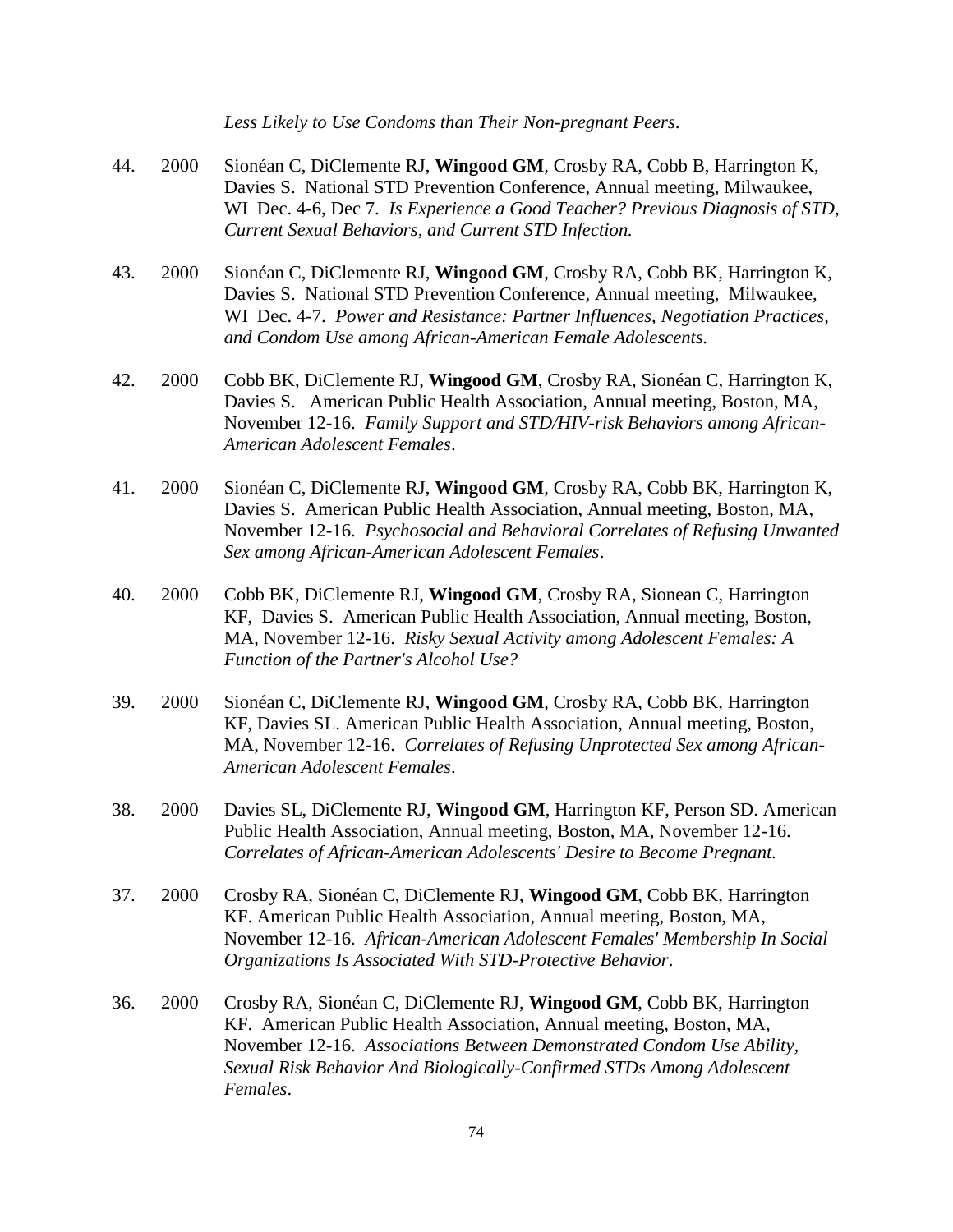- 35. 2000 Crosby RA, Sionéan C, DiClemente RJ, **Wingood GM**, Cobb BK, Harrington KF. American Public Health Association, Annual meeting, Boston, MA, November 12-16. *Correlates of Unprotected Vaginal Sex Among African-American Female Teens: The Importance Of Relationship Dynamics.*
- 34. 2000 DiClemente RJ, **Wingood GM**, Crosby RA, Cobb BK, Sionean C, Harrington KF, Davies SL, Hook E, Oh K,. American Public Health Association, Annual meeting, Boston, MA, November 12-16. *Parental Monitoring and its Association with a Spectrum of Adolescent Health Risk Behaviors: Opportunities for Intervention.*
- 33. 2000 Crosby RA, Sionéan C, DiClemente RJ, **Wingood GM***,* Cobb BK, Harrington KF,. American Public Health Association, Annual meeting, Boston, MA, November 12-16. *Parent-child Communication about Pregnancy and STD/HIV and Adolescents' Risky Sexual Behaviors, Their Self-efficacy to Discuss STD/HIV with Partners, and Communication with Sex Partners: Implications for Intervention.*
- 32. 2000 Hubbard-McCree D, **Wingood GM**, DiClemente RJ, Harrington K, Davies S, American Public Health Association, Annual meeting, Boston, MA, November 12-16. *Examining the Association Between Religiosity, Self-esteem and Ethnic Pride in African-American Adolescents.*
- 31. 2000 Hubbard-McCree D, **Wingood GM***,* DiClemente RJ, Harrington KF, Davies S, American Public Health Association, Annual meeting, Boston, MA, November 12-16. *Association Between having a History of Dating Violence and Adolescents' HIV/STD Sexual Risk Behaviors, Perceived Control over their Sexuality, Perceived Peer Norms regarding Condom Use and their Sexual Communication Self-efficacy*.
- 30. 2000 Harrington K, DiClemente RJ, **Wingood GM**, Davies, S. American Public Health Association, Annual meeting, Boston, MA, November 12-16, 2000. *Sexual Risk Behaviors of African-American Adolescent Females by Site of Recruitment and Implication for Intervention Recruitment.*
- 29. 2000 Sionéan C, DiClemente RJ, **Wingood GM**, Crosby RA, Cobb BK, Harrington KF, Davies SL, United States Conference on AIDS, Atlanta, GA, October 1-4, 2000. *Consistent Condom Use among African-American Female Adolescents: The Importance of Refusal Skills and Relationship Factors.*
- 28. 2000 DiClemente RJ, **Wingood GM**, Harrington KF, Davies S. XIII International AIDS Conference, Durban, South Africa, July 9-14. *A Randomized Controlled Trial of an HIV Intervention for African American Female Adolescents*.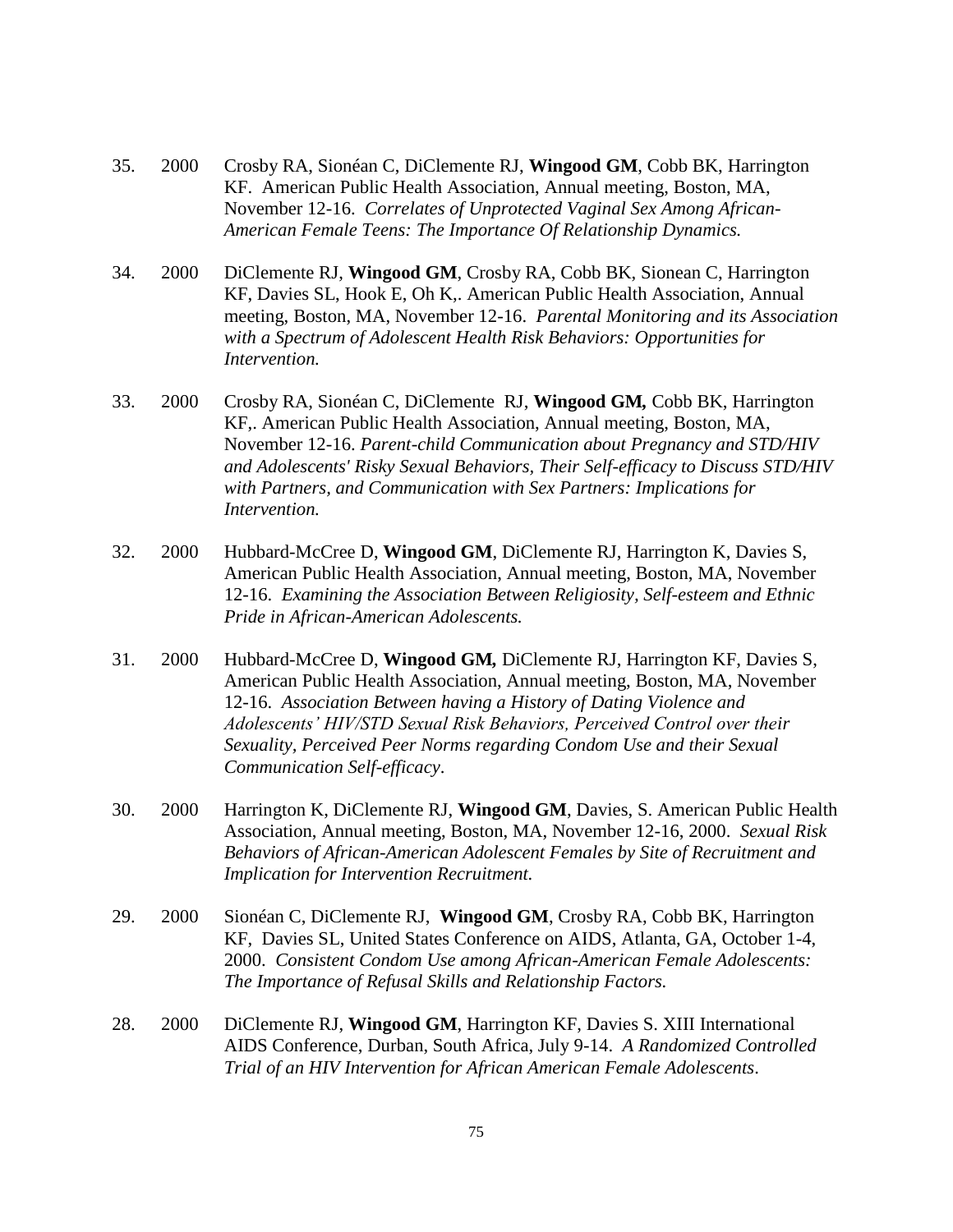- 27. 2000 **Wingood GM**, DiClemente RJ, Harrington K, Davies S. XIII International AIDS Conference, Durban, South Africa, July 9-14, 2000. *Dating Violence and Adolescents' HIV Sexual Risk Behaviors and STDs.*
- 26. 2000 Hubbard-McCree D, **Wingood GM**, DiClemente RJ, Harrington K, Davies S. Prevention 2000. The 17th Annual National Preventive Medicine Meeting, March 23-26. Atlanta, GA. *Examining the Association Between Religiosity and African-American Adolescents' Sexual Behavior*.
- 25. 2000 Hubbard-McCree D, **Wingood GM**, DiClemente RJ, Harrington KF, Davies S. Prevention 2000. The 17th Annual National Preventive Medicine Meeting, March 23-26. Atlanta, GA. *Examining the Association Between Religiosity, Selfesteem and Ethnic Pride in African-American Adolescents*.
- 24. 2000 Sionean C, DiClemente RJ, **Wingood GM**, Crosby RA, Harrington K, Davies S. Prevention 2000. The 17th Annual National Preventive Medicine Meeting, March 23-26. Atlanta, GA. *Condom Negotiation in Practice: Behavioral and Psychosocial Correlates of Refusing Unsafe Sex*.
- 23. 2000 Sionean C, DiClemente RJ, **Wingood GM**, Crosby RA, Harrington KF, Davies S. Prevention 2000. The 17th Annual National Preventive Medicine Meeting, March 23-26. Atlanta, GA. *Psychosocial Correlates of Refusing Unwanted Intercourse among African-American Female Adolescents*.
- 22. 1999 **Wingood GM**, DiClemente RJ. American Psychological Association, Annual Meeting, Boston, MA, August 24. Panel member; *African-American Female Adolescents at High Risk for HIV Infection: Implications for Intervention*.
- 21. 1999 **Wingood GM**, DiClemente R, Mikhail I, Davies S. American Psychological Association, Annual Meeting, Boston, MA, August 24, 1999. Panel member; *Interventions for Women Living with HIV*.
- 20. 1999 DiClemente RJ, **Wingood GM**, Mikhail I, Davies, S. NIMH Conference on Role of Families in Preventing and Adapting to HIV/AIDS, Philadelphia, PA, July 21- 23. *Examining the Association Between the Social Networks of Women Living with HIV and Their Adherence to HAART*.
- 19. 1998 **Wingood GM**, DiClemente RJ, Funkhouser E, Fawal H, Vermund S. American Public Health Association, Annual Meeting, Washington, DC, November 15-19. *Racial Differences in the Receipt of HIV/AIDS Related Treatment and Enrollment in Clinical Trials for Persons Living with HIV.*
- 18. 1998 **Wingood GM**, DiClemente RJ, Harrington KF. American Public Health Association, Annual Meeting, Washington, DC, November 15-19. *Viewing*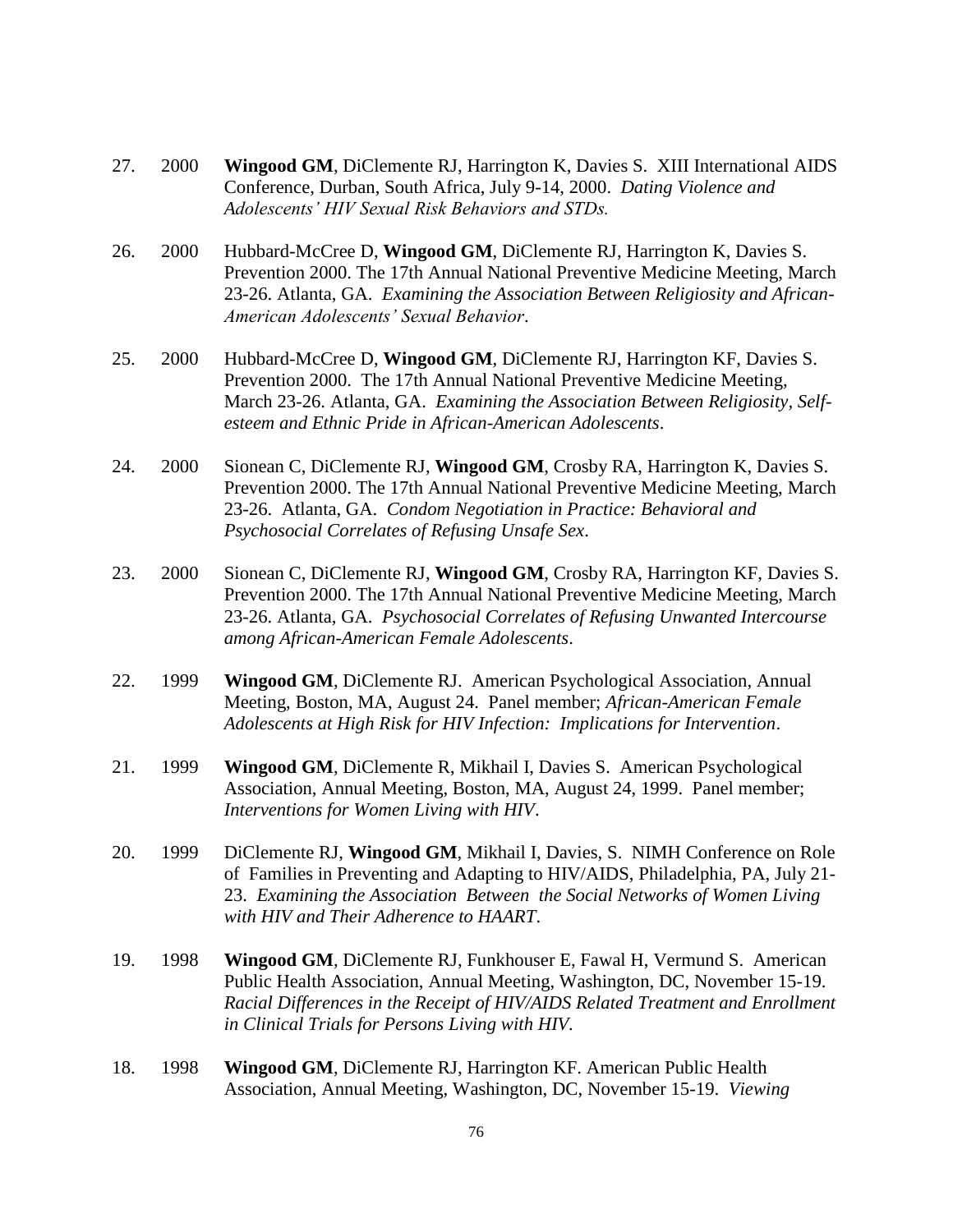*Sexually Explicit and Violent Television and its Impact on Pregnancy and Sexual Risk Taking among Female Adolescents.*

- 17. 1998 DiClemente RJ, **Wingood GM**, Funkhouser E, Fawal H, Vermund S. American Public Health Association, Annual Meeting, Washington, DC, November 15-19. *Evidence for an Association Between Treatment with Protease Inhibitors and Risky Sex among Persons Living with HIV/AIDS.*
- 16. 1998 **Wingood GM**, DiClemente RJ, Mikhail I, Davies S. American Psychological Association, Annual Meeting, San Francisco, CA, August 14-18. *Women Living with HIV: Cognitive, Psychosocial, and Behaviorally-related Sexual Risk Factors.*
- 15. 1998 DiClemente RJ, **Wingood GM**, Funkhouser E, Fawal H, Vermund S. 12th World AIDS Conference, Geneva, Switzerland, June 28 - July 3*. Russian Roulette: Are Persons Treated with Protease Inhibitors Gambling with High-Risk Sex?*
- 14. 1998 **Wingood GM, DiClemente RJ, Funkhouser E, Fawal H, Vermund S. 12<sup>th</sup> World** AIDS Conference, Geneva, Switzerland, June 28 - July 3. *Racial Inequalities in the receipt of HIV/AIDS-related Treatment and Enrollment in Clinical Trials for persons living with HIV.*
- 13. 1997 **Wingood GM**, DiClemente RJ. National Conference on Women and HIV: Innovation for Care, Policy and Prevention, Los Angeles, CA, May 4-7. *Workshop, Training Women Living with HIV as Co-Facilitators for a Secondary Intervention Project for HIV Positive Women.*
- 12. 1997 **Wingood GM**, DiClemente RJ. National Conference on Women and HIV: Innovation for Care, Policy and Prevention, Los Angeles, CA, May 4-7. *The Prevalence, Social and Sexual Correlates of Rape among Young Adult African-American women.*
- 11. 1997 **Wingood GM**, DiClemente RJ. National Conference on Women and HIV: Innovation for Care, Policy and Prevention, Los Angeles, CA, May 4-7. *Designing, Implementing and Evaluating a Secondary Intervention for Women Living with HIV*.

.

- 10. 1997 **Wingood GM**, DiClemente RJ. National Conference on Women and HIV: Innovation for Care, Policy and Prevention, Los Angeles, CA, May 4-7. *The Association of Alcohol and Drug Use, STD History and Depression as Correlates of Condom Use and Multiple Sex Partners in African-American Women*.
- 9. 1997 **Wingood GM**, DiClemente RJ. PREVENTION 97: Science, Technology and Practice, Atlanta, GA, March 20-23. *Childhood sexual abuse among drug users: Its Association with STDs and Related Behaviors*.
- 8. 1996 **Wingood** GM. American Public Health Association, Annual Meeting, New York,